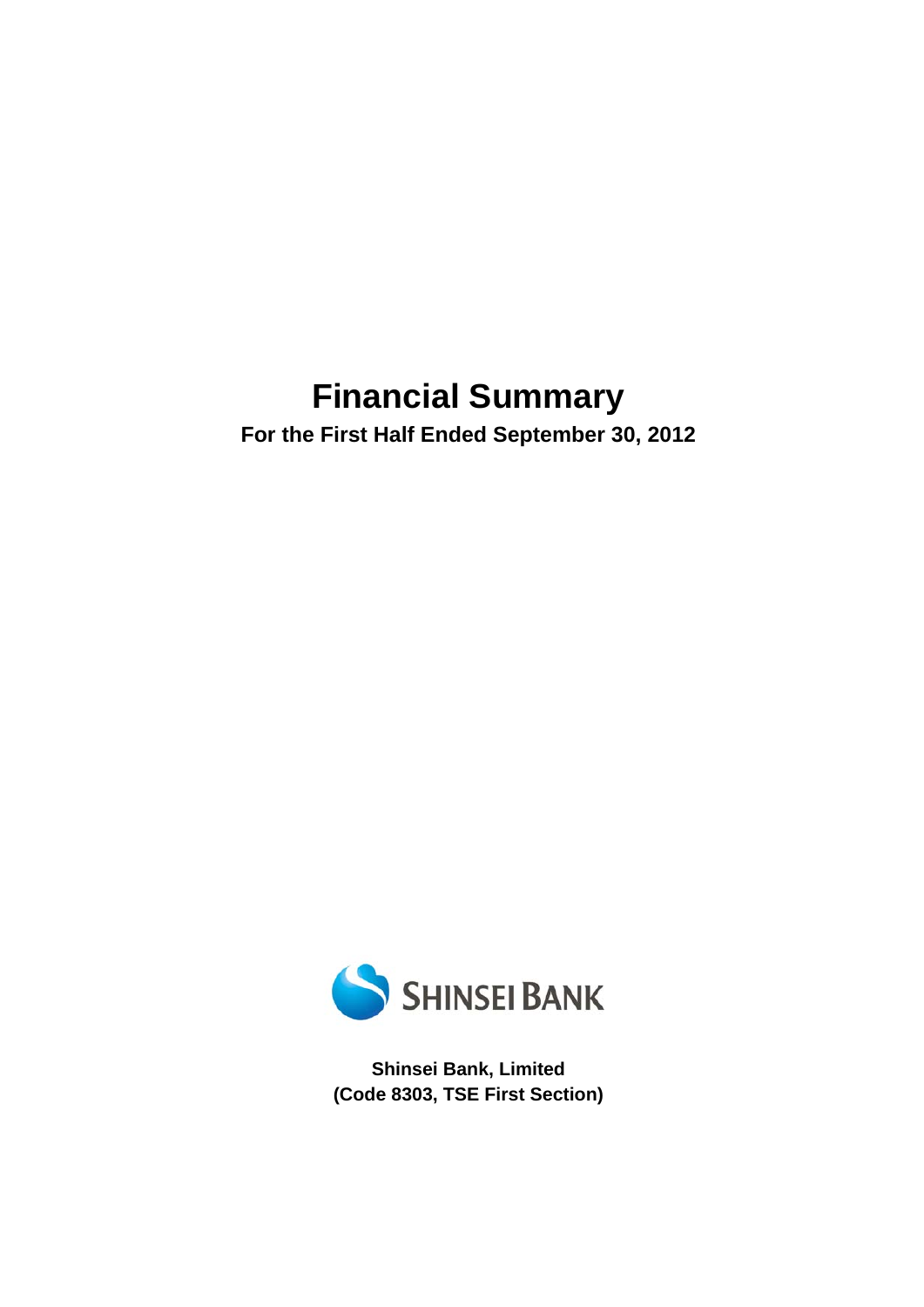| <u>Contents</u>                                                           | <b>Page</b>       |
|---------------------------------------------------------------------------|-------------------|
| <b>Financial and Economic Environment</b>                                 | . 1               |
| <b>Financial Highlights</b>                                               | . 2               |
| Items included in Results of Operations                                   | (Consolidated) 5  |
| Section 1. Consolidated Information                                       | 6                 |
| Results of Operations - Table 1-                                          | (Consolidated)6   |
| Interest-Earning Assets and Interest-Bearing Liabilities - Table 2-       | (Consolidated)7   |
| Non-Interest Income - Table 3-                                            | (Consolidated)8   |
| General and Administrative Expenses - Table 4-                            | (Consolidated)9   |
| Net Credit Costs -Table 5-                                                | (Consolidated)9   |
| Amortization of Goodwill and Other Intangible Assets - Table 6-           | (Consolidated) 10 |
| Other Gains (Losses) - Table 7-                                           | (Consolidated) 10 |
| Minority Interests in Net Income of Subsidiaries - Table 8-               | (Consolidated)11  |
| Major Balance Sheet Data - Table 9-                                       | (Consolidated) 12 |
| Risk-Monitored Loans -Table 10-                                           | (Consolidated) 13 |
| Reserve for Credit Losses - Table 11-                                     | (Consolidated) 13 |
| Loans by Borrower Industry - Table 12-                                    | (Consolidated)14  |
| Securities by Category - Table 13-                                        | (Consolidated) 15 |
| Securities Being Held to Maturity - Table 14-                             | (Consolidated) 15 |
| Securities Available for Sale -Table 15-                                  | (Consolidated) 16 |
| Hedge-Accounting Derivative Transactions - Table 16-                      | (Consolidated) 17 |
| Deposits, Including Negotiable Certificates of Deposit (NCDs) - Table 17- | (Consolidated)17  |
| Financial Ratios - Table 18-                                              | (Consolidated)18  |
| Capital Adequacy Data - Table 19-                                         | (Consolidated) 19 |
| Per Share Data - Table 20-                                                | (Consolidated) 19 |
| <b>Business Lines Results - Table 21-</b>                                 | (Consolidated)20  |
| Institutional Group - Table 22-                                           | (Consolidated)21  |
| Global Markets Group - Table 23-                                          | (Consolidated)23  |
| Individual Group - Table 24-                                              | (Consolidated)25  |
| Individual Group Revenue by Product/Entity - Table 25-                    | (Consolidated)26  |
| Corporate/Other -Table 26-                                                | (Consolidated)28  |
| Segment Information                                                       | 29                |
| <b>Interim Consolidated Balance Sheets</b>                                | (Consolidated)30  |
| <b>Interim Consolidated Statements of Income</b>                          | (Consolidated)32  |
| Interim Consolidated Statements of Comprehensive Income                   | (Consolidated)33  |
| <b>Interim Consolidated Statements of Changes in Equity</b>               | (Consolidated)34  |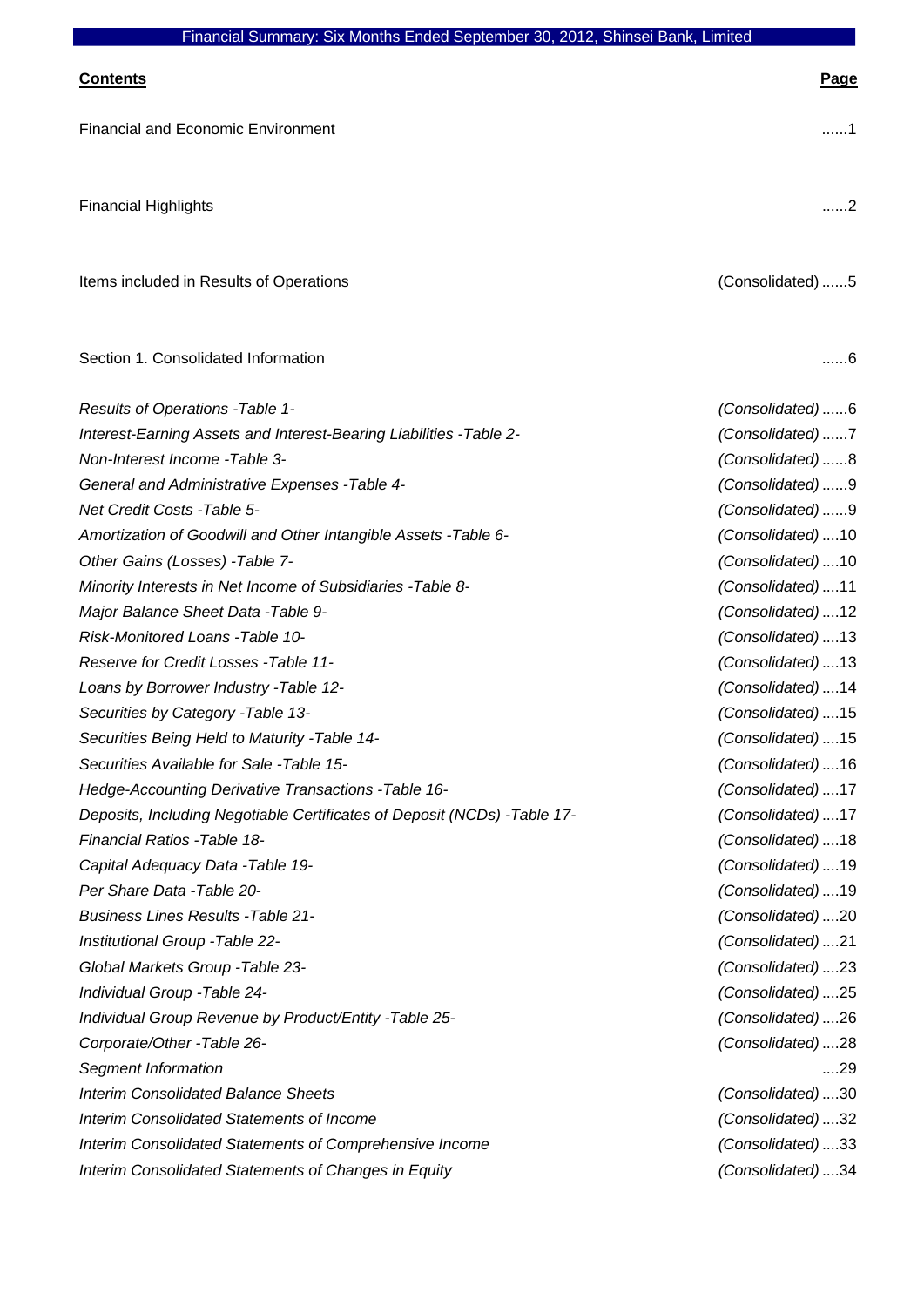Section 2. Non-Consolidated Information ....36

| Results of Operations - Table 27-                                    | (Non-Consolidated)36 |
|----------------------------------------------------------------------|----------------------|
| Net Credit Costs - Table 28-                                         | (Non-Consolidated)37 |
| Interest-Earning Assets and Interest-Bearing Liabilities - Table 29- | (Non-Consolidated)38 |
| Risk-Monitored Loans - Table 30-                                     | (Non-Consolidated)38 |
| Loans by Borrower Industry - Table 31-                               | (Non-Consolidated)39 |
| Risk Monitored Loans by Borrower Industry - Table 32 -               | (Non-Consolidated)40 |
| Overseas and Offshore Loans by Region - Table 33-                    | (Non-Consolidated)40 |
| Risk-Monitored Overseas and Offshore Loans by Region - Table 34-     | (Non-Consolidated)41 |
| Claims Classified under the Financial Revitalization Law -Table 35-  | (Non-Consolidated)41 |
| Coverage Ratios for Non-Performing Claims Classified under           |                      |
| the Financial Revitalization Law -Table 36-                          | (Non-Consolidated)42 |
| Reserve for Credit Losses - Table 37-                                | (Non-Consolidated)42 |
| Reserve Ratios for Borrowers' Category - Table 38-                   | (Non-Consolidated)42 |
| Housing Loans - Table 39-                                            | (Non-Consolidated)43 |
| Loans to Small- and Medium Sized Entities - Table 40-                | (Non-Consolidated)43 |
| Securities Being Held to Maturity - Table 41-                        | (Non-Consolidated)43 |
| Securities Available for Sale - Table 42-                            | (Non-Consolidated)44 |
| Hedge-Accounting Derivative Transactions - Table 43-                 | (Non-Consolidated)45 |
| Employees' Retirement Benefit - Table 44-                            | (Non-Consolidated)45 |
| Capital Adequacy Data-Table 45-                                      | (Non-Consolidated)46 |
| <b>Interim Non-Consolidated Balance Sheets</b>                       | (Non-Consolidated)47 |
| Interim Non-Consolidated Statements of Operations                    | (Non-Consolidated)49 |
| Interim Non-Consolidated Statements of Changes in Equity             | (Non-Consolidated)50 |
|                                                                      |                      |

Section 3. Earnings Forecast -Table 46-<br>
(Consolidated and Non-Consolidated) ....52

| Section 4. Exposure to Securitized Products and Related Investments                                          | (Non-Consolidated)53 |
|--------------------------------------------------------------------------------------------------------------|----------------------|
| Balance of Securitized Products (Breakdown by Region and Type of Securities) -Table 47- (Non-Consolidated)53 |                      |
| Securitized Products, Recorded under "Securities" and                                                        |                      |
| "Other Monetary Claims Purchased" and OCI -Table 48-                                                         | (Non-Consolidated)54 |
| LBO, Monoline, SIV, ABCP, CDS -Table 49-                                                                     | (Non-Consolidated)55 |
| Definitions - Table 50-                                                                                      | ….56                 |

| (Reference 1) BOJ Press Club Format                      | $\dots$ 57 |
|----------------------------------------------------------|------------|
| (Reference 2) Calculation Grounds of Deferred Tax Assets | $\dots$ 59 |

The following discussion should be read in conjunction with the consolidated and non-consolidated financial statements prepared in accordance with generally accepted accounting principles in Japan for banks. Except as otherwise indicated, the financial information in the following discussion is based on the consolidated financial statements. Financial and operational data that are stated in multiples of ¥0.1 billion have been truncated. All percentages have been rounded to the nearest 0.1%.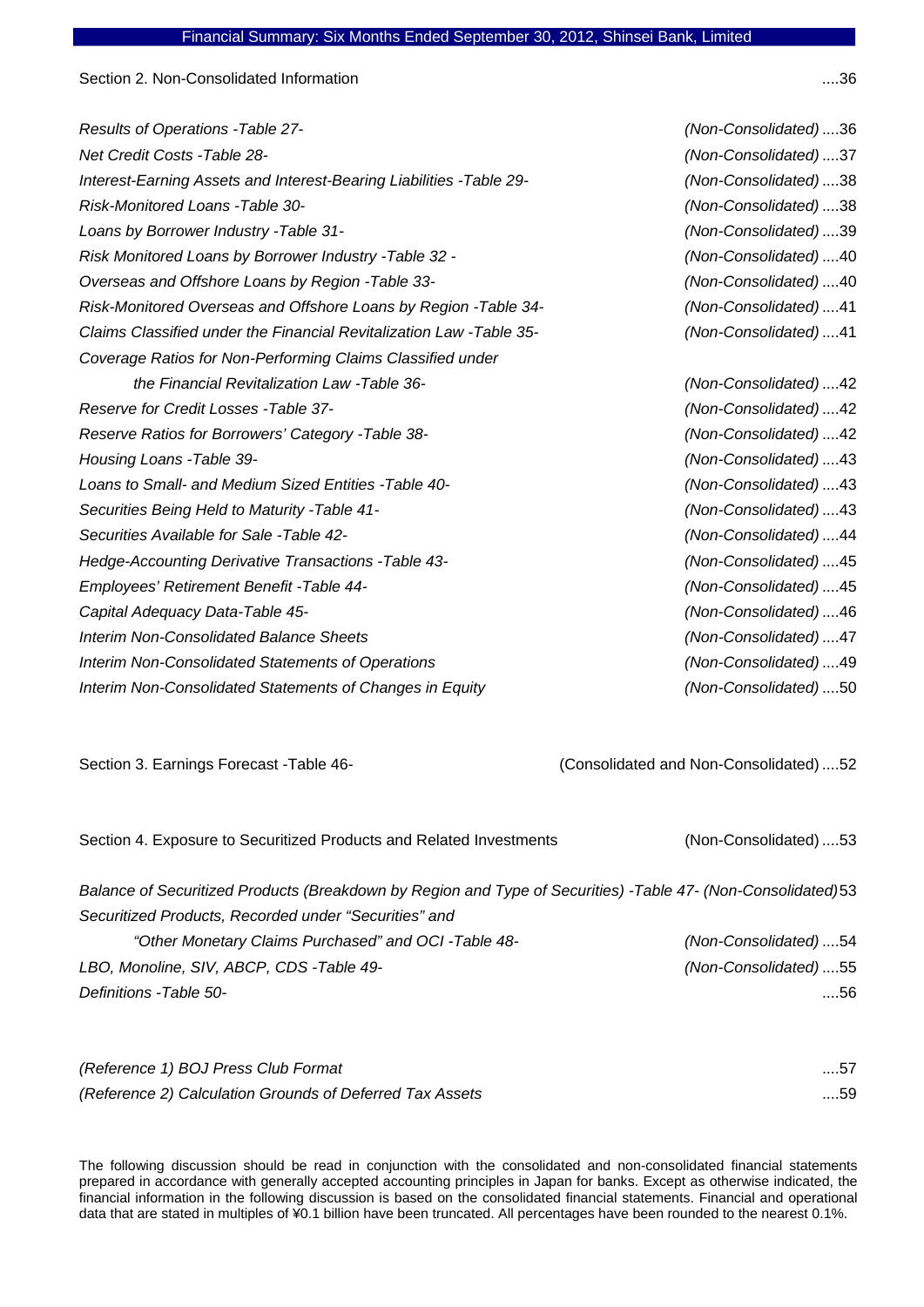### **Financial and Economic Environment**

- During the first half of fiscal year 2012, the Japanese economy showed a gradual recovery up to a point, despite the ongoing effects of the prolonged strong yen and deflation. However, thereafter, there was a decrease in production activity, exports and individual consumption due to the enduring European debt crisis and a worldwide economic slump that includes Europe, the United States and emerging nations. The Japanese economic outlook appears weak for the immediate future, given the uncertainty in the overseas economic environment, with the potential for a worsening world economy and unstable financial markets to exert a negative impact. Thereafter, however, the domestic economy is expected to return to a recovery trend on the back of continuing demand related to the post-earthquake recovery effort.
- Amidst these circumstances, the Japanese government faces many political issues including securing swift recovery from the Great East Japan Earthquake, pursuing comprehensive social security and tax reform, construction of a more effective economic growth strategy and solving several diplomatic problems. However, political confusion continues, characterized by the conflict between the governing party and the opposition, and the launch of a third major opposition party. The Bank of Japan has strengthened monetary easing policies following measures taken in Europe and the United States in

April and September by, for example, increasing the size of its asset-buying scheme, in its aim to lift the country out of deflation and realize continuous and stable economic growth.

- Against this backdrop, the tendency for the yen to appreciate has strengthened due to the European debt crisis and worldwide economic slump. As at September 30, 2012, the euro-Japanese yen exchange rate was ¥100 (a strengthening of ¥10 from the end of March 2012) and the U.S. dollar-Japanese yen exchange rate was ¥78 (a strengthening of ¥5 from the end of March 2012).
- The domestic long-term (10 year government bond yields) interest rate was 1.0% at the beginning of the fiscal year, but declined to 0.7% at the end of September 2012, due to the severe domestic and international economic environment, and an inflow of capital to the Japanese bond market as investors searched for a safety haven. The short-term interest rate remained at a low level.
- The Nikkei 225 average was ¥8,870.16 at the end of September 2012 (a decline of approximately ¥1,210 from the end of March 2012), as investors' risk appetite declined amidst the European debt crisis and Japanese and world economic slowdown.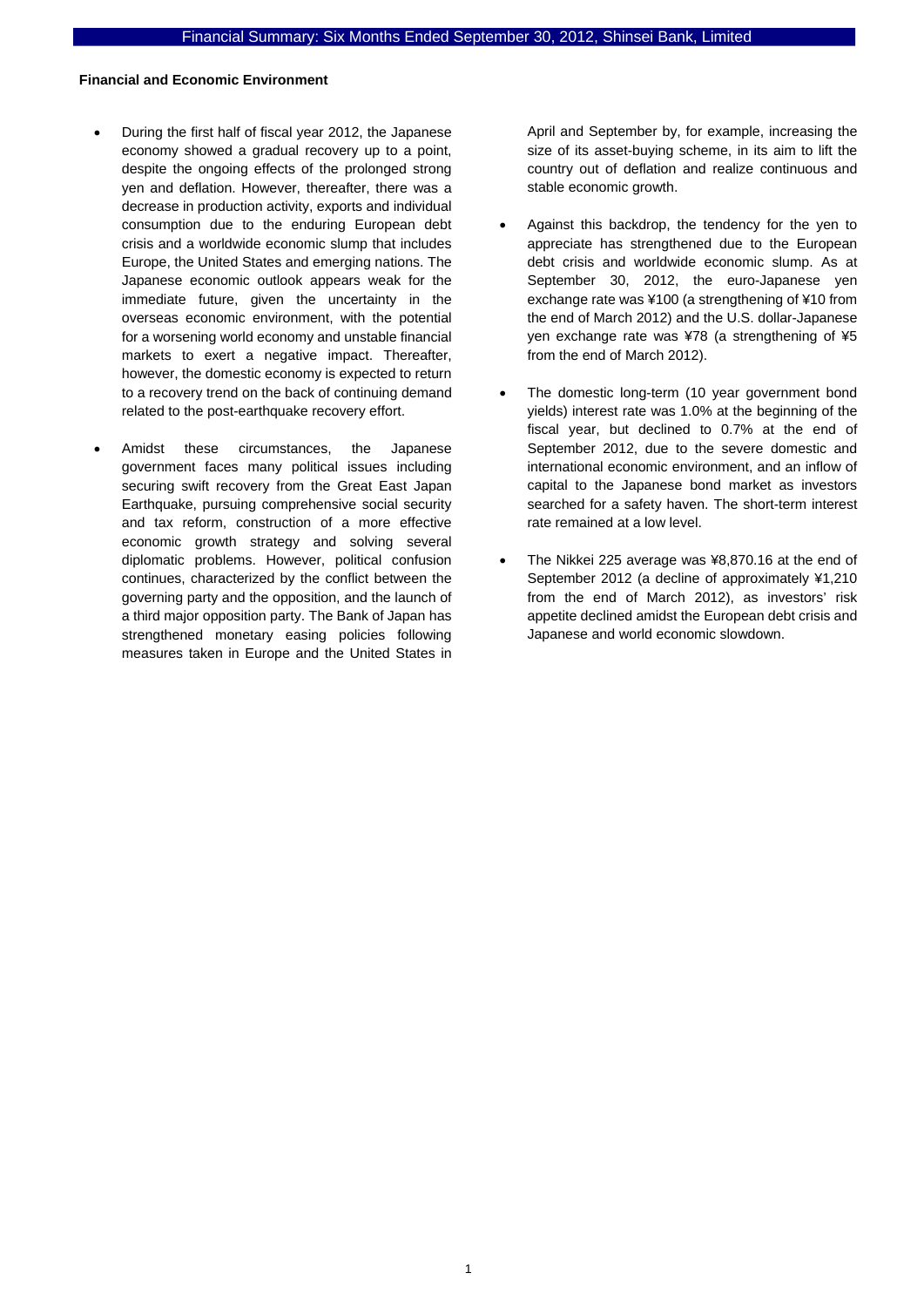Financial Highlights<sup>(1)</sup>

|                                                              | (Billions of yen, except percentages) |                        |                       |         |
|--------------------------------------------------------------|---------------------------------------|------------------------|-----------------------|---------|
|                                                              | 1HFY2012<br>(6 months)                | 1HFY2011<br>(6 months) | Change<br>% or Amount | FY2011  |
| Selected income statement items (Consolidated)               |                                       |                        |                       |         |
| Net interest income                                          | 56.1                                  | 60.7                   | (7.5)%                | 116.9   |
| Non-interest income                                          | 47.9                                  | 44.9                   | 6.7%                  | 86.0    |
| Net fees and commissions                                     | 8.7                                   | 13.8                   | (37.0)%               | 25.2    |
| Net trading income                                           | 9.5                                   | 6.5                    | 46.3%                 | 13.6    |
| Net other business income                                    | 29.5                                  | 24.4                   | 20.8%                 | 47.2    |
| <b>Total revenue</b>                                         | 104.1                                 | 105.6                  | (1.5)%                | 202.9   |
| General and administrative expenses                          | 63.7                                  | 63.3                   | 0.7%                  | 127.9   |
| Ordinary business profit                                     | 40.3                                  | 42.3                   | (4.7)%                | 74.9    |
| Net credit costs (recoveries)                                | 6.2                                   | 8.8                    | (28.9)%               | 12.2    |
| Ordinary business profit after net credit costs (recoveries) | 34.0                                  | 33.5                   | 1.7%                  | 62.7    |
| Amortization of goodwill and other intangible assets (2)     | 5.6                                   | 6.2                    | (9.0)%                | 11.9    |
| Other gains (losses)                                         | (0.4)                                 | (1.5)                  | 68.5%                 | (35.4)  |
| Income before income taxes and minority interests            | 27.9                                  | 25.7                   | 8.4%                  | 15.3    |
| Current income tax                                           | 0.8                                   | 1.6                    | (51.2)%               | 2.9     |
| Deferred income tax                                          | (0.4)                                 | 1.7                    | $(125.5)\%$           | 2.4     |
| Minority interests in net income of subsidiaries             | $1.7$                                 | 1.9                    | (6.3)%                | 3.5     |
| Net income                                                   | 25.7                                  | 20.3                   | 26.6%                 | 6.4     |
| Cash basis net income (3)                                    | 30.6                                  | 25.6                   | 19.5%                 | 16.0    |
|                                                              |                                       |                        |                       |         |
| Selected balance sheet items (Consolidated)                  |                                       |                        |                       |         |
| <b>Securities</b>                                            | 2,003.4                               | 2,220.1                | (216.6)               | 1,873.4 |
| Loans and bills discounted                                   | 4,281.9                               | 4,125.5                | 156.3                 | 4,136.8 |
| Customers' liabilities for acceptances and guarantees        | 550.2                                 | 557.2                  | (6.9)                 | 562.6   |
| Reserve for credit losses                                    | (171.9)                               | (184.3)                | 12.3                  | (180.6) |
| <b>Total assets</b>                                          | 8,882.5                               | 8,940.5                | (58.0)                | 8,609.6 |
| Deposits and negotiable certificates of deposit              | 5,374.6                               | 5,537.3                | (162.7)               | 5,362.4 |
| Debentures                                                   | 277.6                                 | 313.1                  | (35.5)                | 294.1   |
| Borrowed money                                               | 718.3                                 | 547.2                  | 171.1                 | 476.7   |
| Reserve for losses on interest repayments                    | 41.5                                  | 29.9                   | 11.6                  | 50.9    |
| <b>Total liabilities</b>                                     | 8,235.2                               | 8,310.4                | (75.1)                | 7,982.0 |
| <b>Total equity</b>                                          | 647.2                                 | 630.1                  | 17.1                  | 627.6   |
|                                                              |                                       |                        |                       |         |
| Financial ratios (%) (Consolidated)                          |                                       |                        |                       |         |
| Net interest margin                                          | 2.08                                  | 2.00                   |                       | 2.04    |
| Expense-to-revenue ratio                                     | 61.3                                  | 60.0                   |                       | 63.1    |
| Return on assets                                             | $0.6^{(4)}$                           | $0.4$ (4)              |                       | 0.1     |
| Return on equity (fully diluted)                             | $8.9^{(4)}$                           | $7.3^{(4)}$            |                       | 1.2     |
| Cash basis return on assets                                  | $0.7^{(4)}$                           | $0.5^{(4)}$            |                       | 0.2     |
| Cash basis return on equity (fully diluted)                  | 11.6 $(4)$                            | $10.3$ (4)             |                       | 3.2     |
| Capital adequacy data (Consolidated)                         |                                       |                        |                       |         |
| Tier I                                                       | 573.8                                 | 542.7                  | 31.1                  | 537.1   |
| <b>Total capital</b>                                         | 687.8                                 | 648.8                  | 38.9                  | 626.9   |
| <b>Risk assets</b>                                           | 5,869.2                               | 6,203.3                | (334.1)               | 6,102.5 |
| Capital adequacy ratio                                       | 11.71%                                | 10.46%                 |                       | 10.27%  |
| Tier I capital ratio                                         | 9.77%                                 | 8.74%                  |                       | 8.80%   |
|                                                              |                                       |                        |                       |         |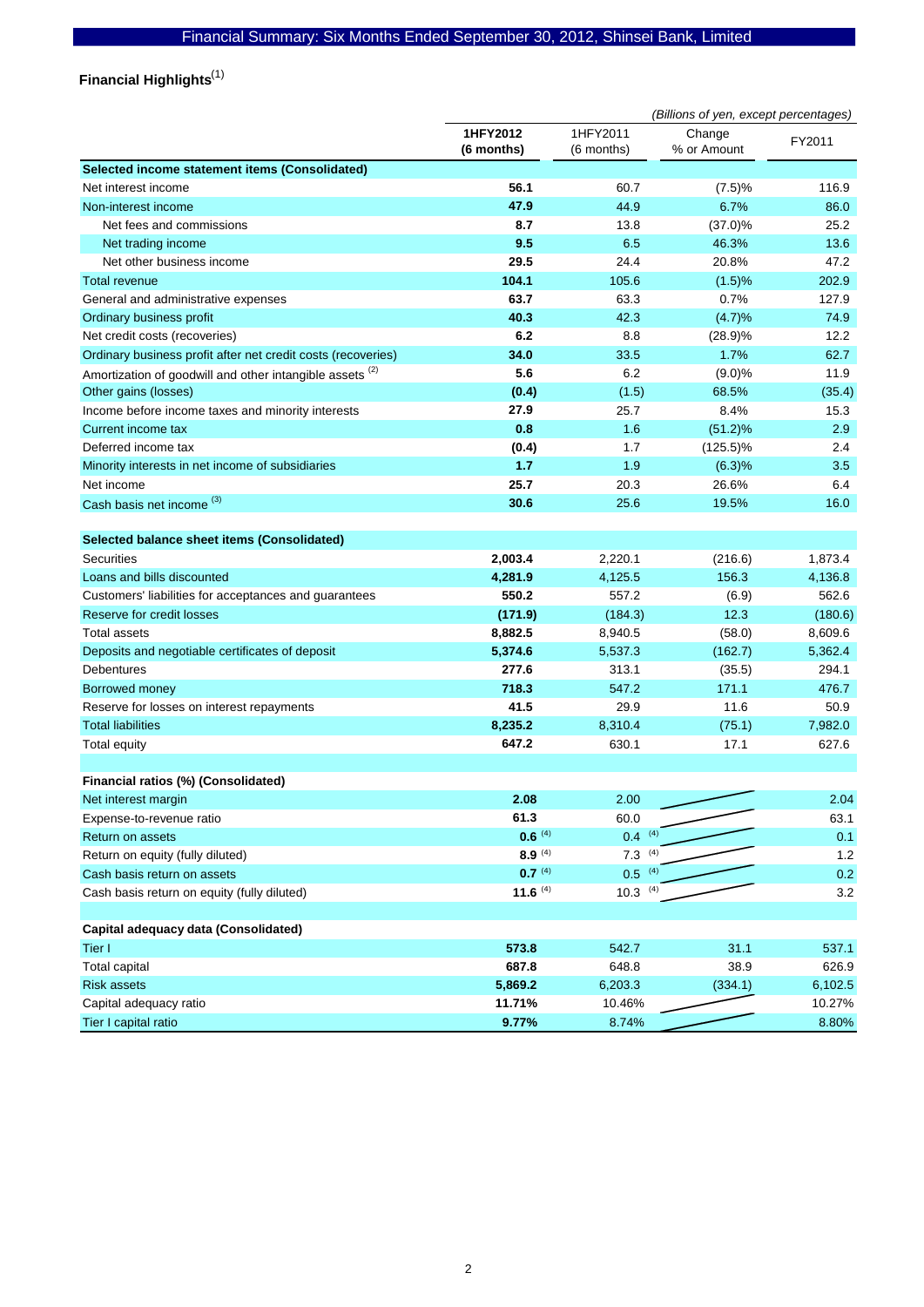|                                                          | (Billions of yen, except percentages) |                        |                       |        |
|----------------------------------------------------------|---------------------------------------|------------------------|-----------------------|--------|
|                                                          | 1HFY2012<br>(6 months)                | 1HFY2011<br>(6 months) | Change<br>% or Amount | FY2011 |
| Per share data (Consolidated)                            |                                       |                        |                       |        |
| Common equity                                            | 220.70                                | 214.07                 | 3.1%                  | 212.67 |
| Basic net income                                         | 9.70                                  | 7.66                   | 26.6%                 | 2.42   |
| Cash basis basic net income                              | 11.56                                 | 9.67                   | 19.5%                 | 6.05   |
|                                                          |                                       |                        |                       |        |
| Non-performing loans (Non-Consolidated)                  |                                       |                        |                       |        |
| Claims classified under the Financial Revitalization Law | 274.6                                 | 254.4                  | 20.2                  | 295.9  |
| Ratio to total claims                                    | 6.16%                                 | 5.96%                  |                       | 6.66%  |
| Reserve for credit losses                                | 113.5                                 | 110.1                  | 3.3                   | 121.1  |
| Coverage ratio for non-performing claims                 | 97.2%                                 | 97.0%                  |                       | 96.7%  |
|                                                          |                                       |                        |                       |        |
| Selected income statement items (Non-Consolidated)       |                                       |                        |                       |        |
| Net interest income                                      | 34.8                                  | 29.3                   | 18.6%                 | 70.3   |
| Non-interest income                                      | 17.3                                  | 8.9                    | 93.6%                 | 24.5   |
| Net fees and commissions                                 | 7.5                                   | 9.4                    | $(20.0)\%$            | 18.0   |
| Net trading income                                       | 8.5                                   | 6.7                    | 27.2%                 | 13.4   |
| Net other business income (loss)                         | 1.2                                   | (7.1)                  | 117.4%                | (6.9)  |
| Total revenue                                            | 52.1                                  | 38.3                   | 36.1%                 | 94.8   |
| General and administrative expenses                      | 33.3                                  | 27.4                   | 21.7%                 | 62.6   |
| Ordinary business profit                                 | 18.7                                  | 10.8                   | 72.6%                 | 32.1   |
| Net credit costs (recoveries)                            | 1.5                                   | 2.8                    | (47.4)%               | 10.9   |
| Net income                                               | 15.6                                  | 4.5                    | 242.5%                | 13.8   |

(1) Represents results based on management accounting basis.

(2) In our consolidated financial statements, amortization of goodwill and other intangible assets is recorded in total general and administrative expenses. (3) Excludes amortization of goodwill and other intangible assets, net of tax benefit, related to the acquisition of consumer and commercial

finance companies.

(4) Annualized basis.

- The Shinsei Bank Group recognized consolidated net income of ¥25.7 billion and consolidated cash basis net income of ¥30.6 billion for the first half of fiscal year 2012 (April 1, 2012 to September 30, 2012), an increase as compared to ¥20.3 billion and ¥25.6 billion for the first half of fiscal year 2011, respectively. The current fiscal year is the last of the Bank's current Medium-Term Management Plan. Continuous efforts were made until now to expand the customer base which resulted in steady performance, and to reduce potential losses, including reduction of non-core assets, which meant that the impact of non-recurring factors has been limited. Meanwhile, steady progress has been made towards the attainment of our full year earnings forecast of ¥51.0 billion in consolidated net income.
- Total revenue for the first half of fiscal year 2012 included net interest income of ¥56.1 billion, a decrease as compared to ¥60.7 billion for the first half of fiscal year 2011. This was due to an overall decrease in the loan balance in fiscal year 2011. However, the loan balance has increased over the past three quarters, including the fourth quarter of fiscal year 2011, and net interest income was almost at the same level of ¥56.1 billion recorded in the second half of fiscal year 2011 (October 1, 2011 to March 31, 2012). Non-interest income was ¥47.9 billion for the first half of fiscal year 2012, an increase as compared to ¥44.9 billion for the first half of fiscal year 2011. The income from transactions with our institutional customers increased, and income on sale of Japanese national government bonds as part of ALM operations also contributed to non-interest income.
- General and administrative expenses were ¥63.7 billion for the first half of fiscal year 2012, a slight increase as compared to ¥63.3 billion for the first half of fiscal year 2011, as we continued to expand our business base, while also promoting operational efficiency.
- Net credit costs amounted to ¥6.2 billion. The institutional loan balance and housing loan balance increased, and additional provisions were recorded for real estate finance. However, reversal of reserves from sales of non-performing loans and recoveries of written-off claims were also recorded, credit quality continued to improve, and the loan balance decreased at the consumer finance business. As a result, net credit costs improved as compared to ¥8.8 billion for the first half of fiscal year 2011.
- Regarding performance within respective business groups, ordinary business profit after net credit costs was recorded at all groups, as the bank's earnings continued to stabilize.
	- In the Institutional Group, reconstruction of the customer base and stabilization of earnings continue, as ordinary business profit after net credit costs of ¥16.1 billion was recorded for the first half of fiscal year 2012 and performance remained stable.
	- In the Global Markets Group, ordinary business profit after net credit costs of ¥4.7 billion was recorded in the first half of fiscal year 2012, an increase as compared to ¥2.8 billion for the first half of fiscal year 2011. Revenue accumulation was steady, due to efforts made towards expansion of the customer base, and development and provision of products tailored to the needs of our customers.
	- In the Individual Group, revenue decreased as compared to the first half of fiscal year 2011 due to the decrease in loan balance in the consumer finance business. However, as the pace of the decline in loan balance decreased, ordinary business profit after net credit costs of ¥12.1 billion was recorded for the first half of fiscal year 2012.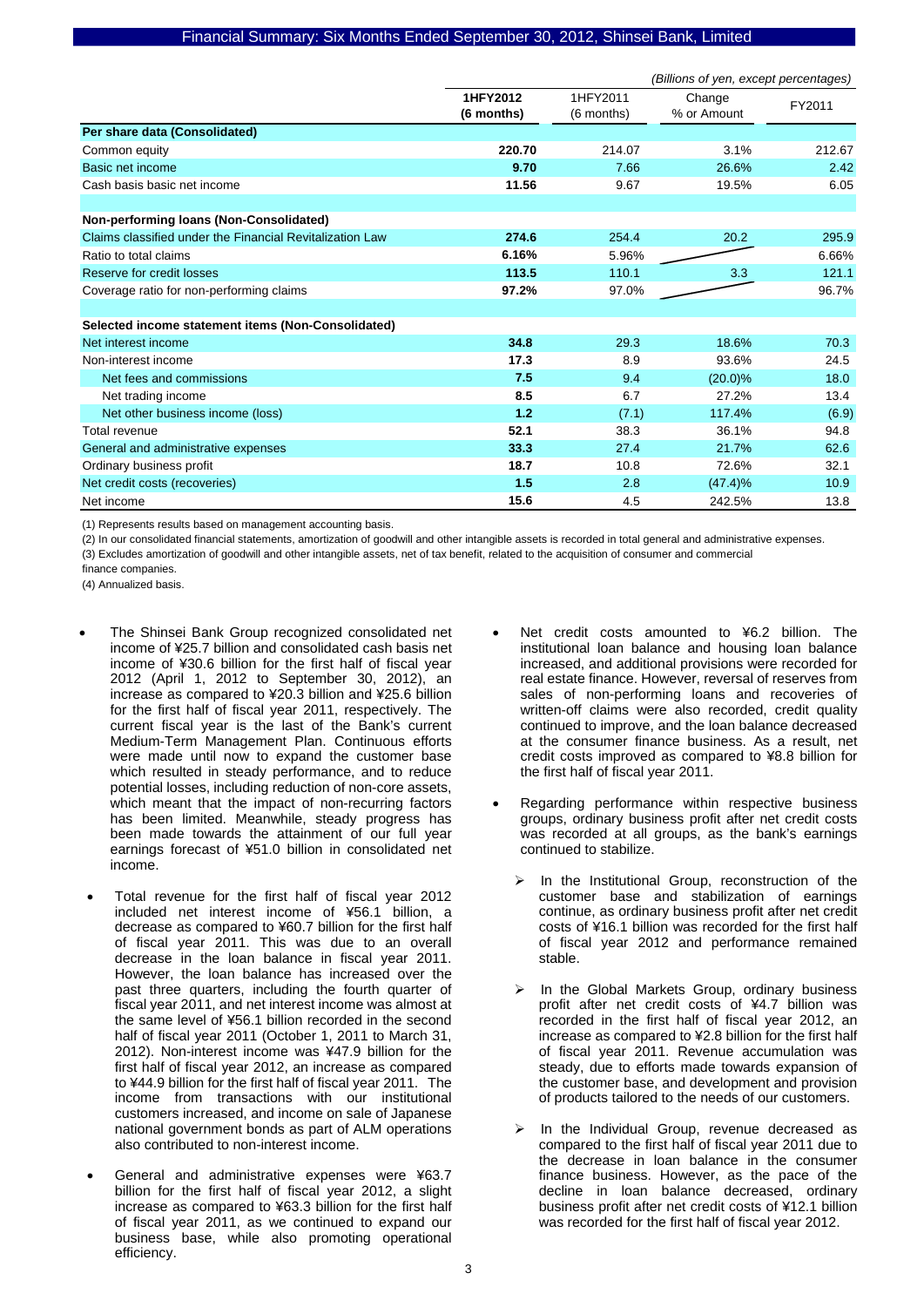- Balance of loans and bills discounted increased from ¥4,136.8 billion as of March 31, 2012, to ¥4,281.9 billion as of September 30, 2012. This was mainly due to an increase in loans to institutional customers and housing loans, while the pace of decrease in the consumer finance loan balance slowed.
- Net interest margin of 2.08% was recorded for the first half of fiscal year 2012, an increase as compared to 2.00% for the first half of fiscal year 2011. This was mainly due to maturities of deposits bearing relatively high interest rates sold in previous years resulting in reduction in cost of deposits and negotiable certificates of deposit, and a decrease in the balance of relatively low-yield Japanese national government bonds.
- Regarding capital ratios, Tier I capital and total capital increased due to accumulation of consolidated net income and amortization of goodwill and other intangible assets over the first half of fiscal year 2012, which resulted in improvement of the total capital adequacy ratio and Tier I capital ratio on a consolidated basis, to 11.71% and 9.77%, respectively, as of September 30, 2012 compared to 10.27% and 8.80% as of March 31, 2012.
- Balance of non-performing loans under the Financial Revitalization Law totaled ¥274.6 billion as of September 30, 2012, a decrease of ¥21.2 billion during the first half of fiscal year 2012, mainly due to sales and collections of non-performing loans etc. In addition, the proportion of non-performing claims to the balance of total claims improved from 6.66% at the end of March 2012, to 6.16% as at September 30, 2012.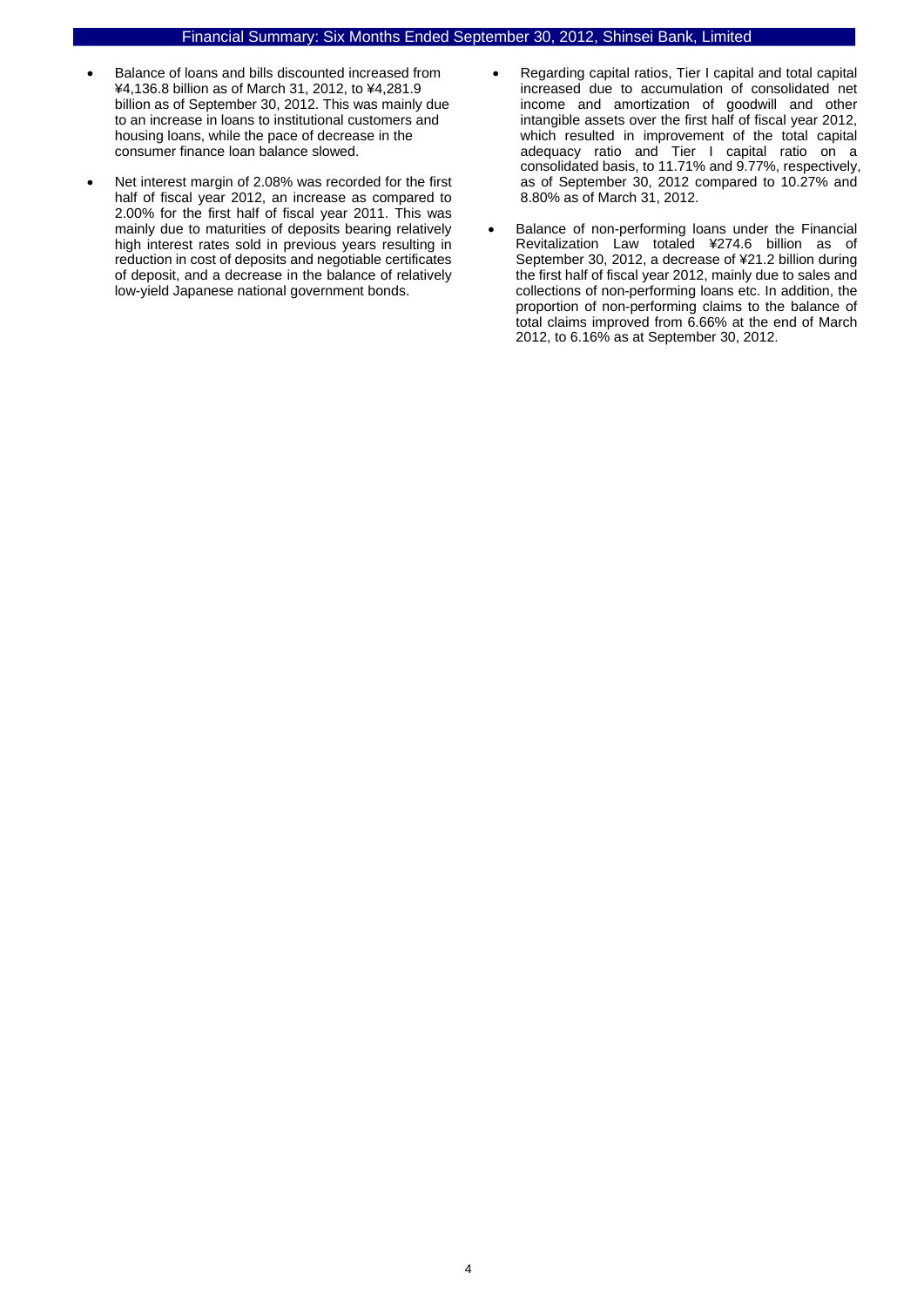# **Items included in Results of Operations (Consolidated)**  (1)

|                                                                                  |                                     |                               |                               |                                       | (Billions of yen)                    |
|----------------------------------------------------------------------------------|-------------------------------------|-------------------------------|-------------------------------|---------------------------------------|--------------------------------------|
|                                                                                  | 1HFY2012<br>(6 months)<br>$(a)+(b)$ | 2QFY2012<br>(3 months)<br>(a) | 1QFY2012<br>(3 months)<br>(b) | (Reference)<br>1HFY2011<br>(6 months) | (Reference)<br>FY2011<br>(12 months) |
| Gains included in revenue                                                        |                                     |                               |                               |                                       |                                      |
| Large gains from the sale of non-core assets / the redemption of non-core assets |                                     |                               |                               | 6.3                                   | 6.3                                  |
| Others                                                                           |                                     |                               |                               |                                       | 1.1                                  |
| Subtotal (i)                                                                     | $\blacksquare$                      |                               |                               | 6.3                                   | 7.4                                  |
| Losses included in revenue                                                       |                                     |                               |                               |                                       |                                      |
| Impairment of major listed shares                                                | ÷                                   | $\mathbf{r}$                  | $\sim$                        | (5.2)                                 | (5.2)                                |
| Domestic real estate non-recourse finance (bonds)                                | (0.9)                               | (0.9)                         | (0.0)                         | (2.2)                                 | (3.3)                                |
| <b>Others</b>                                                                    |                                     |                               |                               | (0.7)                                 | (3.3)                                |
| Subtotal (ii)                                                                    | (0.9)                               | (0.9)                         | (0.0)                         | (8.2)                                 | (11.9)                               |
| Items included in net credit costs                                               |                                     |                               |                               |                                       |                                      |
| Reversal of major institutional credit reserve                                   | ÷.                                  | $\overline{\phantom{a}}$      |                               | $\overline{a}$                        | 17.2                                 |
| Specialty finance                                                                | 0.8                                 |                               | 0.8                           |                                       | (18.8)                               |
| Domestic real estate non-recourse finance                                        | (4.4)                               | (3.6)                         | (0.8)                         | (4.7)                                 | (8.0)                                |
| Large net credit costs related to non-core assets                                | (1.2)                               | (0.8)                         | (0.4)                         | ÷,                                    | (2.2)                                |
| Others                                                                           | 1.1                                 | 0.4                           | 0.6                           | 1.6                                   | 1.6                                  |
| Subtotal (iii)                                                                   | (3.7)                               | (3.9)                         | 0.2                           | (3.0)                                 | (10.1)                               |
| Other gains (losses)                                                             |                                     |                               |                               |                                       |                                      |
| Grey zone related provisions                                                     |                                     |                               |                               | (0.8)                                 | (32.8)                               |
| Others                                                                           |                                     |                               |                               |                                       | (0.2)                                |
| Subtotal (iv)                                                                    |                                     |                               |                               | (0.8)                                 | (33.1)                               |
| Corporate tax adjustment due to tax reform (v)                                   | ٠                                   | $\sim$                        |                               | ä,                                    | (1.3)                                |
| Total (i) + (ii) + (iii) + (iv) + (v)                                            | (4.7)                               | (4.9)                         | 0.2                           | (5.8)                                 | (49.1)                               |
| <b>Breakdown by Category</b>                                                     |                                     |                               |                               |                                       |                                      |
| Grey zone related provisions                                                     |                                     |                               |                               | (0.8)                                 | (32.8)                               |
| Specialty finance                                                                | 0.8                                 |                               | 0.8                           | L.                                    | (18.8)                               |
| Domestic real estate non-recourse finance                                        | (5.4)                               | (4.5)                         | (0.8)                         | (6.9)                                 | (11.3)                               |
| Impairment of major listed shares                                                | $\overline{a}$                      | ÷                             | ÷                             | (5.2)                                 | (5.2)                                |
| Corporate tax adjustment due to tax reform                                       | $\overline{\phantom{a}}$            | $\sim$                        | ÷,                            | ÷,                                    | (1.3)                                |
| Reversal of major institutional credit reserve                                   | ÷,                                  | ÷.                            | ä,                            | ÷,                                    | 17.2                                 |
| Non-core assets related                                                          | (1.2)                               | (0.8)                         | (0.4)                         | 6.3                                   | 4.0                                  |
| Others                                                                           | 1.1                                 | 0.4                           | 0.6                           | 0.8                                   | (0.8)                                |
| <b>Total</b>                                                                     | (4.7)                               | (4.9)                         | 0.2                           | (5.8)                                 | (49.1)                               |

(1) This table shows items which are considered to be largely non-recurring.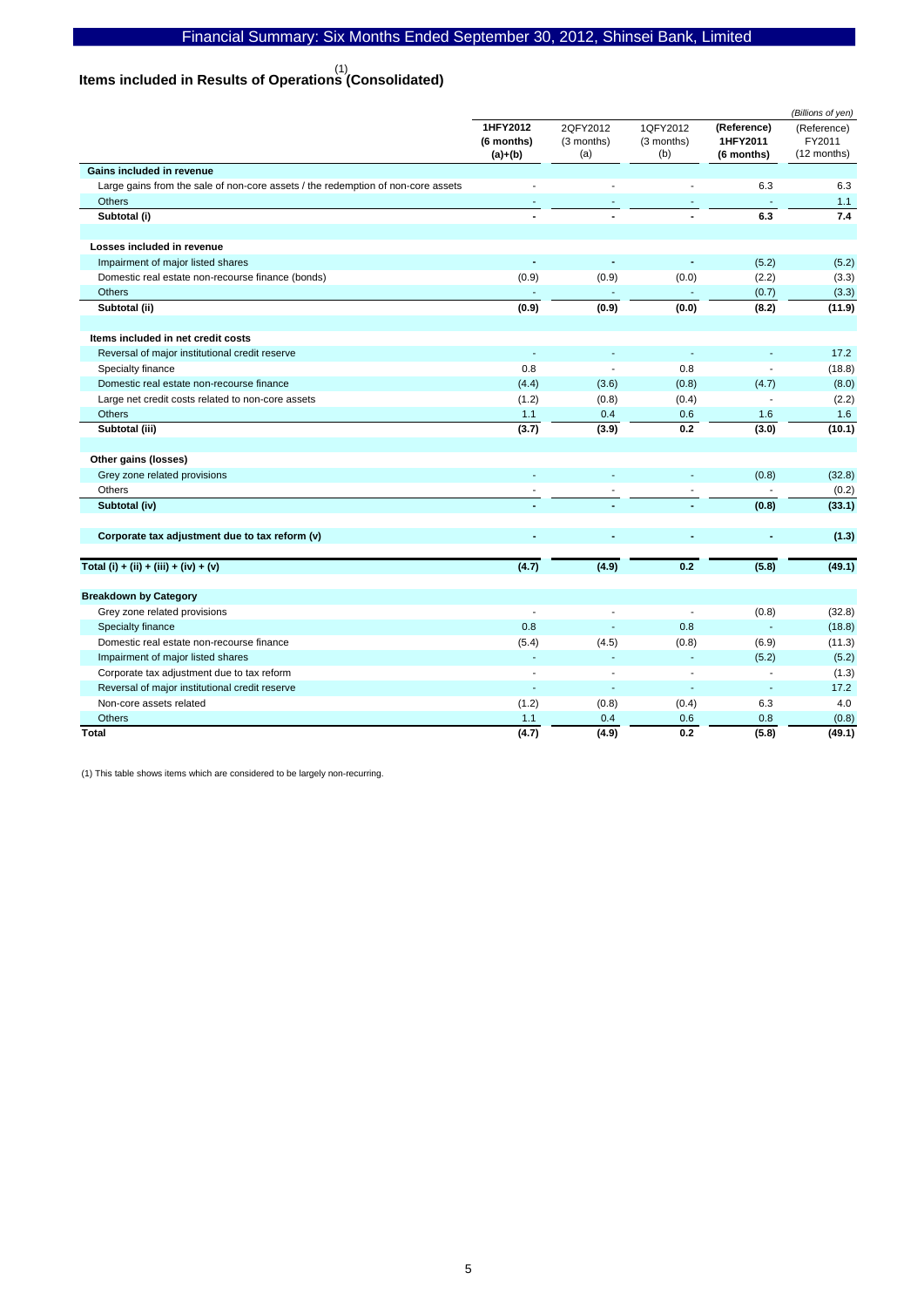### **Section 1. Consolidated Information**

# *Results of Operations -Table 1- (Consolidated)*  (1)

|                                                                     | (Billions of yen, except percentages) |            |               |             |  |
|---------------------------------------------------------------------|---------------------------------------|------------|---------------|-------------|--|
|                                                                     | 1HFY2012                              | 1HFY2011   | $\frac{0}{0}$ | FY2011      |  |
|                                                                     | (6 months)                            | (6 months) | Change        | (12 months) |  |
| Net interest income                                                 | 56.1                                  | 60.7       | (7.5)         | 116.9       |  |
| Non-interest income                                                 | 47.9                                  | 44.9       | 6.7           | 86.0        |  |
| Net fees and commissions                                            | 8.7                                   | 13.8       | (37.0)        | 25.2        |  |
| Net trading income                                                  | 9.5                                   | 6.5        | 46.3          | 13.6        |  |
| Net other business income                                           | 29.5                                  | 24.4       | 20.8          | 47.2        |  |
| <b>Total revenue</b>                                                | 104.1                                 | 105.6      | (1.5)         | 202.9       |  |
| <b>General and administrative expenses</b>                          | 63.7                                  | 63.3       | 0.7           | 127.9       |  |
| <b>Ordinary business profit</b>                                     | 40.3                                  | 42.3       | (4.7)         | 74.9        |  |
| <b>Net credit costs</b>                                             | 6.2                                   | 8.8        | (28.9)        | 12.2        |  |
| Ordinary business profit after net credit costs                     | 34.0                                  | 33.5       | 1.7           | 62.7        |  |
| Amortization of goodwill and other intangible assets <sup>(2)</sup> | 5.6                                   | 6.2        | (9.0)         | 11.9        |  |
| Other gains (losses)                                                | (0.4)                                 | (1.5)      | 68.5          | (35.4)      |  |
| Income before income taxes and minority interests                   | 27.9                                  | 25.7       | 8.4           | 15.3        |  |
| <b>Current income tax</b>                                           | 0.8                                   | 1.6        | (51.2)        | 2.9         |  |
| Deferred income tax                                                 | (0.4)                                 | 1.7        | (125.5)       | 2.4         |  |
| Minority interests in net income of subsidiaries                    | 1.7                                   | 1.9        | (6.3)         | 3.5         |  |
| Net income                                                          | 25.7                                  | 20.3       | 26.6          | 6.4         |  |
| (3)<br>Cash basis net income                                        | 30.6                                  | 25.6       | 19.5          | 16.0        |  |

(1) Represents results based on management accounting basis.

(2) In our consolidated financial statements, amortization of goodwill and other intangible assets is recorded in total general and administrative expenses. (3) Excludes amortization of goodwill and other intangible assets, net of tax benefit, related to the acquisition of consumer and commercial finance companies.

Note 1: Quarterly information is available in the Quarterly Data Book

- Shinsei Bank reported total revenue for the first half of fiscal year 2012 of ¥104.1 billion, which consists of revenue of ¥52.0 billion for both the first quarter and second quarter of fiscal year 2012. This represents a slight decrease as compared to ¥105.6 billion for the first half of fiscal year 2011. However, it is an increase as compared to the ¥97.3 billion for the second half of fiscal year 2011. Until the end of fiscal year 2011, revenue had fluctuated on a quarterly basis due to the impact of non-recurring factors. However, since the beginning of fiscal year 2012 a steady performance has been recorded for every quarter, due to continuous management of potential losses including reduction of non-core assets, alongside continuous expansion of the customer base, based on the Bank's current Medium-Term Management Plan.
- Net interest income of ¥56.1 billion recorded for the first half of fiscal year 2012 was at the same level as ¥56.1 billion recorded for the second half of fiscal year 2011. However, it was lower than the ¥60.7 billion recorded for the first half of fiscal year 2011. This was mainly due to a reduction in non-core assets, and the lower balance of Consumer Finance loans, although the pace of decrease in Consumer Finance loans has slowed. In addition, loans for institutional customers and housing loans increased during the first half of fiscal year 2012, and net interest income for the first half of fiscal year 2012 was recorded at almost the same level as net interest income for the second half of fiscal year 2011.

.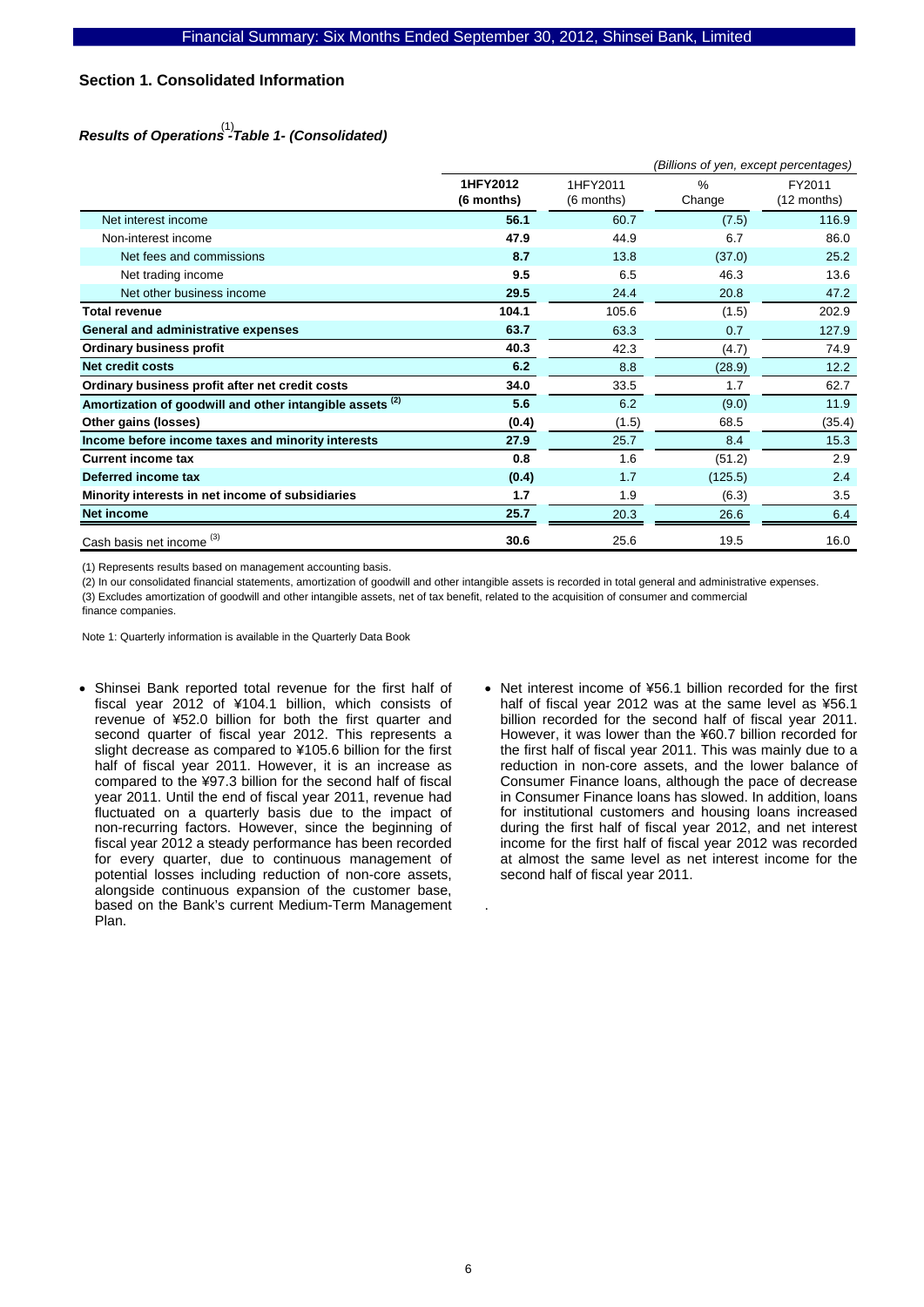#### *Interest-Earning Assets and Interest-Bearing Liabilities -Table 2- (Consolidated)*

|                                                                                         |                                 |                        |                          |                        |                |                       |                    |                             | (Billions of yen, except percentages) |
|-----------------------------------------------------------------------------------------|---------------------------------|------------------------|--------------------------|------------------------|----------------|-----------------------|--------------------|-----------------------------|---------------------------------------|
|                                                                                         |                                 | 1HFY2012<br>(6 months) |                          | 1HFY2011<br>(6 months) |                | FY2011<br>(12 months) |                    |                             |                                       |
|                                                                                         | Average<br>Balance              | Interest               | Yield/rate<br>(%)        | Average<br>Balance     | Interest       | Yield/rate<br>(%)     | Average<br>Balance | Interest                    | Yield/rate<br>(%)                     |
| Interest-earning assets (1):                                                            |                                 |                        |                          |                        |                |                       |                    |                             |                                       |
| Loans and bills discounted                                                              | 4,185.6                         | 64.7                   | 3.08                     | 4,220.3                | 72.5           | 3.43                  | 4,159.8            | 140.3                       | 3.37                                  |
| Lease receivables and leased investment assets / installment receivables (1)            | 563.4                           | 17.6                   | 6.24                     | 544.0                  | 18.6           | 6.83                  | 545.6              | 36.6                        | 6.72                                  |
| Securities                                                                              | 1,886.7                         | 8.6                    | 0.91                     | 2,762.0                | 9.7            | 0.70                  | 2,394.6            | 17.8                        | 0.74                                  |
| Other interest-earning assets (2)(3)                                                    | 376.5                           | 0.8                    | n.m. (5)                 | 331.9                  | 0.8            | $n.m.$ $(5)$          | 351.3              | 1.5                         | $n.m.$ (5)                            |
| Total revenue on interest-earning assets (A) <sup>(1)</sup>                             | 7,012.4                         | 91.7                   | 2.61                     | 7,858.3                | 101.7          | 2.58                  | 7,451.4            | 196.4                       | 2.64                                  |
| Interest-bearing liabilities:                                                           |                                 |                        |                          |                        |                |                       |                    |                             |                                       |
| Deposits, including negotiable certificates of deposit                                  | 5,345.7                         | 11.8                   | 0.44                     | 5,669.6                | 15.1           | 0.53                  | 5,623.5            | 29.0                        | 0.52                                  |
| <b>Debentures</b>                                                                       | 289.2                           | 0.5                    | 0.38                     | 333.4                  | 0.8            | 0.50                  | 320.5              | 1.4                         | 0.46                                  |
| Borrowed money                                                                          | 608.8                           | 2.6                    | 0.85                     | 814.4                  | 2.9            | 0.72                  | 647.2              | 5.5                         | 0.86                                  |
| Subordinated debt                                                                       | 93.0                            | 0.9                    | 2.07                     | 96.1                   | 0.7            | 1.66                  | 94.5               | 1.7                         | 1.86                                  |
| Other borrowed money                                                                    | 515.8                           | 1.6                    | 0.64                     | 718.3                  | 2.1            | 0.59                  | 552.7              | 3.8                         | 0.69                                  |
| Corporate bonds                                                                         | 164.0                           | 2.5                    | 3.09                     | 168.4                  | 2.8            | 3.35                  | 170.1              | 5.7                         | 3.38                                  |
| Subordinated bonds                                                                      | 140.2                           | 2.3                    | 3.40                     | 141.9                  | 2.6            | 3.68                  | 145.6              | 5.3                         | 3.67                                  |
| Other corporate bonds                                                                   | 23.7                            | 0.1                    | 1.25                     | 26.5                   | 0.2            | 1.56                  | 24.5               | 0.4                         | 1.67                                  |
| Other interest-bearing liabilities <sup>(2)</sup>                                       | 383.6                           | 0.4                    | n.m. (5)                 | 635.1                  | 0.6            | $n.m.$ $(5)$          | 476.0              | 0.9                         | $n.m.$ $(5)$                          |
| Total expense on interest-bearing liabilities (B)                                       | 6,791.5                         | 17.9                   | 0.53                     | 7,621.1                | 22.3           | 0.59                  | 7,237.5            | 42.8                        | 0.59                                  |
| Net interest margin (A)-(B) <sup>(1)</sup>                                              |                                 | 73.8                   | 2.08                     | ÷.                     | 79.3           | 2.00                  | ÷.                 | 153.5                       | 2.04                                  |
| Non interest-bearing sources of funds:                                                  |                                 |                        |                          |                        |                |                       |                    |                             |                                       |
| Non interest-bearing (assets) liabilities, net                                          | (355.4)                         |                        | ٠                        | (321.4)                | ä,             |                       | (342.8)            |                             | ÷,                                    |
| Total equity excluding minority interests in subsidiaries (4)                           | 576.4                           | ٠                      | $\overline{\phantom{a}}$ | 558.5                  | $\blacksquare$ |                       | 556.7              | $\sim$                      | $\overline{\phantom{a}}$              |
| Total non interest-bearing sources of funds (C)                                         | 220.9                           | $\blacksquare$         | $\blacksquare$           | 237.1                  | $\mathbf{r}$   | ÷,                    | 213.8              | $\mathcal{L}_{\mathcal{A}}$ | $\blacksquare$                        |
| Sum of total expense on interest-bearing liabilities and                                |                                 |                        |                          |                        |                |                       |                    |                             |                                       |
| non-interest-bearing sources of funds (D)=(B)+(C)                                       | 7,012.4                         | 17.9                   | 0.51                     | 7,858.3                | 22.3           | 0.57                  | 7,451.4            | 42.8                        | 0.57                                  |
| Net revenue/yield on interest-earning assets (A)-(D) <sup>(1)</sup>                     |                                 | 73.8                   | 2.10                     | ÷,                     | 79.3           | 2.01                  |                    | 153.5                       | 2.06                                  |
| Reconciliation of total revenue on interest-earning<br>assets to total interest income: |                                 |                        |                          |                        |                |                       |                    |                             |                                       |
| Total revenue on interest-earning assets                                                | 7,012.4                         | 91.7                   | 2.61                     | 7,858.3                | 101.7          | 2.58                  | 7,451.4            | 196.4                       | 2.64                                  |
| Less: Income on lease transactions and installment receivables                          | 563.4                           | 17.6                   | 6.24                     | 544.0                  | 18.6           | 6.83                  | 545.6              | 36.6                        | 6.72                                  |
| Total interest income                                                                   | 6,448.9                         | 74.1                   | 2.29                     | 7,314.2                | 83.1           | 2.27                  | 6,905.7            | 159.7                       | 2.31                                  |
| Total interest expense                                                                  | $\overline{\phantom{a}}$        | 17.9                   | $\blacksquare$           |                        | 22.3           |                       |                    | 42.8                        |                                       |
| Net interest income                                                                     | $\centering \label{eq:reduced}$ | 56.1                   | $\overline{\phantom{a}}$ | $\sim$                 | 60.7           |                       | $\blacksquare$     | 116.9                       | $\blacksquare$                        |
|                                                                                         |                                 |                        |                          |                        |                |                       |                    |                             |                                       |

(1) Includes lease transactions and installment receivables and related yields.

(2) Other interest-earning assets and other interest-bearing liabilities include interest swaps and funding swaps. (3) Excludes average balance of non interest-earning assets.

(4) Represents a simple average of the balance at the end of the current period and the balance at the end of the previous period.

(5) n.m. is not meaningful.

Note 1: Quarterly information is available in the Quarterly Data Book

- Net revenue on interest-earning assets includes net interest income as well as revenue earned on lease receivables and leased investment assets and installment receivables. The Bank considers income on lease transactions and installment receivables to be a component of interest income, but Japanese GAAP does not include income on lease transactions and installment receivables in net interest income. Under Japanese GAAP, therefore, income on lease transactions and installment receivables is reported in net other business income in our consolidated statements of operations.
- The net interest margin rose to 2.08% for the first half of fiscal year 2012, compared to 2.00% for the first half of fiscal year 2011.
	- $\triangleright$  The increase reflects the decrease in the rate on interest-bearing liabilities caused by a decrease in the rate on deposits including negotiable certificates of deposit, from 0.53% for the first half of fiscal year 2011 to 0.44% for the first half of fiscal year 2012. This reflects maturities of relatively high-yield time deposits and the prevailing lower interest rate market environment, as well as the increase in the yield on

interest-earning assets caused by lower volume of securities, consisting mainly of low-yield Japanese national government bonds.

- At 2.08%, the net interest margin for the first half of fiscal year 2012 also showed improvement compared to the 2.04% recorded over the fiscal 2011 full year (April 2011 - March 2012).
- The revenue on interest-earning assets for the first half of fiscal year 2012 was ¥73.8 billion, decreasing from ¥79.3 billion for the first half of fiscal year 2011.
	- ¾ This decrease was because total revenue on interest-earning assets decreased by ¥9.9 billion, due to reduction of non-core assets such as loans and securities, and a decrease in the balance of consumer finance loans and Japanese national government bonds, which exceeded the ¥4.4 billion decrease in total expense on interest-bearing liabilities of ¥17.9 billion for the first half of fiscal year 2012 compared to ¥22.3 billion for the first half of fiscal year 2011.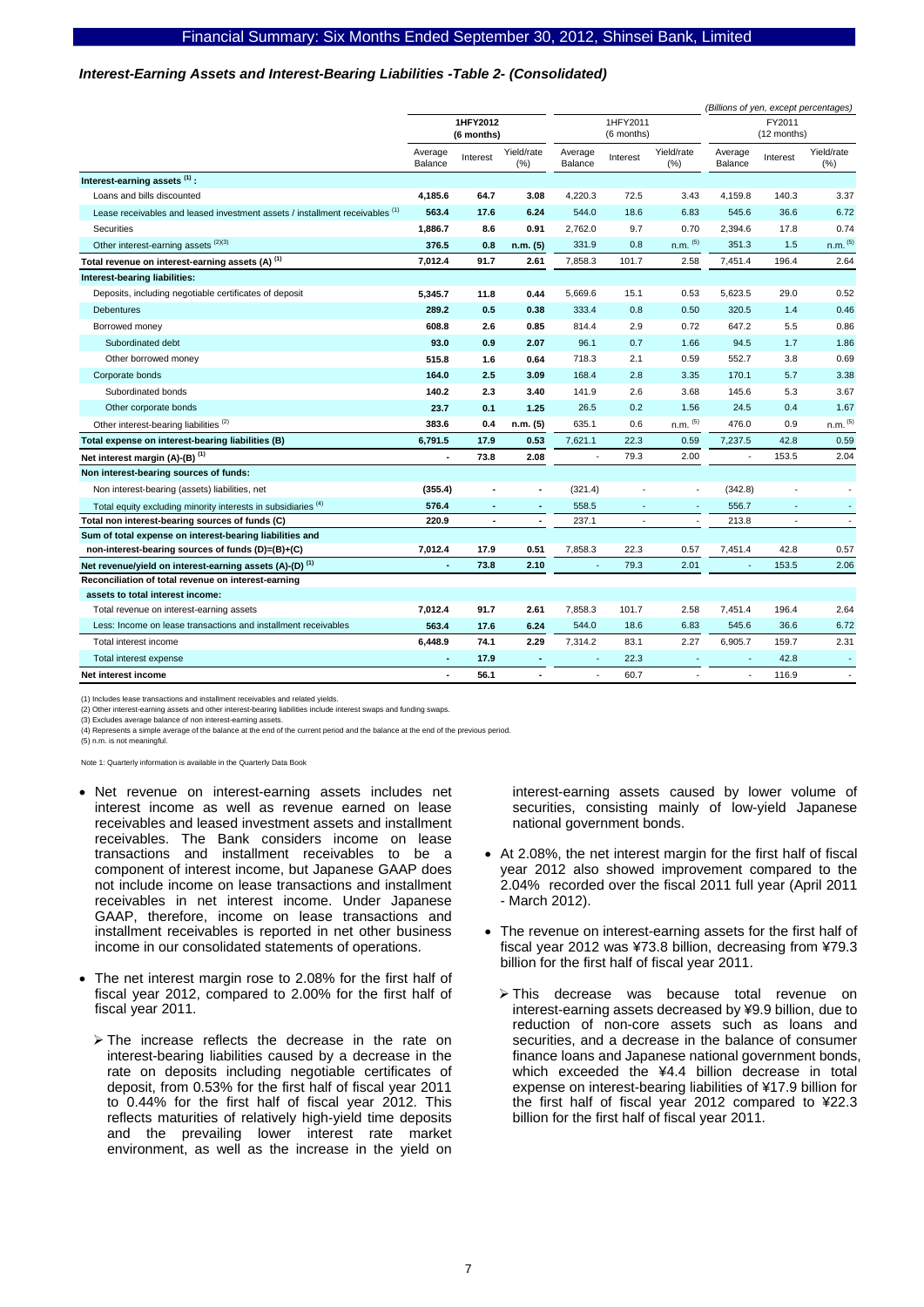#### *Non-Interest Income -Table 3- (Consolidated)*

|                                                          |                        | (Billions of yen, except percentages) |                         |      |  |
|----------------------------------------------------------|------------------------|---------------------------------------|-------------------------|------|--|
|                                                          | 1HFY2012<br>(6 months) | 1HFY2011<br>(6 months)                | FY2011<br>$(12$ months) |      |  |
| Net fees and commissions                                 | 8.7                    | 13.8                                  | (37.0)                  | 25.2 |  |
| Net trading income                                       | 9.5                    | 6.5                                   | 46.3                    | 13.6 |  |
| Net other business income                                | 29.5                   | 24.4                                  | 20.8                    | 47.2 |  |
| Income on lease transactions and installment receivables | 17.6                   | 18.6                                  | (5.4)                   | 36.6 |  |
| Total non-interest income                                | 47.9                   | 44.9                                  | 6.7                     | 86.0 |  |

Note 1: Quarterly information is available in the Quarterly Data Book

- Non-interest income consists of fees and commissions, trading income and other business income such as income from leased assets and installment receivables and gains and losses on sales of available-for-sale securities.
- Total non-interest income amounted to ¥47.9 billion for the first half of fiscal year 2012, an increase of ¥3.0 billion compared to ¥44.9 billion for the first half of fiscal year 2011. In previous fiscal years, results were impacted significantly by substantial non-recurring investment-related losses, and gains realized from sales of non-core assets and repurchase of subordinated debt. However, during the first half of fiscal year 2012 the impact of such non-recurring factors was limited. On the other hand, in core businesses, the income from transactions with our institutional customers was steady, and income on sales of Japanese national government bonds as part of ALM operations also increased.
- Net fees and commissions were mainly from non-recourse finance on domestic real estate, servicing fees in specialty finance and principal transactions, guarantee and other businesses operated by consumer finance subsidiaries, and sales of mutual funds and variable annuities. Net fees and commissions of ¥8.7 billion were recorded for the first half of fiscal year 2012, as compared to ¥13.8 billion for the first half of fiscal year 2011, mainly due to the decrease in mutual funds related fees in retail banking, and decrease in servicing fee income from subsidiaries against the backdrop of the European debt crisis and other factors.
- Net trading income includes revenues from derivatives with customer-driven transactions and those from proprietary trading. Net trading income of ¥9.5 billion was

recorded for the first half of fiscal year 2012, an increase of ¥3.0 billion compared to ¥6.5 billion for the first half of fiscal year 2011, mainly due to expansion of the customer base and an increase in customer-driven income.

• Net other business income increased to ¥29.5 billion for the first half of fiscal year 2012 from ¥24.4 billion for the first half of fiscal year 2011. Income on installment receivables of ¥12.2 billion were recorded, an increase as compared to ¥11.6 billion for the first half of fiscal year 2011, combining the amount at APLUS FINANCIAL which steadily increased, and the results at Showa Leasing. In the principal transactions business, income from monetary trust management was recorded at ¥4.7 billion, an increase as compared to ¥3.9 billion for the first half of fiscal year 2011. In ALM operations, net income from sales of Japanese national government bonds was recorded at ¥2.5 billion for the first half of fiscal year 2012, an increase as compared to ¥0.8 billion for the first half of fiscal year 2011. On the other hand, income from leased assets was recorded at ¥5.4 billion, a decrease as compared to ¥6.9 billion, due to the impact of changes in the lease accounting system. In addition, the first half of fiscal year 2011 included gains

of ¥6.3 billion, net of withholding tax, on sales of foreign equities that had been classified as non-core assets, ¥5.2 billion of impairment of major listed securities, ¥2.2 billion of impairment of bonds related to domestic real estate non-recourse finance, and ¥0.7 billion of impairment of private equity investments. However, during the first half of fiscal year 2012, no major gains on sales or impairments of securities were recorded; impairment of bonds related to domestic real estate non-recourse finance of ¥0.9 billion, and impairment of private equity investments of ¥0.6 billion, were limited.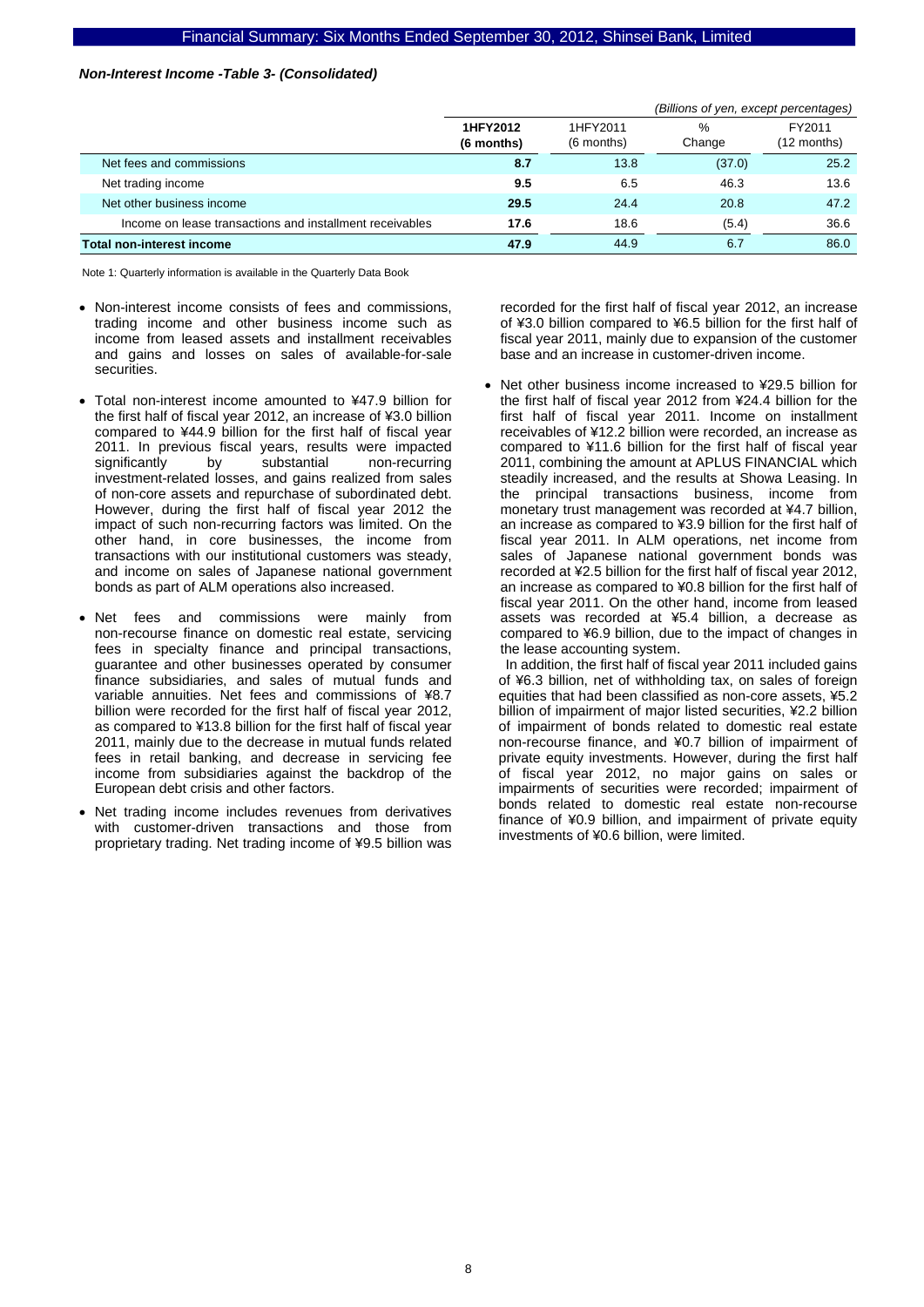#### *General and Administrative Expenses -Table 4- (Consolidated)*

|                                           | (Billions of yen, except percentages) |                                          |       |                       |  |
|-------------------------------------------|---------------------------------------|------------------------------------------|-------|-----------------------|--|
|                                           | 1HFY2012<br>(6 months)                | 1HFY2011<br>$\%$<br>(6 months)<br>Change |       | FY2011<br>(12 months) |  |
| Personnel expenses                        | 25.2                                  | 25.4                                     | (0.9) | 51.0                  |  |
| Non-personnel expenses                    | 38.5                                  | 37.8                                     | 1.8   | 76.9                  |  |
| Premises expenses                         | 9.9                                   | 10.2                                     | (3.3) | 20.4                  |  |
| Technology and data processing expenses   | 8.6                                   | 8.3                                      | 3.2   | 17.2                  |  |
| Advertising expenses                      | 4.3                                   | 4.4                                      | (1.4) | 9.1                   |  |
| Consumption and property taxes            | 3.3                                   | 2.8                                      | 15.9  | 6.3                   |  |
| Deposit insurance premium                 | 2.1                                   | 2.3                                      | (8.1) | 4.6                   |  |
| Other general and administrative expenses | 10.0                                  | 9.5                                      | 5.5   | 18.9                  |  |
| General and administrative expenses       | 63.7                                  | 63.3                                     | 0.7   | 127.9                 |  |

Note 1: Quarterly information is available in the Quarterly Data Book

- General and administrative expenses of ¥63.7 billion for the first half of fiscal year 2012 represented a slight increase from ¥63.3 billion for the first half of fiscal year 2011, although we continued to promote efficient expense management. With the aim of expanding our customer base and stabilizing our earnings, we prioritized allocation of management resources to relevant business areas while promoting business rationalization and streamlining. This slight increase from the first half of fiscal year 2011 was largely due to depreciation from capital expenditures related to system development, although we continued strict expense management for each expense category.
- Personnel expenses of ¥25.2 billion for the first half of fiscal year 2012 decreased slightly from ¥25.4 billion for the first half of fiscal year 2011. We have allocated additional personnel to relevant business areas, but our personnel expenses decreased as a result of ongoing personnel expense streamlining across our businesses.
- Non-personnel expenses of ¥38.5 billion for the first half of fiscal year 2012 increased from ¥37.8 billion for the first half of fiscal year 2011. We have worked to rationalize expenses across all of our business lines through strict expense control discipline, but non-personnel expenses increased largely due to enhancement of business infrastructure.
- $\triangleright$  Premises expenses of ¥9.9 billion for the first half of fiscal year 2012 decreased from ¥10.2 billion for the first half of fiscal year 2011, reflecting our continuous efforts at expense streamlining. Technology and data processing expenses of ¥8.6 billion for the first half of fiscal year 2012 increased from ¥8.3 billion for the first half of fiscal year 2011, mainly due to additional depreciation from capital expenditures related to system development. Advertising expenses of ¥4.3 billion for the first half of fiscal year 2012 decreased slightly from ¥4.4 billion for the first half of fiscal year 2011, as we have promoted advertising activities with the aim to expand our customer base in concurrence with lowering of respective unit costs. Consumption and property taxes of ¥3.3 billion for the first half of fiscal year 2012 increased from ¥2.8 billion for the first half of fiscal year 2011 due to the enhancement of business infrastructure including capital expenditures related to system development. Other general and administrative expenses of ¥10.0 billion for the first half of fiscal year 2012 increased from ¥9.5 billion for the first half of fiscal year 2011, including an increase in temporary staff expenses as we began operating a new system in parallel with the old system.

|                                                                                   | (Billions of yen, except percentages) |                        |                |                       |
|-----------------------------------------------------------------------------------|---------------------------------------|------------------------|----------------|-----------------------|
|                                                                                   | 1HFY2012<br>(6 months)                | 1HFY2011<br>(6 months) | $\%$<br>Change | FY2011<br>(12 months) |
| Losses on write-off of loans/Losses on sale of loans                              | 3.2                                   | 4.1                    | (21.4)         | 5.7                   |
| Net provision of reserve for loan losses:                                         | 9.0                                   | 11.5                   | (21.3)         | 36.3                  |
| Net provision (reversal) of general reserve for loan losses                       | 0.7                                   | 4.0                    | (81.7)         | (5.9)                 |
| Net provision of specific reserve for loan losses                                 | 8.3                                   | 7.4                    | 11.6           | 42.2                  |
| Net provision (reversal) of reserve for loan losses to<br>restructuring countries |                                       | (0.0)                  | 100.0          | (0.0)                 |
| Net provision (reversal) of specific reserve for<br>other credit losses           | (0.0)                                 |                        | n.a.           | (17.2)                |
| Other credit costs (reversal) relating to leasing business                        | (0.4)                                 | (0.9)                  | 52.6           | (1.6)                 |
| Recoveries of written-off claims                                                  | (5.6)                                 | (5.9)                  | 5.3            | (10.8)                |
| Net credit costs (recoveries)                                                     | 6.2                                   | 8.8                    | (28.9)         | 12.2                  |

#### *Net Credit Costs -Table 5- (Consolidated)*

Note 1: Quarterly information is available in the Quarterly Data Book

Net credit costs of ¥6.2 billion were recorded for the first half of fiscal year 2012, an improvement as compared to ¥8.8 billion for the first half of fiscal year 2011. The balance of loans and bills discounted increased, due to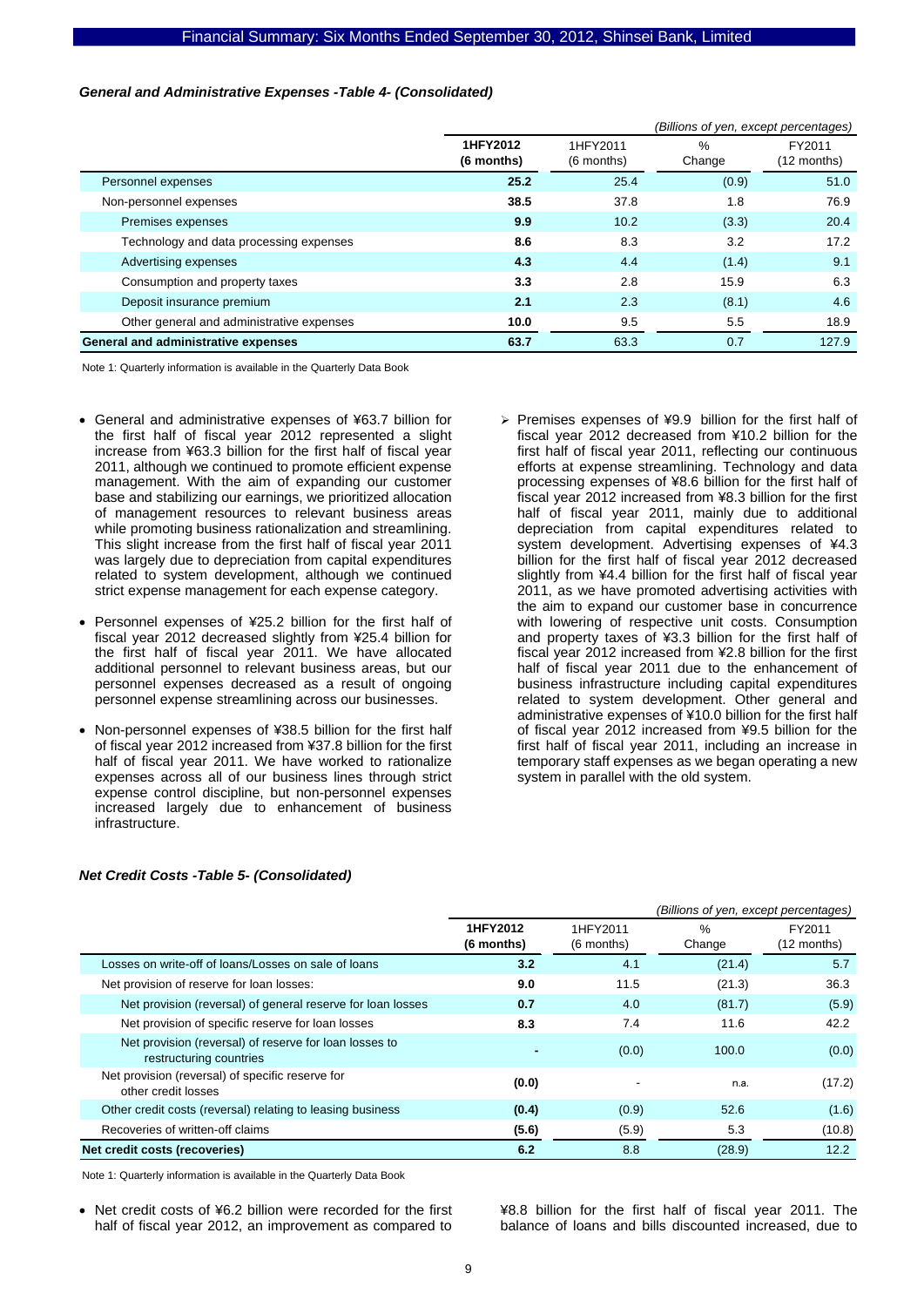accumulation of institutional business loans and housing loans, and additional reserves for credit losses were recorded at real estate finance and other businesses. However, reversal of reserves for credit losses from sales of non-performing loans, and recoveries of written-off claims were also recorded. Also, in the consumer finance business, net provision of reserve for loan losses declined due to continuous improvement of credit quality and decrease in loan balance, while recoveries of written-off claims were also recorded, resulting in ¥4.4 billion of net credit costs recorded at the consumer finance business.

• From fiscal year 2011, recoveries of written-off claims are categorized into net credit costs according to revised Report No.14 "Practical Guidelines on Accounting Standards for Financial Instruments" issued by the Accounting Practice Committee of the Japanese Institute of Certified Public Accountants (JICPA), on March 29, 2011, while net credit costs stated in previous periods

consisted of provision of reserve for loan losses, reversal of reserve for loan losses, losses on write-off of loans and losses on sale of loans.

- For the first half of fiscal year 2012, recoveries of written-off claims were ¥5.6 billion, compared to ¥5.9 billion of recoveries of written-off claims for the first half of fiscal year 2011. This shows that performance in the first half of fiscal year 2012 has improved as compared to the first half of fiscal year 2011, even when weighed against the fluctuation of net credit costs excluding recoveries of written-off claims.
- The recoveries of written-off claims for the first half of fiscal year 2012 of ¥5.6 billion included ¥3.4 billion at Shinsei Financial, ¥1.6 billion at Shinsei Bank (non-consolidated basis), and ¥0.5 billion at Shinki.

#### *Amortization of Goodwill and Other Intangible Assets -Table 6- (Consolidated)*

|                                                      |                        |                        | (Billions of yen, except percentages) |                       |
|------------------------------------------------------|------------------------|------------------------|---------------------------------------|-----------------------|
|                                                      | 1HFY2012<br>(6 months) | 1HFY2011<br>(6 months) | %<br>Change                           | FY2011<br>(12 months) |
| Shinsei Financial                                    | 3.9                    | 4.5                    | (12.1)                                | 8.5                   |
| Shinki                                               | (0.1)                  | (0.1)                  | 0.0                                   | (0.3)                 |
| <b>APLUS FINANCIAL</b>                               | 0.4                    | 0.4                    | 0.0                                   | 0.8                   |
| Showa Leasing                                        | 1.4                    | 1.4                    | (1.2)                                 | 2.9                   |
| <b>Others</b>                                        | (0.0)                  | (0.0)                  | 0.0                                   | (0.0)                 |
| Amortization of goodwill and other intangible assets | 5.6                    | 6.2                    | (9.0)                                 | 11.9                  |

Note 1: Quarterly information is available in the Quarterly Data Book

- Amortization of Goodwill and Other Intangible Assets associated with the acquisition of consumer and commercial finance companies totaled ¥5.6 billion for the first half of fiscal year 2012 compared to ¥6.2 billion for the first half of fiscal year 2011.
- The lower amount is attributable to factors including the sum-of-the-years' digits method for amortization of goodwill and intangible assets related to Shinsei Financial.

Amortization of goodwill and other intangible assets of APLUS FINANCIAL was ¥0.4 billion for the first half of fiscal year 2012 related to the amortization of goodwill for Zen-Nichi Shinpan, a subsidiary of APLUS FINANCIAL. Full impairment of goodwill and intangible assets for APLUS FINANCIAL was taken at the end of fiscal year 2009.

#### *Other Gains (Losses) -Table 7- (Consolidated)*

|                                                        |                        |                        | (Billions of yen, except percentages) |                       |
|--------------------------------------------------------|------------------------|------------------------|---------------------------------------|-----------------------|
|                                                        | 1HFY2012<br>(6 months) | 1HFY2011<br>(6 months) | $\%$<br>Change                        | FY2011<br>(12 months) |
| Extraordinary income (loss)                            | (0.2)                  | (1.1)                  | 79.4                                  | (1.4)                 |
| Net gain on disposal of premises and equipment         | 0.2                    | (0.1)                  | 305.9                                 | (0.5)                 |
| Other extraordinary income (loss)                      | (0.4)                  | (1.0)                  | 54.7                                  | (0.8)                 |
| Provisions of reserve for losses on interest repayment | $\blacksquare$         | (0.8)                  | 100.0                                 | (32.8)                |
| Shinsei Financial                                      |                        | (0.8)                  | 100.0                                 | (15.9)                |
| Shinki                                                 | $\blacksquare$         |                        |                                       | (11.5)                |
| <b>APLUS FINANCIAL</b>                                 |                        |                        |                                       | (5.3)                 |
| Other                                                  | $\blacksquare$         |                        |                                       |                       |
| Other                                                  | (0.2)                  | 0.4                    | (153.4)                               | (1.1)                 |
| Other gains (losses)                                   | (0.4)                  | (1.5)                  | 68.5                                  | (35.4)                |

Note 1: Quarterly information is available in the Quarterly Data Book

• Other losses of ¥0.4 billion were recorded for the first half of fiscal year 2012, an improvement as compared to ¥1.5 billion for the first half of fiscal year 2011. Provisions for losses on interest repayment of ¥32.8 billion, which were taken upfront as a measure to cover future costs, were

recorded during the fiscal year 2011, and no additional provisions for losses on interest repayment were recorded in the first half of fiscal year 2012. From fiscal year 2011, recoveries of written-off claims are categorized into net credit costs and not included in other gains (losses),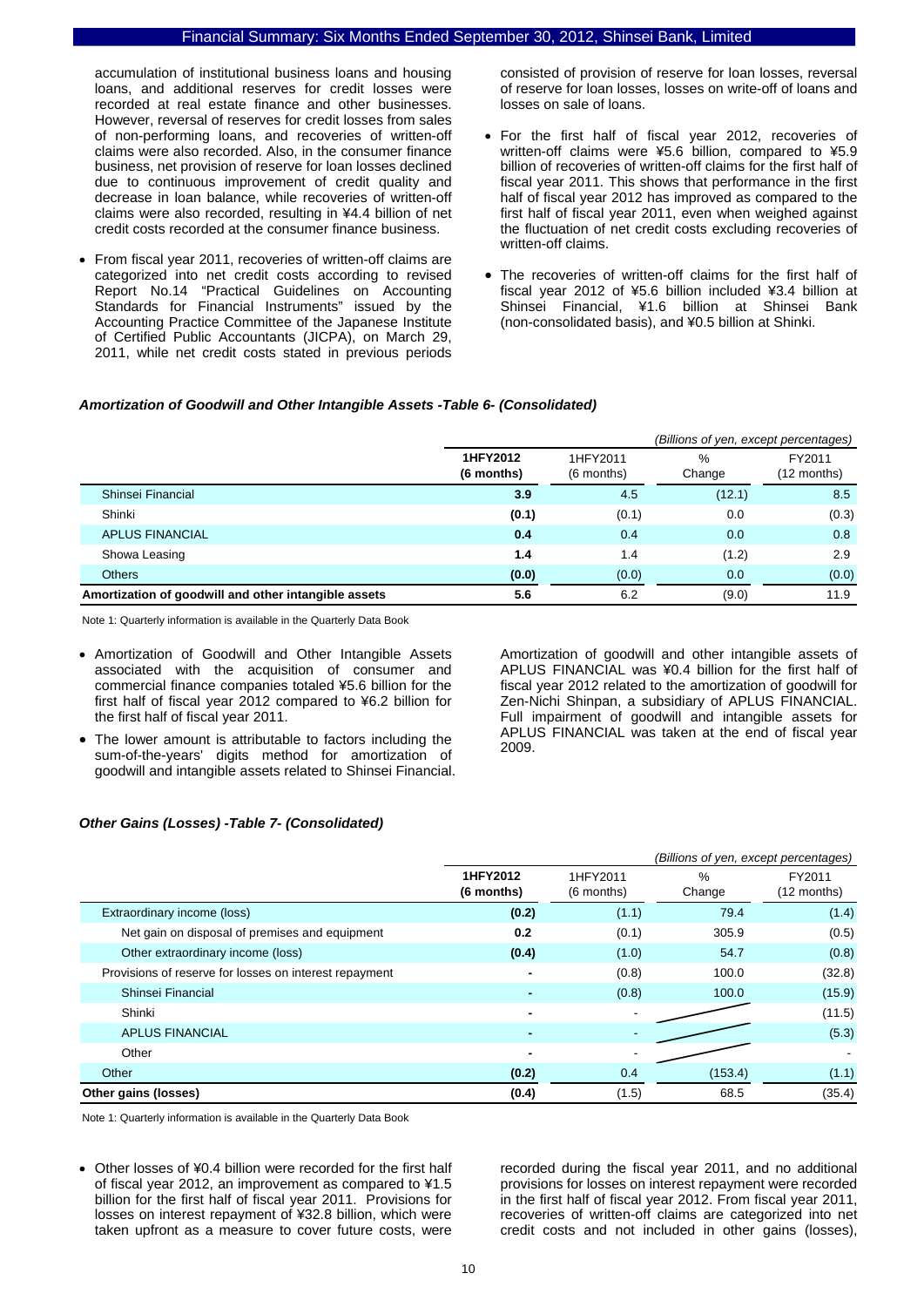according to revised Report No.14 "Practical Guidelines on Accounting Standards for Financial Instruments" issued by the Accounting Practice Committee of the

Japanese Institute of Certified Public Accountants (JICPA), on March 29, 2011.

#### *Minority Interests in Net Income of Subsidiaries -Table 8- (Consolidated)*

|                                                                                               |                        |                        | (Billions of yen, except percentages) |                       |
|-----------------------------------------------------------------------------------------------|------------------------|------------------------|---------------------------------------|-----------------------|
|                                                                                               | 1HFY2012<br>(6 months) | 1HFY2011<br>(6 months) | %<br>Change                           | FY2011<br>(12 months) |
| Dividends on perpetual preferred securities (hybrid Tier I<br>capital) issued by foreign SPCs | 1.5                    | 1.5                    | 0.0                                   | 3.0 <sub>1</sub>      |
| Others                                                                                        | 0.2                    | 0.3                    | (30.8)                                | 0.4                   |
| Minority interests in net income of subsidiaries                                              | 1.7                    | 1.9                    | (6.3)                                 | 3.5                   |

Note 1: Quarterly information is available in the Quarterly Data Book

Minority interests in net income of subsidiaries for the first half of fiscal year 2012 were ¥1.7 billion. Minority interests in net income of subsidiaries largely reflect dividends accrued on perpetual preferred securities issued by bank's subsidiaries, and minority interests in the net income of other consolidated subsidiaries for the first half

of fiscal year 2012. Minority interests in net income of subsidiaries for the first half of fiscal year 2012 were almost the same as the ¥1.9 billion recorded for the first half for fiscal year 2011.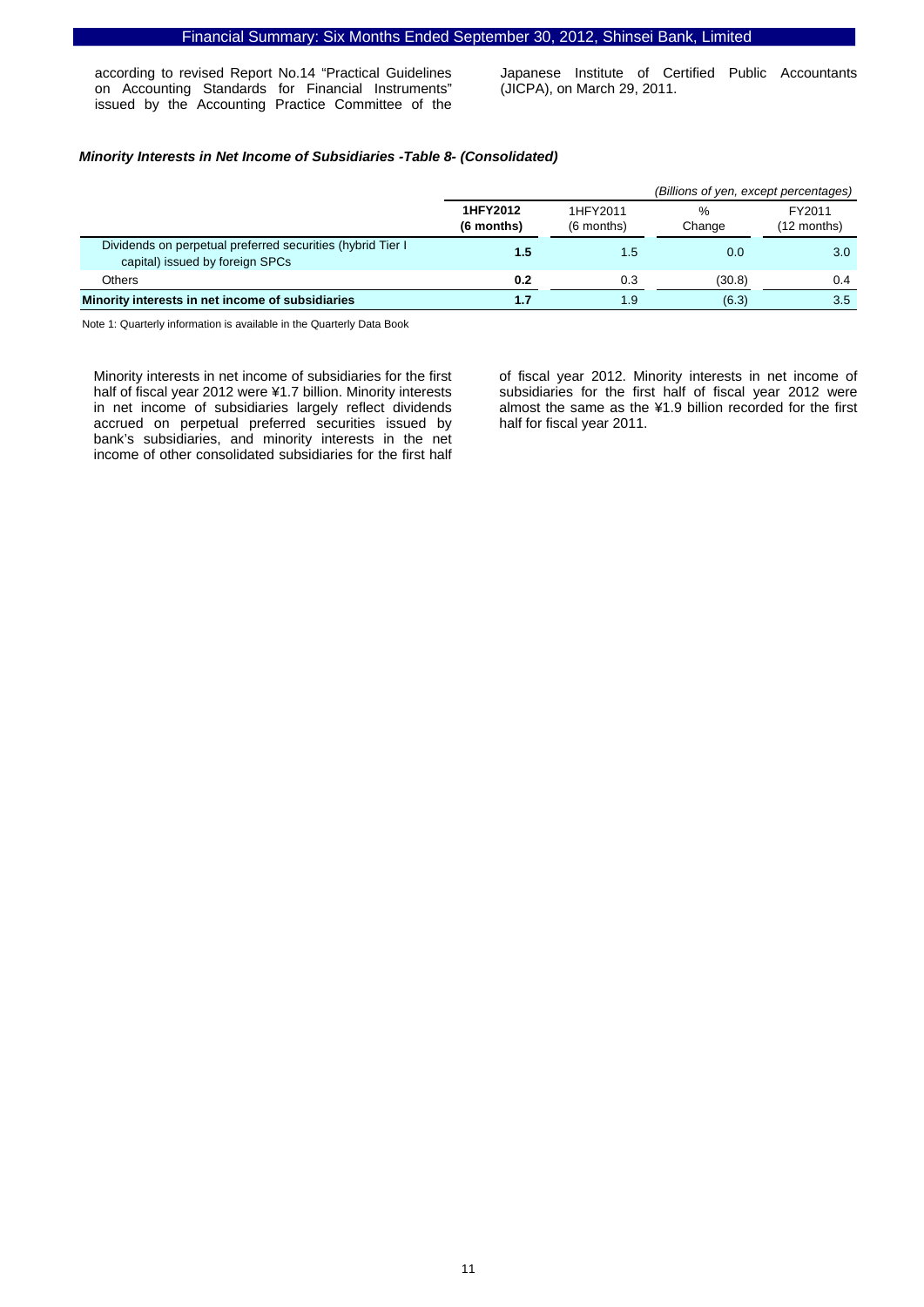#### *Major Balance Sheet Data -Table 9- (Consolidated)*

|                                                               |               |             |           |             | (Billions of yen) |
|---------------------------------------------------------------|---------------|-------------|-----------|-------------|-------------------|
|                                                               | <b>Sep 30</b> | Sep 30      | Change    | Mar 31      | Change            |
|                                                               | 2012<br>(a)   | 2011<br>(b) | $(a)-(b)$ | 2012<br>(c) | $(a)-(c)$         |
| Loans and bills discounted                                    | 4,281.9       | 4,125.5     | 156.3     | 4,136.8     | 145.0             |
| Installment receivables                                       | 356.0         | 324.4       | 31.6      | 347.9       | 8.1               |
| Leased assets, lease receivables and leased investment assets | 216.6         | 212.2       | 4.3       | 214.7       | 1.9               |
| Securities                                                    | 2,003.4       | 2,220.1     | (216.6)   | 1,873.4     | 129.9             |
| Other monetary claims purchased                               | 120.3         | 147.0       | (26.6)    | 130.9       | (10.6)            |
| Other interest earning assets <sup>(1)</sup>                  | 484.4         | 412.0       | 72.3      | 561.9       | (77.5)            |
| <b>Trading assets</b>                                         | 217.9         | 239.1       | (21.2)    | 202.6       | 15.2              |
| Monetary assets held in trust                                 | 260.1         | 276.4       | (16.3)    | 267.6       | (7.4)             |
| Goodwill, net                                                 | 38.2          | 45.5        | (7.2)     | 41.9        | (3.6)             |
| Other intangible assets <sup>(2)</sup>                        | 14.2          | 18.2        | (4.0)     | 16.2        | (1.9)             |
| Other assets                                                  | 510.7         | 546.7       | (35.9)    | 433.3       | 77.4              |
| Customer's liabilities for acceptances and guarantees         | 550.2         | 557.2       | (6.9)     | 562.6       | (12.3)            |
| Reserve for credit losses                                     | (171.9)       | (184.3)     | 12.3      | (180.6)     | 8.6               |
| <b>Total assets</b>                                           | 8,882.5       | 8,940.5     | (58.0)    | 8,609.6     | 272.8             |
| Deposits and negotiable certificates of deposit               | 5,374.6       | 5,537.3     | (162.7)   | 5,362.4     | 12.2              |
| <b>Debentures</b>                                             | 277.6         | 313.1       | (35.5)    | 294.1       | (16.5)            |
| Borrowed money                                                | 718.3         | 547.2       | 171.1     | 476.7       | 241.6             |
| Corporate bonds                                               | 163.5         | 163.6       | (0.0)     | 168.7       | (5.2)             |
| Other interest bearing liabilities <sup>(3)</sup>             | 432.8         | 406.9       | 25.9      | 409.4       | 23.4              |
| <b>Trading liabilities</b>                                    | 158.2         | 191.2       | (33.0)    | 176.0       | (17.8)            |
| Reserve for losses on interest repayments                     | 41.5          | 29.9        | 11.6      | 50.9        | (9.3)             |
| <b>Other liabilities</b>                                      | 518.1         | 563.7       | (45.5)    | 480.8       | 37.3              |
| Acceptances and guarantees                                    | 550.2         | 557.2       | (6.9)     | 562.6       | (12.3)            |
| <b>Total liabilities</b>                                      | 8,235.2       | 8,310.4     | (75.1)    | 7,982.0     | 253.2             |
| <b>Total equity</b>                                           | 647.2         | 630.1       | 17.1      | 627.6       | 19.5              |

(1) Includes cash and due from banks, call loans, receivables under resale agreements and collateral related to securities borrowing transactions

(2) Intangible assets recorded through consolidation of Shinsei Financial and Showa Leasing

(3) Includes call money, collateral related to securities lending transactions and short-term corporate bonds

Note: Quarterly information is available in the Quarterly Data Book

- Balance of Shinsei Bank's loans and bills discounted was ¥4,281.9 billion as of September 30, 2012, an increase of ¥145.0 billion from March 31, 2012.
	- $\triangleright$  The Institutional Group and the Global Markets Group accumulated core business assets, due to the expansion of the customer base, while housing loans increased in the Individual Group. We saw continued reduction of our non-core assets, and a lower loan balance within our consumer finance business due to the impact of the revised Money-Lending Business Control and Regulation Law. However the pace of decrease in the consumer finance loan balance has gradually become less pronounced, mainly due to the commencement of the Bank-based Consumer Finance business from October 2011. This trend, together with the increase in core business loans and bills discounted offset the negative factors.
- Securities balance as of September 30, 2012 was ¥2,003.4 billion compared to ¥1,873.4 billion as of March 31, 2012.
	- $\geq$  Over half of the investments in securities were made in

Japanese national government bonds for ALM purposes, including liquidity reserve. Increase in the balance of investments in securities during the first half of fiscal year 2012 was mainly due to the increase in the balance of Japanese national government bonds through portfolio management, resulting in a total balance of Japanese national government bonds of ¥1,476.1 billion as of September 30, 2012, as compared to ¥1,285.1 as of March 31, 2012.

- Total deposits and negotiable certificates of deposits increased from ¥5,362.4 billion as of March 31, 2012 to ¥5,374.6 billion as of September 30, 2012.
	- $\triangleright$  Shinsei Bank continues to optimize its funding base through focusing on deposits from retail customers. The total amount of deposits and debenture, and negotiable certificates of deposits raised included ¥4,753.8 billion at Retail Banking, as of September 30, 2012. Retail Banking constitutes 84.1% of the Bank's total funding through customer deposits and debentures.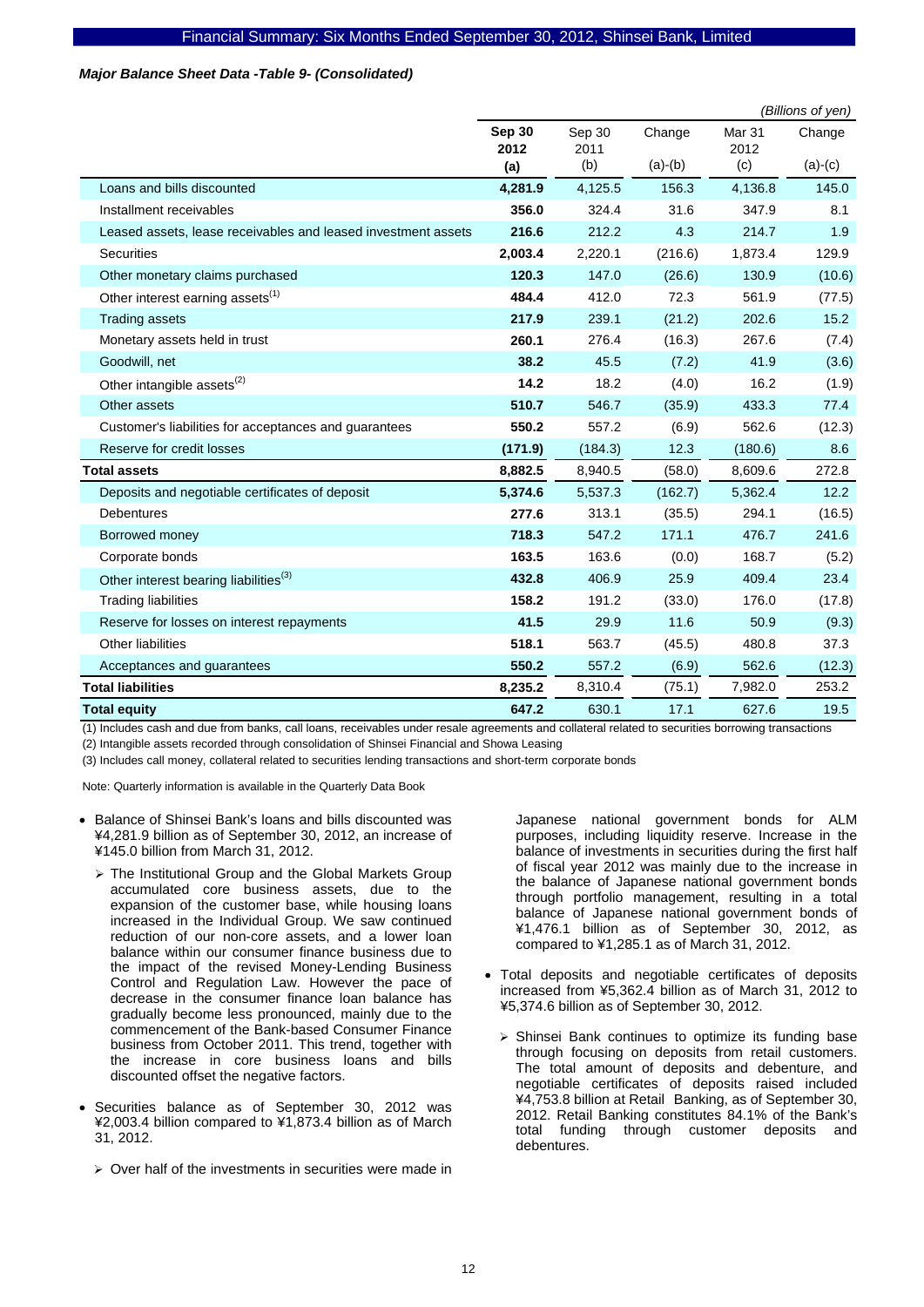### *Risk-Monitored Loans -Table 10- (Consolidated)*

|                                                             |                |                |           |                | (Billions of yen) |
|-------------------------------------------------------------|----------------|----------------|-----------|----------------|-------------------|
|                                                             | Sep 30<br>2012 | Sep 30<br>2011 | Change    | Mar 31<br>2012 | Change            |
|                                                             | (a)            | (b)            | $(a)-(b)$ | (c)            | $(a)-(c)$         |
| Loans to bankrupt obligors                                  | 18.9           | 14.9           | 3.9       | 8.1            | 10.7              |
| Non-accrual delinguent loans                                | 284.6          | 274.1          | 10.4      | 316.7          | (32.0)            |
| Loans past due for three months or more                     | 1.7            | 1.7            | (0.0)     | 1.7            | (0.0)             |
| <b>Restructured loans</b>                                   | 40.8           | 54.9           | (14.1)    | 45.3           | (4.5)             |
| Total (A)                                                   | 346.0          | 345.9          | 0.1       | 371.9          | (25.8)            |
| Loans and bills discounted (B)                              | 4.281.9        | 4,125.5        | 156.3     | 4,136.8        | 145.0             |
| Ratio to total loans and bills discounted (A / B X 100) (%) | 8.08%          | 8.39%          |           | 8.99%          |                   |
| Reserve for credit losses (C)                               | 171.9          | 184.3          | (12.3)    | 180.6          | (8.6)             |
| Reserve ratio (C / A X 100)                                 | 49.7%          | 53.3%          |           | 48.6%          |                   |

Note 1: Quarterly information is available in the Quarterly Data Book

• In accordance with the Bank's current Medium-Term Management Plan, we are working to decrease potential losses as a key priority, including the reduction of non-core assets. Risk monitored loans totaled ¥346.0 billion as of September 30, 2012, compared to ¥371.9 billion as of March 31, 2012, ¥395.0 billion as of March 31, 2011 and ¥432.3 billion as of March 31, 2010 at the start of the Bank's current Medium-Term Management Plan.

During the first half of fiscal year 2012, risk monitored loans decreased by ¥25.8 billion.

• The ratio of risk monitored loans to total loans and bills discounted was 8.08% as of September 30, 2012 and declined 91 basis points compared to March 31, 2012.

#### *Reserve for Credit Losses -Table 11- (Consolidated)*

|                                              |                       |                       |                     |                       | (Billions of yen)   |
|----------------------------------------------|-----------------------|-----------------------|---------------------|-----------------------|---------------------|
|                                              | Sep 30<br>2012<br>(a) | Sep 30<br>2011<br>(b) | Change<br>$(a)-(b)$ | Mar 31<br>2012<br>(c) | Change<br>$(a)-(c)$ |
| General reserve for loan losses              | 77.8                  | 96.9                  | (19.1)              | 80.9                  | (3.1)               |
| Specific reserve for loan losses             | 94.1                  | 87.4                  | 6.7                 | 99.6                  | (5.5)               |
| Reserve for loans to restructuring countries | 0.0                   | 0.0                   | ٠                   | 0.0                   |                     |
| <b>Total reserve for credit losses</b>       | 171.9                 | 184.3                 | (12.3)              | 180.6                 | (8.6)               |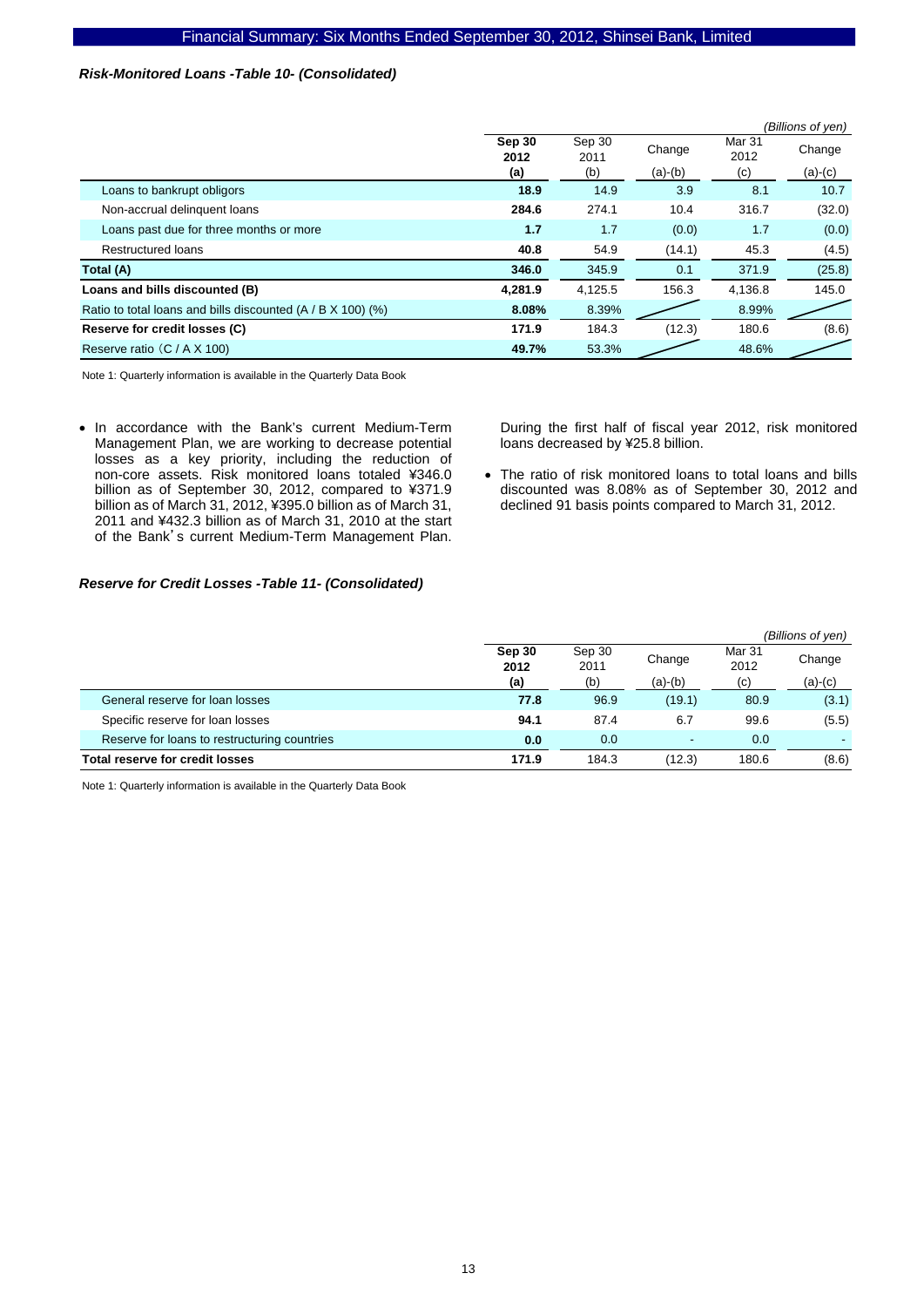# *Loans by Borrower Industry -Table 12- (Consolidated)*

|                                                                                                                     |                |                |           |                           | (Billions of yen) |
|---------------------------------------------------------------------------------------------------------------------|----------------|----------------|-----------|---------------------------|-------------------|
|                                                                                                                     | Sep 30<br>2012 | Sep 30<br>2011 | Change    | Mar <sub>31</sub><br>2012 | Change            |
|                                                                                                                     | (a)            | (b)            | $(a)-(b)$ | (c)                       | $(a)-(c)$         |
| Domestic offices (excluding Japan offshore market account):                                                         |                |                |           |                           |                   |
| Manufacturing                                                                                                       | 234.6          | 246.9          | (12.3)    | 244.5                     | (9.9)             |
| Agriculture and forestry                                                                                            | 0.2            | 1.2            | (0.9)     | 0.3                       | (0.0)             |
| Fishery                                                                                                             |                | 1.0            | (1.0)     |                           |                   |
| Mining, quarrying and gravel extraction                                                                             | 0.2            | 0.4            | (0.1)     | 0.2                       | (0.0)             |
| Construction                                                                                                        | 16.8           | 16.1           | 0.7       | 15.9                      | 0.9               |
| Electric power, gas, heat supply and water supply                                                                   | 110.2          | 37.6           | 72.6      | 48.6                      | 61.5              |
| Information and communications                                                                                      | 40.0           | 34.9           | 5.0       | 39.9                      | 0.1               |
| Transportation and postal service                                                                                   | 232.4          | 276.0          | (43.6)    | 245.0                     | (12.6)            |
| Wholesale and retail                                                                                                | 83.0           | 80.2           | 2.8       | 86.0                      | (2.9)             |
| Finance and insurance                                                                                               | 748.9          | 680.0          | 68.8      | 694.7                     | 54.1              |
| Real estate                                                                                                         | 614.8          | 610.8          | 4.0       | 598.3                     | 16.5              |
| <b>Services</b>                                                                                                     | 309.8          | 310.8          | (1.0)     | 307.5                     | 2.3               |
| Local government                                                                                                    | 118.0          | 140.9          | (22.9)    | 139.5                     | (21.5)            |
| <b>Others</b>                                                                                                       | 1,687.2        | 1,603.9        | 83.3      | 1,622.4                   | 64.7              |
| Loans to individual customers (retail banking, Shinsei Bank Lake,<br>Shinsei Financial, Shinki and APLUS FINANCIAL) | 1,493.2        | 1,430.3        | 62.8      | 1,439.4                   | 53.7              |
| Total domestic (A)                                                                                                  | 4,196.7        | 4,041.4        | 155.2     | 4,043.4                   | 153.2             |
| Overseas offices (including Japan offshore market accounts):                                                        |                |                |           |                           |                   |
| Governments                                                                                                         | 1.9            | 2.1            | (0.1)     | 2.0                       | (0.0)             |
| <b>Financial institutions</b>                                                                                       | 0.8            | 1.1            | (0.3)     | 1.0                       | (0.1)             |
| <b>Others</b>                                                                                                       | 82.3           | 80.7           | 1.5       | 90.2                      | (7.9)             |
| Total overseas (B)                                                                                                  | 85.1           | 84.0           | 1.1       | 93.3                      | (8.2)             |
| Total (A+B)                                                                                                         | 4,281.9        | 4,125.5        | 156.3     | 4,136.8                   | 145.0             |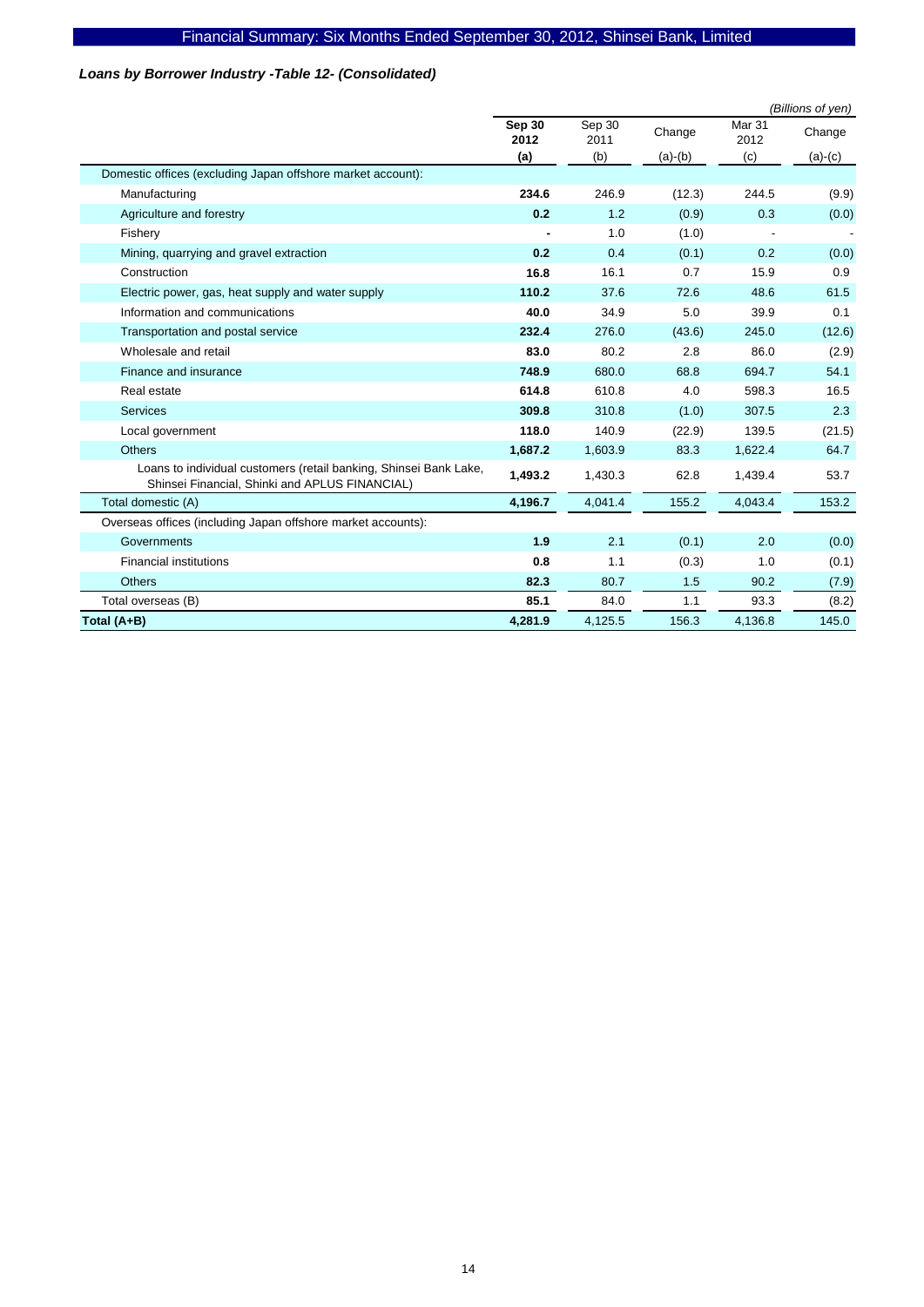### *Securities by Category -Table 13- (Consolidated)*

|                                                                              |                |                | (Billions of yen) |
|------------------------------------------------------------------------------|----------------|----------------|-------------------|
|                                                                              | Sep 30<br>2012 | Sep 30<br>2011 | Mar 31<br>2012    |
| <b>Trading securities</b>                                                    | 0.5            | 0.7            | 0.6               |
| Securities being held to maturity                                            | 653.9          | 669.1          | 658.5             |
| Securities available for sale                                                | 1,312.2        | 1,516.3        | 1,175.6           |
| Securities carried at fair value                                             | 1.249.1        | 1,428.5        | 1,092.3           |
| Securities carried at cost whose fair value cannot be<br>reliably determined | 63.0           | 87.8           | 83.2              |
| Equity securities of unconsolidated subsidiaries and affiliates              | 36.7           | 33.7           | 38.6              |
| <b>Securities</b>                                                            | 2,003.4        | 2,220.1        | 1,873.4           |

### *Securities Being Held to Maturity -Table 14- (Consolidated)*

|                                            |                    |               |                                  |                          |                          |                           |                          |                          | (Billions of yen)         |
|--------------------------------------------|--------------------|---------------|----------------------------------|--------------------------|--------------------------|---------------------------|--------------------------|--------------------------|---------------------------|
|                                            | September 30, 2012 |               |                                  | September 30, 2011       |                          |                           | March 31, 2012           |                          |                           |
|                                            | Carrying<br>amount | Fair<br>value | <b>Unrealized</b><br>gain (loss) | Carrying<br>amount       | Fair<br>value            | Unrealized<br>gain (loss) | Carrying<br>amount       | Fair<br>value            | Unrealized<br>gain (loss) |
| Fair value exceeds carrying amount         |                    |               |                                  |                          |                          |                           |                          |                          |                           |
| Japanese national government bonds         | 585.2              | 590.4         | 5.2                              | 554.6                    | 559.7                    | 5.1                       | 585.6                    | 590.9                    | 5.3                       |
| Japanese corporate bonds                   | 21.5               | 21.7          | 0.1                              | 27.6                     | 28.0                     | 0.4                       | 22.8                     | 23.0                     | 0.2                       |
| Other                                      | 40.9               | 44.9          | 3.9                              | 37.4                     | 40.7                     | 3.3                       | 40.2                     | 44.2                     | 4.0                       |
| Subtotal                                   | 647.8              | 657.1         | 9.3                              | 619.7                    | 628.6                    | 8.8                       | 648.7                    | 658.2                    | 9.5                       |
| Fair value does not exceed carrying amount |                    |               |                                  |                          |                          |                           |                          |                          |                           |
| Japanese national government bonds         | ٠                  | ۰             | ٠                                | 40.1                     | 40.0                     | (0.0)                     |                          | ۰                        |                           |
| Japanese corporate bonds                   | ۰                  | ۰             | ٠                                | $\overline{\phantom{a}}$ | $\overline{\phantom{a}}$ | $\overline{\phantom{0}}$  | $\overline{\phantom{a}}$ | $\overline{\phantom{a}}$ |                           |
| Other                                      | 6.1                | 5.7           | (0.3)                            | 9.3                      | 8.7                      | (0.5)                     | 9.8                      | 9.2                      | (0.5)                     |
| Subtotal                                   | 6.1                | 5.7           | (0.3)                            | 49.4                     | 48.8                     | (0.6)                     | 9.8                      | 9.2                      | (0.5)                     |
| Total                                      | 653.9              | 662.9         | 9.0                              | 669.1                    | 677.4                    | 8.2                       | 658.5                    | 667.5                    | 8.9                       |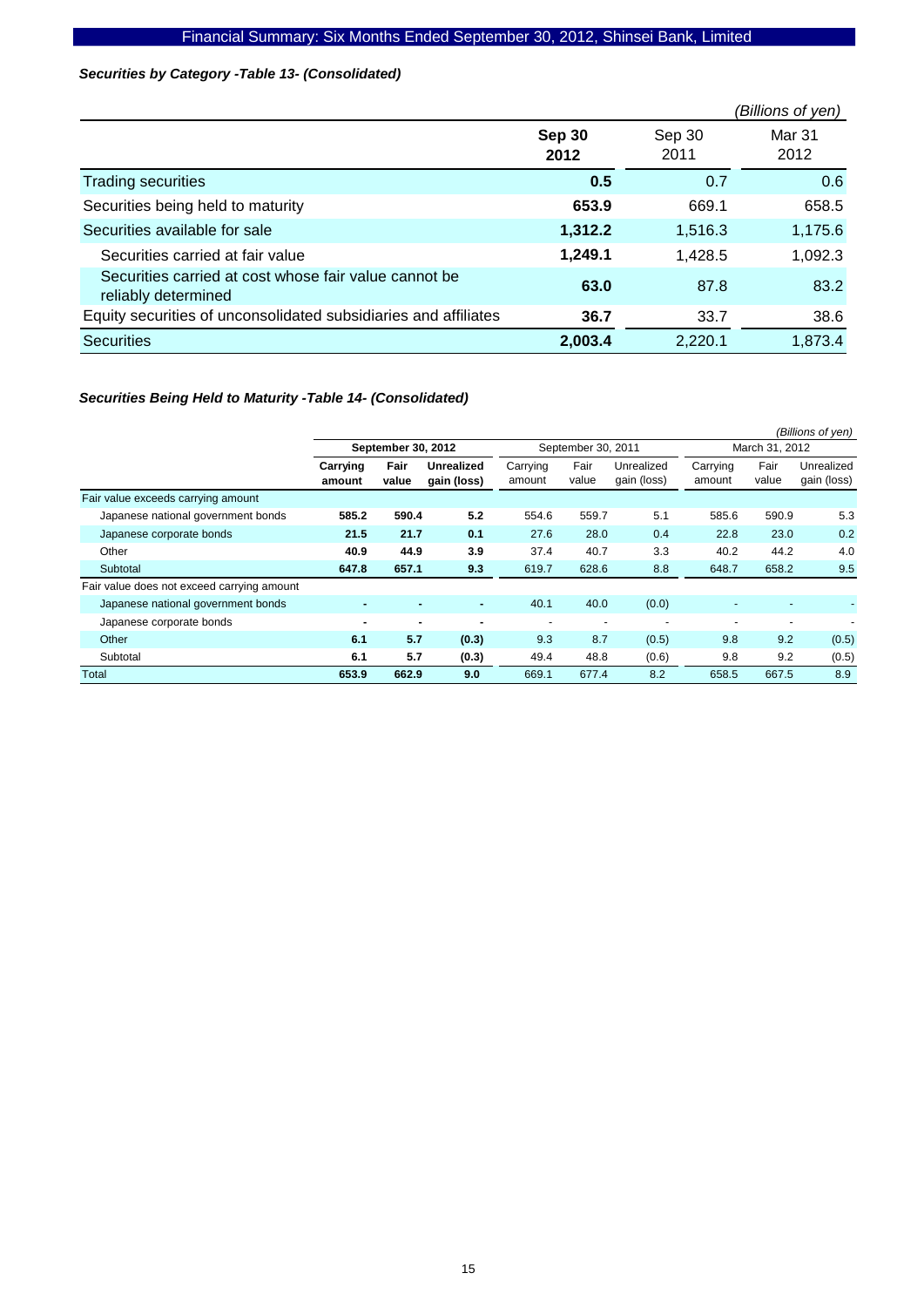### *Securities Available for Sale -Table 15- (Consolidated)*

|                                                                        |                                    |                                          |                                  |                                    |                                   |                           |                                    | (Billions of yen)                 |                           |
|------------------------------------------------------------------------|------------------------------------|------------------------------------------|----------------------------------|------------------------------------|-----------------------------------|---------------------------|------------------------------------|-----------------------------------|---------------------------|
|                                                                        |                                    | September 30, 2012                       |                                  |                                    | September 30, 2011                |                           |                                    | March 31, 2012                    |                           |
|                                                                        | Carrying<br>amount<br>(Fair value) | Amortized/<br><b>Acquisition</b><br>cost | <b>Unrealized</b><br>gain (loss) | Carrying<br>amount<br>(Fair value) | Amortized/<br>Acquisition<br>cost | Unrealized<br>gain (loss) | Carrying<br>amount<br>(Fair value) | Amortized/<br>Acquisition<br>cost | Unrealized<br>gain (loss) |
| Carrying amount exceeds amortized/acquisition cost                     |                                    |                                          |                                  |                                    |                                   |                           |                                    |                                   |                           |
| Equity securities                                                      | 11.0                               | 7.7                                      | 3.2                              | 4.9                                | 3.8                               | 1.0                       | 17.1                               | 11.5                              | 5.5                       |
| Domestic bonds                                                         | 739.8                              | 736.9                                    | 2.8                              | 923.7                              | 920.8                             | 2.8                       | 681.8                              | 679.4                             | 2.3                       |
| Japanese national government bonds                                     | 671.4                              | 669.4                                    | 1.9                              | 843.1                              | 841.1                             | 2.0                       | 619.5                              | 617.6                             | 1.9                       |
| Japanese local government bonds                                        | 1.7                                | 1.7                                      | 0.0                              | 1.7                                | 1.7                               | 0.0                       | 1.7                                | 1.7                               | 0.0                       |
| Japanese corporate bonds                                               | 66.6                               | 65.7                                     | 0.8                              | 78.7                               | 78.0                              | 0.6                       | 60.4                               | 60.0                              | 0.3                       |
| Other                                                                  | 85.1                               | 81.7                                     | 3.4                              | 68.7                               | 65.6                              | 3.1                       | 71.2                               | 66.8                              | 4.4                       |
| Foreign securities                                                     | 71.3                               | 68.2                                     | 3.1                              | 49.6                               | 46.7                              | 2.9                       | 55.7                               | 51.5                              | 4.1                       |
| Foreign currency denominated foreign<br>corporate and government bonds | 40.3                               | 37.9                                     | 2.3                              | 31.0                               | 28.5                              | 2.4                       | 31.4                               | 28.6                              | 2.8                       |
| Yen-denominated foreign corporate<br>and government bonds              | 29.4                               | 28.9                                     | 0.4                              | 16.6                               | 16.5                              | 0.0                       | 19.6                               | 19.4                              | 0.2                       |
| Foreign equity securities and others                                   | 1.6                                | 1.2                                      | 0.3                              | 2.0                                | 1.6                               | 0.3                       | 4.6                                | 3.4                               | 1.1                       |
| Other securities                                                       | 1.1                                | 0.9                                      | 0.2                              | 1.0                                | 0.9                               | 0.1                       | 1.1                                | 0.9                               | 0.1                       |
| Other monetary claims purchased                                        | 12.6                               | 12.5                                     | 0.0                              | 18.0                               | 18.0                              | 0.0                       | 14.4                               | 14.4                              | 0.0                       |
| Subtotal                                                               | 835.9                              | 826.4                                    | 9.5                              | 997.4                              | 990.3                             | 7.0                       | 770.2                              | 757.9                             | 12.3                      |
| Carrying amount does not exceed amortized/acquisition cost             |                                    |                                          |                                  |                                    |                                   |                           |                                    |                                   |                           |
| Equity securities                                                      | 4.9                                | 6.2                                      | (1.3)                            | 8.8                                | 9.7                               | (0.8)                     | 2.1                                | 2.7                               | (0.6)                     |
| Domestic bonds                                                         | 368.5                              | 371.4                                    | (2.8)                            | 331.1                              | 334.6                             | (3.5)                     | 247.7                              | 251.7                             | (3.9)                     |
| Japanese national government bonds                                     | 219.5                              | 220.1                                    | (0.5)                            | 166.5                              | 167.4                             | (0.8)                     | 79.9                               | 80.7                              | (0.7)                     |
| Japanese local government bonds                                        |                                    |                                          | $\blacksquare$                   | ÷                                  |                                   | $\overline{\phantom{a}}$  |                                    |                                   |                           |
| Japanese corporate bonds                                               | 149.0                              | 151.3                                    | (2.3)                            | 164.6                              | 167.2                             | (2.6)                     | 167.7                              | 170.9                             | (3.2)                     |
| Other                                                                  | 52.2                               | 54.4                                     | (2.1)                            | 109.4                              | 114.5                             | (5.0)                     | 88.1                               | 91.3                              | (3.1)                     |
| Foreign securities                                                     | 51.7                               | 53.8                                     | (2.1)                            | 108.6                              | 113.7                             | (5.0)                     | 86.1                               | 89.3                              | (3.1)                     |
| Foreign currency denominated foreign<br>corporate and government bonds | 38.2                               | 39.7                                     | (1.4)                            | 38.5                               | 42.4                              | (3.8)                     | 38.0                               | 40.6                              | (2.6)                     |
| Yen-denominated foreign corporate<br>and government bonds              | 13.4                               | 14.0                                     | (0.6)                            | 67.1                               | 68.2                              | (1.1)                     | 48.0                               | 48.5                              | (0.4)                     |
| Foreign equity securities and others                                   | 0.0                                | 0.0                                      | $\blacksquare$                   | 2.9                                | 2.9                               | (0.0)                     | 0.0                                | 0.0                               |                           |
| Other securities                                                       | 0.5                                | 0.5                                      | $\blacksquare$                   | 0.5                                | 0.5                               | ÷,                        | 0.5                                | 0.5                               |                           |
| Other monetary claims purchased                                        |                                    |                                          | $\blacksquare$                   | 0.2                                | 0.2                               | (0.0)                     | 1.4                                | 1.4                               | (0.0)                     |
| Subtotal                                                               | 425.8                              | 432.1                                    | (6.3)                            | 449.5                              | 458.9                             | (9.4)                     | 338.0                              | 345.7                             | (7.7)                     |
| Total <sup>(1)(2)</sup>                                                | 1,261.8                            | 1,258.5                                  | 3.2                              | 1,446.9                            | 1,449.3                           | (2.4)                     | 1,108.3                            | 1,103.7                           | 4.6                       |

(1) Includes a part of other monetary claims purchased in addition to securities available for sale. Total amounts of securities available for sale excluding such other monetary claims purchased as of September 30, 2012, September 30, 2011 and March 31, 2012 were ¥1,249.1 billion, ¥1,428.5 billion and ¥1,092.3 billion, respectively. (2) Securities whose fair value cannot be reliably determined are not included.

### *Unrealized Gain (Loss) on Available-for-Sale Securities (Consolidated)*

|                                                                                                                                                                              |                    |                    | (Billions of yen) |
|------------------------------------------------------------------------------------------------------------------------------------------------------------------------------|--------------------|--------------------|-------------------|
|                                                                                                                                                                              | September 30, 2012 | September 30, 2011 | March 31, 2012    |
| Unrealized gain (loss) before deferred tax on:                                                                                                                               |                    |                    |                   |
| Available-for-sale securities                                                                                                                                                | 3.2                | (2.4)              | 4.6               |
| The Bank's interests in available-for-sale securities held<br>by partnerships recorded as securities whose fair value<br>cannot be reliably determined and other adjustments | 0.1                | (0.0)              | (0.0)             |
| Securities being held to maturity, reclassified from<br>available-for-sale in the past, under extremely<br>illiquid market conditions                                        | (4.5)              | (5.1)              | (5.1)             |
| Deferred tax assets (liabilities)                                                                                                                                            | (0.1)              | 0.0                | (0.1)             |
| Unrealized gain (loss) on available-for-sale securities<br>before interest adjustments                                                                                       | (1.2)              | (7.5)              | (0.7)             |
| Minority interests                                                                                                                                                           | 0.0                | 0.0                | (0.0)             |
| The Bank's interests in unrealized gain (loss) on<br>available-for-sale securities held by affiliates to<br>which the equity method is applied                               | 0.2                | 0.0                | 0.0               |
| Unrealized gain (loss) on available-for-sale securities                                                                                                                      | (1.0)              | (7.4)              | (0.6)             |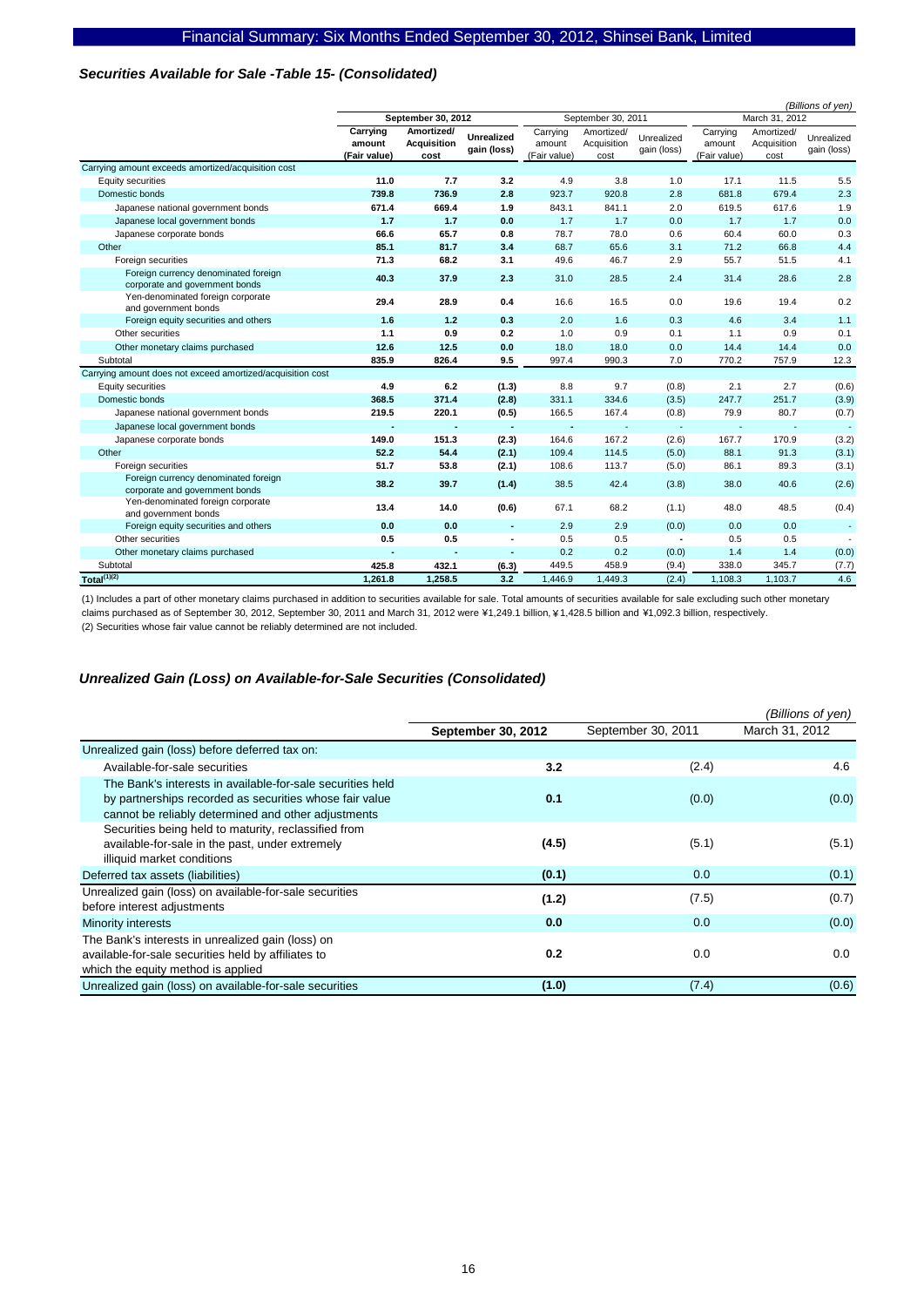*Hedge-Accounting Derivative Transactions -Table 16- (Consolidated)* 

|                                                 |                   |                           |                 | (Billions of yen) |
|-------------------------------------------------|-------------------|---------------------------|-----------------|-------------------|
|                                                 |                   | <b>September 30, 2012</b> |                 |                   |
| <b>Notional Principal Amount (Consolidated)</b> | 1 year or<br>less | Over 1 year<br>to 5 years | Over<br>5 years | Total             |
| Interest rate swaps:                            |                   |                           |                 |                   |
| Receive fixed and pay floating                  |                   | 516.2                     | 89.0            | 605.2             |
| Receive floating and pay fixed                  | 18.4              | 91.4                      | 146.8           | 256.7             |
| Receive floating and pay floating               | -                 |                           |                 |                   |
| Total notional principal amount                 | 18.4              | 607.6                     | 235.8           | 861.9             |
| Currency swaps:                                 |                   |                           |                 |                   |
| Total notional principal amount                 | 14.6              | 14.2                      |                 | 28.9              |

### *Deposits, Including Negotiable Certificates of Deposit (NCDs) -Table 17- (Consolidated)*

|                                            |                |                |           |                | (Billions of yen) |
|--------------------------------------------|----------------|----------------|-----------|----------------|-------------------|
|                                            | Sep 30<br>2012 | Sep 30<br>2011 | Change    | Mar 31<br>2012 | Change            |
|                                            | (a)            | (b)            | $(a)-(b)$ | (c)            | $(a)-(c)$         |
| <b>Deposits</b>                            | 5,058.2        | 5,384.3        | (326.1)   | 5,184.3        | (126.1)           |
| Liquid (current, ordinary, note) deposits  | 1,563.0        | 1,428.4        | 134.5     | 1,513.3        | 49.6              |
| Time deposits <sup>(1)</sup>               | 3,112.1        | 3,584.4        | (472.3)   | 3,292.7        | (180.6)           |
| Other                                      | 383.0          | 371.4          | 11.6      | 378.1          | 4.9               |
| Negotiable certificates of deposits (NCDs) | 316.4          | 152.9          | 163.4     | 178.0          | 138.3             |
| Total                                      | 5,374.6        | 5,537.3        | (162.7)   | 5,362.4        | 12.2              |

(1) Includes two-week maturity deposits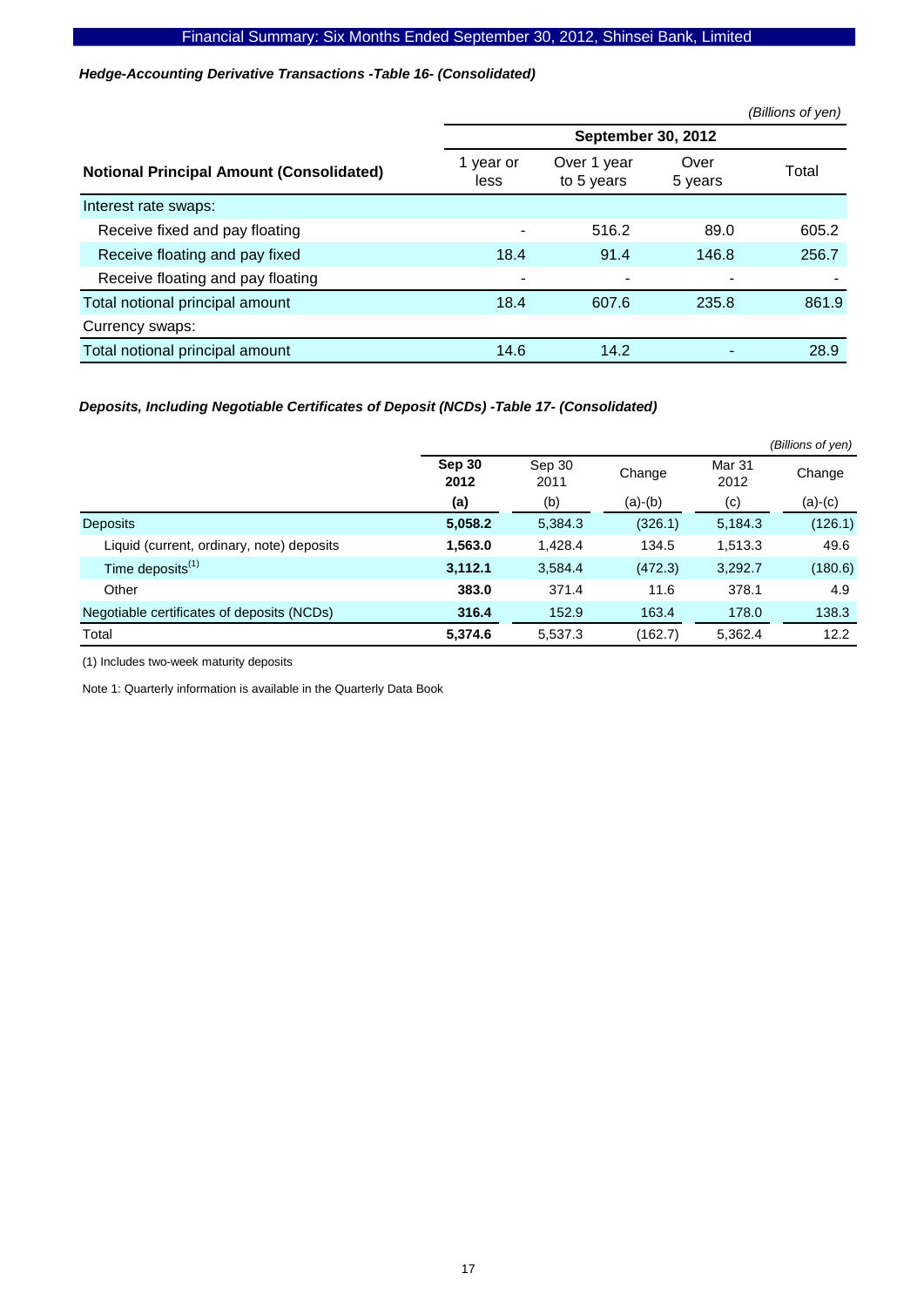#### *Financial Ratios -Table 18- (Consolidated)*

| 1HFY2012<br>1HFY2011<br>FY2011<br>(6 months)<br>$(12$ months)<br>(6 months)<br>$0.6\%$ <sup>(5)</sup><br>$0.4\%$ <sup>(5)</sup><br>0.1%<br>Return on assets <sup>(1)</sup><br>$8.9\%$ <sup>(5)</sup><br>$7.3\%$ (5)<br>Return on equity <sup>(2)</sup><br>1.2%<br>$8.9\%$ <sup>(5)</sup><br>$7.3\%$ <sup>(5)</sup><br>Return on equity (fully diluted) <sup>(3)</sup><br>1.2%<br>$0.7\%$ <sup>(5)</sup><br>$0.5\%$ <sup>(5)</sup><br>0.2%<br>Cash basis return on assets <sup>(1)</sup><br>11.6% $(5)$<br>$10.3\%$ <sup>(5)</sup><br>Cash basis return on equity $(2)(4)$<br>3.2%<br>11.6% $(5)$<br>$10.3\%$ <sup>(5)</sup><br>Cash basis return on equity (fully diluted) (3)(4)<br>3.2%<br>Expense-to-revenue ratio $^{(6)(7)}$<br>63.1%<br>60.0%<br>61.3% |  |  |
|--------------------------------------------------------------------------------------------------------------------------------------------------------------------------------------------------------------------------------------------------------------------------------------------------------------------------------------------------------------------------------------------------------------------------------------------------------------------------------------------------------------------------------------------------------------------------------------------------------------------------------------------------------------------------------------------------------------------------------------------------------------|--|--|
|                                                                                                                                                                                                                                                                                                                                                                                                                                                                                                                                                                                                                                                                                                                                                              |  |  |
|                                                                                                                                                                                                                                                                                                                                                                                                                                                                                                                                                                                                                                                                                                                                                              |  |  |
|                                                                                                                                                                                                                                                                                                                                                                                                                                                                                                                                                                                                                                                                                                                                                              |  |  |
|                                                                                                                                                                                                                                                                                                                                                                                                                                                                                                                                                                                                                                                                                                                                                              |  |  |
|                                                                                                                                                                                                                                                                                                                                                                                                                                                                                                                                                                                                                                                                                                                                                              |  |  |
|                                                                                                                                                                                                                                                                                                                                                                                                                                                                                                                                                                                                                                                                                                                                                              |  |  |
|                                                                                                                                                                                                                                                                                                                                                                                                                                                                                                                                                                                                                                                                                                                                                              |  |  |
|                                                                                                                                                                                                                                                                                                                                                                                                                                                                                                                                                                                                                                                                                                                                                              |  |  |
|                                                                                                                                                                                                                                                                                                                                                                                                                                                                                                                                                                                                                                                                                                                                                              |  |  |

(1) Return on assets:

Net income (Total assets at the BOP + Total assets at the EOP) / 2  BOP: beginning of period EOP: end of period

For the calculation of cash basis return on assets, goodwill and other intangibles are excluded from the amount of total assets.

(2) Return on equity:

Net income

(Total equity eligible for common shareholders at the BOP + Total equity eligible for common shareholders at the EOP) / 2

(3) Return on equity (fully diluted):

Net income

((Total equity at the BOP - Share warrants at the BOP - Minority interests at the BOP) +

(Total equity at the EOP - Share warrants at the EOP - Minority interests at the EOP)) / 2

(4) The denominator is calculated as:

((Total capital – goodwill – intangible assets acquired in business combinations (net of associated deferred tax liability) at the beginning of the period) + (the same values at the end of the period)) / 2.

(5) Annualized basis.

(6) Management accounting basis.

(7) Expense denotes general and administrative expenses.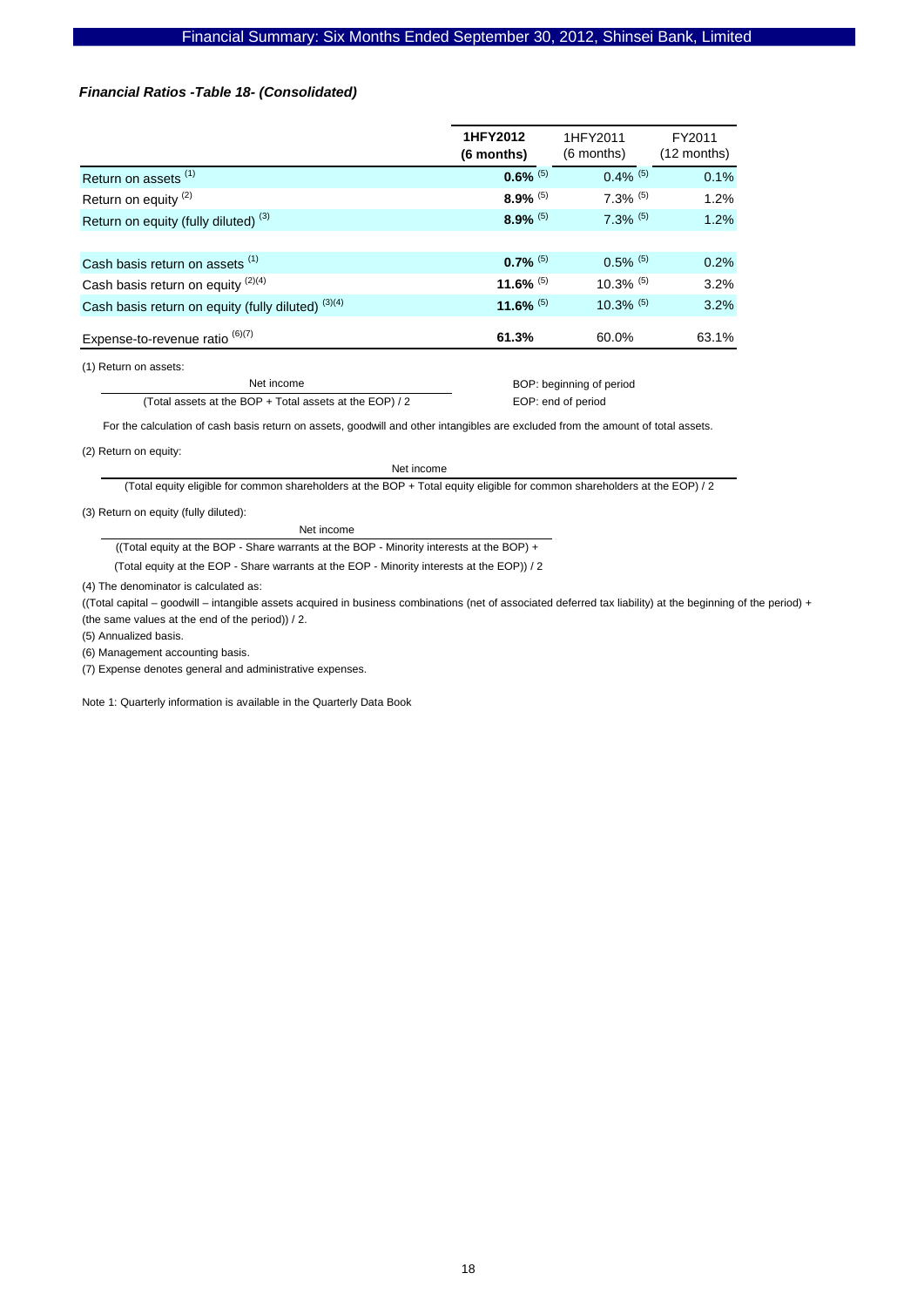# *Capital Adequacy Data -Table 19- (Consolidated)*  (1)

|                                                     | (Billions of yen, except percentages) |                          |                          |                |           |  |
|-----------------------------------------------------|---------------------------------------|--------------------------|--------------------------|----------------|-----------|--|
|                                                     | Sep 30<br>2012                        | Sep 30<br>2011           | Mar 31<br>Change<br>2012 |                | Change    |  |
|                                                     | (a)                                   | (b)                      | $(a)-(b)$                | (c)            | $(a)-(c)$ |  |
| Basic items (Tier I)                                | 573.8                                 | 542.7                    | 31.1                     | 537.1          | 36.7      |  |
| Amount eligible for inclusion in capital (Tier II)  | 186.4                                 | 211.2                    | (24.7)                   | 197.0          | (10.6)    |  |
| General reserve for loan losses                     | 8.7                                   | 8.6                      | 0.1                      | 9.1            | (0.3)     |  |
| Perpetual/non-perpetual preferred stocks and        | 177.6                                 | 202.6                    | (24.9)                   | 187.8          | (10.2)    |  |
| perpetual/non-perpetual subordinated debt and bonds |                                       |                          |                          |                |           |  |
| <b>Deductions</b>                                   | ۰                                     | $\overline{\phantom{0}}$ |                          | $\overline{a}$ |           |  |
| Deduction                                           | (72.4)                                | (105.0)                  | 32.5                     | (107.2)        | 34.8      |  |
| Total capital <sup>(2)</sup>                        | 687.8                                 | 648.8                    | 38.9                     | 626.9          | 60.9      |  |
| Risk assets                                         | 5,869.2                               | 6,203.3                  | (334.1)                  | 6,102.5        | (233.2)   |  |
| Capital adequacy ratio                              | 11.71%                                | 10.46%                   |                          | 10.27%         |           |  |
| Tier I capital ratio                                | 9.77%                                 | 8.74%                    |                          | 8.80%          |           |  |

(1) Calculated according to Basel II, F-IRB. Figures are calculated in accordance with FSA Notification Number 79 issued in December 2008 and FSA Notification Number 56 issued in June 2012 (special treatment of FSA Notification Number 19 issued in 2006). As a result, ¥1.0 billion net unrealized losses on securities available-for-sale, net of taxes, as of September 30, 2012, ¥7.4 billion as of September 30, 2011 and ¥0.6 billion as of March 31, 2012 are not included in BIS capital. (2) Consolidated total required capital is ¥383.9 billion as of September 30, 2012,¥451.7 billion as at September 30, 2011 and ¥440.3 billion as at March 31, 2012.

Note 1: Quarterly information is available in the Quarterly Data Book

#### *Per Share Data -Table 20- (Consolidated)*

|                      |                                                                        |                        | (Yen, except percentages) |                         |                       |                |  |
|----------------------|------------------------------------------------------------------------|------------------------|---------------------------|-------------------------|-----------------------|----------------|--|
|                      |                                                                        | 1HFY2012<br>(6 months) | 1HFY2011<br>$(6$ months)  | $\frac{0}{0}$<br>Change | FY2011<br>(12 months) | $\%$<br>Change |  |
| Common equity        |                                                                        | 220.70                 | 214.07                    | 3.1                     | 212.67                | 3.8            |  |
| Fully diluted equity |                                                                        | 220.70                 | 214.07                    | 3.1                     | 212.67                | 3.8            |  |
| Basic net income     |                                                                        | 9.70                   | 7.66                      | 26.6                    | 2.42                  |                |  |
| Diluted net income   |                                                                        | 9.70                   | 7.66                      | 26.6<br>2.42            |                       |                |  |
| Cash basis:          |                                                                        |                        |                           |                         |                       |                |  |
| Basic net income     |                                                                        | 11.56                  | 9.67                      | 19.5                    | 6.05                  |                |  |
| Diluted net income   | 11.56<br>9.67<br>19.5                                                  |                        | 6.05                      |                         |                       |                |  |
|                      | For calculation of per share data (Does not include treasury shares) : |                        |                           |                         |                       |                |  |
| Equity:              | Number of common shares <sup>(1)</sup>                                 | 2,653,919,247          | 2,653,919,247             |                         | 2,653,919,247         |                |  |
|                      | Fully diluted number of shares <sup>(1)</sup>                          | 2,653,919,247          | 2,653,919,247             |                         | 2,653,919,247         |                |  |
| Net income:          | Number of common shares <sup>(2)</sup>                                 | 2,653,919,247          | 2,653,919,247             |                         | 2,653,919,247         |                |  |
|                      | Fully diluted number of shares <sup>(2)</sup>                          | 2,653,919,247          | 2,653,919,247             |                         | 2,653,919,247         |                |  |

(1) Outstanding shares at the end of the respective periods.

(2) Weighted average number of outstanding shares during the respective period.

Note 1: Quarterly information is available in the Quarterly Data Book

We realized ¥25.7 billion in consolidated net income for the first half of fiscal year 2012 and the number of shares did not change from the first half of fiscal year 2011 to the first half of the fiscal year 2012. As a result, the diluted net income per share for the first half of fiscal year 2012 increased to

¥9.70 from ¥7.66 for the first half of fiscal year 2011. Cash basis diluted net income per share for the first half of fiscal year 2012 also increased to ¥11.56 from ¥9.67 for the first half of fiscal year 2011.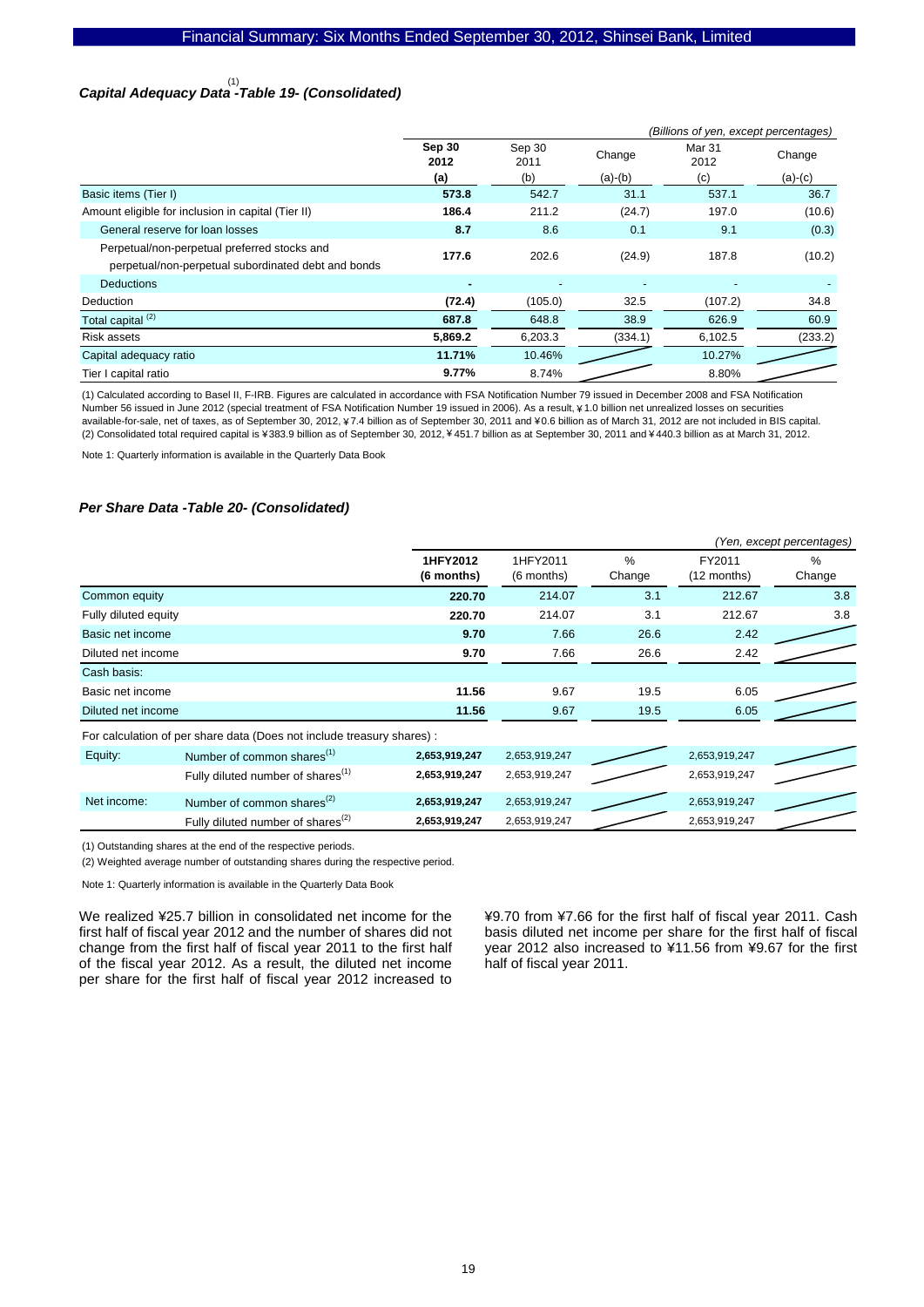### *Business Lines Results -Table 21- (Consolidated)*

|                                                                     | (Billions of yen, except percentages) |                        |                |                       |
|---------------------------------------------------------------------|---------------------------------------|------------------------|----------------|-----------------------|
|                                                                     | 1HFY2012<br>(6 months)                | 1HFY2011<br>(6 months) | $\%$<br>Change | FY2011<br>(12 months) |
| <b>Institutional Group:</b>                                         |                                       |                        |                |                       |
| Net interest income                                                 | 14.5                                  | 12.7                   | 13.4           | 27.2                  |
| Non-interest income                                                 | 16.9                                  | 19.7                   | (14.1)         | 35.0                  |
| <b>Total revenue</b>                                                | 31.4                                  | 32.5                   | (3.3)          | 62.3                  |
| General and administrative expenses                                 | 12.0                                  | 12.4                   | (3.3)          | 25.0                  |
| <b>Ordinary business profit</b>                                     | 19.4                                  | 20.0                   | (3.3)          | 37.3                  |
| <b>Net credit costs</b>                                             | 3.3                                   | 3.2                    | 2.4            | 17.8                  |
| Ordinary business profit after net credit costs                     | 16.1                                  | 16.8                   | (4.4)          | 19.4                  |
| <b>Global Markets Group:</b>                                        |                                       |                        |                |                       |
| Net interest income                                                 | 1.5                                   | 1.5                    | 2.3            | 3.0                   |
| Non-interest income                                                 | 6.0                                   | 4.0                    | 49.2           | 8.1                   |
| <b>Total revenue</b>                                                | 7.6                                   | 5.5                    | 36.4           | 11.2                  |
| General and administrative expenses                                 | 4.5                                   | 4.8                    | (6.3)          | 9.7                   |
| <b>Ordinary business profit</b>                                     | 3.0                                   | 0.7                    | 328.4          | 1.5                   |
| Net credit costs (recoveries)                                       | (1.7)                                 | (2.1)                  | 20.0           | (2.6)                 |
| Ordinary business profit after net credit costs (recoveries)        | 4.7                                   | 2.8                    | 66.8           | 4.2                   |
| <b>Individual Group:</b>                                            |                                       |                        |                |                       |
| Net interest income                                                 | 43.0                                  | 51.9                   | (17.1)         | 98.7                  |
| Non-interest income                                                 | 20.3                                  | 19.5                   | 4.0            | 39.3                  |
| <b>Total revenue</b>                                                | 63.4                                  | 71.5                   | (11.3)         | 138.1                 |
| General and administrative expenses                                 | 46.9                                  | 46.0                   | 1.9            | 92.6                  |
| <b>Ordinary business profit</b>                                     | 16.5                                  | 25.5                   | (35.2)         | 45.4                  |
| Net credit costs (recoveries)                                       | 4.3                                   | 7.5                    | (41.8)         | (1.7)                 |
| Ordinary business profit after net credit costs (recoveries)        | 12.1                                  | 17.9                   | (32.5)         | 47.2                  |
| Corporate/Other <sup>(1)</sup> :                                    |                                       |                        |                |                       |
| Net interest income                                                 | (2.9)                                 | (5.5)                  | 46.8           | (12.2)                |
| Non-interest income                                                 | 4.5                                   | 1.5                    | 195.7          | 3.4                   |
| <b>Total revenue</b>                                                | 1.5                                   | (4.0)                  | 139.2          | (8.8)                 |
| General and administrative expenses                                 | 0.2                                   | (0.0)                  | 4,510.7        | 0.5                   |
| Ordinary business profit (loss)                                     | 1.3                                   | (4.0)                  | 133.1          | (9.3)                 |
| Net credit costs (recoveries)                                       | 0.2                                   | 0.1                    | 57.7           | (1.0)                 |
| Ordinary business profit (loss) after net credit costs (recoveries) | 1.0                                   | (4.1)                  | 125.6          | (8.2)                 |
| Total:                                                              |                                       |                        |                |                       |
| Net interest income                                                 | 56.1                                  | 60.7                   | (7.5)          | 116.9                 |
| Non-interest income                                                 | 47.9                                  | 44.9                   | 6.7            | 86.0                  |
| <b>Total revenue</b>                                                | 104.1                                 | 105.6                  | (1.5)          | 202.9                 |
| <b>General and administrative expenses</b>                          | 63.7                                  | 63.3                   | 0.7            | 127.9                 |
| Ordinary business profit                                            | 40.3                                  | 42.3                   | (4.7)          | 74.9                  |
| Net credit costs                                                    | 6.2                                   | 8.8                    | (28.9)         | 12.2                  |
| Ordinary business profit after net credit costs                     | 34.0                                  | 33.5                   | 1.7            | 62.7                  |

(1) Corporate/Other" includes company-wide accounts which are not included in our reportable segments, allocation variance of indirect expense and elimination amount of inter-segment transactions.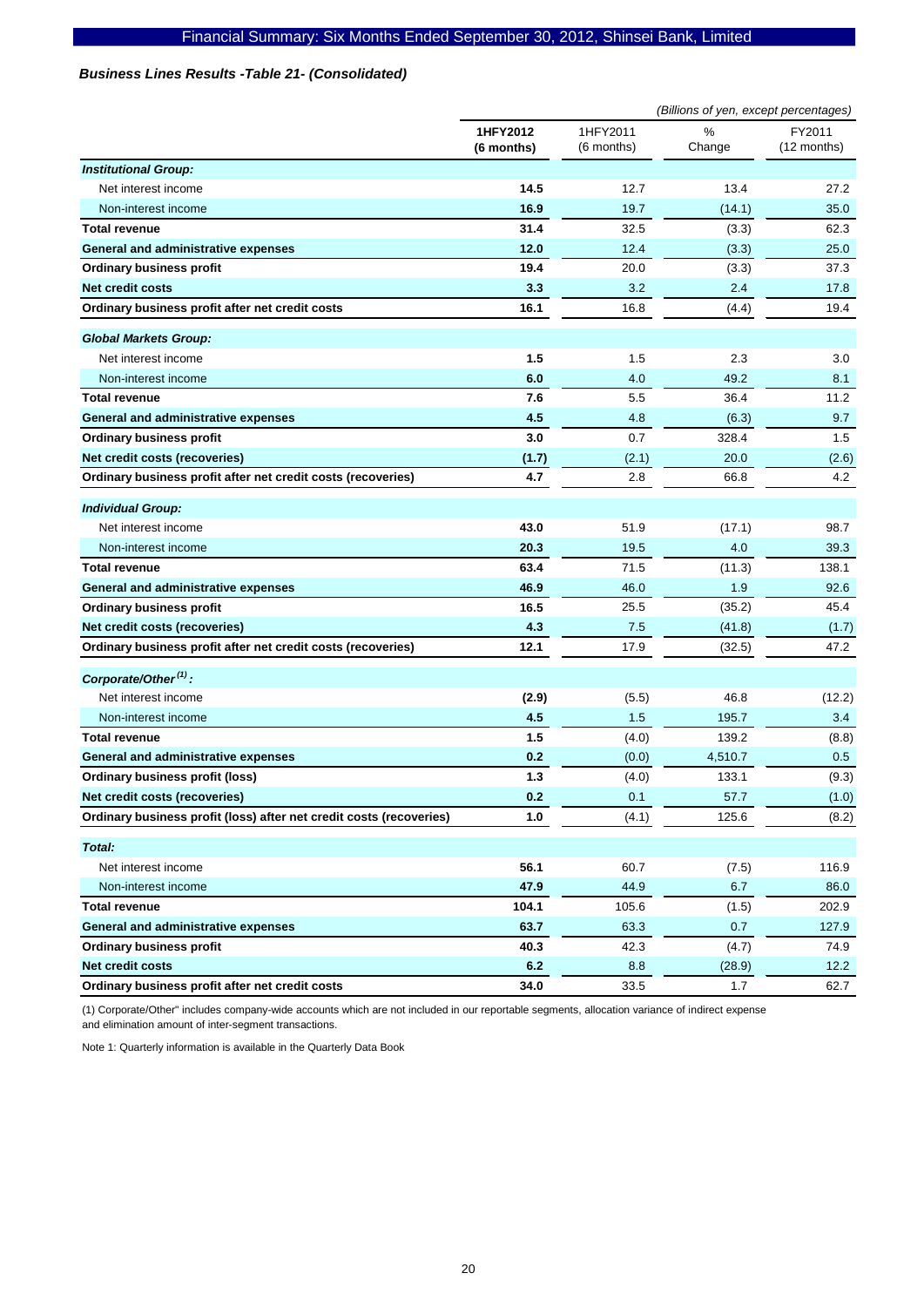# *Institutional Group -Table 22- (Consolidated)*  (1)

|                                                                     | (Billions of yen, except percentages) |                        |             |                       |
|---------------------------------------------------------------------|---------------------------------------|------------------------|-------------|-----------------------|
|                                                                     | 1HFY2012<br>(6 months)                | 1HFY2011<br>(6 months) | %<br>Change | FY2011<br>(12 months) |
| <b>Institutional Business Sub-Group: (2)</b>                        |                                       |                        |             |                       |
| Net interest income                                                 | 5.2                                   | 4.3                    | 20.2        | 9.2                   |
| Non-interest income                                                 | 1.5                                   | (2.0)                  | 175.9       | 0.3                   |
| <b>Total revenue</b>                                                | 6.7                                   | 2.3                    | 193.8       | 9.6                   |
| General and administrative expenses                                 | 3.2                                   | 3.4                    | (7.0)       | 6.9                   |
| <b>Ordinary business profit (loss)</b>                              | 3.5                                   | (1.1)                  | 406.8       | 2.6                   |
| Net credit costs (recoveries)                                       | (0.9)                                 | (3.1)                  | 69.2        | 1.4                   |
| Ordinary business profit (loss) after net credit costs (recoveries) | 4.5                                   | 2.0                    | 123.4       | 1.2                   |
| <b>Structured Finance Sub-Group:</b>                                |                                       |                        |             |                       |
| Net interest income                                                 | 8.8                                   | 8.5                    | 3.0         | 16.9                  |
| Non-interest income                                                 | 1.4                                   | 1.7                    | (20.8)      | 4.1                   |
| <b>Total revenue</b>                                                | 10.2                                  | 10.3                   | (1.1)       | 21.0                  |
| General and administrative expenses                                 | 2.3                                   | 2.4                    | (3.9)       | 4.8                   |
| <b>Ordinary business profit</b>                                     | 7.9                                   | 7.9                    | (0.2)       | 16.2                  |
| <b>Net credit costs</b>                                             | 3.2                                   | 7.7                    | (58.2)      | 14.1                  |
| Ordinary business profit after net credit costs                     | 4.6                                   | 0.2                    | 1,950.9     | 2.0                   |
| <b>Principal Transactions Sub-Group:</b>                            |                                       |                        |             |                       |
| Net interest income                                                 | 1.9                                   | 1.3                    | 43.0        | 4.5                   |
| Non-interest income                                                 | 5.6                                   | 4.7                    | 20.5        | 6.6                   |
| <b>Total revenue</b>                                                | 7.6                                   | 6.1                    | 25.6        | 11.2                  |
| <b>General and administrative expenses</b>                          | 1.9                                   | 1.9                    | (3.3)       | 3.8                   |
| <b>Ordinary business profit</b>                                     | 5.7                                   | 4.1                    | 39.4        | 7.3                   |
| Net credit costs (recoveries)                                       | 0.0                                   | (0.3)                  | 125.4       | 0.9                   |
| Ordinary business profit after net credit costs (recoveries)        | 5.6                                   | 4.5                    | 26.1        | 6.4                   |
| <b>Showa Leasing:</b>                                               |                                       |                        |             |                       |
| Net interest income                                                 | (1.4)                                 | (1.5)                  | 9.1         | (2.5)                 |
| Non-interest income                                                 | 7.7                                   | 8.7                    | (10.4)      | 15.0                  |
| <b>Total revenue</b>                                                | 6.3                                   | 7.1                    | (10.7)      | 12.4                  |
| General and administrative expenses                                 | 3.8                                   | 3.8                    | (0.9)       | 7.8                   |
| <b>Ordinary business profit</b>                                     | 2.5                                   | 3.2                    | (22.3)      | 4.6                   |
| Net credit costs (recoveries)                                       | (0.3)                                 | (1.4)                  | 74.6        | (1.3)                 |
| Ordinary business profit after net credit costs (recoveries)        | 2.9                                   | 4.6                    | (38.0)      | 6.0                   |
| Others: (2)                                                         |                                       |                        |             |                       |
| Net interest income                                                 | (0.1)                                 | 0.0                    | (575.5)     | (0.8)                 |
| Non-interest income                                                 | 0.5                                   | 6.6                    | (92.0)      | 8.8                   |
| <b>Total revenue</b>                                                | 0.3                                   | 6.6                    | (94.0)      | 7.9                   |
| <b>General and administrative expenses</b>                          | 0.7                                   | 0.7                    | 4.8         | 1.5                   |
| Ordinary business profit (loss)                                     | (0.3)                                 | 5.8                    | (106.3)     | 6.4                   |
| <b>Net credit costs</b>                                             | $1.3$                                 | 0.5                    | 169.7       | 2.7                   |
| Ordinary business profit (loss) after net credit costs              | (1.7)                                 | 5.3                    | (131.9)     | 3.7                   |
| <b>Institutional Group:</b>                                         |                                       |                        |             |                       |
| Net interest income                                                 | 14.5                                  | 12.7                   | 13.4        | 27.2                  |
| Non-interest income                                                 | 16.9                                  | 19.7                   | (14.1)      | 35.0                  |
| <b>Total revenue</b>                                                | 31.4                                  | 32.5                   | (3.3)       | 62.3                  |
| General and administrative expenses                                 | 12.0                                  | 12.4                   | (3.3)       | 25.0                  |
| <b>Ordinary business profit</b>                                     | 19.4                                  | 20.0                   | (3.3)       | 37.3                  |
| <b>Net credit costs</b>                                             | 3.3                                   | 3.2                    | 2.4         | 17.8                  |
| Ordinary business profit after net credit costs                     | 16.1                                  | 16.8                   | (4.4)       | 19.4                  |

(1) Net of consolidation adjustments, if applicable.

(2) Results for Advisory business are included in the Institutional Business Sub-Group on a management accountign basis from 1Q FY2012.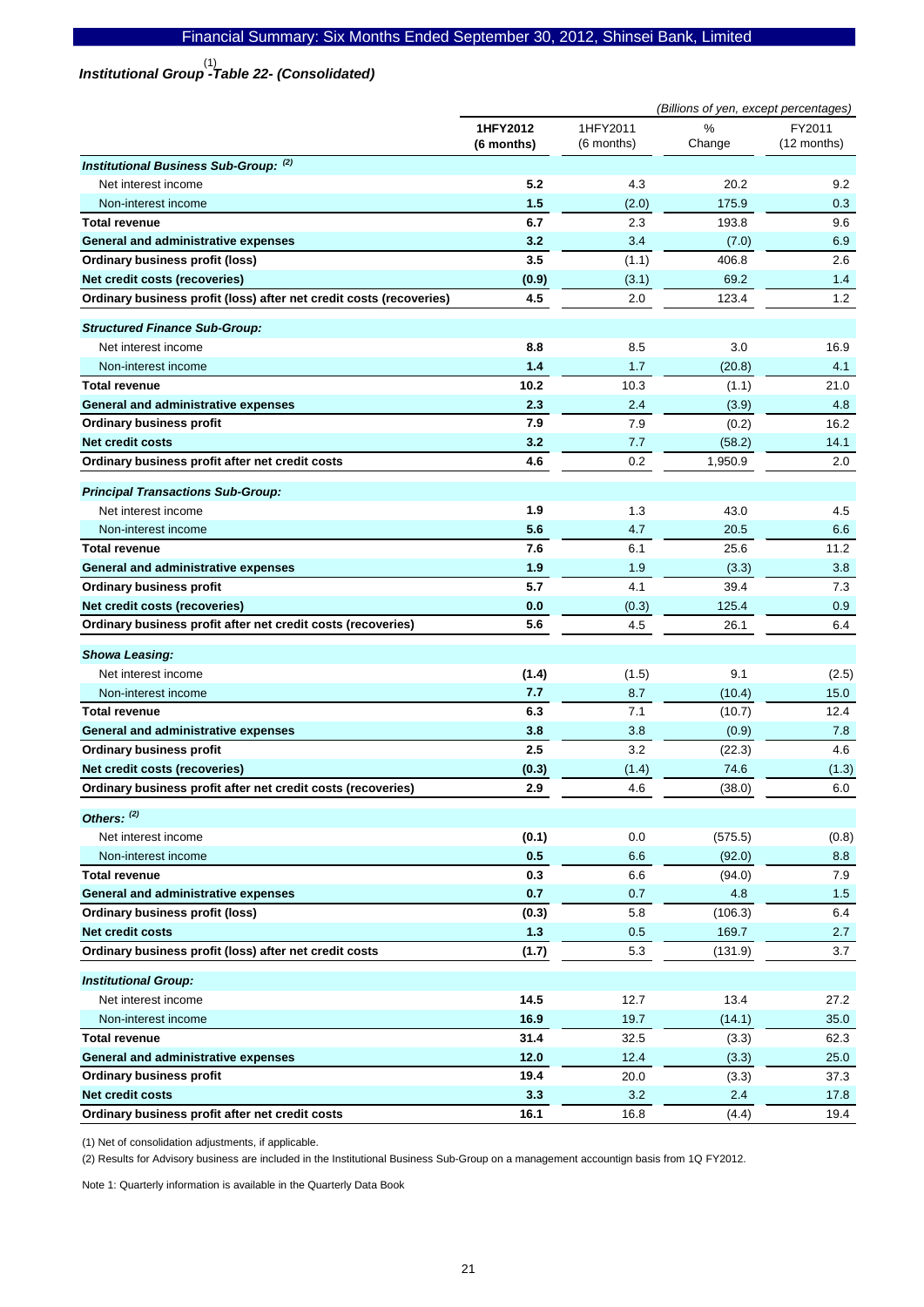Shinsei Bank Group provides various financial products and services to our institutional and individual customers through the Institutional Group, the Global Markets Group and the Individual Group. Concerning business for institutional customers, the Institutional Group primarily undertakes corporate and public sector finance and advisory business, and the Global Markets Group mainly undertakes financial markets business and serves financial institution clients.

#### **Institutional Group:**

• The Institutional Group reporting segments consist of: 1) Institutional Business Sub-Group which provides financial products and services for the corporate and public sectors, 2) Structured Finance Sub-Group which includes businesses such as real estate finance and specialty finance, 3) Principal Transactions Sub-Group which covers credit trading and private equity business, 4) Showa Leasing and 5) others including asset-backed investment.

#### **Total revenue**

- The Institutional Group business recorded net interest income of ¥14.5 billion for the first half of fiscal year 2012, an increase from ¥12.7 billion for the first half of the fiscal year 2011, as the progress made in rebuilding our customer franchise led to an increase in the loan balance. Non-interest income was ¥16.9 billion for the first half of fiscal year 2012, a decline from ¥19.7 billion for the first half of fiscal year 2011. However, the amount recorded in the first half of fiscal year 2011 included gains of ¥6.3 billion, net of withholding tax from sales of foreign equities categorized as non-core assets.
- Regarding sub-groups in the Institutional Group, the Institutional Business Sub-Group put efforts into identifying new outlets for corporate lending and increasing the loan balance to rebuild our client base. As a result, net interest income grew steadily to ¥5.2 billion for the first half of fiscal year 2012 from ¥4.3 billion for the first half of fiscal year 2011. In addition, non-interest income improved to a positive income of ¥1.5 billion for the first half of fiscal year 2012 from ¥2.0 billion of losses for the first half of fiscal year 2011 which included ¥3.9 billion of impairment on listed shares.
- The Structured Finance Sub-Group recorded total revenue of ¥10.2 billion for the first half of fiscal year 2012, almost the same as ¥10.3 billion for the first half of fiscal year 2011. Divestitures of non-performing loans and new loan disbursements in real estate finance and in specialty finance led to higher quality asset replacement. While there was ¥2.2 billion in impairment on bonds related to real estate non-recourse finance in the first half of fiscal year 2011, this amount decreased to ¥0.9 billion in the first half of fiscal year 2012.
- The Principal Transactions Sub-Group recorded total revenue of ¥7.6 billion for the first half of fiscal year 2012, an increase from ¥6.1 billion in the first half of

fiscal year 2011. This strong performance was a result of profits realized in the credit trading business during the first half of fiscal year 2012. In addition, ¥0.6 billion of impairment on private equity investment was recognized for the first half of fiscal year 2012, compared to ¥0.7 billion for the first half of fiscal year 2011.

• Others recorded total revenue of ¥0.3 billion for the first half of fiscal year 2012, compared to ¥6.6 billion for the first half of fiscal year 2011 which included gains of ¥6.3 billion, net of withholding tax, from sales of foreign equities as non-core assets.

#### **Expenses**

• General and administrative expenses were ¥12.0 billion for the first half of fiscal year 2012, marking a slight decrease from ¥12.4 billion for the first half of fiscal year 2011. This small decrease was due to the scale-down and exit from non-core businesses and efficiency improvements in each business, while the group focused on areas where the Bank can demonstrate its strengths to improve profitability.

#### **Net credit costs**

• Net credit costs were ¥3.3 for the first half of fiscal year 2012, almost the same as ¥3.2 billion for the first half of fiscal year 2011. Despite continued divestiture of non-core assets to mitigate potential risks and collection from non-performing loans, net credit costs were at the same level as the first half of fiscal year 2011 in the Institutional Group. This reflects an increase in the loan balance due to an expansion of new financing, while Real Estate Finance made additional reserves as a result of the economic slow-down.

#### **Ordinary business profit after net credit costs**

• As a result, the Institutional Group recorded an ordinary business profit after net credit costs of ¥16.1 billion for the first half of fiscal year 2012, almost the same level as ¥16.8 billion for the first half of fiscal year 2011. This result was relatively stable and steady, as there was less impact from non-recurring factors for the first half of the fiscal year, while net interest income increased in line with the increase in the loan balance.

#### **Showa Leasing**

• Showa Leasing recorded ¥6.3 billion of total revenue for the first half of fiscal year 2012, a decrease from ¥7.1 billion for the first half of fiscal year 2011, mainly due to a change in accounting standards for leases and the stagnant economy. Net credit recoveries were ¥0.3 billion for the first half of fiscal year 2012, compared to significant recoveries of ¥1.4 billion for the first half of fiscal year 2011. As a result, Showa Leasing recorded ¥2.9 billion of ordinary business profit after net credit costs including consolidation adjustments for the first half of fiscal year 2012, compared to ¥4.6 billion for the first half of fiscal year 2011.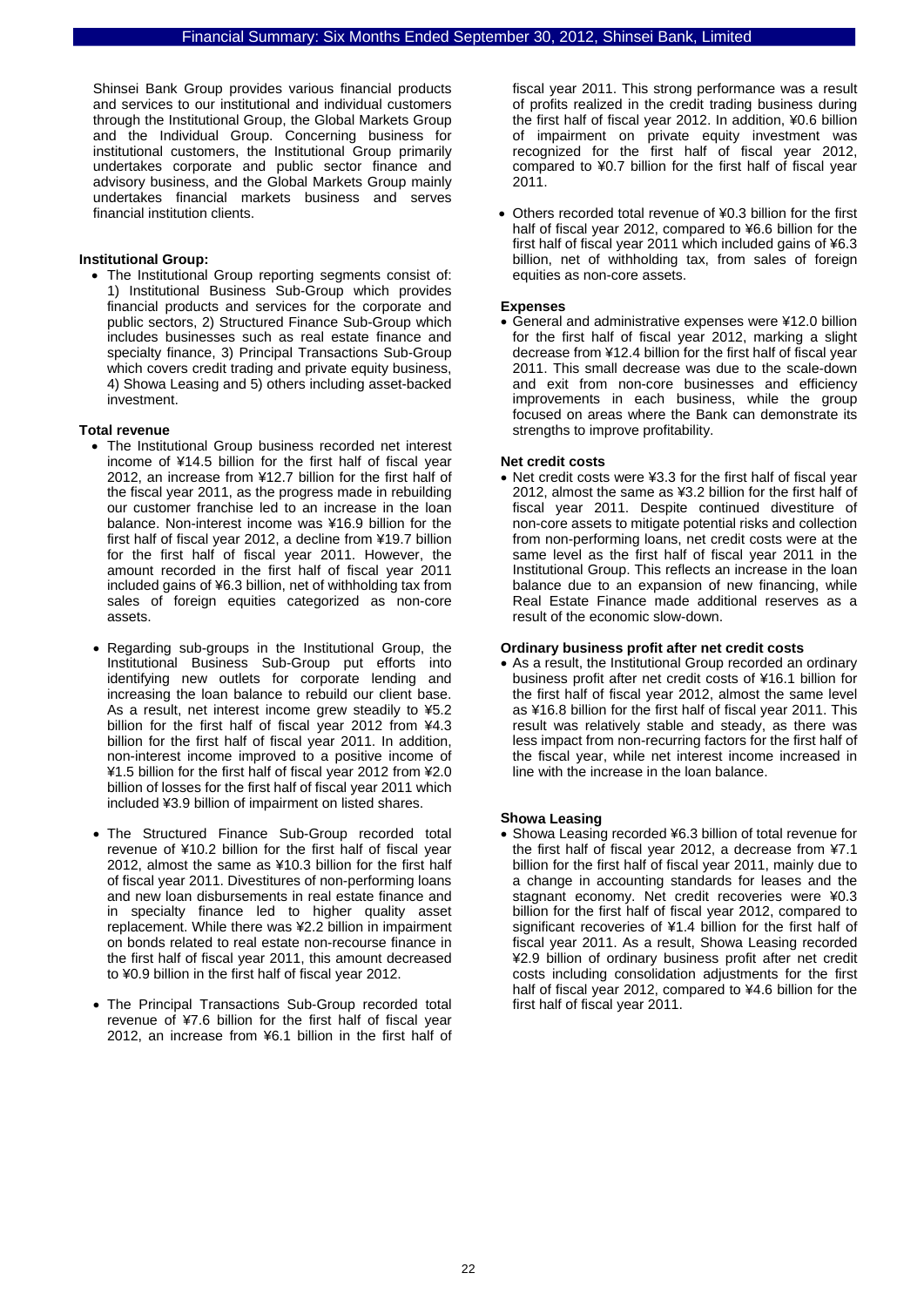# *Global Markets Group -Table 23- (Consolidated)*  (1)

|                                                                     | (Billions of yen, except percentages) |            |               |             |
|---------------------------------------------------------------------|---------------------------------------|------------|---------------|-------------|
|                                                                     | 1HFY2012                              | 1HFY2011   | $\frac{0}{0}$ | FY2011      |
|                                                                     | (6 months)                            | (6 months) | Change        | (12 months) |
| <b>Financial Institutions Sub-Group:</b>                            |                                       |            |               |             |
| Net interest income                                                 | 0.8                                   | 0.7        | 14.4          | 1.4         |
| Non-interest income                                                 | 1.6                                   | 0.8        | 97.5          | 1.9         |
| <b>Total revenue</b>                                                | 2.4                                   | 1.5        | 58.2          | 3.3         |
| General and administrative expenses                                 | 1.1                                   | 1.1        | 0.5           | 2.3         |
| <b>Ordinary business profit</b>                                     | 1.2                                   | 0.3        | 236.8         | 1.0         |
| Net credit costs (recoveries)                                       | (1.3)                                 | (0.2)      | (380.9)       | (0.4)       |
| Ordinary business profit after net credit costs (recoveries)        | 2.6                                   | 0.6        | 298.5         | 1.5         |
| <b>Markets Sub-Group:</b>                                           |                                       |            |               |             |
| Net interest income                                                 | 0.6                                   | 0.4        | 36.9          | 1.1         |
| Non-interest income                                                 | 3.3                                   | 2.0        | 66.8          | 5.1         |
| Total revenue                                                       | 4.0                                   | 2.5        | 61.0          | 6.2         |
| General and administrative expenses                                 | 1.6                                   | 1.6        | (0.6)         | 3.2         |
| <b>Ordinary business profit</b>                                     | 2.4                                   | 0.9        | 172.1         | 2.9         |
| Net credit costs (recoveries)                                       | (0.1)                                 | (1.3)      | 90.0          | (1.4)       |
| Ordinary business profit after net credit costs (recoveries)        | 2.5                                   | 2.2        | 16.2          | 4.4         |
| Others:                                                             |                                       |            |               |             |
| Net interest income                                                 | 0.0                                   | 0.2        | (85.2)        | 0.5         |
| Non-interest income                                                 | 1.0                                   | 1.2        | (12.8)        | 1.1         |
| <b>Total revenue</b>                                                | 1.1                                   | 1.5        | (27.0)        | 1.6         |
| General and administrative expenses                                 | 1.7                                   | 2.0        | (14.6)        | 4.1         |
| <b>Ordinary business profit (loss)</b>                              | (0.6)                                 | (0.5)      | (18.3)        | (2.4)       |
| Net credit costs (recoveries)                                       | (0.2)                                 | (0.5)      | 57.7          | (0.7)       |
| Ordinary business profit (loss) after net credit costs (recoveries) | (0.4)                                 | (0.0)      | (1,862.9)     | (1.7)       |
| Global Markets Group: (2)                                           |                                       |            |               |             |
| Net interest income                                                 | 1.5                                   | 1.5        | 2.3           | 3.0         |
| Non-interest income                                                 | 6.0                                   | 4.0        | 49.2          | 8.1         |
| <b>Total revenue</b>                                                | 7.6                                   | 5.5        | 36.4          | 11.2        |
| General and administrative expenses                                 | 4.5                                   | 4.8        | (6.3)         | 9.7         |
| <b>Ordinary business profit</b>                                     | 3.0                                   | 0.7        | 328.4         | 1.5         |
| Net credit costs (recoveries)                                       | (1.7)                                 | (2.1)      | 20.0          | (2.6)       |
| Ordinary business profit after net credit costs (recoveries)        | 4.7                                   | 2.8        | 66.8          | 4.2         |

(1) Net of consolidation adjustments, if applicable.

(2) From the FY2012 interim period, financial results for the Treasury Sub-Group have been transferred from the "Global Markets Group"

to the "Corporate/Other" account.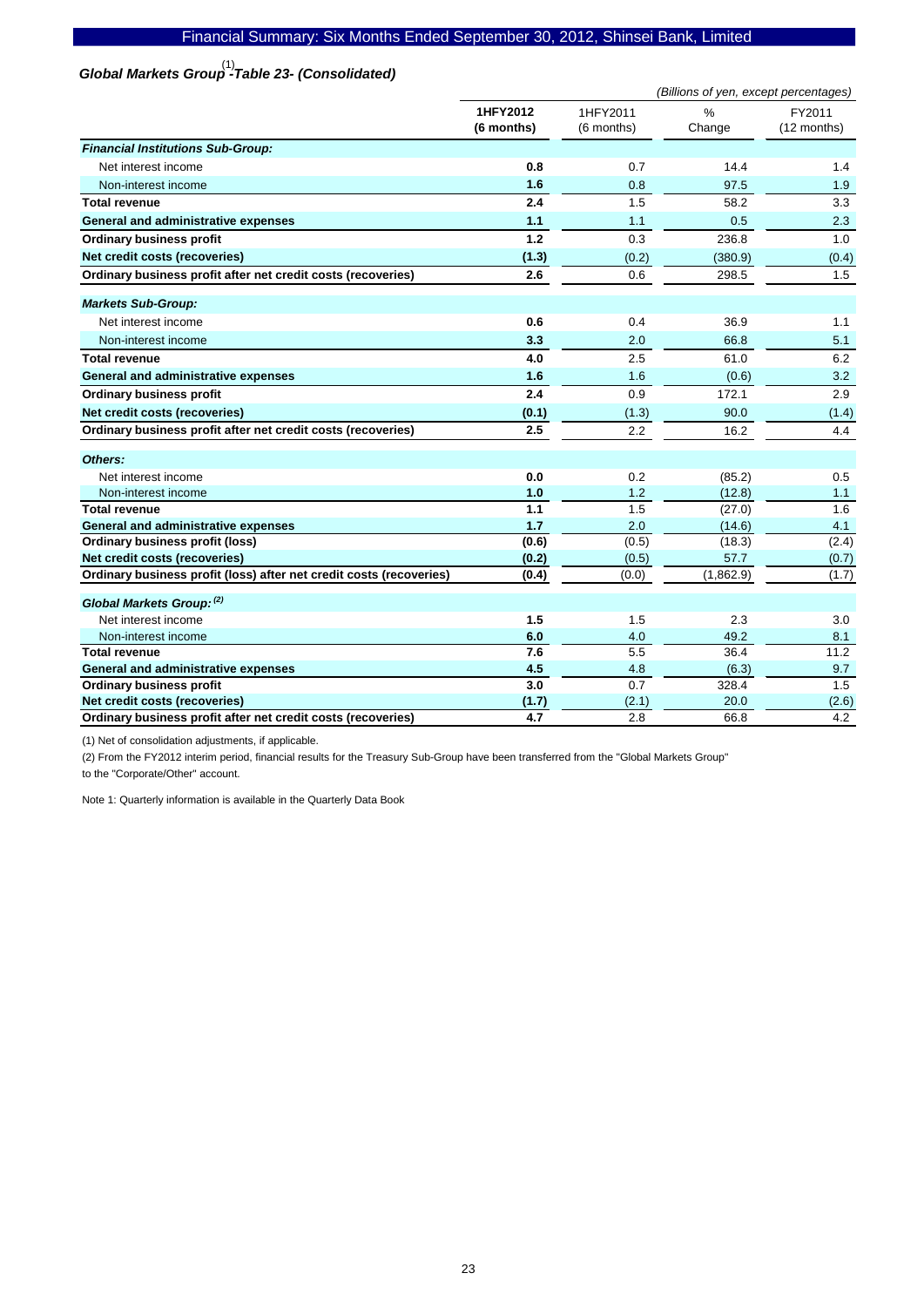#### **Global Markets Group:**

The Global Markets Group reporting segments consist of: 1) Financial Institutions Sub-Group which provides financial products and services for financial institutions, 2) Markets Sub-Group which deals with foreign exchange, derivatives and other capital markets business and 3) others which cover asset management, wealth management, and Shinsei Securities' businesses. The Treasury Sub-Group, which manages ALM for the Bank overall, was transferred to the Finance Group as part of organizational changes implemented on July 1, 2012, and its results are now included in the Corporate/Other segment.

#### **Total revenue**

- The Global Markets Group generated total revenue of ¥7.6 billion for the first half of fiscal year 2012, an increase from ¥5.5 billion for the first half of fiscal year 2011, when the financial markets were stagnant due to the European debt crisis and the Great East Japan Earthquake and there was a lower volume of customer transactions. In the first half of fiscal year 2012, markets had still not stabilized. However, the total revenue improved because of continuous efforts to rebuild the client base as well as development and provision of financial products which meet customers' needs.
- The Financial Institutions Sub-Group's total revenue was ¥2.4 billion for the first half of fiscal year 2012, increasing from ¥1.5 billion for the first half of fiscal year 2011. The sub-group deepened cooperation with the Markets Sub-Group to reinforce its sales promotion efforts, and strived to provide various products and transactions in line with customers' needs. The strong performance reflects solid revenues from transactions with customers.
- The Markets Sub-Group earned total revenue of ¥4.0 billion for the first half of fiscal year 2012, increasing from ¥2.5 billion for the first half of fiscal year 2011. Financial markets were stagnant and there was a lower volume of customer transactions in the first half of fiscal year 2011.

By contrast, for the first half of fiscal year 2012, the volume of customer transactions increased and total revenue rose because the sub-group improved its business structure and enhanced its capabilities to meet customers' needs.

• Others earned total revenue of ¥1.1 billion for the first half of fiscal year 2012, compared to ¥1.5 billion for the first half of fiscal year 2011.

#### **Expenses**

• The Global Markets Group recorded ¥4.5 billion of general and administrative expenses for the first half of fiscal year 2012, a slight decrease from ¥4.8 billion for the first half of fiscal year 2011. Continuous cost rationalization was implemented by the overall group, while it prioritized the allocation of resources to relevant business areas to rebuild the client base. As a result, expenses decreased slightly from the first half of fiscal year 2011.

#### **Net credit costs**

• Net credit recoveries of ¥1.7 billion were recorded for the first half of fiscal year 2012, compared to recoveries of ¥2.1 billion for the first half of fiscal year 2011. The Global Markets Group has continued to reduce non-core assets and recorded a reversal of reserve for these assets and recoveries of written-off claims for the first half of fiscal year 2011. The group proceeded to collect on written-off claims and recorded recoveries of written-off claims for the first half of fiscal year 2012 as well, thereby recording net credit recoveries

#### **Ordinary business profit after net credit costs**

• As a result, the Global Markets Group recorded ¥4.7 billion in ordinary business profit after net credit costs for the first half of fiscal year 2012, an increase from ¥2.8 billion of ordinary business profit after net credit costs for the first half of fiscal year 2011. The Global Markets Group main source of earnings is derived from transactions with customers and continuous efforts to rebuild the client base are now bearing results.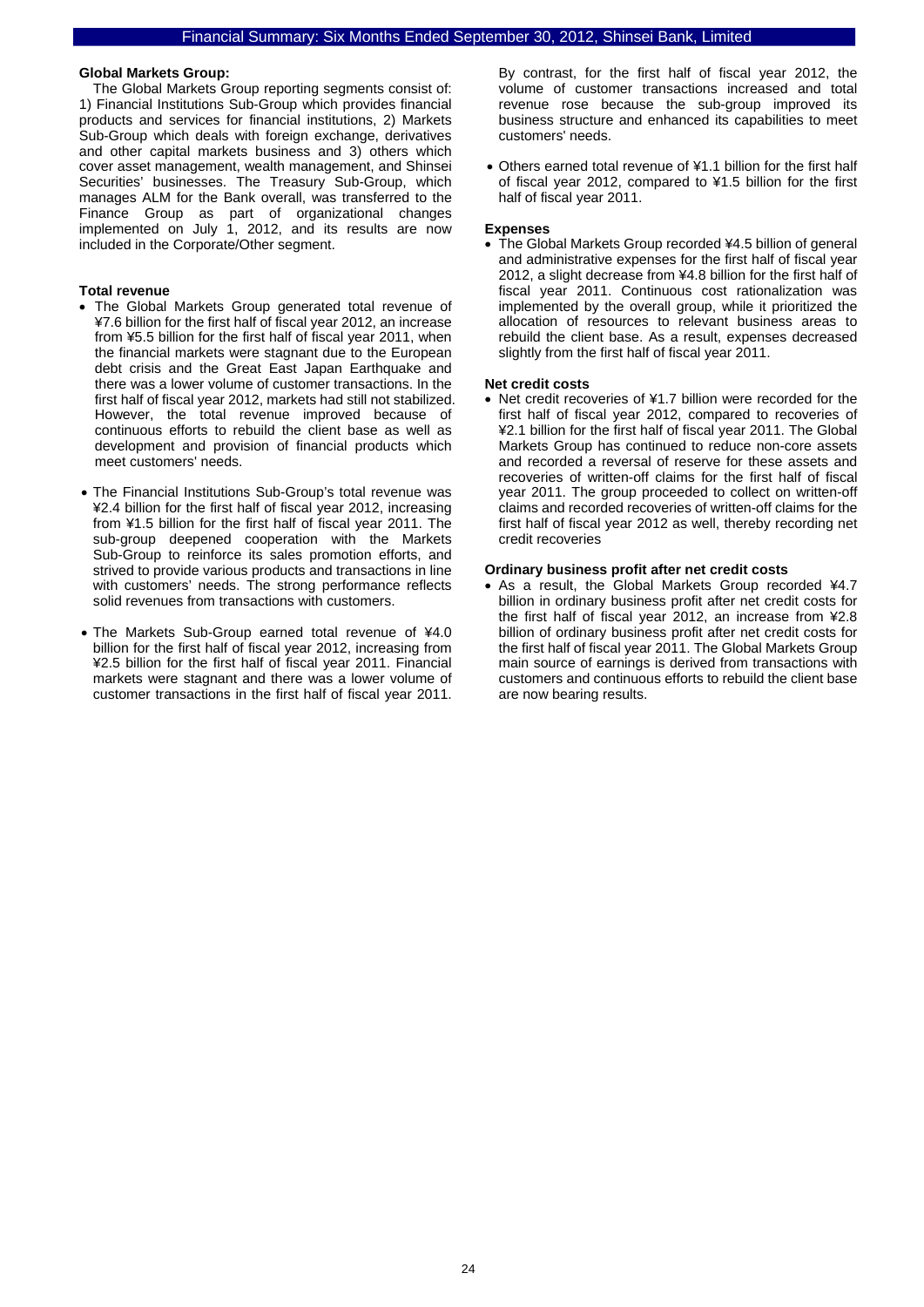*Individual Group -Table 24- (Consolidated)*  (1)

|                                                                                 | (Billions of yen, except percentages) |                |                |               |
|---------------------------------------------------------------------------------|---------------------------------------|----------------|----------------|---------------|
|                                                                                 | 1HFY2012                              | 1HFY2011       | %              | FY2011        |
|                                                                                 | (6 months)                            | (6 months)     | Change         | (12 months)   |
| <b>Retail banking:</b>                                                          |                                       |                |                |               |
| Net interest income                                                             | 13.1                                  | 15.3           | (14.3)         | 29.1          |
| Non-interest income                                                             | 3.5                                   | 3.9            | (9.4)          | 6.9           |
| <b>Total revenue</b>                                                            | 16.7                                  | 19.2           | (13.3)         | 36.0          |
| General and administrative expenses                                             | 15.3                                  | 15.4           | (0.8)          | 31.3          |
| <b>Ordinary business profit</b>                                                 | 1.3                                   | 3.7            | (64.7)         | 4.7           |
| <b>Net credit costs</b>                                                         | (0.0)                                 | 1.2            | (102.5)        | 1.2           |
| Ordinary business profit after net credit costs                                 | 1.3                                   | 2.5            | (45.7)         | 3.5           |
|                                                                                 |                                       |                |                |               |
| Shinsei Financial and Shinsei Bank Lake <sup>(2)</sup> :<br>Net interest income | 20.7                                  | 24.5           |                | 47.0          |
| Non-interest income                                                             |                                       |                | (15.7)<br>6.5  |               |
| <b>Total revenue</b>                                                            | (1.6)<br>19.0                         | (1.7)<br>22.8  | (16.4)         | (3.0)<br>43.9 |
|                                                                                 | 12.6                                  | 13.3           | (5.4)          | 27.2          |
| General and administrative expenses                                             | 6.4                                   | 9.4            | (32.0)         | 16.7          |
| <b>Ordinary business profit</b><br>Net credit costs (recoveries)                |                                       |                |                |               |
| Ordinary business profit after net credit costs (recoveries)                    | 0.9<br>5.4                            | (0.2)<br>9.6   | 568.9          | (8.0)<br>24.7 |
|                                                                                 |                                       |                | (43.8)         |               |
| Shinki:                                                                         |                                       |                |                |               |
| Net interest income                                                             | 3.5                                   | 4.5            | (21.2)         | 8.4           |
| Non-interest income                                                             | (0.3)                                 | (0.3)          | 4.6            | (0.6)         |
| <b>Total revenue</b>                                                            | 3.2                                   | 4.1            | (22.4)         | 7.8           |
| General and administrative expenses                                             | 1.9                                   | 1.8            | 1.7            | 3.4           |
| <b>Ordinary business profit</b>                                                 | 1.3                                   | 2.3            | (42.2)         | 4.3           |
| Net credit costs (recoveries)                                                   | 0.0                                   | 0.1            | (65.1)         | (0.4)         |
| Ordinary business profit after net credit costs (recoveries)                    | 1.2                                   | 2.1            | (40.9)         | 4.7           |
|                                                                                 |                                       |                |                |               |
| <b>APLUS FINANCIAL:</b>                                                         |                                       |                |                |               |
| Net interest income                                                             | 4.9                                   | 6.7            | (26.7)         | 12.5          |
| Non-interest income                                                             | 18.6                                  | 17.6           | 5.7            | 35.9          |
| <b>Total revenue</b>                                                            | 23.5                                  | 24.3           | (3.2)          | 48.5          |
| General and administrative expenses                                             | 16.6                                  | 15.0           | 11.3           | 30.2          |
| <b>Ordinary business profit</b>                                                 | 6.8                                   | 9.3            | (26.4)         | 18.2          |
| <b>Net credit costs</b><br>Ordinary business profit after net credit costs      | 3.4<br>3.4                            | 6.2<br>3.0     | (45.5)<br>12.3 | 5.2<br>13.0   |
|                                                                                 |                                       |                |                |               |
| Others $^{(3)}$ :                                                               |                                       |                |                |               |
| Net interest income                                                             | 0.6                                   | 0.8            | (13.1)         | 1.5           |
| Non-interest income                                                             | 0.1                                   | 0.0            | 18.6           | 0.1           |
| <b>Total revenue</b>                                                            | 0.8                                   | 0.8            | (9.9)          | 1.7           |
| General and administrative expenses                                             | 0.2                                   | 0.2            | 0.2            | 0.3           |
| <b>Ordinary business profit</b>                                                 | 0.5                                   | 0.6            | (13.7)         | 1.3           |
| Net credit costs                                                                | (0.0)                                 | 0.1            | (121.4)        | 0.2           |
| Ordinary business profit after net credit costs                                 | 0.5                                   | 0.5            | 7.8            | 1.1           |
|                                                                                 |                                       |                |                |               |
| <b>Individual Group:</b><br>Net interest income                                 | 43.0                                  | 51.9           | (17.1)         | 98.7          |
| Non-interest income                                                             | 20.3                                  |                | 4.0            |               |
| <b>Total revenue</b>                                                            | 63.4                                  | $19.5$<br>71.5 | (11.3)         | 39.3<br>138.1 |
| General and administrative expenses                                             | 46.9                                  | 46.0           | 1.9            | 92.6          |
| <b>Ordinary business profit</b>                                                 | 16.5                                  | 25.5           | (35.2)         | 45.4          |
| Net credit costs (recoveries)                                                   | 4.3                                   | 7.5            | (41.8)         | (1.7)         |
| Ordinary business profit after net credit costs (recoveries)                    | 12.1                                  | 17.9           | (32.5)         | 47.2          |
|                                                                                 |                                       |                |                |               |

(1) Net of consolidation adjustments, if applicable.

(2) Results for Shinsei Financial and "Shinsei Bank Card Loan – Lake" in the Lake business (started on October 1, 2011) are combined on a management accounting basis from 3Q FY2011.

(3) Includes Shinsei Property Finance and unallocated Consumer Finance Sub-Group financials.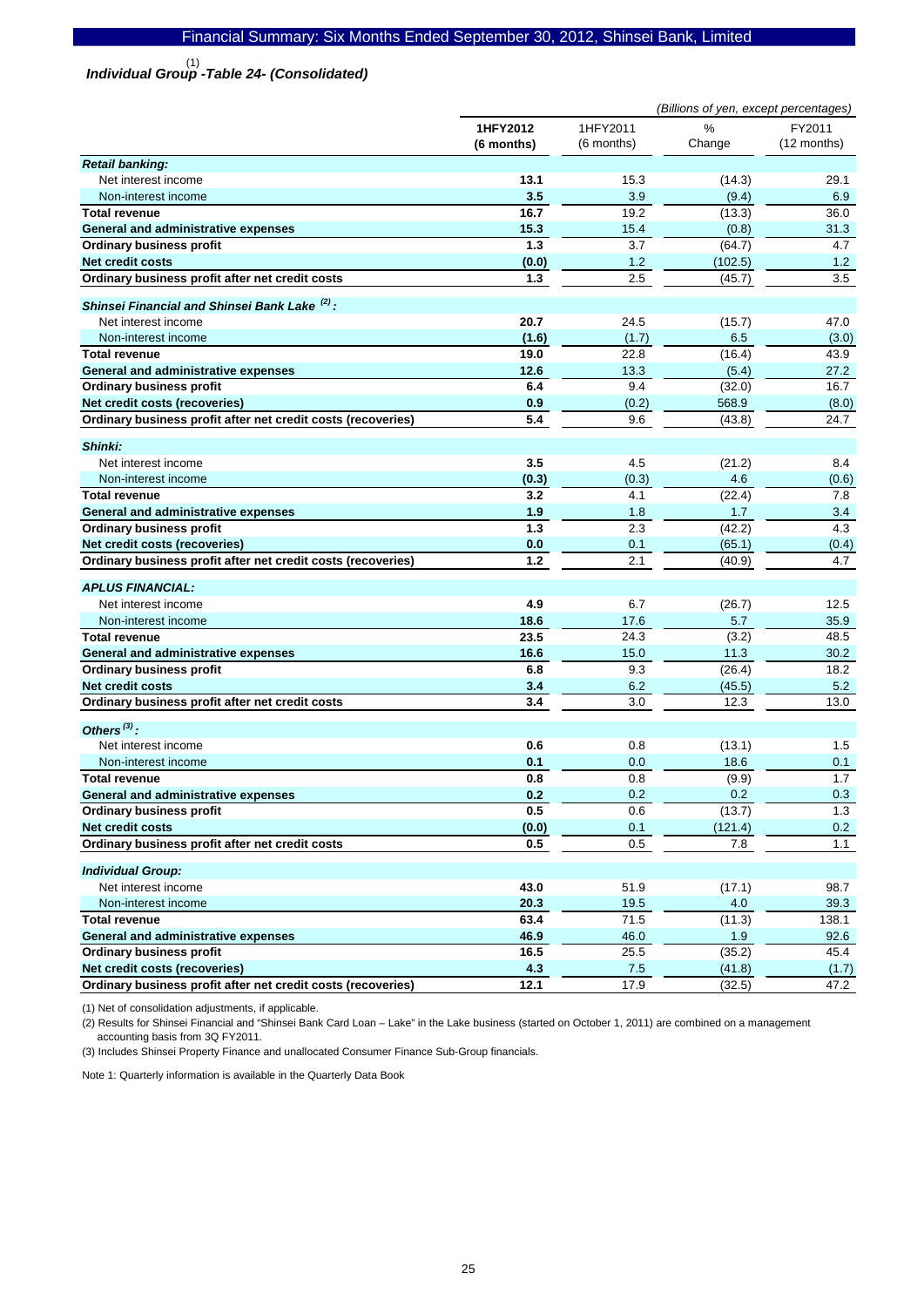# *Individual Group Revenue by Product/Entity -Table 25- (Consolidated)*  (1)

|                                                        |                        | (Billions of yen, except percentages) |                |                       |  |  |
|--------------------------------------------------------|------------------------|---------------------------------------|----------------|-----------------------|--|--|
|                                                        | 1HFY2012<br>(6 months) | 1HFY2011<br>(6 months)                | $\%$<br>Change | FY2011<br>(12 months) |  |  |
| <b>Retail Banking:</b>                                 | 16.7                   | 19.2                                  | (13.3)         | 36.0                  |  |  |
| Deposits and debentures net interest income            | 9.1                    | 11.3                                  | (18.9)         | 21.3                  |  |  |
| Deposits and debentures non-interest income            | 1.9                    | 2.5                                   | (23.3)         | 4.1                   |  |  |
| Asset management                                       | 2.0                    | 2.3                                   | (10.1)         | 4.3                   |  |  |
| Loans                                                  | 3.4                    | 3.1                                   | 12.9           | 6.3                   |  |  |
| Shinsei Financial and Shinsei Bank Lake <sup>(2)</sup> | 19.0                   | 22.8                                  | (16.4)         | 43.9                  |  |  |
| Shinki                                                 | 3.2                    | 4.1                                   | (22.4)         | 7.8                   |  |  |
| <b>APLUS FINANCIAL</b>                                 | 23.5                   | 24.3                                  | (3.2)          | 48.5                  |  |  |
| Others <sup>(3)</sup>                                  | 0.8                    | 0.8                                   | (9.9)          | 1.7                   |  |  |
| Total revenue                                          | 63.4                   | 71.5                                  | (11.3)         | 138.1                 |  |  |

(1) Net of consolidation adjustments, if applicable.

(2) Results for Shinsei Financial and "Shinsei Bank Card Loan – Lake" in the Lake business (started on October 1, 2011) are combined on a management accounting basis from 3Q FY2011.

(3) Includes Shinsei Property Finance and unallocated Consumer Finance Sub-Group financials.

Note 1: Quarterly information is available in the Quarterly Data Book

- The Individual Group consists of the Retail Banking business as well as Shinsei Bank Card Loan – Lake, and the subsidiaries Shinsei Financial, Shinki, APLUS FINANCIAL and Shinsei Property Finance.
- Individual Group's ordinary business profit after net credit costs was ¥12.1 billion for the first half of fiscal year 2012 compared to ¥17.9 billion for the first half of fiscal year 2011.

#### **Retail Banking**

- Total revenue of Retail Banking decreased to ¥16.7 billion for the first half of fiscal year 2012 from ¥19.2 billion for the first half of fiscal year 2011. Net interest income decreased to ¥13.1 billion for the first half of fiscal year 2012 from ¥15.3 billion for the first half of fiscal year 2011. This was mainly due to prevailing low interest rates resulting in a decrease in net interest income from deposits. Non-interest income also decreased to ¥3.5 billion for the first half of fiscal year 2012 from ¥3.9 billion for the first half of fiscal year 2011. The domestic and international markets were stagnant following the European debt crisis during the first half of fiscal year 2012. However, Retail Banking worked to minimize the decline in fee income from investment products by developing and offering products which meet customer's needs, such as products with a limited risk range.
- Due to continued rationalization and efficient business processes, general and administrative expenses decreased slightly to ¥15.3 billion for the first half of fiscal year 2012 compared to ¥15.4 billion for the first half of fiscal year 2011.
- Net credit recoveries totaled ¥0.0 billion (¥31 million) for the first half of fiscal year 2012 compared to ¥1.2 billion for the first half of fiscal year 2011. As a result, ordinary business profit after net credit costs was ¥1.3 billion for the first half of fiscal year 2012 compared to an ordinary business profit after net credit costs of ¥2.5 billion for the first half of fiscal year 2011.

#### **Shinsei Financial and Shinsei Bank Card Loan - Lake**

The ordinary business profit after net credit costs of Shinsei Financial and Shinsei Bank Card Loan - Lake after related consolidation adjustments was ¥5.4 billion for

the first half of fiscal year 2012 compared to ¥9.6 billion for the first half of fiscal year 2011.

- Total revenue was ¥19.0 billion for the first half of fiscal year 2012, compared to ¥22.8 billion for the first half of fiscal year 2011, as the loan balance continued to decrease due to the ongoing effects of the revised Money-Lending Business Control and Regulation Law. However, the pace of decrease in the combined loan balance at Shinsei Financial and Shinsei Bank Card Loan – Lake has slowed, due to the commencement of the Bank-based Consumer Finance business from October 2011. Specifically, although the loan balance decreased by ¥38.6 billion in the first half of fiscal year 2011, the decrease was limited to ¥14.1 billion for the first half of fiscal year 2012 (after including the loan balance of the Bank's Consumer Finance business).
- Consumer Finance is expected to incur a certain amount of net credit costs due to the inherent nature of the business. However, we are implementing strict credit management and have established a strong structure for loan collections, while credit quality continues to improve due to the income-linked borrowing limitation regulation implemented in 2010. Combined with the large decline in loan balance, net credit recoveries of ¥0.2 billion were recorded for the first half of fiscal year 2011. However, the decrease in the loan balance was less pronounced in the first half of fiscal year 2012, and this resulted in net credit recoveries of ¥0.9 billion.

### **Shinki**

• The ordinary business profit after net credit costs of Shinki after related consolidation adjustments was ¥1.2 billion for the first half of fiscal year 2012 compared to ¥2.1 billion for the first half of fiscal year 2011. Similar to Shinsei Financial, Shinki's total revenue also decreased due to the revised Money-Lending Business Control and Regulation Law. However, the pace of decrease has slowed.

#### **APLUS FINANCIAL**

• The ordinary business profit after net credit costs of APLUS FINANCIAL after the related consolidation adjustments increased to ¥3.4 billion for the first half of fiscal year 2012, compared to ¥3.0 billion for the first half of fiscal year 2011. Net interest income decreased to ¥4.9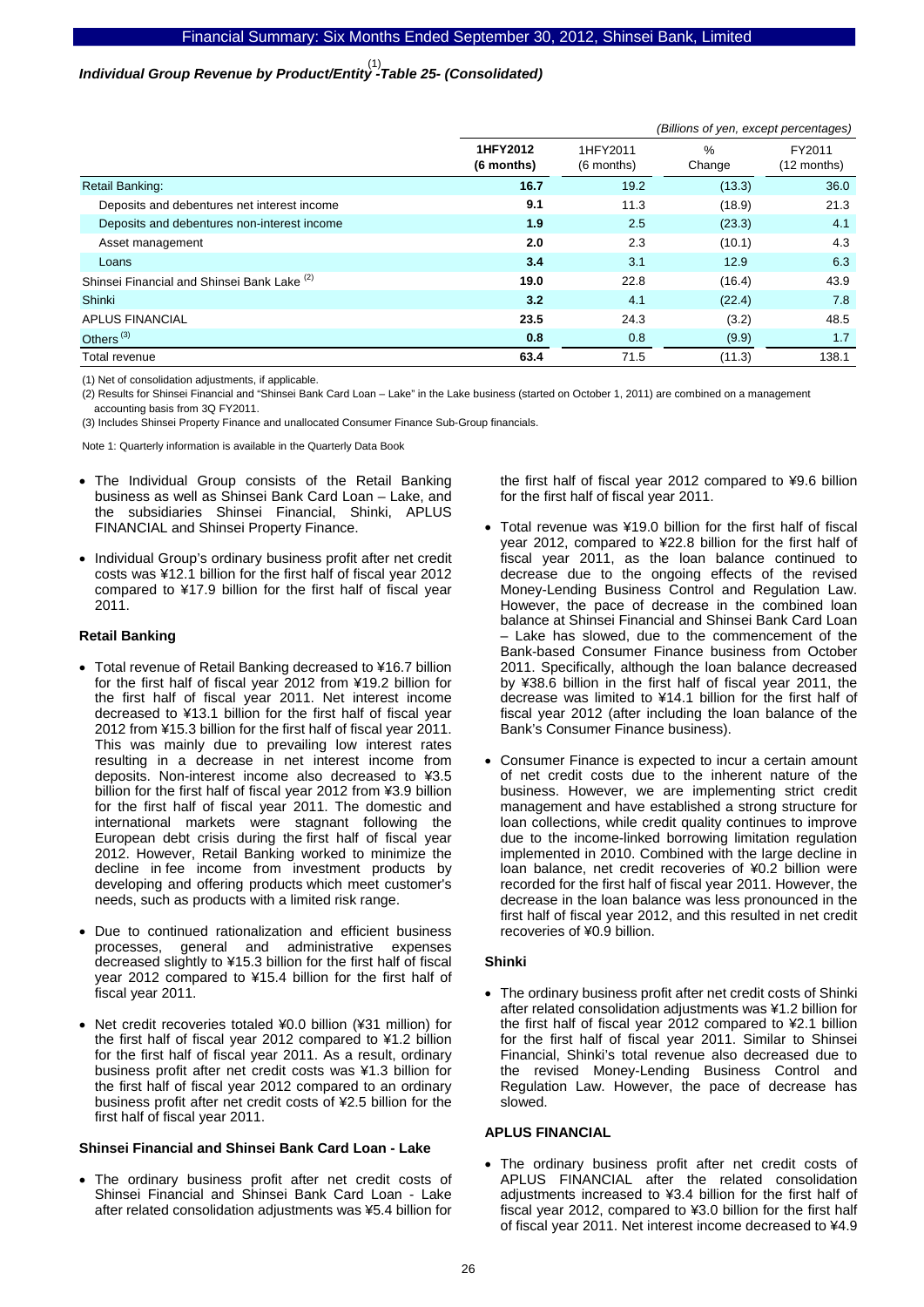billion for the first half of fiscal year 2012, compared to ¥6.7 billion for the first half of fiscal year 2011 due to the decrease in loan balance following implementation of the revised Money-Lending Business Control and Regulation Law. However, non-interest income increased to ¥18.6 billion for the first half of fiscal year 2012, compared to ¥17.6 billion for the first half of fiscal year 2011 due to the steady increase in volume in the installment sales credit and settlement business. Due to an increase in depreciation for technology, general and administrative expenses increased to ¥16.6 billion for the first half of fiscal year 2012 from ¥15.0 billion for the first half of fiscal year 2011 despite continued rationalization and efficient business processes. However, due to strict credit management, net credit costs decreased to ¥3.4 billion for the first half of fiscal year 2012 from ¥6.2 billion for the first half of fiscal year 2011.

• Others include the financial results of Shinsei Property Finance Co., Ltd and the Consumer Finance Sub-Group.

#### **Interest Repayment**

• With regard to reserve for losses on interest repayment, following provision of additional reserves of ¥32.8 billion in fiscal year 2011, no additional reserves were made in the first half of fiscal year 2012. The usage of reserve for losses on interest repayment for the first half of fiscal year

2012 decreased compared to the first half of fiscal year 2011 in Shinsei Financial, Shinki and APLUS FINANCIAL.

- Shinsei Financial's usage of reserve for losses on interest repayment and others amounted to ¥2.6 billion for the first half of fiscal year 2012 from ¥4.7 billion for the first half of fiscal year 2011. Additional reserves were not made resulting in a total balance of ¥23.6 billion in reserves for losses on interest repayment as of September 30, 2012 compared to ¥26.2 billion as of March 31, 2012. Losses on interest repayment at Shinsei Financial have been recorded for the portion of the portfolio not covered by the GE indemnity included in the purchase agreement of Shinsei Financial from GE.
- Shinki's usage of reserve for losses on interest repayment amounted to ¥3.6 billion for the first half of fiscal year 2012 from ¥5.8 billion for the first half of fiscal year 2011. Additional reserves were not made resulting in a total balance of ¥10.3 billion in reserves for losses on interest repayment as of September 30, 2012 compared to ¥14.0 billion as of March 31, 2012.
- APLUS FINANCIAL and its consolidated subsidiaries' usage of reserve for losses on interest repayment amounted to ¥3.0 billion for the first half of fiscal year 2012 from ¥3.4 billion for the first half of fiscal year 2011. Additional reserves were not made resulting in a total balance of ¥7.5 billion in reserves for losses on interest repayment as of September 30, 2012 compared to ¥10.6 billion as of March 31, 2012.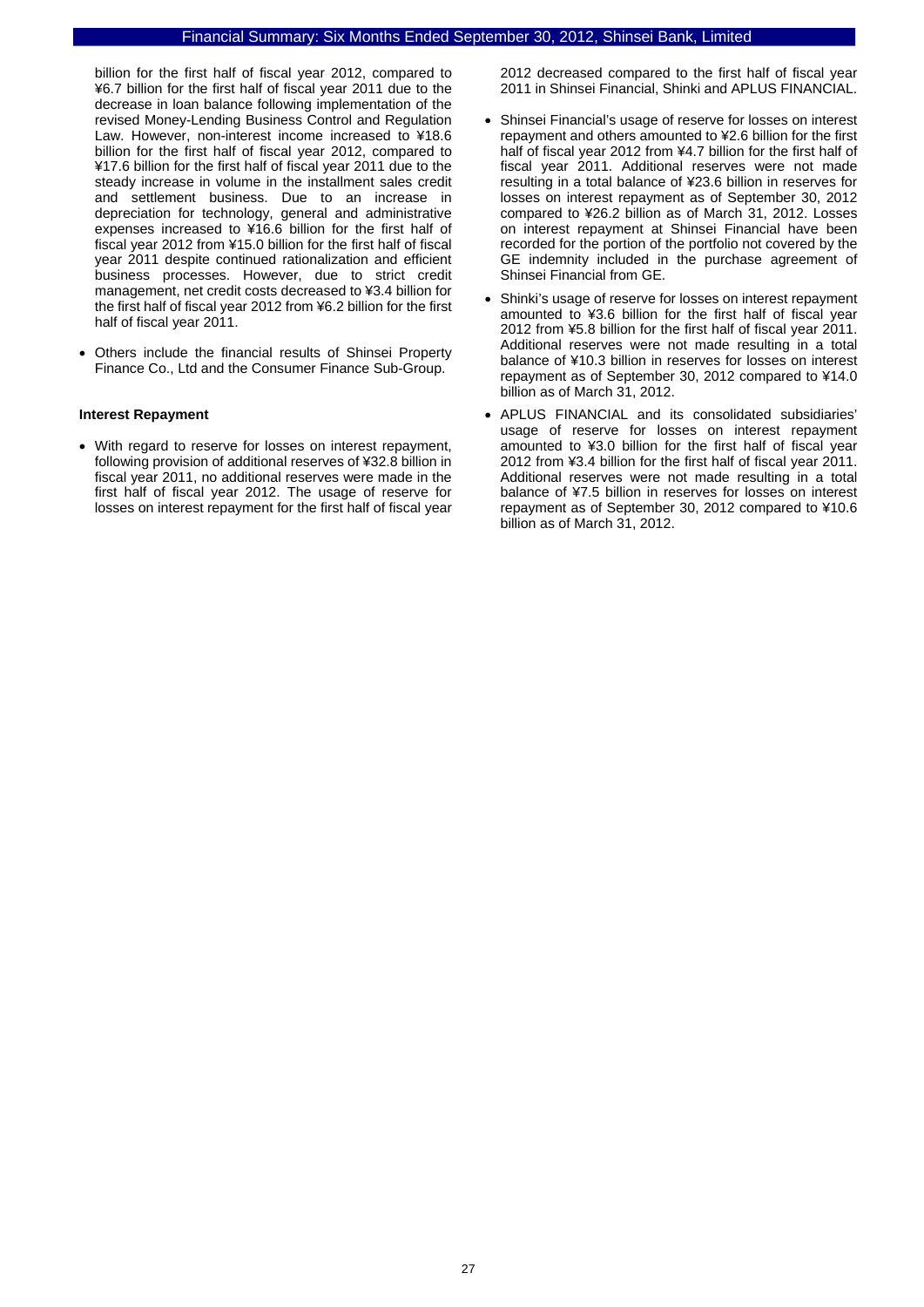#### *Corporate/Other -Table 26- (Consolidated)*

|                                                        |                        | (Billions of yen, except percentages) |             |                       |  |
|--------------------------------------------------------|------------------------|---------------------------------------|-------------|-----------------------|--|
|                                                        | 1HFY2012<br>(6 months) | 1HFY2011<br>(6 months)                | %<br>Change | FY2011<br>(12 months) |  |
| Treasury Sub-Group <sup>(2)</sup> :                    |                        |                                       |             |                       |  |
| Net interest income                                    | (1.6)                  | (3.9)                                 | 57.7        | (9.2)                 |  |
| Non-interest income                                    | 4.3                    | 1.3                                   | 210.7       | 3.1                   |  |
| <b>Total revenue</b>                                   | 2.6                    | (2.6)                                 | 201.0       | (6.1)                 |  |
| General and administrative expenses                    | 0.6                    | 0.5                                   | 14.9        | 1.0                   |  |
| Ordinary business profit (loss)                        | 1.9                    | (3.1)                                 | 162.8       | (7.2)                 |  |
| <b>Net credit costs</b>                                |                        |                                       |             |                       |  |
| Ordinary business profit (loss) after net credit costs | 1.9                    | (3.1)                                 | 162.8       | (7.2)                 |  |
| Corporate/Other (excluding Treasury Sub-Group): (1)    |                        |                                       |             |                       |  |
| Net interest income                                    | (1.2)                  | (1.5)                                 | 18.7        | (2.9)                 |  |
| Non-interest income                                    | 0.2                    | 0.1                                   | 45.3        | 0.2                   |  |
| <b>Total revenue</b>                                   | (1.0)                  | (1.4)                                 | 25.0        | (2.6)                 |  |
| General and administrative expenses                    | (0.3)                  | (0.5)                                 | 30.1        | (0.5)                 |  |
| Ordinary business profit (loss)                        | (0.6)                  | (0.8)                                 | 21.5        | (2.1)                 |  |
| <b>Net credit costs</b>                                | 0.2                    | 0.1                                   | 57.7        | (1.0)                 |  |
| Ordinary business profit (loss) after net credit costs | (0.9)                  | (1.0)                                 | 8.6         | (1.0)                 |  |
| Corporate/Other: (1)                                   |                        |                                       |             |                       |  |
| Net interest income                                    | (2.9)                  | (5.5)                                 | 46.8        | (12.2)                |  |
| Non-interest income                                    | 4.5                    | 1.5                                   | 195.7       | 3.4                   |  |
| <b>Total revenue</b>                                   | 1.5                    | (4.0)                                 | 139.2       | (8.8)                 |  |
| General and administrative expenses                    | 0.2                    | 0.0                                   | 4,510.7     | 0.5                   |  |
| Ordinary business profit (loss)                        | 1.3                    | (4.0)                                 | 133.1       | (9.3)                 |  |
| <b>Net credit costs</b>                                | 0.2                    | 0.1                                   | 57.7        | (1.0)                 |  |
| Ordinary business profit (loss) after net credit costs | 1.0                    | (4.1)                                 | 125.6       | (8.2)                 |  |

(1) Corporate/Other" includes company-wide accounts which are not included in our reportable segments, allocation variance of indirect expense and elimination amount of inter-segment transactions.

(2) From the FY2012 interim period, financial results for the Treasury Sub-Group have been transferred from the "Global Markets Group"

to the "Corporate/Other" account.

Note 1: Quarterly information is available in the Quarterly Data Book

Treasury Sub-Group, which manages ALM for the Bank overall, was transferred to the Finance Group in organizational changes implemented on July 1, 2012, and its results are now included in the Corporate/Other segment. The Treasury Sub-Group's total revenue was a profit of ¥2.6 billion for the first half of fiscal year 2012, compared to a loss of ¥2.6 billion for the first half of fiscal year 2011. The sub-group holds liquidity reserves and Japanese national government bonds for ALM purposes and during the first half of fiscal year 2012, the sub-group traded Japanese national government bonds frequently to facilitate liquidity management and earned sales gains at the same time. The net sales gains increased from ¥0.8 billion for the first half of fiscal year 2011 to ¥2.5 billion for the first half of fiscal year 2012.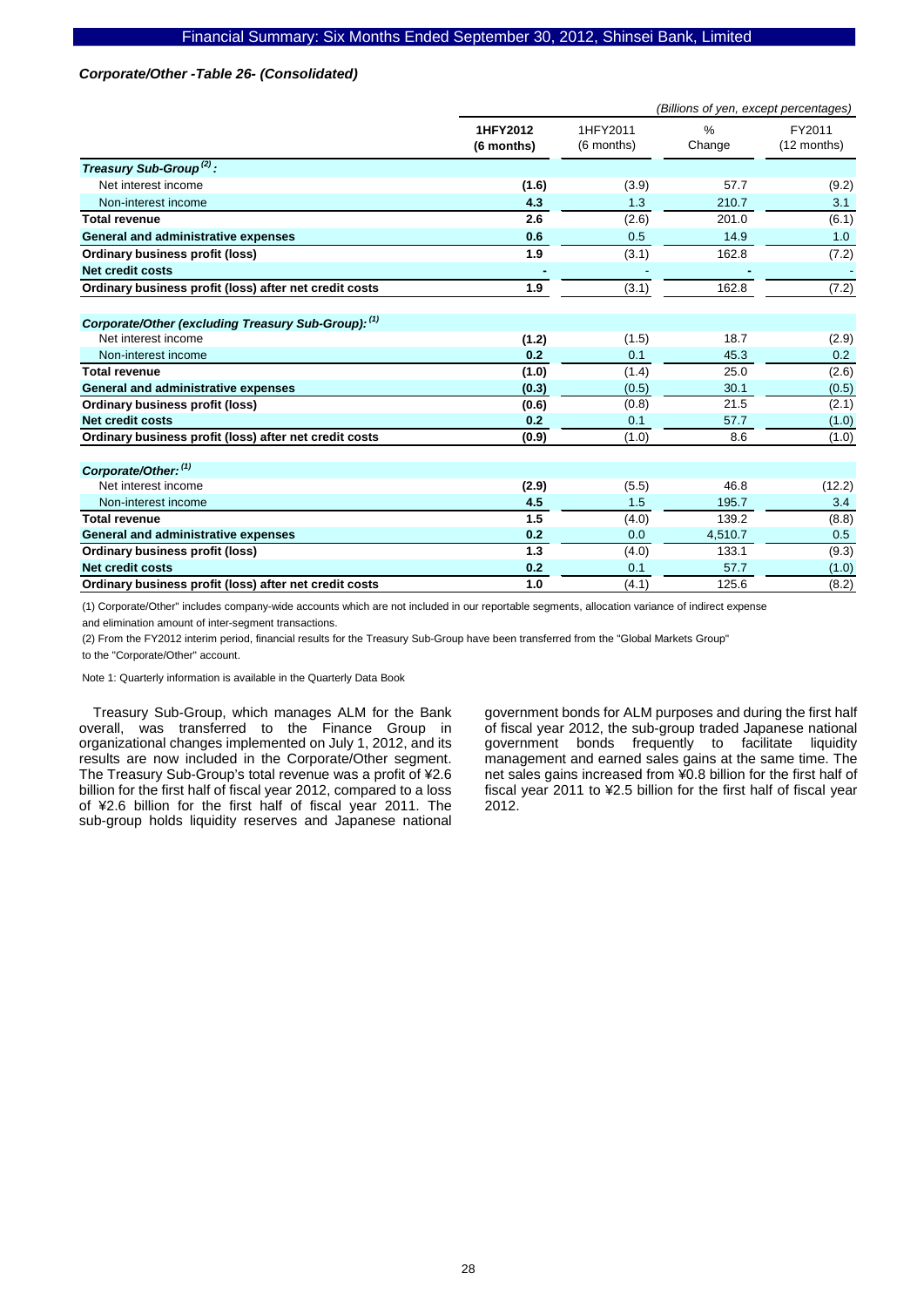*Segment Information* 

| <b>Institutional Group:</b>             | Focuses primarily on corporate and public sector finance and advisory business.                                                                                                                                                                                                                                       |
|-----------------------------------------|-----------------------------------------------------------------------------------------------------------------------------------------------------------------------------------------------------------------------------------------------------------------------------------------------------------------------|
| <b>Institutional Business</b>           | The "Institutional Business Sub-Group" provides financial products and services,<br>including healthcare finance for corporations and the public sector, and advisory<br>business.                                                                                                                                    |
| <b>Structured Finance</b>               | The "Structured Finance Sub-Group" comprises real estate-related non-recourse and<br>corporate finance, M&A and other specialty finance, corporate restructuring, and trust<br>businesses.                                                                                                                            |
| <b>Principal</b><br><b>Transactions</b> | The "Principal Transactions Sub-Group" comprises the credit trading and private equity<br>businesses.                                                                                                                                                                                                                 |
| <b>Showa Leasing</b>                    | "Showa Leasing" primarily provides leasing related financial products and services.                                                                                                                                                                                                                                   |
| <b>Other Institutional</b><br>Group     | The "Other Institutional Group" consists of the asset-backed investment business and<br>other businesses.                                                                                                                                                                                                             |
| <b>Global Markets Group:</b>            | Focuses primarily on financial markets business and serving financial institution clients.                                                                                                                                                                                                                            |
| <b>Financial Institutions</b>           | The "Financial Institutions Sub-Group" provides financial products and services for<br>financial institutions.                                                                                                                                                                                                        |
| <b>Markets</b>                          | The "Markets Sub-Group" is engaged in foreign exchange, derivatives, equity related,<br>alternative investment and other capital markets transactions.                                                                                                                                                                |
| <b>Other Global Markets</b><br>Group    | The "Other Global Markets Group" consists of the profit and loss attributable to Shinsei<br>Securities, asset management, wealth management, and other products and services in<br>the Global Markets Group.                                                                                                          |
| <b>Individual Group:</b>                | Focuses on retail financial products and services.                                                                                                                                                                                                                                                                    |
| <b>Retail Banking</b>                   | The "Retail Banking Sub-Group" provides financial products and services for retail<br>customers such as yen/foreign currency/structured deposit services, investment trusts,<br>brokerage services (through a partner institution), life and non-life insurance (through<br>partner institutions) and home mortgages. |
| <b>Shinsei Financial</b>                | "Shinsei Financial" provides consumer finance products and services and guarantee<br>services (Shinsei Financial, Shinsei Bank Lake, Shinki).                                                                                                                                                                         |
| <b>APLUS FINANCIAL</b>                  | "APLUS FINANCIAL" provides installment sales credit, credit cards, guarantees,<br>financing and settlement services.                                                                                                                                                                                                  |
| <b>Other Individual</b><br>Group        | The "Other Individual Group" consists of profit and loss attributable to the Consumer<br>Finance Sub-Group and other subsidiaries.                                                                                                                                                                                    |
| Corporate/Other:                        | "Corporate/Other" includes company-wide accounts which are not included in our<br>reportable segments, allocation variance of indirect expense and elimination amount of<br>inter-segment transactions.                                                                                                               |
| <b>Treasury</b>                         | The "Treasury Sub-Group" undertakes ALM related operations and includes gains and<br>losses from equity and subordinated debt financing activities.                                                                                                                                                                   |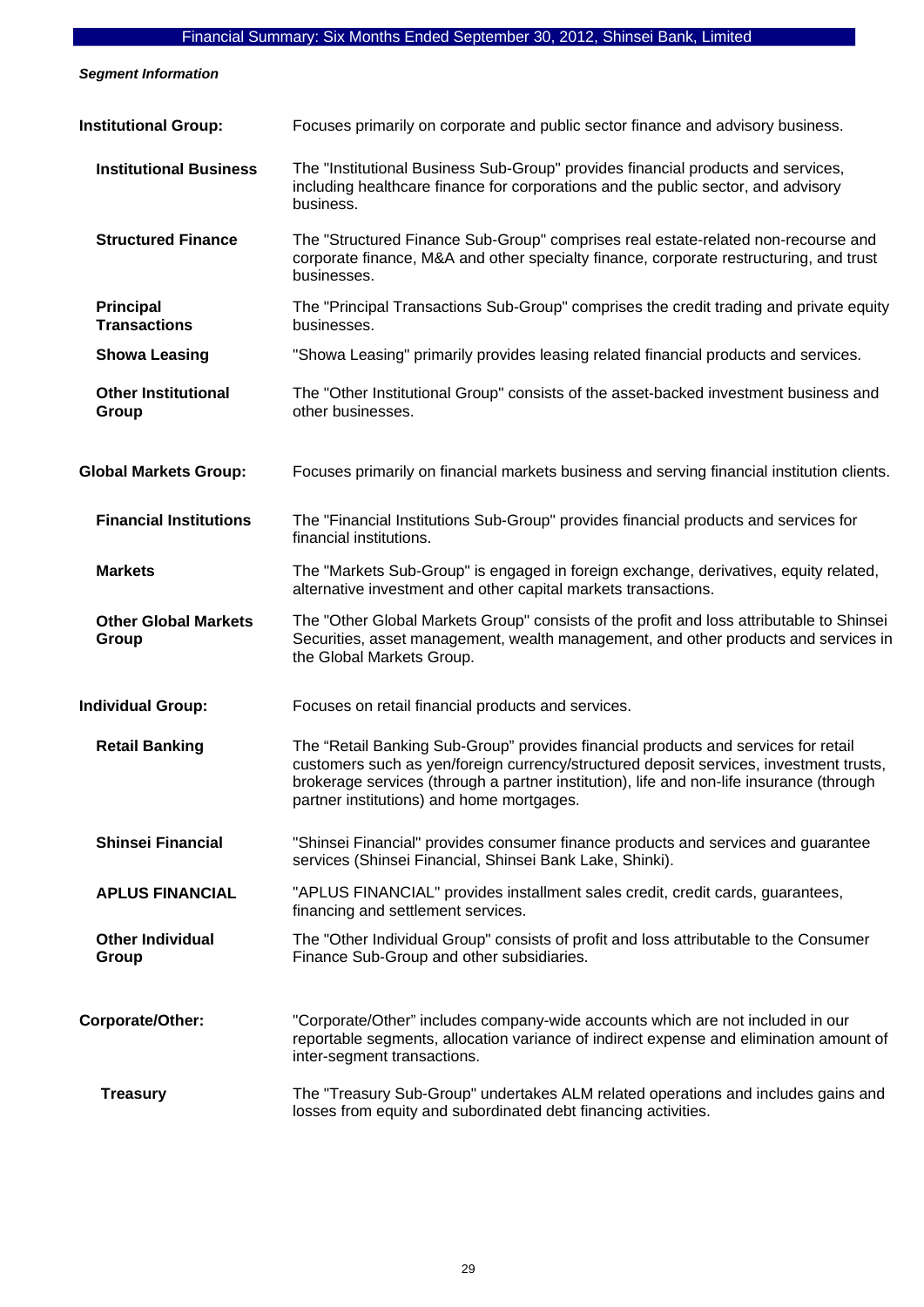### *Interim Consolidated Balance Sheets (Consolidated)*

**Assets** 

|                                                       |                |                          |           |                           | (Millions of yen) |
|-------------------------------------------------------|----------------|--------------------------|-----------|---------------------------|-------------------|
|                                                       | Sep 30<br>2012 | Sep $30$<br>2011         | Change    | Mar <sub>31</sub><br>2012 | Change            |
|                                                       | (a)            | (b)                      | $(a)-(b)$ | (c)                       | $(a)-(c)$         |
| < <assets>&gt;</assets>                               |                |                          |           |                           |                   |
| Cash and due from banks                               | 414,089        | 329,447                  | 84,641    | 413,721                   | 367               |
| Call loans and bills bought                           | ٠              | 30,187                   | (30, 187) | 15,745                    | (15, 745)         |
| Receivables under resale agreements                   | 38,387         | $\overline{\phantom{0}}$ | 38,387    | 18,362                    | 20,024            |
| Receivables under securities borrowing transactions   | 31,927         | 52,412                   | (20, 484) | 114,080                   | (82, 153)         |
| Other monetary claims purchased                       | 120,321        | 147,015                  | (26, 694) | 130,943                   | (10, 622)         |
| <b>Trading assets</b>                                 | 217,941        | 239,195                  | (21, 253) | 202,675                   | 15,265            |
| Monetary assets held in trust                         | 260,167        | 276,498                  | (16, 331) | 267,628                   | (7,460)           |
| <b>Securities</b>                                     | 2,003,441      | 2,220,124                |           | (216,683) 1,873,493       | 129,947           |
| Loans and bills discounted                            | 4,281,926      | 4,125,538                | 156,387   | 4,136,827                 | 145,098           |
| Foreign exchanges                                     | 22,729         | 22,201                   | 527       | 18,896                    | 3,832             |
| Lease receivables and leased investment assets        | 196,966        | 198,368                  | (1,401)   | 197,432                   | (465)             |
| Other assets                                          | 771,535        | 772,359                  | (824)     | 686,716                   | 84,818            |
| Premises and equipment                                | 55,023         | 48,647                   | 6,376     | 54,131                    | 891               |
| Intangible assets                                     | 73,907         | 89,499                   | (15, 592) | 81,053                    | (7, 146)          |
| Goodwill                                              | 38,271         | 45,524                   | (7, 253)  | 41,951                    | (3,680)           |
| Deferred issuance expenses for debentures             | 113            | 159                      | (45)      | 135                       | (21)              |
| Deferred tax assets                                   | 15,789         | 16,017                   | (228)     | 15,834                    | (45)              |
| Customers' liabilities for acceptances and guarantees | 550,232        | 557,226                  | (6,993)   | 562,624                   | (12, 391)         |
| Reserve for credit losses                             | (171, 964)     | (184, 330)               | 12,365    | (180, 633)                | 8,668             |
| Total assets                                          | 8,882,534      | 8,940,569                |           | $(58,035)$ 8,609,672      | 272,862           |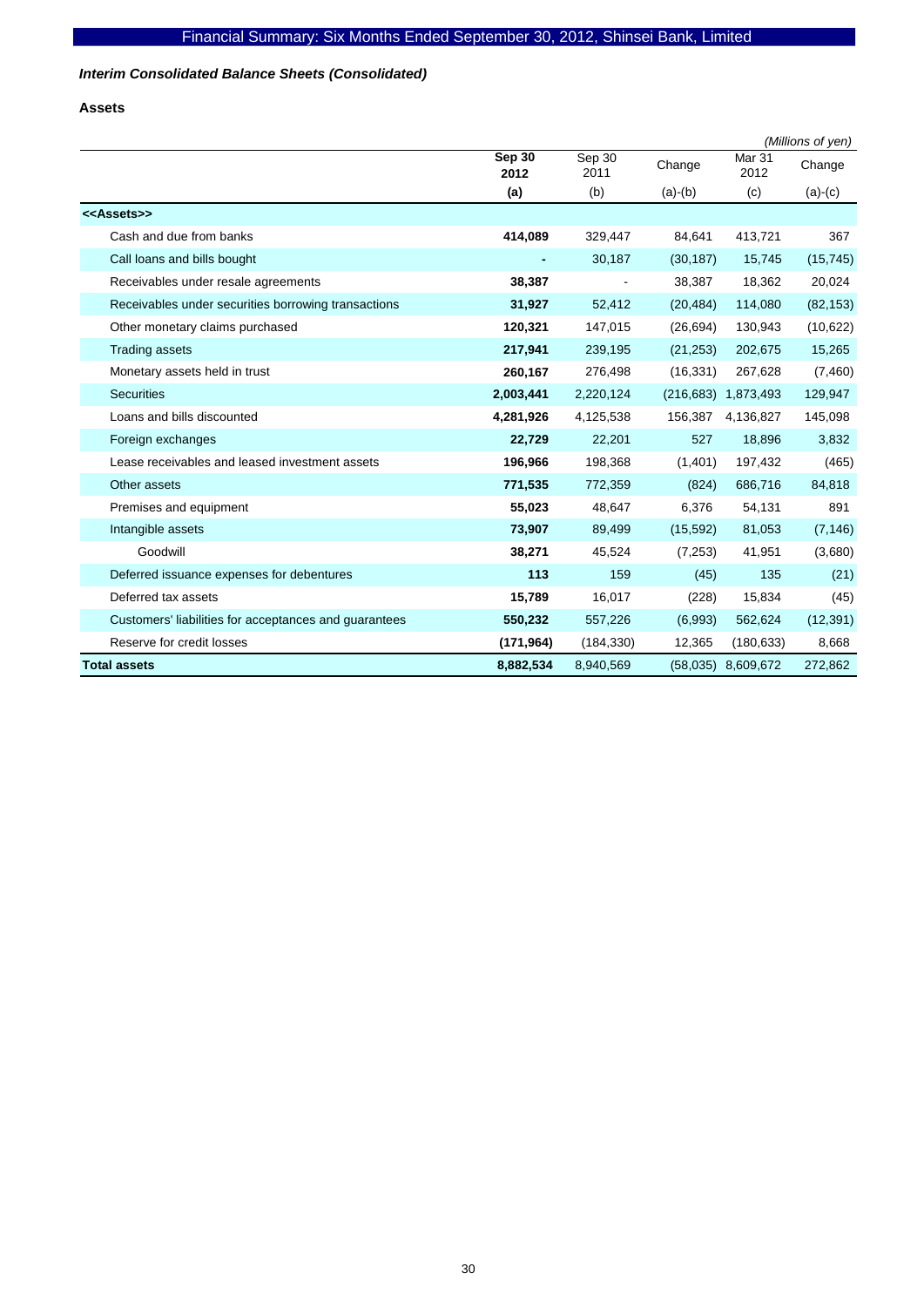# **Liabilities and Equity**

|                                                            |                |                |                          |                | (Millions of yen) |
|------------------------------------------------------------|----------------|----------------|--------------------------|----------------|-------------------|
|                                                            | Sep 30<br>2012 | Sep 30<br>2011 | Change                   | Mar 31<br>2012 | Change            |
|                                                            | (a)            | (b)            | $(a)-(b)$                | (c)            | $(a)-(c)$         |
| < <liabilities>&gt;</liabilities>                          |                |                |                          |                |                   |
| Deposits                                                   | 5,058,219      | 5,384,373      | (326, 153)               | 5,184,326      | (126, 107)        |
| Negotiable certificates of deposit                         | 316,436        | 152,986        | 163,450                  | 178,084        | 138,352           |
| <b>Debentures</b>                                          | 277,624        | 313,190        | (35, 565)                | 294,139        | (16, 514)         |
| Call money and bills sold                                  | 230,077        | 140,229        | 89,847                   | 210,163        | 19,913            |
| Payables under securities lending transactions             | 139,404        | 223,069        | (83, 664)                | 148,590        | (9, 186)          |
| <b>Trading liabilities</b>                                 | 158,216        | 191,246        | (33,030)                 | 176,044        | (17, 827)         |
| Borrowed money                                             | 718,377        | 547,252        | 171,124                  | 476,731        | 241,646           |
| Foreign exchanges                                          | 16             | 16             | $\mathbf 0$              | 11             | 5                 |
| Short-term corporate bonds                                 | 63,400         | 43,600         | 19,800                   | 50,700         | 12,700            |
| Corporate bonds                                            | 163,525        | 163,603        | (78)                     | 168,797        | (5,272)           |
| Other liabilities                                          | 506,399        | 551,702        | (45, 302)                | 465,698        | 40,701            |
| Accrued employees' bonuses                                 | 4,103          | 4,335          | (231)                    | 7,262          | (3, 158)          |
| Accrued directors' bonuses                                 | 23             | 22             | 1                        | 40             | (16)              |
| Reserve for employees' retirement benefits                 | 7,179          | 7,085          | 94                       | 7,027          | 152               |
| Reserve for directors' retirement benefits                 | 211            | 195            | 15                       | 231            | (20)              |
| Reserve for losses on interest repayments                  | 41,568         | 29,934         | 11,633                   | 50,913         | (9, 345)          |
| Reserve under special law                                  | 1              | 1              | (0)                      | 1              |                   |
| Deferred tax liabilities                                   | 275            | 381            | (105)                    | 626            | (350)             |
| Acceptances and guarantees                                 | 550,232        | 557,226        | (6,993)                  | 562,624        | (12, 391)         |
| <b>Total liabilities</b>                                   | 8,235,295      | 8,310,453      | (75, 157)                | 7,982,014      | 253,281           |
| < <equity>&gt;</equity>                                    |                |                |                          |                |                   |
| Shareholders' equity:                                      |                |                |                          |                |                   |
| Common stock                                               | 512,204        | 512,204        |                          | 512,204        |                   |
| Capital surplus                                            | 79,461         | 79,461         | ٠                        | 79,461         |                   |
| Retained earnings                                          | 81,972         | 72,783         | 9,188                    | 58,863         | 23,109            |
| Treasury stock, at cost                                    | (72, 558)      | (72, 558)      | $\overline{\phantom{a}}$ | (72, 558)      |                   |
| Total shareholders' equity                                 | 601,080        | 591,891        | 9,188                    | 577,970        | 23,109            |
| Accumulated other comprehensive income:                    |                |                |                          |                |                   |
| Unrealized gain (loss) on available-for-sale securities    | (1,073)        | (7, 489)       | 6,415                    | (674)          | (399)             |
| Deferred gain (loss) on derivatives under hedge accounting | (11, 694)      | (12, 870)      | 1,175                    | (11, 754)      | 59                |
| Foreign currency translation adjustments                   | (2, 569)       | (3,406)        | 837                      | (1, 117)       | (1, 452)          |
| Total accumulated other comprehensive income               | (15, 338)      | (23, 766)      | 8,428                    | (13, 545)      | (1,792)           |
| Stock acquisition rights                                   | 1,301          | 1,357          | (56)                     | 1,354          | (53)              |
| <b>Minority interests</b>                                  | 60,195         | 60,633         | (438)                    | 61,877         | (1,682)           |
| <b>Total equity</b>                                        | 647,238        | 630,116        | 17,122                   | 627,657        | 19,580            |
| <b>Total liabilities and equity</b>                        | 8,882,534      | 8,940,569      | (58,035)                 | 8,609,672      | 272,862           |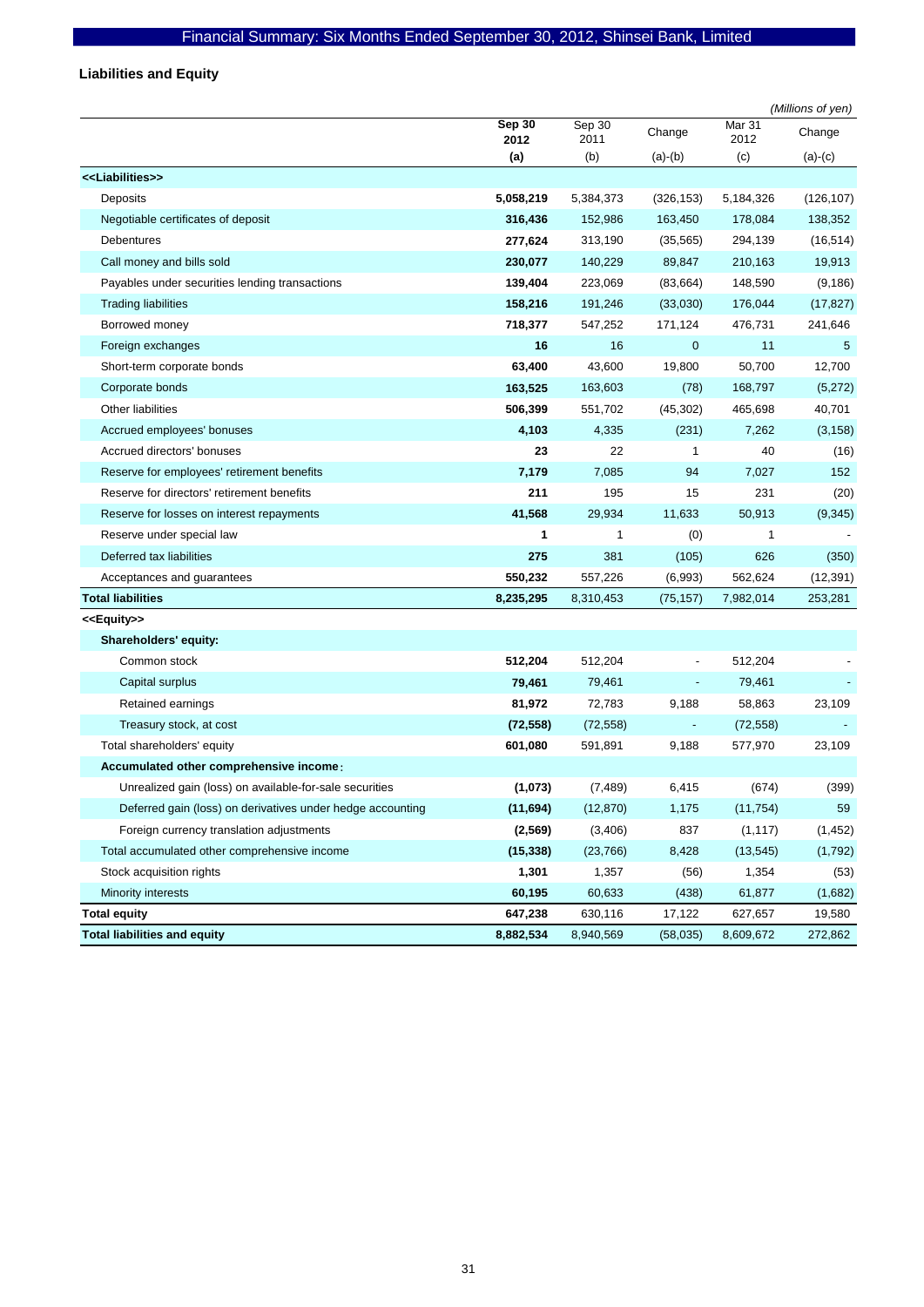### *Interim Consolidated Statements of Income (Consolidated)*

|                                                                     |            | (Millions of yen, except percentages) |                |         |             |
|---------------------------------------------------------------------|------------|---------------------------------------|----------------|---------|-------------|
|                                                                     | 1HFY2012   | 1HFY2011                              | Change         |         | FY2011      |
|                                                                     | (6 months) | (6 months)                            | Amount         | %       | (12 months) |
| Ordinary income                                                     | 191,464    | 223,770                               | (32, 305)      | (14.4)  | 413,232     |
| Interest income                                                     | 74,155     | 83,123                                | (8,968)        | (10.8)  | 159,722     |
| Interest on loans and bills discounted                              | 64,707     | 72,580                                | (7, 873)       | (10.8)  | 140,336     |
| Interest and dividends on securities                                | 8,618      | 9,715                                 | (1,097)        | (11.3)  | 17,811      |
| Other interest income                                               | 829        | 827                                   | $\overline{2}$ | 0.2     | 1,573       |
| Fees and commissions income                                         | 19,519     | 25,146                                | (5,627)        | (22.4)  | 46,915      |
| Trading income                                                      | 11,381     | 9,340                                 | 2,041          | 21.9    | 16,730      |
| Other business income                                               | 71,315     | 85,400                                | (14,084)       | (16.5)  | 150,212     |
| Other ordinary income                                               | 15,092     | 20,758                                | (5,666)        | (27.3)  | 39,652      |
| <b>Ordinary expenses</b>                                            | 163,305    | 196,882                               | (33, 576)      | (17.1)  | 396,481     |
| Interest expenses                                                   | 17,961     | 22,374                                | (4, 413)       | (19.7)  | 42,821      |
| Interest on deposits                                                | 11,650     | 14,966                                | (3,316)        | (22.2)  | 28,664      |
| Interest on borrowings                                              | 2,608      | 2,924                                 | (315)          | (10.8)  | 5,582       |
| Interest on corporate bonds                                         | 2,542      | 2,828                                 | (285)          | (10.1)  | 5,749       |
| Other interest expenses                                             | 1,158      | 1,654                                 | (495)          | (29.9)  | 2,825       |
| Fees and commissions expenses                                       | 10,771     | 11,269                                | (498)          | (4.4)   | 21,723      |
| <b>Trading losses</b>                                               | 1,808      | 2,798                                 | (989)          | (35.3)  | 3,094       |
| Other business expenses                                             | 47,130     | 66,756                                | (19, 626)      | (29.4)  | 112,336     |
| General and administrative expenses                                 | 70,441     | 70,751                                | (309)          | (0.4)   | 142,354     |
| Amortization of goodwill                                            | 3,680      | 4,001                                 | (321)          | (8.0)   | 7,697       |
| Amortization of intangible assets acquired in business combinations | 1,999      | 2,242                                 | (243)          | (10.8)  | 4,258       |
| Other general and administrative expenses                           | 64,761     | 64,506                                | 254            | 0.4     | 130,399     |
| Other ordinary expenses                                             | 15,192     | 22,932                                | (7, 739)       | (33.7)  | 74,150      |
| Provision of reserve for credit losses                              | 9,076      | 11,540                                | (2, 464)       | (21.4)  | 19,020      |
| Other                                                               | 6,116      | 11,391                                | (5,274)        | (46.3)  | 55,130      |
| Ordinary profit                                                     | 28,158     | 26,888                                | 1,270          | 4.7     | 16,750      |
| <b>Extraordinary gains</b>                                          | 439        | 509                                   | (70)           | (13.8)  | 3,014       |
| <b>Extraordinary losses</b>                                         | 671        | 1,635                                 | (964)          | (59.0)  | 4,419       |
| Income before income taxes and minority interests                   | 27,926     | 25,762                                | 2,164          | 8.4     | 15,345      |
| Income taxes (benefit):                                             |            |                                       |                |         |             |
| Income taxes (benefit) - current                                    | 829        | 1,699                                 | (870)          | (51.2)  | 2,925       |
| Income taxes (benefit) - deferred                                   | (458)      | 1,799                                 | (2,258)        | (125.5) | 2,433       |
| Total income taxes (benefit)                                        | 370        | 3,499                                 | (3, 128)       | (89.4)  | 5,359       |
| Income before minority interests                                    | 27,555     | 22,262                                | 5,293          | 23.8    | 9,986       |
| Minority interests in net income of subsidiaries                    | 1,791      | 1,911                                 | (119)          | (6.2)   | 3,555       |
| Net income                                                          | 25,764     | 20,350                                | 5,413          | 26.6    | 6,430       |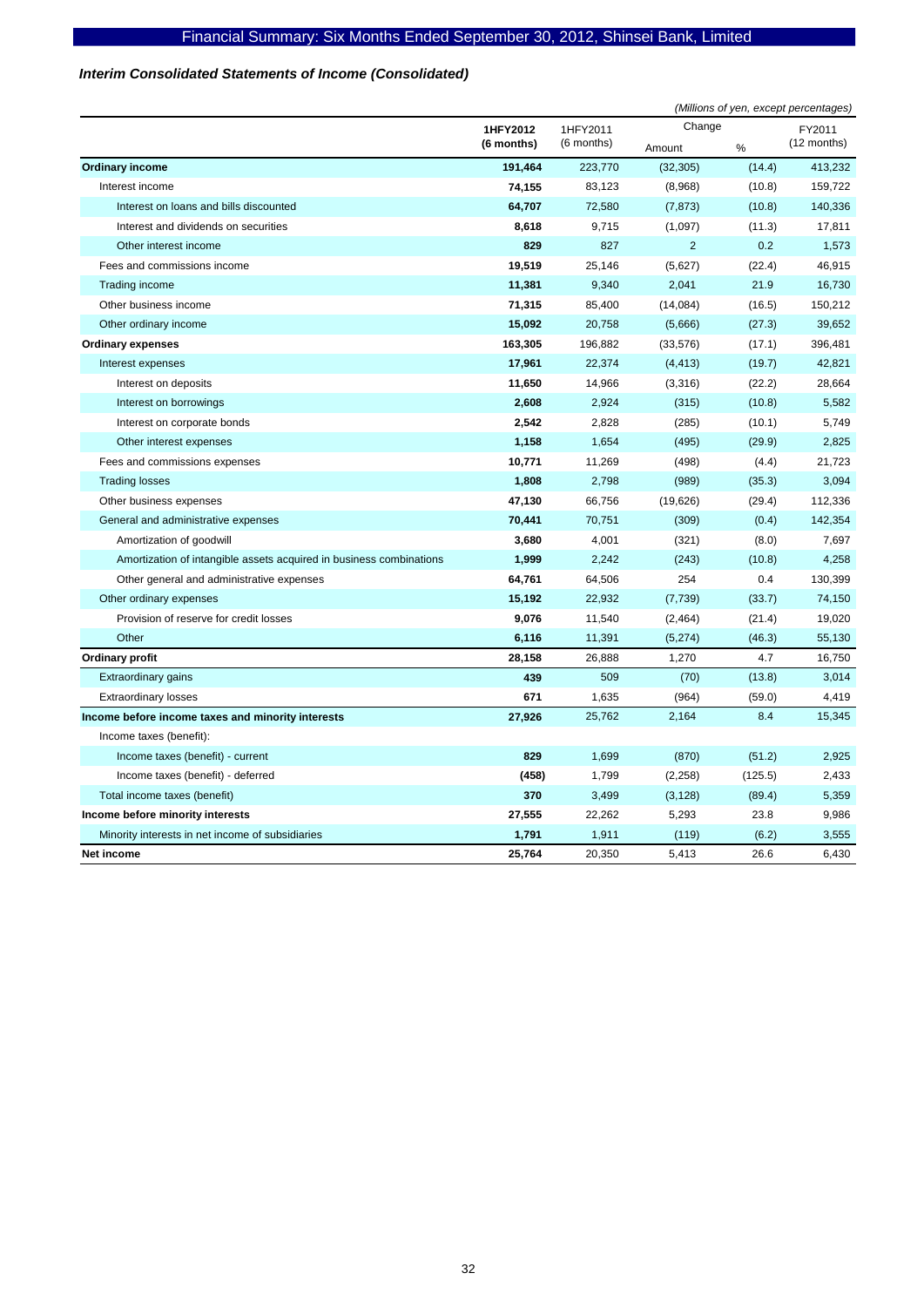### *Interim Consolidated Statements of Comprehensive Income (Consolidated)*

|                                                            |            |                    | (Millions of yen, except percentages) |         |             |  |  |
|------------------------------------------------------------|------------|--------------------|---------------------------------------|---------|-------------|--|--|
|                                                            | 1HFY2012   | Change<br>1HFY2011 |                                       |         | FY2011      |  |  |
|                                                            | (6 months) | (6 months)         | Amount                                | %       | (12 months) |  |  |
| Income before minority interests                           | 27,555     | 22,262             | 5,293                                 | 23.8    | 9,986       |  |  |
| Other comprehensive income                                 |            |                    |                                       |         |             |  |  |
| Unrealized gain (loss) on available-for-sale securities    | (534)      | 7,714              | (8, 248)                              | (106.9) | 14,516      |  |  |
| Deferred gain (loss) on derivatives under hedge accounting | 59         | (2,672)            | 2,731                                 | 102.2   | (1,556)     |  |  |
| Foreign currency translation adjustments                   | (1, 342)   | (1, 421)           | 79                                    | 5.6     | 1,027       |  |  |
| Share of other comprehensive income in affiliates          | (271)      | (577)              | 305                                   | 53.0    | 32          |  |  |
| Other comprehensive income                                 | (2,088)    | 3,042              | (5, 131)                              | (168.7) | 14,019      |  |  |
| Comprehensive income                                       | 25,467     | 25,305             | 161                                   | 0.6     | 24,006      |  |  |
| (Breakdown)                                                |            |                    |                                       |         |             |  |  |
| Attributable to:                                           |            |                    |                                       |         |             |  |  |
| Owners of the parent                                       | 23,971     | 24,519             | (548)                                 | (2.2)   | 20,820      |  |  |
| Minority interests                                         | 1,495      | 785                | 709                                   | 90.3    | 3,185       |  |  |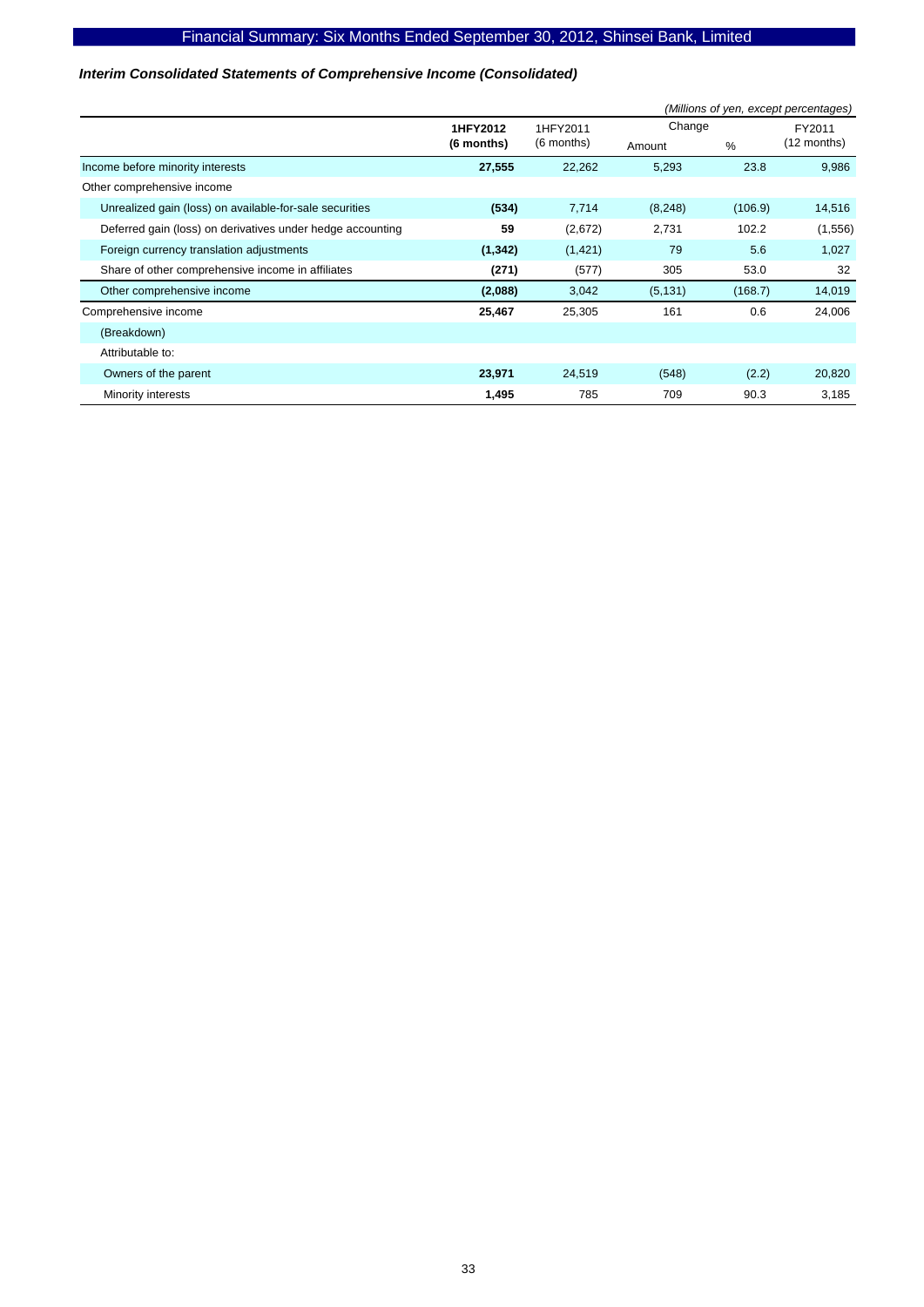### *Interim Consolidated Statements of Changes in Equity (Consolidated)*

|                                                    |            |            | (Millions of yen) |
|----------------------------------------------------|------------|------------|-------------------|
|                                                    | 1HFY2012   | 1HFY2011   | FY2011            |
|                                                    | (6 months) | (6 months) | (12 months)       |
| <b>Shareholders' equity</b>                        |            |            |                   |
| Common stock:                                      |            |            |                   |
| Balance at beginning of the period                 | 512,204    | 512,204    | 512,204           |
| Changes during the period                          |            |            |                   |
| Total changes during the period                    |            |            |                   |
| Balance at end of the period                       | 512,204    | 512,204    | 512,204           |
| Capital surplus :                                  |            |            |                   |
| Balance at beginning of the period                 | 79,461     | 79,461     | 79,461            |
| Changes during the period                          |            |            |                   |
| Total changes during the period                    |            |            |                   |
| Balance at end of the period                       | 79,461     | 79,461     | 79,461            |
| Retained earnings :                                |            |            |                   |
| Balance at beginning of the period                 | 58,863     | 55,087     | 55,087            |
| Changes during the period                          |            |            |                   |
| Dividends from surplus                             | (2,653)    | (2,653)    | (2,653)           |
| Net income                                         | 25,764     | 20,350     | 6,430             |
| Decrease by inclusion of consolidated subsidiaries | (0)        | (0)        | (0)               |
| Decrease by exclusion of consolidated subsidiaries |            | (0)        | (0)               |
| Total changes during the period                    | 23,109     | 17,696     | 3,775             |
| Balance at end of the period                       | 81,972     | 72,783     | 58,863            |
| Treasury stock at cost:                            |            |            |                   |
| Balance at beginning of the period                 | (72, 558)  | (72, 558)  | (72, 558)         |
| Changes during the period                          |            |            |                   |
| Total changes during the period                    |            |            |                   |
| Balance at end of the period                       | (72, 558)  | (72, 558)  | (72, 558)         |
| Total shareholders' equity:                        |            |            |                   |
| Balance at beginning of the period                 | 577,970    | 574,195    | 574,195           |
| Changes during the period                          |            |            |                   |
| Dividends from surplus                             | (2,653)    | (2,653)    | (2,653)           |
| Net income                                         | 25,764     | 20,350     | 6,430             |
| Decrease by inclusion of consolidated subsidiaries | (0)        | (0)        | (0)               |
| Decrease by exclusion of consolidated subsidiaries |            | (0)        | (0)               |
| Total changes during the period                    | 23,109     | 17,696     | 3,775             |
| Balance at end of the period                       | 601,080    | 591,891    | 577,970           |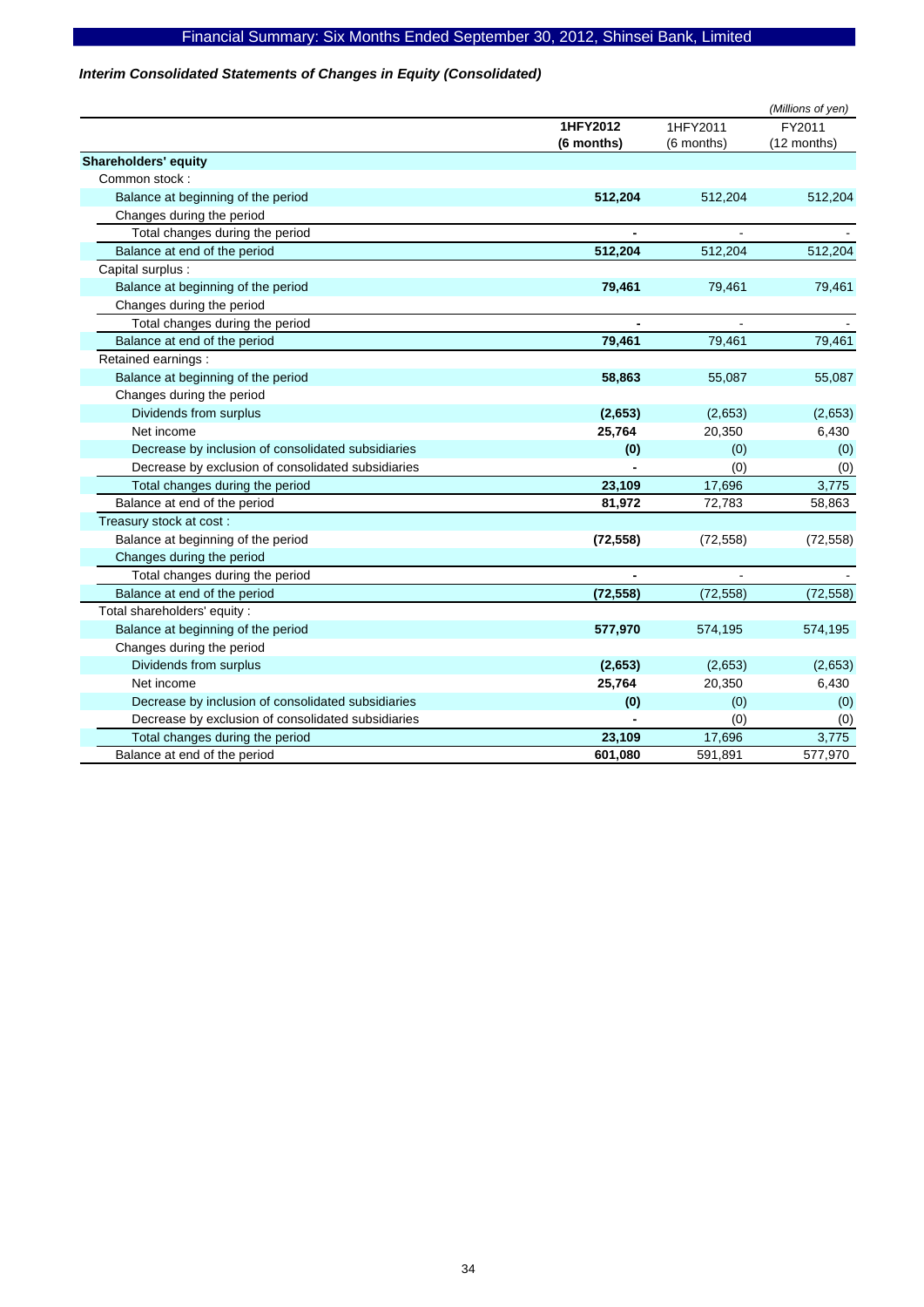|                                                              |            |            | (Millions of yen) |
|--------------------------------------------------------------|------------|------------|-------------------|
|                                                              | 1HFY2012   | 1HFY2011   | FY2011            |
|                                                              | (6 months) | (6 months) | (12 months)       |
| Accumulated other comprehensive income                       |            |            |                   |
| Unrealized gain (loss) on available-for-sale securities :    |            |            |                   |
| Balance at beginning of the period                           | (674)      | (15, 225)  | (15, 225)         |
| Changes during the period                                    |            |            |                   |
| Net changes during the period excluding shareholders' equity | (399)      | 7,736      | 14,551            |
| Total changes during the period                              | (399)      | 7,736      | 14,551            |
| Balance at end of the period                                 | (1,073)    | (7, 489)   | (674)             |
| Deferred gain (loss) on derivatives under hedge accounting : |            |            |                   |
| Balance at beginning of the period                           | (11, 754)  | (10, 197)  | (10, 197)         |
| Changes during the period                                    |            |            |                   |
| Net changes during the period excluding shareholders' equity | 59         | (2,672)    | (1,556)           |
| Total changes during the period                              | 59         | (2,672)    | (1, 556)          |
| Balance at end of the period                                 | (11, 694)  | (12, 870)  | (11, 754)         |
| Foreign currency translation adjustments :                   |            |            |                   |
| Balance at beginning of the period                           | (1, 117)   | (2,511)    | (2,511)           |
| Changes during the period                                    |            |            |                   |
| Net changes during the period excluding shareholders' equity | (1, 452)   | (895)      | 1,394             |
| Total changes during the period                              | (1, 452)   | (895)      | 1,394             |
| Balance at end of the period                                 | (2, 569)   | (3, 406)   | (1, 117)          |
| Total accumulated other comprehensive income :               |            |            |                   |
| Balance at beginning of the period                           | (13, 545)  | (27, 935)  | (27, 935)         |
| Changes during the period                                    |            |            |                   |
| Net changes during the period excluding shareholders' equity | (1,792)    | 4,168      | 14,389            |
| Total changes during the period                              | (1,792)    | 4,168      | 14,389            |
| Balance at end of the period                                 | (15, 338)  | (23, 766)  | (13, 545)         |
| <b>Stock acquisition rights</b>                              |            |            |                   |
| Balance at beginning of the period                           | 1,354      | 1,413      | 1,413             |
| Changes during the period                                    |            |            |                   |
| Net changes during the period excluding shareholders' equity | (53)       | (55)       | (58)              |
| Total changes during the period                              | (53)       | (55)       | (58)              |
| Balance at end of the period                                 | 1,301      | 1,357      | 1,354             |
| <b>Minority interests</b>                                    |            |            |                   |
| Balance at beginning of the period                           | 61,877     | 63,481     | 63,481            |
| Changes during the period                                    |            |            |                   |
| Net changes during the period excluding shareholders' equity | (1,682)    | (2, 847)   | (1,603)           |
| Total changes during the period                              | (1,682)    | (2, 847)   | (1,603)           |
| Balance at end of the period                                 | 60,195     | 60,633     | 61,877            |
| <b>Total equity</b>                                          |            |            |                   |
| Balance at beginning of the period                           | 627,657    | 611,154    | 611,154           |
| Changes during the period                                    |            |            |                   |
| Dividends from surplus                                       | (2,653)    | (2,653)    | (2,653)           |
| Net income                                                   | 25,764     | 20,350     | 6,430             |
| Decrease by inclusion of consolidated subsidiaries           | (0)        | (0)        | (0)               |
| Decrease by exclusion of consolidated subsidiaries           |            | (0)        | (0)               |
| Net changes during the period excluding shareholders' equity | (3, 528)   | 1,265      | 12,727            |
| Total changes during the period                              | 19,580     | 18,961     | 16,502            |
| Balance at end of the period                                 | 647,238    | 630,116    | 627,657           |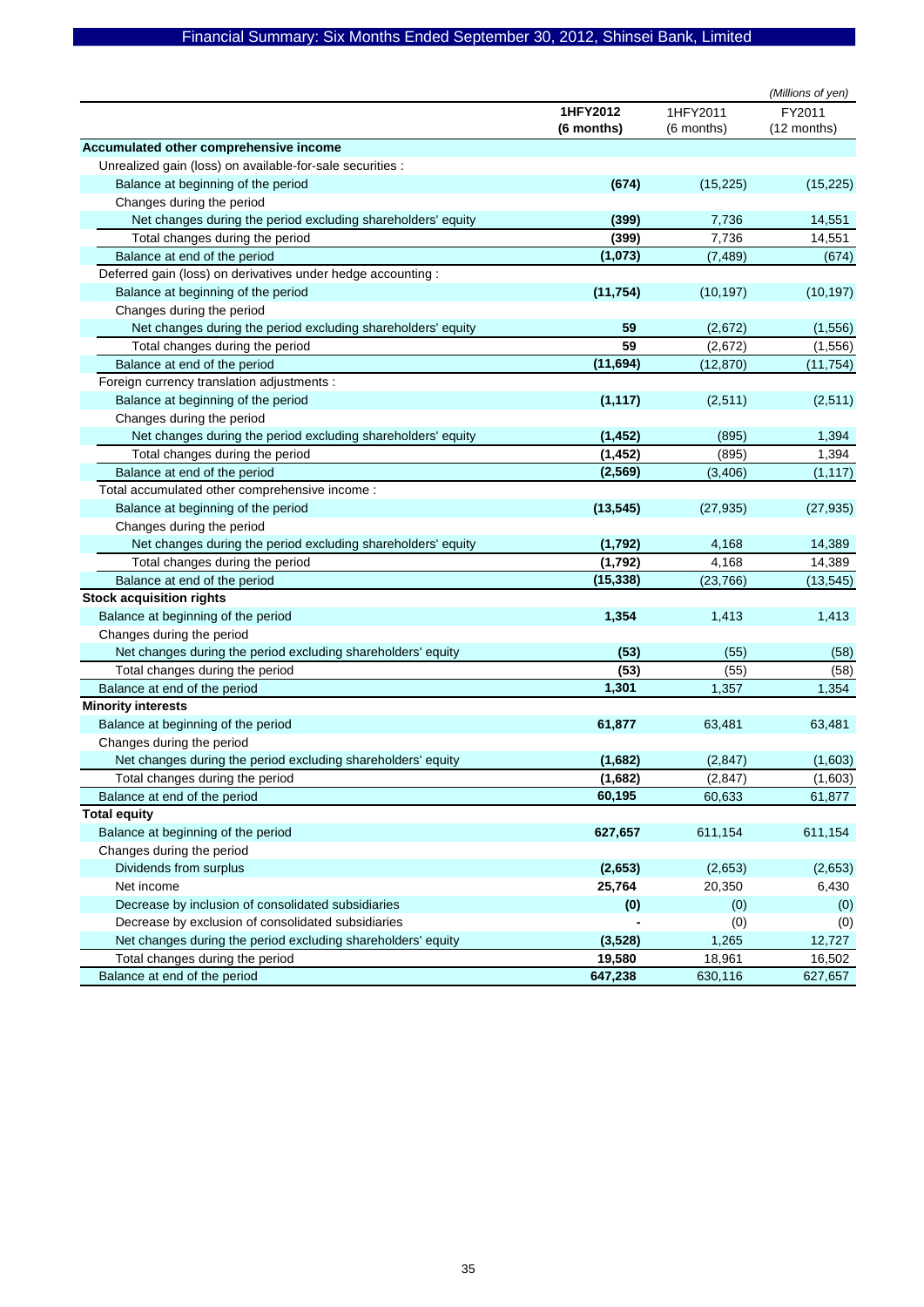### **Section 2. Non-Consolidated Information**

#### *Results of Operations -Table 27- (Non-Consolidated)*

|                                                                                  | (Billions of yen, except percentages) |                        |             |                       |  |  |
|----------------------------------------------------------------------------------|---------------------------------------|------------------------|-------------|-----------------------|--|--|
|                                                                                  | 1HFY2012<br>(6 months)                | 1HFY2011<br>(6 months) | %<br>Change | FY2011<br>(12 months) |  |  |
| Net interest income                                                              | 34.8                                  | 29.3                   | 18.6        | 70.3                  |  |  |
| Non-interest income                                                              | 17.3                                  | 8.9                    | 93.6        | 24.5                  |  |  |
| Net fees and commissions <sup>(1)</sup>                                          | 7.5                                   | 9.4                    | (20.0)      | 18.0                  |  |  |
| Net trading income                                                               | 8.5                                   | 6.7                    | 27.2        | 13.4                  |  |  |
| Net other business income                                                        | 1.2                                   | (7.1)                  | 117.4       | (6.9)                 |  |  |
| Total revenue <sup>(1)</sup>                                                     | 52.1                                  | 38.3                   | 36.1        | 94.8                  |  |  |
| Personnel expenses                                                               | 10.1                                  | 9.7                    | 4.6         | 19.9                  |  |  |
| Non-personnel expenses                                                           | 21.5                                  | 16.3                   | 31.8        | 39.2                  |  |  |
| <b>Taxes</b>                                                                     | 1.6                                   | 1.3                    | 21.3        | 3.5                   |  |  |
| General and administrative expenses                                              | 33.3                                  | 27.4                   | 21.7        | 62.6                  |  |  |
| Net business profit <sup>(1)</sup>                                               | 18.7                                  | 10.8                   | 72.6        | 32.1                  |  |  |
| Other gains (losses)                                                             |                                       |                        |             |                       |  |  |
| Gains (losses) on the sales of equities                                          | 0.1                                   | 1.8                    | (91.5)      | 1.5                   |  |  |
| Net reversal of reserve for credit losses (Provision of reserve for loan losses) | (0.6)                                 | (2.2)                  | 73.2        | (14.0)                |  |  |
| Losses on write-off of loans                                                     | (2.5)                                 | (2.0)                  | (26.9)      | (2.1)                 |  |  |
| Recoveries of written-off claims                                                 | 1.6                                   | 1.4                    | 14.3        | 5.2                   |  |  |
| Expenses for employees' retirement benefits                                      | (0.9)                                 | (1.1)                  | 14.8        | (2.7)                 |  |  |
| Other losses, expenses                                                           | (0.7)                                 | (0.4)                  | (92.8)      | (1.9)                 |  |  |
| Net ordinary income                                                              | 15.6                                  | 8.3                    | 87.5        | 18.1                  |  |  |
| Special gains (losses)                                                           |                                       |                        |             |                       |  |  |
| Gains (losses) from sales of fixed assets                                        | (0.2)                                 | (1.2)                  | 83.8        | (1.7)                 |  |  |
| Other special gains (losses)                                                     | (0.3)                                 | (0.1)                  | (217.0)     | (0.1)                 |  |  |
| Income before income taxes                                                       | 15.1                                  | 6.9                    | 116.5       | 16.2                  |  |  |
| Income taxes (benefit)                                                           |                                       |                        |             |                       |  |  |
| Current                                                                          | (0.1)                                 | 0.3                    | (131.8)     | 0.1                   |  |  |
| Deferred                                                                         | (0.4)                                 | 2.0                    | (122.6)     | 2.1                   |  |  |
| <b>Net income</b>                                                                | 15.6                                  | 4.5                    | 242.5       | 13.8                  |  |  |

(1) Includes income from monetary assets held in trust of ¥5.1 billion in 1HFY2012, ¥6.4 billion in 1HFY2011 and ¥12.2 billion in FY2011.

Note 1: Quarterly information is available in the Quarterly Data Book

- The gap between net income on a non-consolidated basis and consolidated basis derives from the profits or losses at our consolidated subsidiaries including Showa Leasing, Shinsei Financial, APLUS FINANCIAL and Shinki, gains or losses on our investment in our equity method affiliate, Jih Sun Financial Holding Co., Ltd., and whether or not dividends are received from our major consolidated subsidiaries.
- In addition, gains (losses) on the sale of equities and impairments are recorded as other business income in the consolidated financial statement, reflecting the nature of the transaction. However, in the above non-consolidated statement, the same transactions are recorded as other gains (losses) in accordance with the reporting requirements on a Revitalization Plan basis.
- Total revenue of Shinsei Bank increased by ¥13.8 billion to ¥52.1 billion for the first half of fiscal year 2012 from ¥38.3 billion for the first half of fiscal year 2011. Net interest income has grown steadily, reflecting efforts to expand the customer base in institutional business and the commencement of Consumer Finance business at the Bank. In addition, dividends from subsidiaries for the first half of fiscal year 2012 were ¥4.4 billion from Shinsei Financial and ¥1.7 billion from APLUS FINANCIAL and

¥0.8 billion from Showa Leasing. Dividends from subsidiaries for the first half of fiscal year 2011 were ¥3.9 billion from Shinsei Financial and ¥1.2 billion from Shinsei Trust & Banking. In the first half of fiscal year 2011, net other business income included an impairment on asset-backed securities.

- Despite continued rationalization and efficient business processes across business groups, general and administrative expenses were ¥33.3 billion on a non-consolidated basis for the first half of fiscal year 2012 compared to ¥27.4 billion for the first half of fiscal year 2011 due to expenses related to the Bank's Consumer Finance business that have been included from October 2011. As a result of the above, the total net business profit increased significantly to ¥18.7 billion for the first half of fiscal year 2012 from ¥10.8 billion from the first half of fiscal year 2011.
- Shinsei Bank recorded a non-consolidated net income of ¥15.6 billion for the first half of fiscal year 2012, representing a considerable increase from ¥4.5 billion for the first half of fiscal year 2011.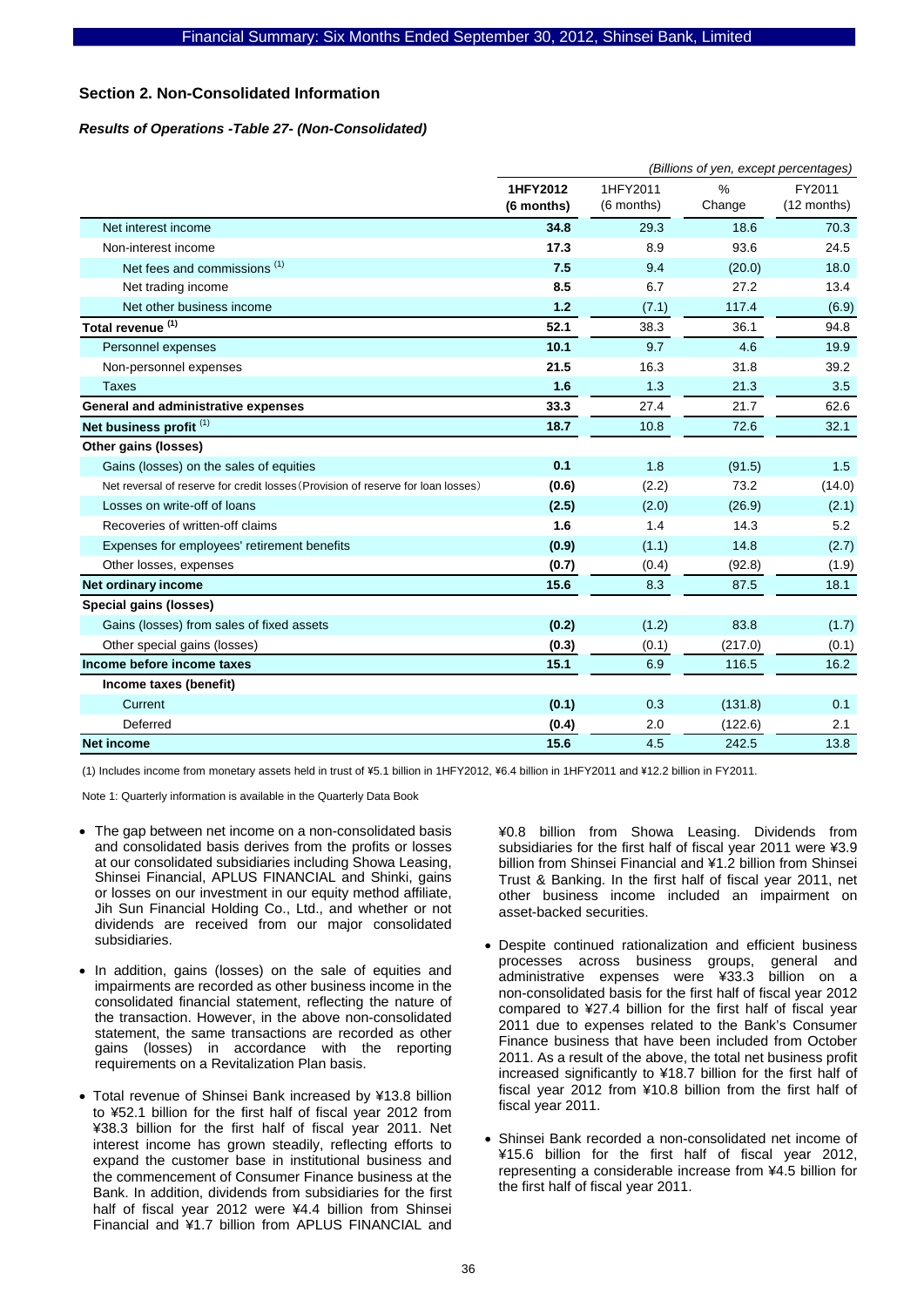### *Net Credit Costs -Table 28- (Non-Consolidated)*

|                                                                                   | (Billions of yen, except percentages) |            |         |             |  |  |
|-----------------------------------------------------------------------------------|---------------------------------------|------------|---------|-------------|--|--|
|                                                                                   | 1HFY2012                              | 1HFY2011   | %       | FY2011      |  |  |
|                                                                                   | (6 months)                            | (6 months) | Change  | (12 months) |  |  |
| Losses on write-off of loans                                                      | 2.5                                   | 2.0        | 25.3    | 2.1         |  |  |
| Net provision (reversal) of reserve for loan losses                               | 0.6                                   | 2.2        | (73.2)  | 14.0        |  |  |
| Net provision (reversal) of general reserve for loan losses                       | (5.0)                                 | (0.6)      | (661.5) | (5.3)       |  |  |
| Net provision of specific reserve for loan losses                                 | 5.6                                   | 2.9        | 90.9    | 19.3        |  |  |
| Net provision (reversal) of reserve for loan losses to<br>restructuring countries | -                                     | (0.0)      |         | (0.0)       |  |  |
| Recoveries of written-off claims                                                  | (1.6)                                 | (1.4)      | (14.3)  | (5.2)       |  |  |
| Net credit costs (recoveries)                                                     | 1.5                                   | 2.8        | (47.4)  | 10.9        |  |  |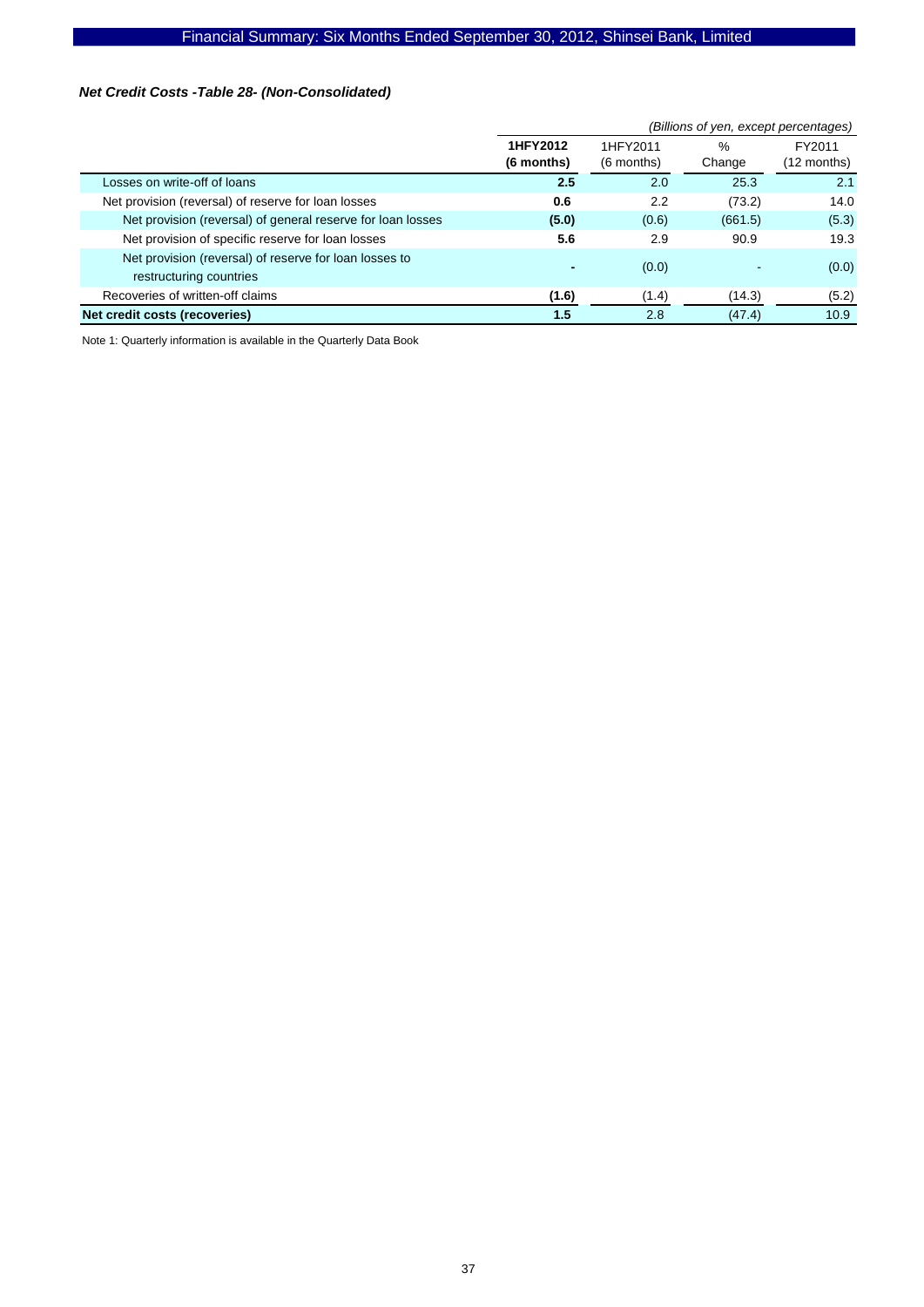### *Interest-Earning Assets and Interest-Bearing Liabilities -Table 29- (Non-Consolidated)*

|                                                         |                |                |              |                |                          |              | (Billions of yen, except percentages) |                          |                       |
|---------------------------------------------------------|----------------|----------------|--------------|----------------|--------------------------|--------------|---------------------------------------|--------------------------|-----------------------|
|                                                         |                | 1HFY2012       |              |                | 1HFY2011                 |              |                                       | FY2011                   |                       |
|                                                         | Average        | (6 months)     | Yield/rate   | Average        | (6 months)               | Yield/rate   | Average                               | (12 months)              | Yield/rate            |
|                                                         | balance        | Interest       | (%)          | balance        | Interest                 | (% )         | balance                               | Interest                 | (% )                  |
| Interest-earning assets:                                |                |                |              |                |                          |              |                                       |                          |                       |
| Cash and due from banks                                 | 21.2           | 0.1            | 1.08         | 25.6           | 0.1                      | 1.21         | 24.6                                  | 0.2                      | 1.05                  |
| Call loans                                              | 44.9           | 0.0            | 0.13         | 24.7           | 0.0                      | 0.18         | 38.4                                  | 0.0                      | 0.22                  |
| Receivables under resale agreements                     | 30.1           | 0.0            | 0.39         |                | $\overline{\phantom{a}}$ |              | 6.2                                   | 0.0                      | 0.38                  |
| Collateral related to securities borrowing transactions | 16.2           | 0.0            | 0.11         | 8.7            | 0.0                      | 0.08         | 9.7                                   | 0.0                      | 0.10                  |
| <b>Securities</b>                                       | 2,303.3        | 17.6           | 1.52         | 3,169.3        | 16.0                     | 1.01         | 2,790.5                               | 42.8                     | 1.53                  |
| Loans and bills discounted                              | 4,123.9        | 32.7           | 1.58         | 4,029.8        | 32.0                     | 1.59         | 4,022.2                               | 63.9                     | 1.59                  |
| Other interest-earning assets                           | 242.6          | 1.0            | 0.86         | 287.7          | 1.4                      | 1.03         | 269.2                                 | 2.7                      | 1.01                  |
| Interest rate and funding swaps                         |                | 0.0            | ä,           | $\Delta$       | 0.1                      | ÷,           | $\blacksquare$                        | 0.0                      |                       |
| Total interest-earning assets                           | 6,782.6        | 51.6           | 1.51         | 7,546.1        | 49.9                     | 1.32         | 7,161.0                               | 109.9                    | 1.53                  |
| Interest-bearing liabilities:                           |                |                |              |                |                          |              |                                       |                          |                       |
| Deposits                                                | 5,431.0        | 11.6           | 0.42         | 5,531.5        | 14.9                     | 0.54         | 5,576.6                               | 28.6                     | 0.51                  |
| Negotiable certificates of deposit                      | 236.8          | 0.1            | 0.14         | 251.7          | 0.2                      | 0.16         | 229.2                                 | 0.3                      | 0.16                  |
| <b>Debentures</b>                                       | 289.7          | 0.5            | 0.37         | 334.1          | 0.8                      | 0.49         | 321.2                                 | 1.4                      | 0.46                  |
| Call money                                              | 130.9          | 0.0            | 0.10         | 150.7          | 0.0                      | 0.11         | 147.8                                 | 0.1                      | 0.11                  |
| Payable under repurchase agreements                     | 0.5            | 0.0            | 0.23         |                | $\overline{\phantom{a}}$ |              |                                       | $\overline{\phantom{a}}$ |                       |
| Collateral related to securities lending transactions   | 144.8          | 0.0            | 0.11         | 429.1          | 0.3                      | 0.16         | 252.3                                 | 0.3                      | 0.15                  |
| Borrowed money                                          | 350.0          | 1.2            | 0.73         | 529.5          | 1.1                      | 0.43         | 390.0                                 | 2.3                      | 0.60                  |
| Corporate bonds                                         | 207.1          | 4.0            | 3.86         | 219.2          | 4.2                      | 3.87         | 214.0                                 | 8.6                      | 4.02                  |
| Other interest-bearing liabilities                      | 0.1            | 0.0            | $n.m.$ $(1)$ | 0.1            | 0.0                      | $n.m.$ $(1)$ | 0.1                                   | 0.0                      | $n.m.$ <sup>(1)</sup> |
| Interest rate and funding swaps                         | $\blacksquare$ | $\blacksquare$ |              | $\blacksquare$ | $\blacksquare$           |              | $\blacksquare$                        | $\overline{\phantom{a}}$ |                       |
| <b>Total interest-bearing liabilities</b>               | 6,791.3        | 17.8           | 0.52         | 7,446.2        | 21.8                     | 0.58         | 7,131.5                               | 42.0                     | 0.59                  |
| Net interest income/yield on interest-earning assets    | 6,782.6        | 33.8           | 0.99         | 7,546.1        | 28.1                     | 0.74         | 7,161.0                               | 67.8                     | 0.94                  |

(1) n.m. is not meaningful.

Note 1: Quarterly information is available in the Quarterly Data Book

### *Risk-Monitored Loans -Table 30- (Non-Consolidated)*

|                                                         |                |                |           |                | (Billions of yen) |
|---------------------------------------------------------|----------------|----------------|-----------|----------------|-------------------|
|                                                         | Sep 30<br>2012 | Sep 30<br>2011 | Change    | Mar 31<br>2012 | Change            |
|                                                         | (a)            | (b)            | $(a)-(b)$ | (c)            | $(a)-(c)$         |
| Loans to bankrupt obligors                              | 5.3            | 6.5            | (1.1)     | 3.5            | 1.7               |
| Non-accrual delinquent loans                            | 241.7          | 216.2          | 25.4      | 263.3          | (21.5)            |
| Loans past due for three months or more                 | 0.7            | 0.7            | 0.0       | 0.7            | 0.0               |
| <b>Restructured loans</b>                               | 1.9            | 3.5            | (1.6)     | 0.8            | 1.1               |
| Total (A)                                               | 249.8          | 227.1          | 22.7      | 268.4          | (18.6)            |
| Loans and bills discounted (B)                          | 4.264.1        | 4.060.8        | 203.2     | 4.102.6        | 161.4             |
| Ratio to total loans and bills discounted $(A / B)$ (%) | 5.86%          | 5.59%          |           | 6.54%          |                   |
| Reserve for credit losses (C)                           | 113.5          | 110.1          | 3.3       | 121.1          | (7.6)             |
| Reserve ratio $(C / A)$ (%)                             | 45.4%          | 48.5%          |           | 45.1%          |                   |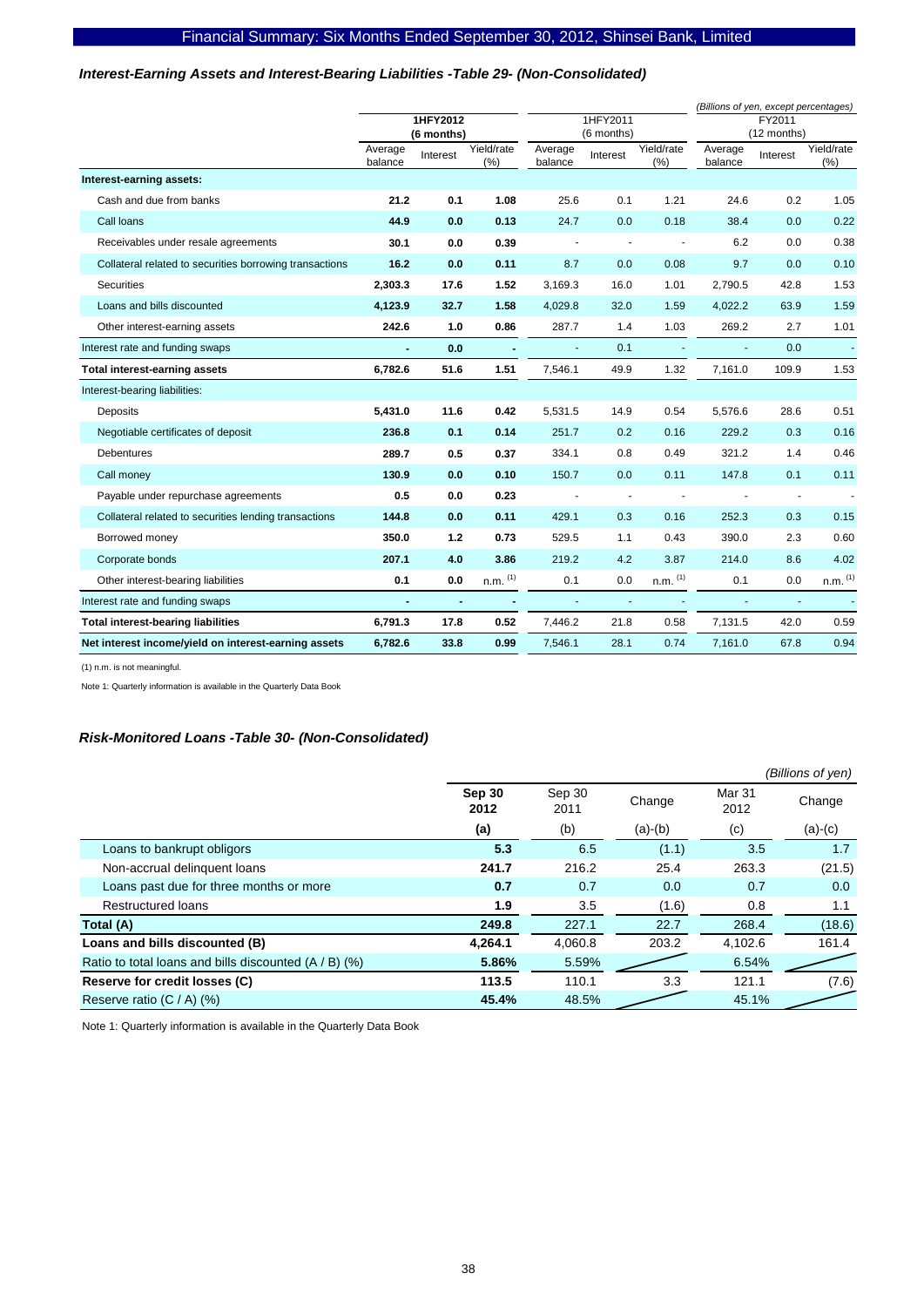### *Loans by Borrower Industry -Table 31- (Non-Consolidated)*

|                                                              |                       |                |           |                           | (Billions of yen) |
|--------------------------------------------------------------|-----------------------|----------------|-----------|---------------------------|-------------------|
|                                                              | <b>Sep 30</b><br>2012 | Sep 30<br>2011 | Change    | Mar <sub>31</sub><br>2012 | Change            |
|                                                              | (a)                   | (b)            | $(a)-(b)$ | (c)                       | $(a)-(c)$         |
| Domestic offices (excluding Japan offshore market account):  |                       |                |           |                           |                   |
| Manufacturing                                                | 222.5                 | 245.3          | (22.8)    | 241.4                     | (18.8)            |
| Agriculture and forestry                                     | 0.2                   | 1.2            | (0.9)     | 0.2                       | (0.0)             |
| Fishery                                                      |                       | 1.0            | (1.0)     |                           |                   |
| Mining, quarrying and gravel extraction                      | 0.2                   | 0.4            | (0.1)     | 0.2                       | (0.0)             |
| Construction                                                 | 13.7                  | 12.5           | 1.2       | 10.5                      | 3.2               |
| Electric power, gas, heat supply and water supply            | 110.2                 | 37.6           | 72.6      | 48.6                      | 61.5              |
| Information and communications                               | 38.6                  | 34.1           | 4.4       | 38.4                      | 0.1               |
| Transportation and postal service                            | 222.7                 | 269.5          | (46.7)    | 236.7                     | (13.9)            |
| Wholesale and retail                                         | 80.1                  | 77.6           | 2.5       | 82.6                      | (2.5)             |
| Finance and insurance                                        | 1,205.6               | 1,200.8        | 4.8       | 1,178.4                   | 27.2              |
| Real estate                                                  | 594.7                 | 580.1          | 14.5      | 578.8                     | 15.8              |
| <b>Services</b>                                              | 372.7                 | 371.3          | 1.4       | 371.0                     | 1.6               |
| Local government                                             | 118.0                 | 140.9          | (22.9)    | 139.5                     | (21.5)            |
| Individual                                                   | 1,065.5               | 900.7          | 164.7     | 966.8                     | 98.6              |
| Overseas yen loan and overseas loans booked domestically     | 145.3                 | 125.3          | 19.9      | 131.9                     | 13.3              |
| <b>Total domestic</b>                                        | 4,190.6               | 3,998.9        | 191.6     | 4,025.8                   | 164.7             |
| Overseas offices (including Japan offshore market accounts): |                       |                |           |                           |                   |
| Governments                                                  | 1.9                   | 2.1            | (0.1)     | 2.0                       | (0.0)             |
| <b>Financial institutions</b>                                | 0.8                   | 1.1            | (0.3)     | 1.0                       | (0.1)             |
| Commerce and industry                                        | 70.6                  | 58.5           | 12.1      | 73.6                      | (3.0)             |
| <b>Others</b>                                                |                       |                |           |                           |                   |
| Total overseas                                               | 73.5                  | 61.9           | 11.6      | 76.8                      | (3.2)             |
| Total                                                        | 4,264.1               | 4,060.8        | 203.2     | 4,102.6                   | 161.4             |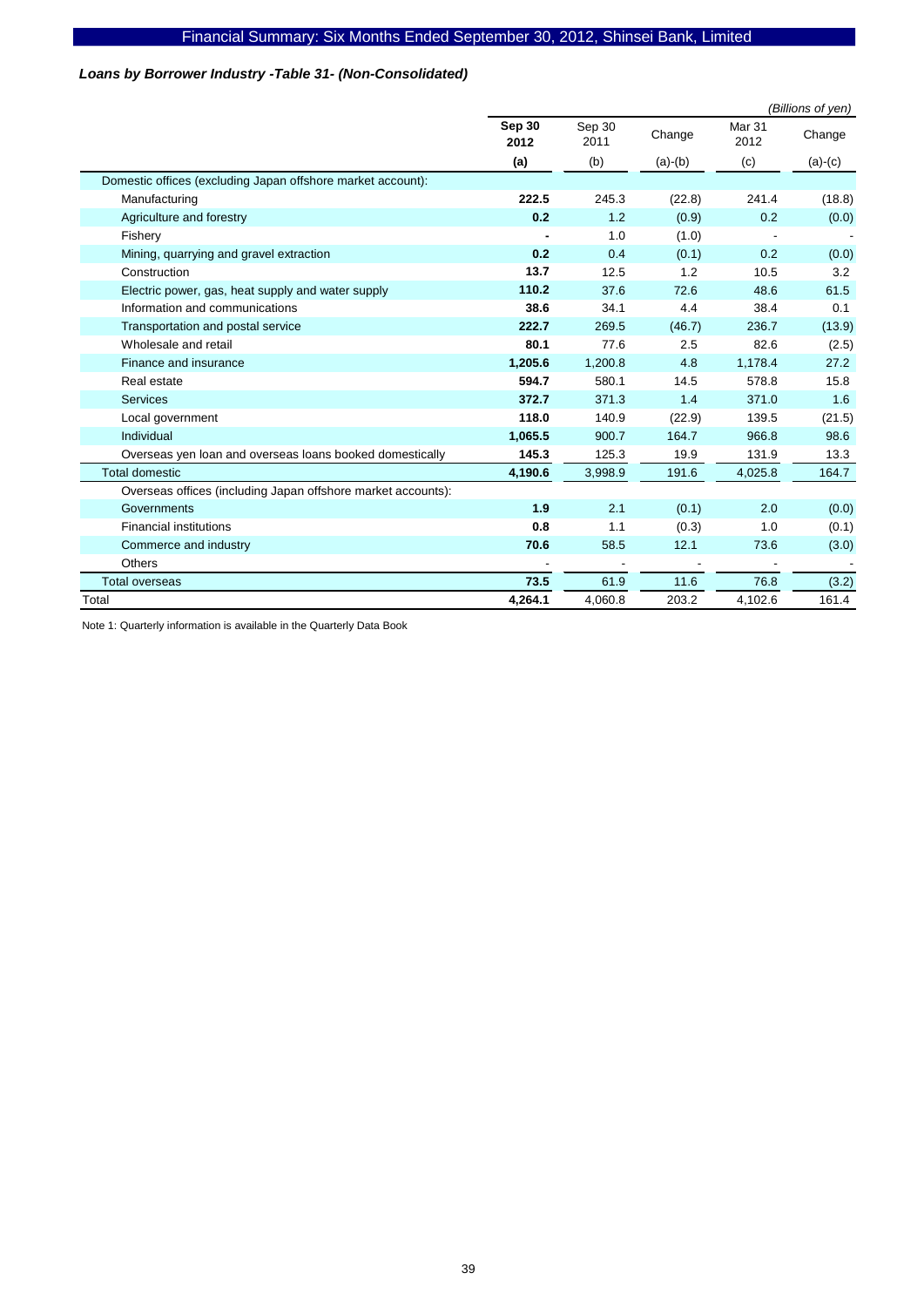### *Risk Monitored Loans by Borrower Industry -Table 32 - (Non-Consolidated)*

|                                                              |                |                |                          |                | (Billions of yen) |
|--------------------------------------------------------------|----------------|----------------|--------------------------|----------------|-------------------|
|                                                              | Sep 30<br>2012 | Sep 30<br>2011 | Change                   | Mar 31<br>2012 | Change            |
|                                                              | (a)            | (b)            | $(a)-(b)$                | (c)            | $(a)-(c)$         |
| Domestic offices (excluding Japan offshore market account):  |                |                |                          |                |                   |
| Manufacturing                                                | 7.4            | 3.2            | 4.1                      | 10.8           | (3.4)             |
| Agriculture and forestry                                     |                |                |                          |                |                   |
| Fishery                                                      |                |                |                          |                |                   |
| Mining, quarrying and gravel extraction                      |                |                |                          |                |                   |
| Construction                                                 | 0.0            |                | 0.0                      |                | 0.0               |
| Electric power, gas, heat supply and water supply            |                |                |                          |                |                   |
| Information and communications                               |                | 0.5            | (0.5)                    |                |                   |
| Transportation and postal service                            | 2.9            |                | 2.9                      | 5.5            | (2.6)             |
| Wholesale and retail                                         |                | 0.0            | (0.0)                    |                |                   |
| Finance and insurance                                        | 43.3           | 23.8           | 19.4                     | 43.7           | (0.3)             |
| Real estate                                                  | 151.6          | 183.0          | (31.4)                   | 158.5          | (6.8)             |
| <b>Services</b>                                              | 26.2           | 0.1            | 26.0                     | 26.2           | (0.0)             |
| Local government                                             |                |                |                          |                |                   |
| Individual                                                   | 3.5            | 4.2            | (0.7)                    | 3.6            | (0.0)             |
| Overseas yen loan and overseas loans booked domestically     | 14.6           | 11.9           | 2.6                      | 19.9           | (5.3)             |
| <b>Total domestic</b>                                        | 249.8          | 227.1          | 22.7                     | 268.4          | (18.6)            |
| Overseas offices (including Japan offshore market accounts): |                |                |                          |                |                   |
| Governments                                                  |                |                |                          |                |                   |
| <b>Financial institutions</b>                                |                |                | $\overline{\phantom{m}}$ |                |                   |
| Commerce and industry                                        |                |                |                          |                |                   |
| <b>Others</b>                                                |                |                |                          |                |                   |
| <b>Total overseas</b>                                        |                |                |                          |                |                   |
| Total                                                        | 249.8          | 227.1          | 22.7                     | 268.4          | (18.6)            |

Note 1: Quarterly information is available in the Quarterly Data Book

### *Overseas and Offshore Loans by Region -Table 33- (Non-Consolidated)*

|                                                   |                |                |           |                | (Billions of yen) |
|---------------------------------------------------|----------------|----------------|-----------|----------------|-------------------|
|                                                   | Sep 30<br>2012 | Sep 30<br>2011 | Change    | Mar 31<br>2012 | Change            |
|                                                   | (a)            | (b)            | $(a)-(b)$ | (c)            | $(a)-(c)$         |
| <b>US</b>                                         | 44.0           | 52.1           | (8.1)     | 40.2           | 3.8               |
| Asset-backed investments <sup>(1)</sup> in US     | 5.3            | 4.6            | 0.6       | 5.2            | 0.0               |
| Europe                                            | 43.9           | 33.5           | 10.4      | 50.3           | (6.4)             |
| Asset-backed investments <sup>(1)</sup> in Europe | 22.3           | 25.7           | (3.3)     | 27.6           | (5.3)             |
| <b>Others</b>                                     | 130.8          | 101.5          | 29.2      | 118.1          | 12.6              |
| Total overseas and offshore loans                 | 218.8          | 187.2          | 31.5      | 208.7          | 10.0              |
| Total asset-backed investments (1)                | 27.6           | 30.4           | (2.7)     | 32.9           | (5.2)             |

(1) "Asset-backed investments" is another term for the Asset-Backed Investments Program, one of our old product programs. Under this program, loans backed mainly by collateral (including infrastructure related assets or equipment, real estate, business and operating assets) are referred to as "asset-backed investments" for disclosure purposes.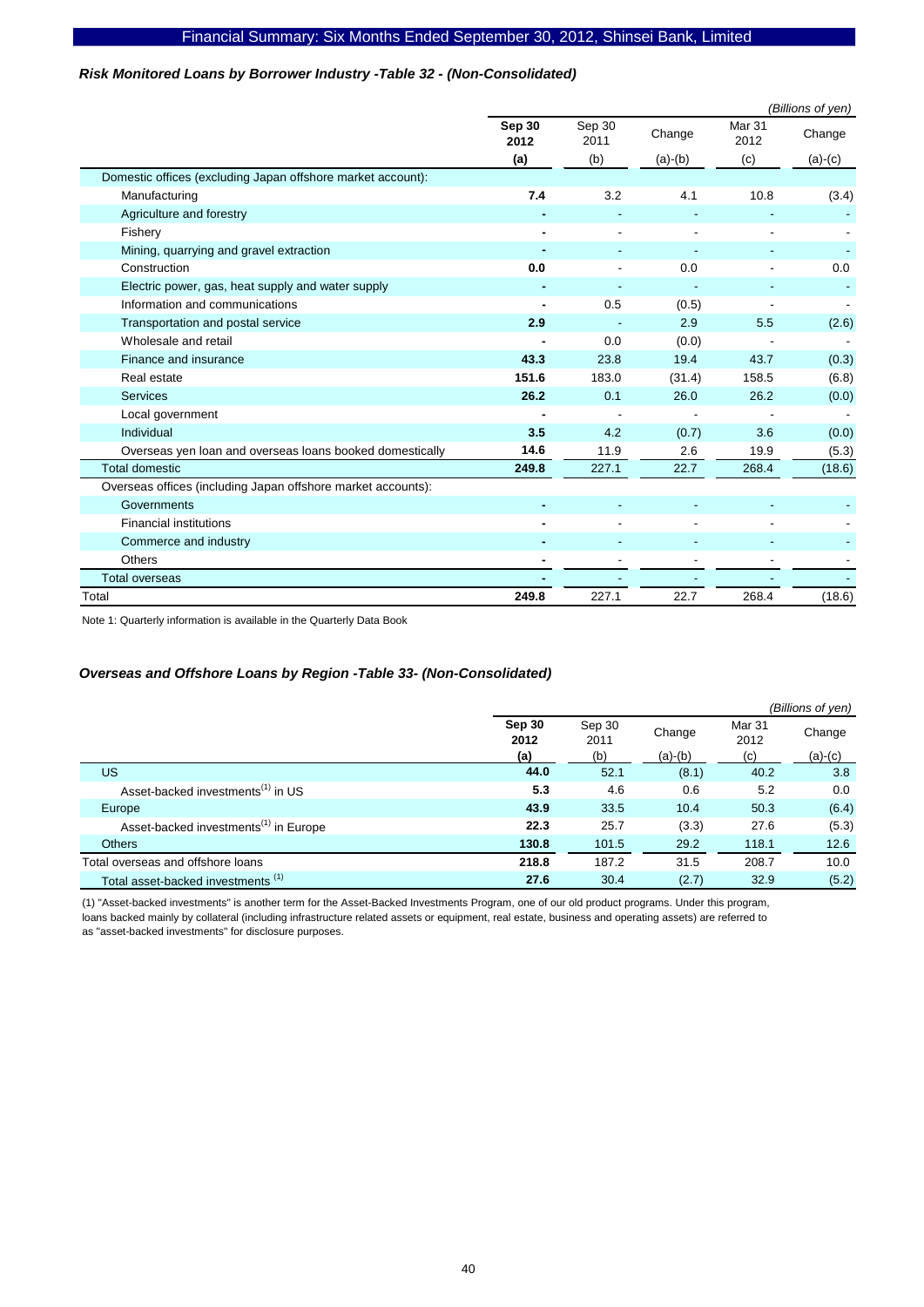#### *Risk-Monitored Overseas and Offshore Loans by Region -Table 34- (Non-Consolidated)*

|                                                   |                       |                          |                     |                       | (Billions of yen)   |
|---------------------------------------------------|-----------------------|--------------------------|---------------------|-----------------------|---------------------|
|                                                   | Sep 30<br>2012<br>(a) | Sep 30<br>2011<br>(b)    | Change<br>$(a)-(b)$ | Mar 31<br>2012<br>(c) | Change<br>$(a)-(c)$ |
| US                                                |                       |                          | ٠                   |                       |                     |
| Asset-backed investments <sup>(1)</sup> in US     | $\blacksquare$        | $\overline{\phantom{a}}$ | $\blacksquare$      | -                     |                     |
| Europe                                            | 11.2                  | 11.9                     | (0.6)               | 16.1                  | (4.8)               |
| Asset-backed investments <sup>(1)</sup> in Europe | 11.2                  | 11.6                     | (0.4)               | 15.9                  | (4.7)               |
| <b>Others</b>                                     | 3.3                   | 0.0                      | 3.3                 | 3.7                   | (0.4)               |
| Total overseas and offshore loans                 | 14.6                  | 11.9                     | 2.6                 | 19.9                  | (5.3)               |
| Total asset-backed investments (1)(2)             | 11.2                  | 11.6                     | (0.4)               | 15.9                  | (4.7)               |

(1) "Asset-backed investments" is another term for the Asset-Backed Investments Program, one of our old product programs. Under this program, loans backed mainly by collateral (including infrastructure related assets or equipment, real estate, business and operating assets) are referred to as "asset-backed investments" for disclosure purposes.

(2) As of September 30, 2012, reserve for loan losses and collateral/guarantees for risk monitored loans related to asset-backed investments were \4.2 billion and \6.4 billion, respectively, and the coverage ratio was 95.7%.

Note 1: Quarterly information is available in the Quarterly Data Book

#### *Claims Classified under the Financial Revitalization Law -Table 35- (Non-Consolidated)*

|                                                     |                |                |           |                | (Billions of yen) |
|-----------------------------------------------------|----------------|----------------|-----------|----------------|-------------------|
|                                                     | Sep 30<br>2012 | Sep 30<br>2011 | Change    | Mar 31<br>2012 | Change            |
|                                                     | (a)            | (b)            | $(a)-(b)$ | (c)            | $(a)-(c)$         |
| Claims against bankrupt and quasi-bankrupt obligors | 51.0           | 53.4           | (2.4)     | 49.1           | 1.8               |
| Doubtful claims                                     | 221.0          | 196.7          | 24.2      | 245.2          | (24.2)            |
| Substandard claims                                  | 2.7            | 4.3            | (1.5)     | 1.6            | 1.1               |
| Total (A)                                           | 274.6          | 254.4          | 20.2      | 295.9          | (21.2)            |
| Coverage ratio                                      | 97.2%          | 97.0%          |           | 96.7%          |                   |
| Total claims (B)                                    | 4,457.8        | 4,268.2        | 189.5     | 4,445.8        | 11.9              |
| Loans and bills discounted                          | 4,264.1        | 4,060.8        | 203.2     | 4,102.6        | 161.4             |
| <b>Others</b>                                       | 193.7          | 207.3          | (13.6)    | 343.2          | (149.5)           |
| Ratio to total claims $(A / B)$ X 100 (%)           | 6.16%          | 5.96%          |           | 6.66%          |                   |
| (Ref. 1) Amount of write-off                        | 69.0           | 83.1           | (14.1)    | 75.0           | (6.0)             |
| (Ref. 2) Below need caution level                   | 529.9          | 641.4          | (111.4)   | 589.8          | (59.9)            |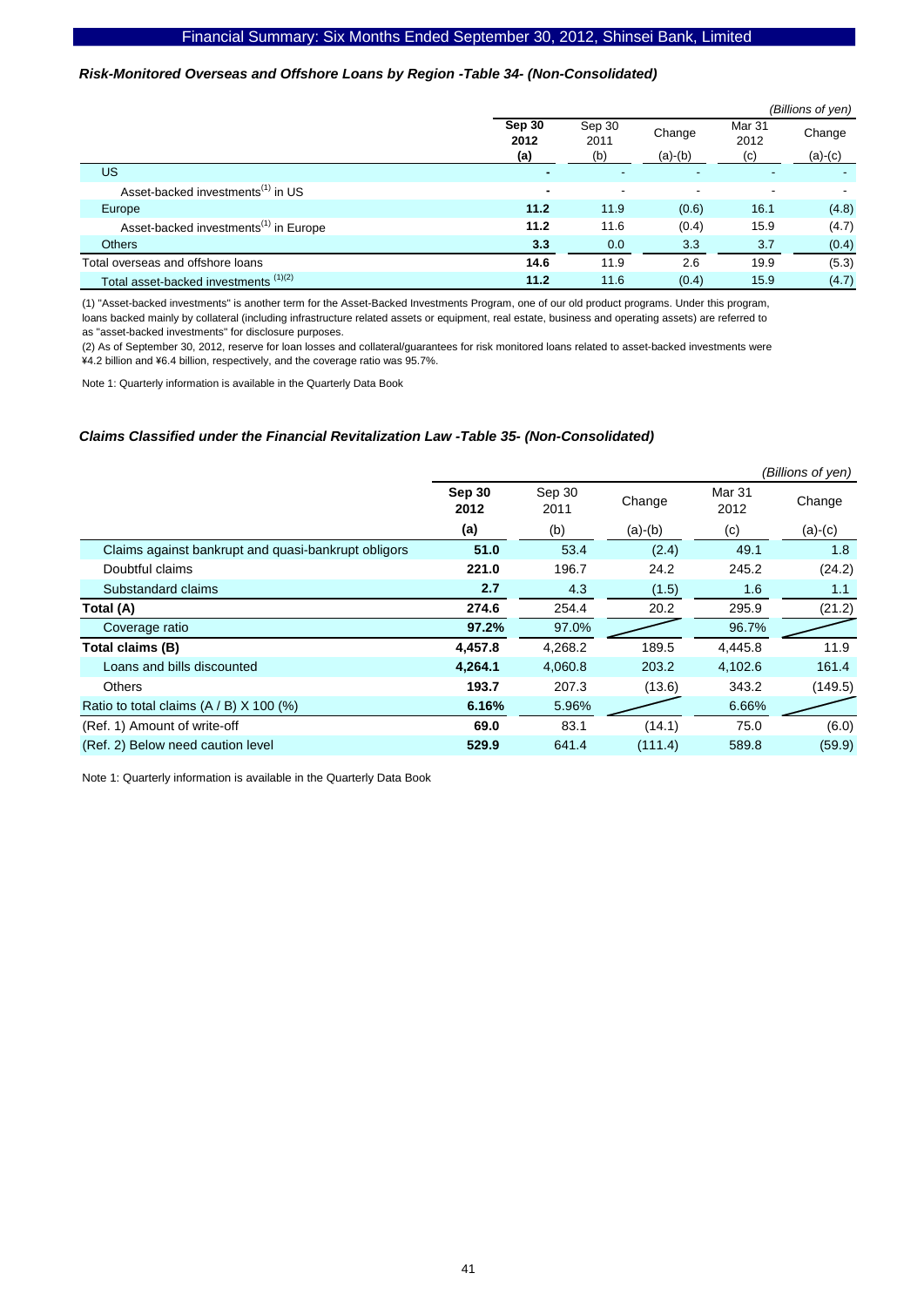*Coverage Ratios for Non-Performing Claims Classified under the Financial Revitalization Law -Table 36- (Non-Consolidated)* 

|                             | (Billions of yen, except percentages) |                     |                            |                                 |                   |  |  |  |  |
|-----------------------------|---------------------------------------|---------------------|----------------------------|---------------------------------|-------------------|--|--|--|--|
|                             |                                       | September 30, 2012  |                            |                                 |                   |  |  |  |  |
|                             |                                       | Amounts of coverage |                            |                                 |                   |  |  |  |  |
|                             | Amounts<br>of claims                  | Total               | Reserve for<br>loan losses | Collateral<br>and<br>quarantees | Coverage<br>ratio |  |  |  |  |
| Claims against bankrupt and |                                       |                     |                            |                                 |                   |  |  |  |  |
| quasi-bankrupt obligors     | 51.0                                  | 51.0                | 3.9                        | 47.0                            | 100.0%            |  |  |  |  |
| Doubtful claims             | 221.0                                 | 213.8               | 70.2                       | 143.5                           | 96.7%             |  |  |  |  |
| Substandard claims          | 2.7                                   | 2.1                 | 0.8                        | 1.3                             | 78.3%             |  |  |  |  |
| Total                       | 274.6                                 | 266.8               | 75.0                       | 191.9                           | 97.2%             |  |  |  |  |

|                             |                      |                     |                            |                                 |                   |                      |       | (Billions of yen, except percentages) |                                 |                   |
|-----------------------------|----------------------|---------------------|----------------------------|---------------------------------|-------------------|----------------------|-------|---------------------------------------|---------------------------------|-------------------|
|                             |                      |                     | September 30, 2011         |                                 |                   |                      |       | March 31, 2012                        |                                 |                   |
|                             |                      | Amounts of coverage |                            |                                 |                   |                      |       | Amounts of coverage                   |                                 |                   |
|                             | Amounts<br>of claims | Total               | Reserve for<br>loan losses | Collateral<br>and<br>quarantees | Coverage<br>ratio | Amounts<br>of claims | Total | Reserve for<br>loan losses            | Collateral<br>and<br>quarantees | Coverage<br>ratio |
| Claims against bankrupt and |                      |                     |                            |                                 |                   |                      |       |                                       |                                 |                   |
| quasi-bankrupt obligors     | 53.4                 | 53.4                | 3.7                        | 49.7                            | 100.0%            | 49.1                 | 49.1  | 3.6                                   | 45.5                            | 100.0%            |
| Doubtful claims             | 196.7                | 190.8               | 39.0                       | 151.8                           | 97.0%             | 245.2                | 235.4 | 72.5                                  | 162.9                           | 96.0%             |
| Substandard claims          | 4.3                  | 2.7                 | 1.7                        | 1.0                             | 62.8%             | 1.6                  | 1.6   | 0.5                                   | 1.1                             | 99.0%             |
| <b>Total</b>                | 254.4                | 246.9               | 44.4                       | 202.5                           | 97.0%             | 295.9                | 286.1 | 76.6                                  | 209.5                           | 96.7%             |

### *Reserve for Credit Losses -Table 37- (Non-Consolidated)*

|                                              |                |                |                          |                | (Billions of yen) |
|----------------------------------------------|----------------|----------------|--------------------------|----------------|-------------------|
|                                              | Sep 30<br>2012 | Sep 30<br>2011 | Change                   | Mar 31<br>2012 | Change            |
|                                              | (a)            | (b)            | (a)-(b)                  | (c)            | $(a)-(c)$         |
| Reserve for credit losses                    | 109.6          | 88.9           | 20.6                     | 117.2          | (7.6)             |
| General reserve for loan losses              | 34.1           | 44.8           | (10.7)                   | 39.6           | (5.4)             |
| Specific reserve for loan losses             | 75.4           | 44.0           | 31.4                     | 77.6           | (2.1)             |
| Reserve for loans to restructuring countries | 0.0            | 0.0            | $\overline{\phantom{a}}$ | 0.0            |                   |
| Specific reserve for other credit losses     | 3.9            | 21.1           | (17.2)                   | 3.9            | (0.0)             |
| <b>Total reserve for credit losses</b>       | 113.5          | 110.1          | 3.3                      | 121.1          | (7.6)             |

Note 1: Quarterly information is available in the Quarterly Data Book

### *Reserve Ratios for Borrowers' Category -Table 38- (Non-Consolidated)*

|                                |                     |                |                |                |                | (Percentages) |
|--------------------------------|---------------------|----------------|----------------|----------------|----------------|---------------|
|                                |                     | Sep 30<br>2012 | Sep 30<br>2011 | Change         | Mar 31<br>2012 | Change        |
|                                |                     | (a)            | (b)            | $(a)-(b)$      | (c)            | $(a)-(c)$     |
| Legally and virtually bankrupt | (unsecured portion) | 100.00         | 100.00         | $\blacksquare$ | 100.00         |               |
| Possibly bankrupt              | (unsecured portion) | 97.72          | 97.48          | 0.24           | 95.42          | 2.30          |
| Substandard                    | (unsecured portion) | 82.98          | 51.99          | 30.99          | 240.86         | (157.88)      |
| Need caution                   | (total claims)      | 5.86           | 3.74           | 2.12           | 5.76           | 0.10          |
|                                | (unsecured portion) | 18.65          | 12.86          | 5.79           | 15.08          | 3.57          |
| Normal                         | (total claims)      | 0.45           | 0.66           | (0.21)         | 0.55           | (0.10)        |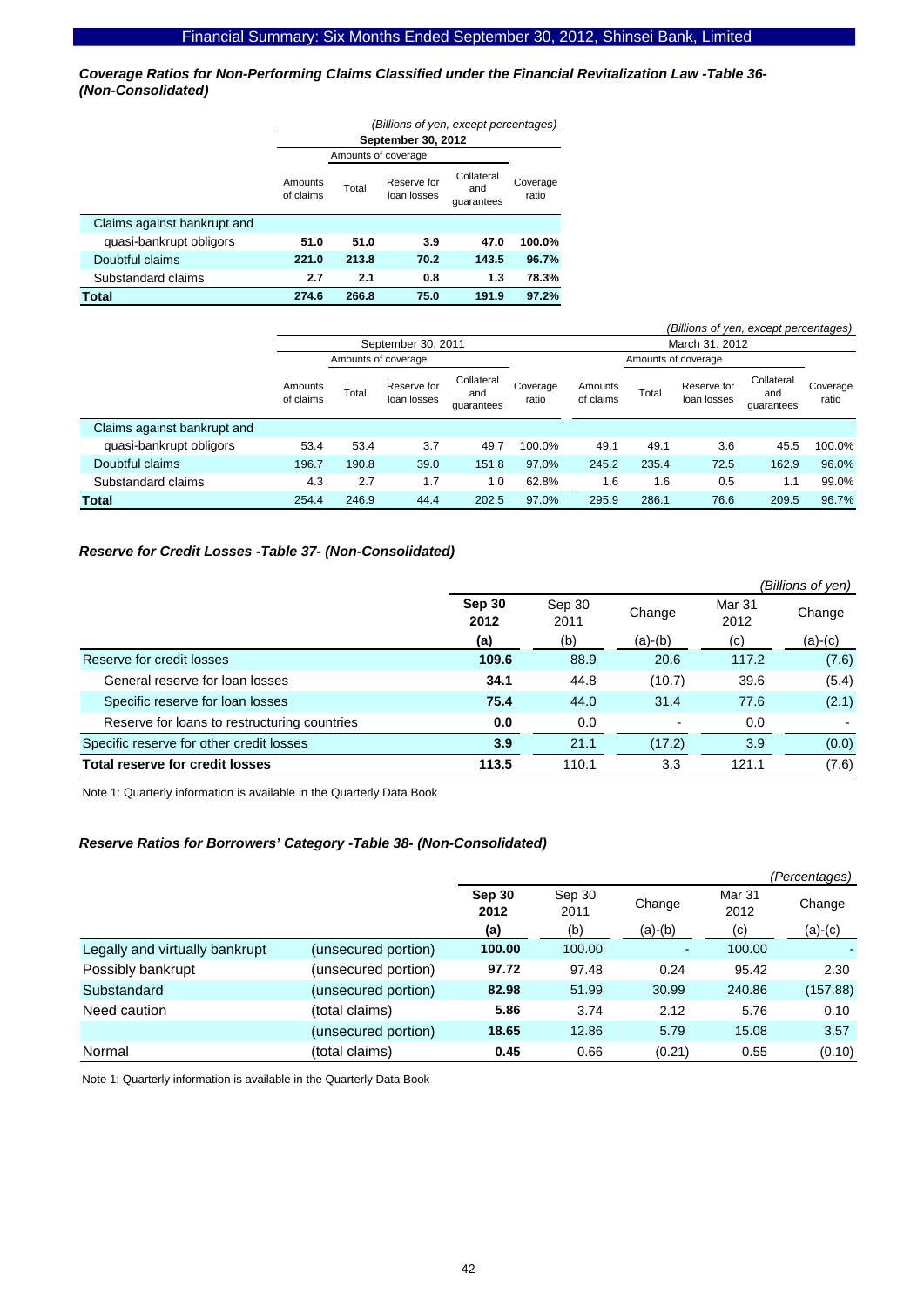### *Housing Loans -Table 39- (Non-Consolidated)*

|               |                |                |           |                | (Billions of yen) |
|---------------|----------------|----------------|-----------|----------------|-------------------|
|               | Sep 30<br>2012 | Sep 30<br>2011 | Change    | Mar 31<br>2012 | Change            |
|               | (a)            | (b)            | $(a)-(b)$ | (c)            | $(a)-(c)$         |
| Housing loans | 1,011.2        | 879.5          | 131.7     | 931.0          | 80.1              |

Note 1: Quarterly information is available in the Quarterly Data Book

### *Loans to Small- and Medium Sized Entities -Table 40- (Non-Consolidated)*

|                                                  |                |                |         |                | (Billions of ven) |
|--------------------------------------------------|----------------|----------------|---------|----------------|-------------------|
|                                                  | Sep 30<br>2012 | Sep 30<br>2011 | Change  | Mar 31<br>2012 | Change            |
|                                                  | (a)            | (b`            | (a)-(b) | (C)            | (a)-(c)           |
| Loans to small- and medium-sized entities (SMEs) | 2.706.3        | 2.514.3        | 192.0   | 2.624.9        | 81.3              |
| % of loans to small- and medium-sized entities   | 64.6%          | 62.9%          |         | 65.2%          |                   |

Note: Small- and medium-sized enterprises in this table refer to companies with ¥300 million or fewer in capital (¥100 million for wholesale and ¥50 million for retail and services) as well as companies or individuals with 300 employees or less (100 for wholesale and services and 50 for retail).

### *Securities Being Held to Maturity -Table 41- (Non-Consolidated)*

|                                            |                    |               |                                  |                    |                |                           |                    |               | (Billions of yen)         |
|--------------------------------------------|--------------------|---------------|----------------------------------|--------------------|----------------|---------------------------|--------------------|---------------|---------------------------|
|                                            | September 30, 2012 |               |                                  | September 30, 2011 |                |                           | March 31, 2012     |               |                           |
|                                            | Carrying<br>amount | Fair<br>value | <b>Unrealized</b><br>gain (loss) | Carrying<br>amount | Fair<br>value  | Unrealized<br>gain (loss) | Carrying<br>amount | Fair<br>value | Unrealized<br>gain (loss) |
| Fair value exceeds carrying amount         |                    |               |                                  |                    |                |                           |                    |               |                           |
| Japanese national government bonds         | 585.2              | 590.4         | 5.2                              | 554.6              | 559.7          | 5.1                       | 585.6              | 590.9         | 5.3                       |
| Japanese corporate bonds                   | 21.5               | 21.7          | 0.1                              | 27.6               | 28.0           | 0.4                       | 22.8               | 23.0          | 0.2                       |
| Other                                      | 40.9               | 44.9          | 3.9                              | 37.4               | 40.7           | 3.3                       | 40.2               | 44.2          | 4.0                       |
| Subtotal                                   | 647.8              | 657.1         | 9.3                              | 619.7              | 628.6          | 8.8                       | 648.7              | 658.2         | 9.5                       |
| Fair value does not exceed carrying amount |                    |               |                                  |                    |                |                           |                    |               |                           |
| Japanese national government bonds         | $\blacksquare$     | ۰             | ٠                                | 40.1               | 40.0           | (0.0)                     |                    | -             | $\overline{\phantom{a}}$  |
| Japanese corporate bonds                   | ٠                  |               |                                  | $\blacksquare$     | $\blacksquare$ |                           |                    |               |                           |
| Other                                      | 6.1                | 5.7           | (0.3)                            | 9.3                | 8.7            | (0.5)                     | 9.8                | 9.2           | (0.5)                     |
| Subtotal                                   | 6.1                | 5.7           | (0.3)                            | 49.4               | 48.8           | (0.6)                     | 9.8                | 9.2           | (0.5)                     |
| Total                                      | 653.9              | 662.9         | 9.0                              | 669.1              | 677.4          | 8.2                       | 658.5              | 667.5         | 8.9                       |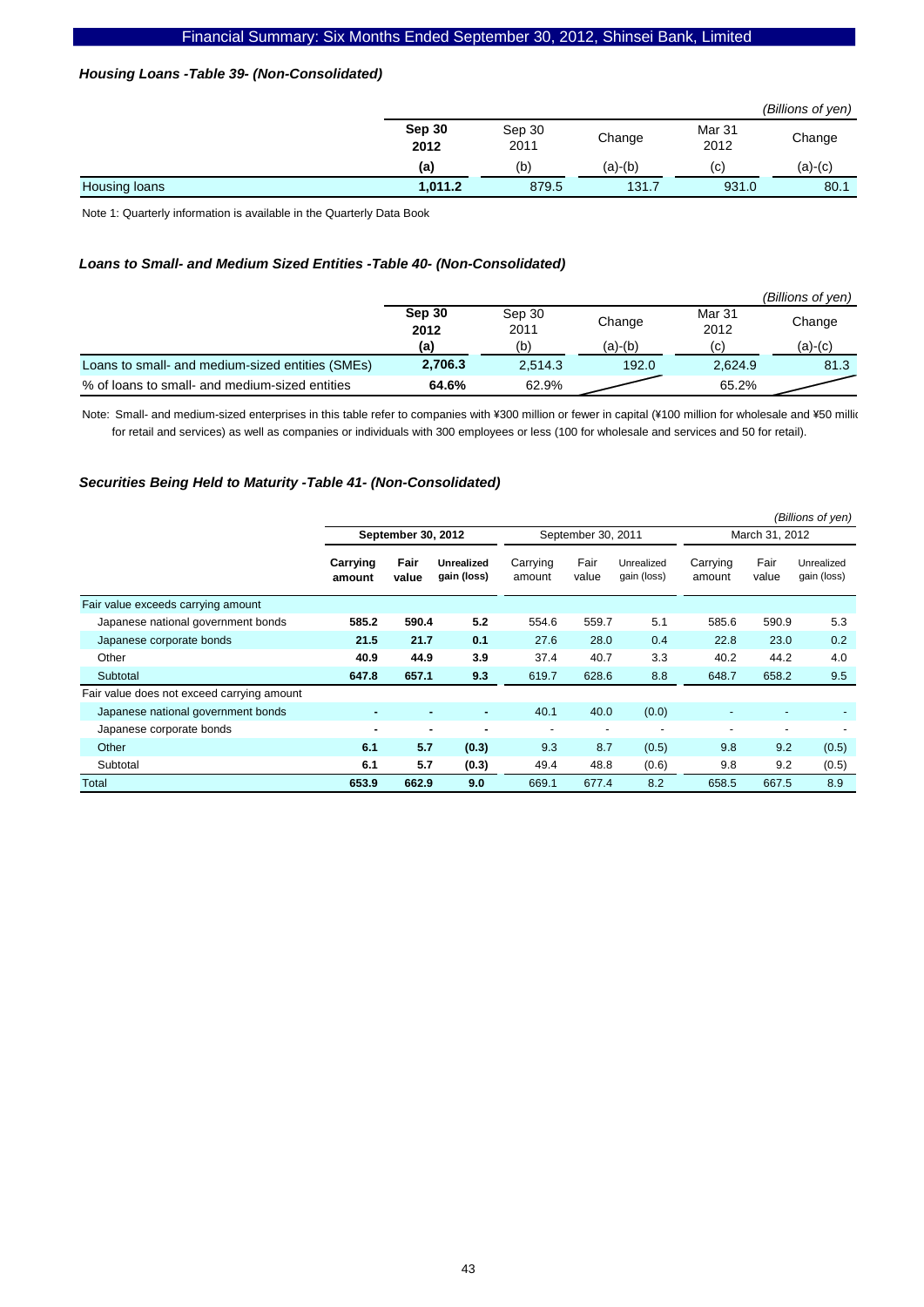### *Securities Available for Sale -Table 42- (Non-Consolidated)*

|                                                            |              |                    |                   |                          |                          |                          | (Billions of yen) |                |             |  |
|------------------------------------------------------------|--------------|--------------------|-------------------|--------------------------|--------------------------|--------------------------|-------------------|----------------|-------------|--|
|                                                            |              | September 30, 2012 |                   |                          | September 30, 2011       |                          |                   | March 31, 2012 |             |  |
|                                                            | Carrying     | Amortized/         | <b>Unrealized</b> | Carrying                 | Amortized/               | Unrealized               | Carrying          | Amortized/     | Unrealized  |  |
|                                                            | amount       | <b>Acquisition</b> | gain (loss)       | amount                   | Acquisition              | gain (loss)              | amount            | Acquisition    | gain (loss) |  |
|                                                            | (Fair value) | cost               |                   | (Fair value)             | cost                     |                          | (Fair value)      | cost           |             |  |
| Carrying amount exceeds amortized/acquisition cost         |              |                    |                   |                          |                          |                          |                   |                |             |  |
| Equity securities                                          | 8.0          | 5.2                | 2.7               | 3.5                      | 2.9                      | 0.6                      | 13.4              | 8.7            | 4.6         |  |
| Domestic bonds                                             | 739.7        | 736.8              | 2.8               | 923.7                    | 920.8                    | 2.8                      | 681.8             | 679.4          | 2.3         |  |
| Japanese national government bonds                         | 671.3        | 669.4              | 1.9               | 843.1                    | 841.1                    | 2.0                      | 619.5             | 617.5          | 1.9         |  |
| Japanese local government bonds                            | 1.7          | 1.7                | 0.0               | 1.7                      | 1.7                      | 0.0                      | 1.7               | 1.7            | 0.0         |  |
| Japanese corporate bonds                                   | 66.6         | 65.7               | 0.8               | 78.7                     | 78.0                     | 0.6                      | 60.4              | 60.0           | 0.3         |  |
| Other                                                      | 83.6         | 80.1               | 3.4               | 62.1                     | 58.5                     | 3.5                      | 66.4              | 62.0           | 4.4         |  |
| Foreign securities                                         | 71.9         | 68.7               | 3.1               | 51.0                     | 47.6                     | 3.3                      | 55.7              | 51.5           | 4.1         |  |
| Foreign currency denominated foreign                       | 40.9         | 38.5               | 2.3               | 32.3                     | 29.4                     | 2.8                      | 31.4              | 28.6           | 2.8         |  |
| corporate and government bonds                             |              |                    |                   |                          |                          |                          |                   |                |             |  |
| Yen-denominated foreign corporate<br>and government bonds  | 29.4         | 28.9               | 0.4               | 16.6                     | 16.5                     | 0.0                      | 19.6              | 19.4           | 0.2         |  |
| Foreign equity securities and others                       | 1.6          | 1.2                | 0.3               | 2.0                      | 1.6                      | 0.3                      | 4.6               | 3.4            | 1.1         |  |
| Other securities                                           | 1.1          | 0.9                | 0.2               | 1.0                      | 0.9                      | 0.1                      | 1.1               | 0.9            | 0.1         |  |
| Other monetary claims purchased                            | 10.4         | 10.4               | 0.0               | 10.0                     | 9.9                      | 0.0                      | 9.6               | 9.6            | 0.0         |  |
| Subtotal                                                   | 831.4        | 822.2              | 9.1               | 989.3                    | 982.3                    | 7.0                      | 761.7             | 750.2          | 11.4        |  |
| Carrying amount does not exceed amortized/acquisition cost |              |                    |                   |                          |                          |                          |                   |                |             |  |
| Equity securities                                          | 3.8          | 4.9                | (1.0)             | 5.9                      | 6.3                      | (0.3)                    | 1.2               | 1.5            | (0.3)       |  |
| Domestic bonds                                             | 371.3        | 374.2              | (2.9)             | 333.8                    | 337.3                    | (3.5)                    | 250.4             | 254.4          | (4.0)       |  |
| Japanese national government bonds                         | 219.5        | 220.1              | (0.5)             | 166.4                    | 167.3                    | (0.8)                    | 79.9              | 80.7           | (0.7)       |  |
| Japanese local government bonds                            |              |                    | ٠                 | $\overline{\phantom{a}}$ |                          | $\blacksquare$           |                   |                |             |  |
| Japanese corporate bonds                                   | 151.7        | 154.1              | (2.3)             | 167.3                    | 169.9                    | (2.6)                    | 170.4             | 173.7          | (3.2)       |  |
| Other                                                      | 50.3         | 52.3               | (2.0)             | 113.3                    | 118.2                    | (4.9)                    | 92.9              | 95.9           | (3.0)       |  |
| Foreign securities                                         | 49.8         | 51.8               | (2.0)             | 112.7                    | 117.7                    | (4.9)                    | 91.0              | 94.0           | (3.0)       |  |
| Foreign currency denominated foreign                       | 36.3         | 37.7               |                   | 42.7                     | 46.4                     | (3.7)                    | 42.8              | 45.4           | (2.5)       |  |
| corporate and government bonds                             |              |                    | (1.3)             |                          |                          |                          |                   |                |             |  |
| Yen-denominated foreign corporate                          | 13.4         | 14.0               | (0.6)             | 67.1                     | 68.2                     | (1.1)                    | 48.0              | 48.5           | (0.4)       |  |
| and government bonds                                       |              |                    |                   |                          |                          |                          |                   |                |             |  |
| Foreign equity securities and others                       | 0.0          | 0.0                |                   | 2.9                      | 2.9                      | (0.0)                    | 0.0               | 0.0            |             |  |
| Other securities                                           | 0.5          | 0.5                |                   | 0.5                      | 0.5                      | $\overline{\phantom{a}}$ | 0.5               | 0.5            |             |  |
| Other monetary claims purchased                            |              |                    |                   | $\overline{\phantom{a}}$ | $\overline{\phantom{a}}$ | $\overline{\phantom{a}}$ | 1.3               | 1.3            | (0.0)       |  |
| Subtotal                                                   | 425.5        | 431.5              | (6.0)             | 453.1                    | 461.9                    | (8.8)                    | 344.6             | 351.9          | (7.3)       |  |
| $Total^{(1)(2)}$                                           | 1.256.9      | 1.253.8            | 3.1               | 1.442.5                  | 1,444.2                  | (1.7)                    | 1,106.3           | 1,102.1        | 4.1         |  |

(1) Includes a part of other monetary claims purchased in addition to securities available for sale.

(2) Securities whose fair value cannot be reliably determined are not included.

### *Unrealized Gain (Loss) on Available-for-Sale Securities (Non-Consolidated)*

|                                                         |                    |                    | (Billions of yen) |
|---------------------------------------------------------|--------------------|--------------------|-------------------|
|                                                         | September 30, 2012 | September 30, 2011 | March 31, 2012    |
| Unrealized gain (loss) before deferred tax on:          |                    |                    |                   |
| Available-for-sale securities                           | 3.1                | (1.7)              | 4.1               |
| Interests in available-for-sale securities held by      |                    |                    |                   |
| partnerships recorded as securities whose fair value    | 0.1                | 0.0                | 0.0               |
| cannot be reliably determined                           |                    |                    |                   |
| Securities being held to maturity, reclassified from    |                    |                    |                   |
| available-for-sale in the past, under extremely         | (4.5)              | (5.1)              | (5.1)             |
| illiquid market conditions                              |                    |                    |                   |
| Deferred tax assets (liabilities)                       |                    | ٠                  |                   |
| Unrealized gain (loss) on available-for-sale securities | (1.3)              | (6.9)              | (1.0)             |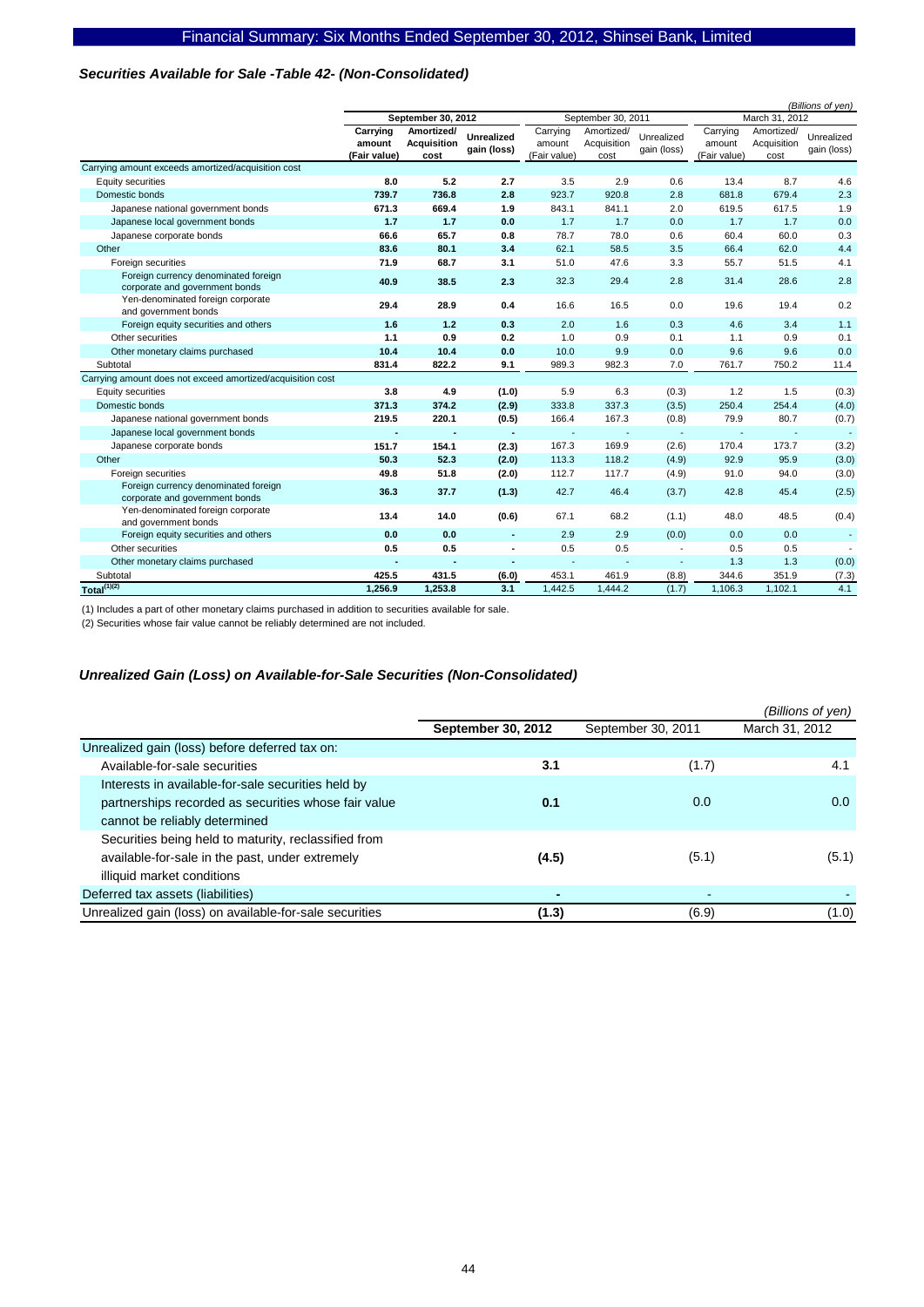### *Hedge-Accounting Derivative Transactions -Table 43- (Non-Consolidated)*

|                                   |                           |                           |                 | (Billions of yen) |  |  |  |  |
|-----------------------------------|---------------------------|---------------------------|-----------------|-------------------|--|--|--|--|
|                                   | <b>September 30, 2012</b> |                           |                 |                   |  |  |  |  |
| <b>Notional Principal Amount</b>  | 1 year<br>or less         | Over 1 year to<br>5 years | Over<br>5 years | Total             |  |  |  |  |
| Interest rate swaps:              |                           |                           |                 |                   |  |  |  |  |
| Receive fixed and pay floating    |                           | 516.2                     | 89.0            | 605.2             |  |  |  |  |
| Receive floating and pay fixed    | 18.4                      | 91.4                      | 146.8           | 256.7             |  |  |  |  |
| Receive floating and pay floating |                           |                           |                 |                   |  |  |  |  |
| Total notional principal amount   | 18.4                      | 607.6                     | 235.8           | 861.9             |  |  |  |  |
| Currency swaps                    |                           |                           |                 |                   |  |  |  |  |
| Total notional principal amount   | 14.6                      | 14.2                      |                 | 28.9              |  |  |  |  |
|                                   |                           |                           |                 |                   |  |  |  |  |

### *Employees' Retirement Benefit -Table 44- (Non-Consolidated)*

|                                                     |               | (Billions of yen) |
|-----------------------------------------------------|---------------|-------------------|
|                                                     |               | Sep 30, 2012      |
| Projected benefit obligation                        | (A)           | 52.2              |
| Discount rate                                       |               | 2.2%              |
| Fair value of plan assets                           | (B)           | 47.0              |
| Prepaid pension cost                                | (C)           | (1.8)             |
| Unrecognized prior service cost                     | (D)           | (1.5)             |
| Unrecognized net actuarial losses                   | (E)           | 7.0               |
| Other (Unrecognized obligation at transition, etc.) | (F)           | 1.5               |
| Reserve for retirement benefits                     | (A-B-C-D-E-F) | 0.0               |

### **Pension Expenses (Non-Consolidated)**

|                                                       | (Billions of yen) |
|-------------------------------------------------------|-------------------|
|                                                       | 1HFY2012          |
|                                                       | $(6$ months)      |
| Service cost                                          | 1.0               |
| Interest                                              | 0.5               |
| Expected return on plan assets                        | (0.5)             |
| Amortization of prior service cost                    | (0.1)             |
| Amortization of net actuarial losses                  | 0.7               |
| Amortization of unrecognized obligation at transition | 0.3               |
| Other (extraordinary severance benefit expense, etc.) | 0.0               |
| Net periodic retirement benefit cost                  | 2.0               |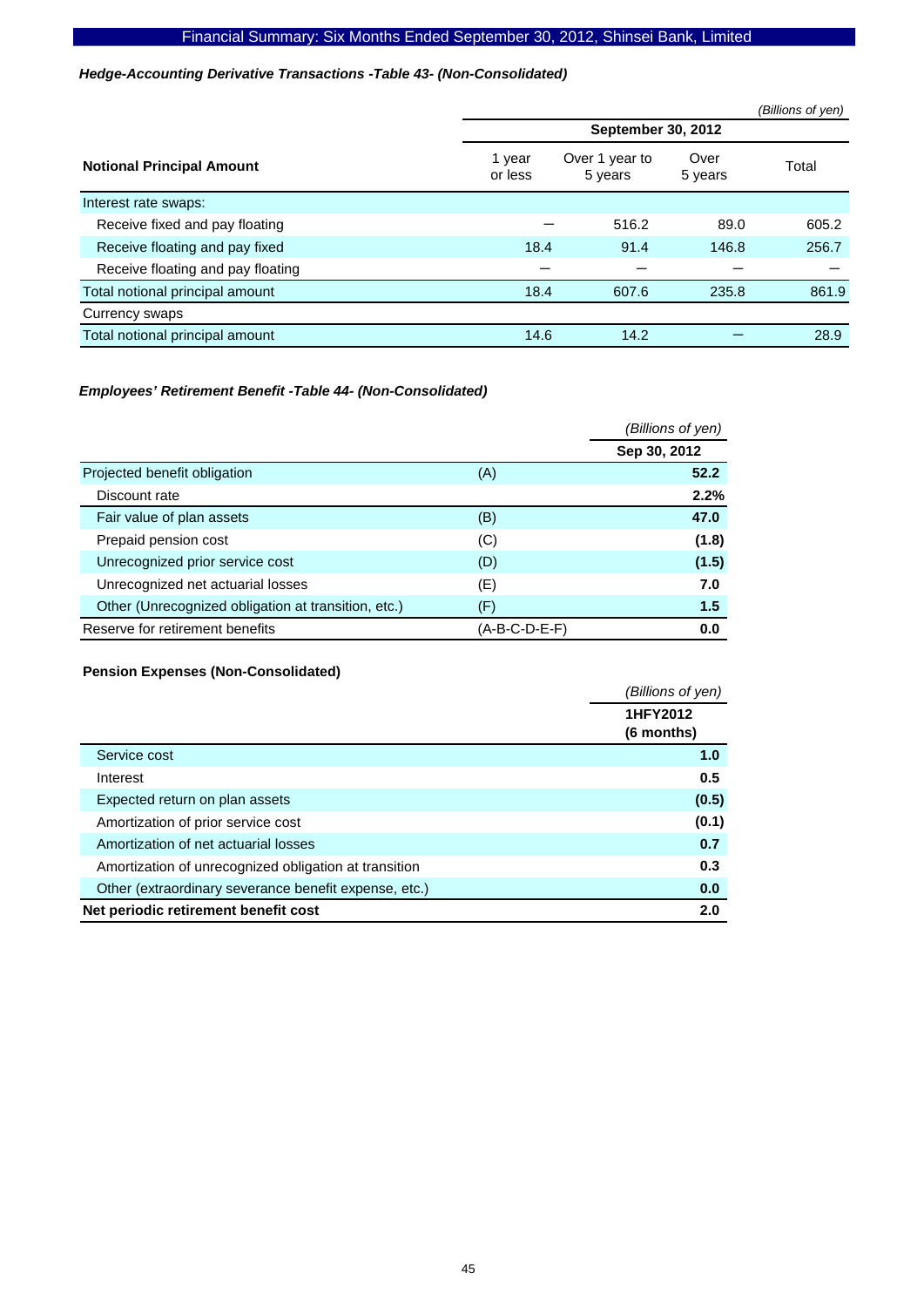### *Capital Adequacy Data-Table 45- (Non-Consolidated)*

|                               | (Billions of yen, except percentages) |                |           |                |           |
|-------------------------------|---------------------------------------|----------------|-----------|----------------|-----------|
|                               | Sep 30<br>2012                        | Sep 30<br>2011 | Change    | Mar 31<br>2012 | Change    |
|                               | (a)                                   | (b)            | $(a)-(b)$ | (c)            | $(a)-(c)$ |
| Basic items (Tier I)          | 679.5                                 | 652.1          | 27.4      | 662.3          | 17.2      |
| Supplementary items (Tier II) | 179.8                                 | 205.9          | (26.0)    | 189.9          | (10.0)    |
| <b>Deduction</b>              | (44.2)                                | (77.1)         | 32.9      | (76.1)         | 31.8      |
| Total capital <sup>(2)</sup>  | 815.1                                 | 780.8          | 34.2      | 776.1          | 39.0      |
| <b>Risk assets</b>            | 5,786.7                               | 6,023.6        | (236.8)   | 5,923.6        | (136.8)   |
| Capital adequacy ratio        | 14.08%                                | 12.96%         |           | 13.10%         |           |
| Tier I capital ratio          | 11.74%                                | 10.82%         |           | 11.18%         |           |

(1) Calculated according to Basel II, F-IRB. Figures are calculated in accordance with FSA Notification Number 79 issued in December 2008 and FSA Notification Number 56 issued in June 2012 (special treatment of FSA Notification Number 19 issued in 2006). As a result, ¥1.3 billion of net unrealized losses on securities available-for-sale, net of taxes, as of September 30, 2012, ¥6.9 billion as of September 30, 2011 and ¥1.0 billion as of March 31, 2012 are not included in BIS capital.

(2) Non-Consolidated total required capital is ¥313.1 billion as at September 30, 2012, ¥359.5 billion as at September 30, 2011 and ¥352.5 billion as at March 31, 2012.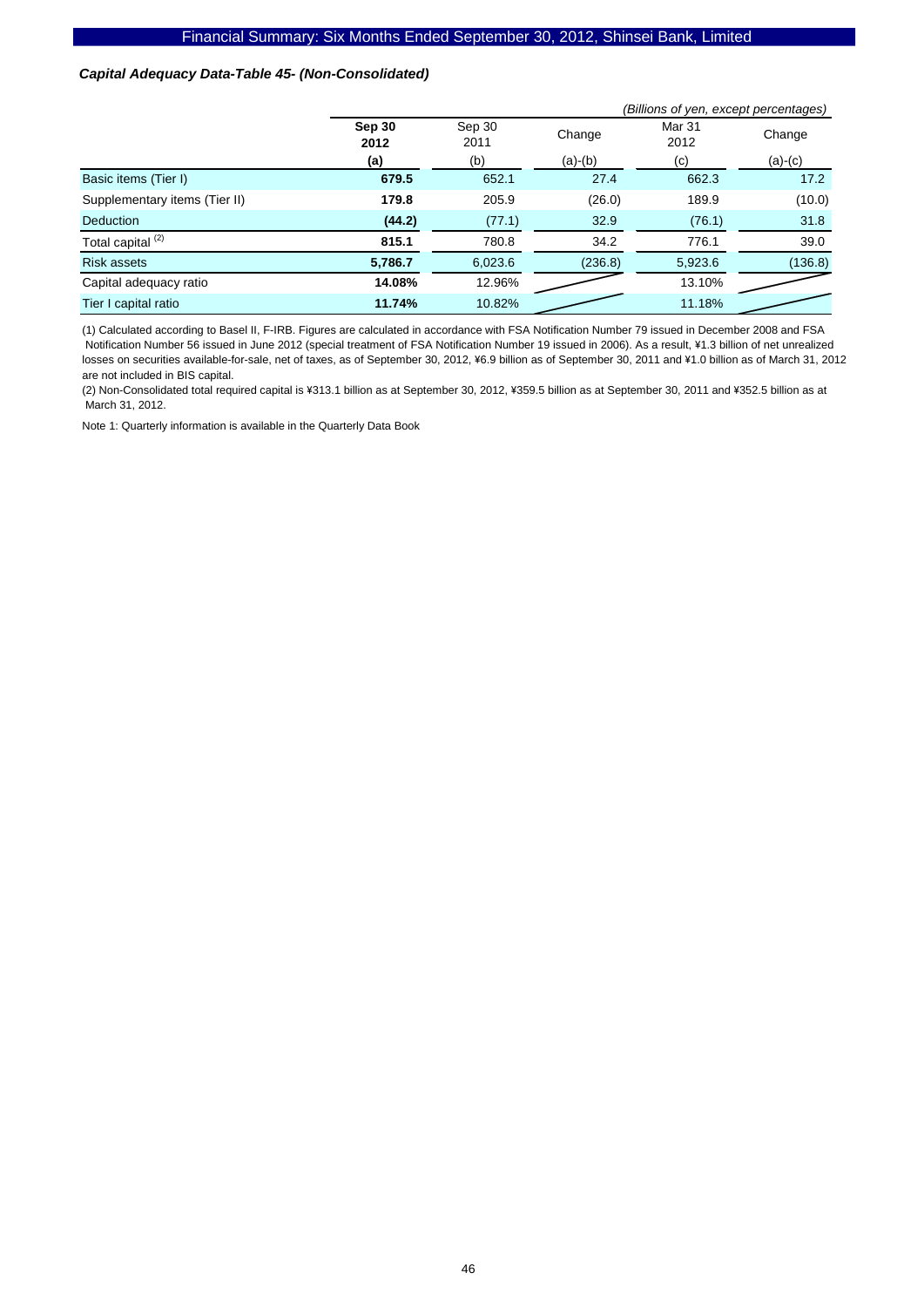### *Interim Non-Consolidated Balance Sheets (Non-Consolidated)*

**Assets** 

|                                                       |                |                          |            |                           | (Millions of yen) |
|-------------------------------------------------------|----------------|--------------------------|------------|---------------------------|-------------------|
|                                                       | Sep 30<br>2012 | Sep 30<br>2011           | Change     | Mar <sub>31</sub><br>2012 | Change            |
|                                                       | (a)            | (b)                      | $(a)-(b)$  | (c)                       | $(a)-(c)$         |
| < <assets>&gt;</assets>                               |                |                          |            |                           |                   |
| Cash and due from banks                               | 301,181        | 223,180                  | 78,000     | 330,047                   | (28, 866)         |
| Call loans                                            |                | 30,187                   | (30, 187)  | 15,745                    | (15, 745)         |
| Receivables under resale agreements                   | 38,387         | $\overline{\phantom{a}}$ | 38,387     | 18,362                    | 20,024            |
| Receivables under securities borrowing transactions   | ٠              | 13,784                   | (13, 784)  | 57,647                    | (57, 647)         |
| Other monetary claims purchased                       | 217,996        | 237,564                  | (19, 567)  | 210,693                   | 7,302             |
| <b>Trading assets</b>                                 | 175,263        | 193,654                  | (18, 390)  | 156,661                   | 18,601            |
| Monetary assets held in trust                         | 282,258        | 343,854                  | (61, 595)  | 307,526                   | (25, 267)         |
| <b>Securities</b>                                     | 2,425,348      | 2,636,008                | (210,660)  | 2,286,669                 | 138,679           |
| Valuation allowance for investments                   | (3,370)        | (3,370)                  |            | (3,370)                   |                   |
| Loans and bills discounted                            | 4,264,126      | 4,060,852                | 203,274    | 4,102,638                 | 161,488           |
| Foreign exchanges                                     | 22,729         | 22,201                   | 527        | 18,896                    | 3,832             |
| Other assets                                          | 255,656        | 397,683                  | (142, 026) | 450,254                   | (194, 597)        |
| Other                                                 | 255,656        | 397,683                  | (142, 026) | 450,254                   | (194, 597)        |
| Premises and equipment                                | 20,605         | 17,956                   | 2,649      | 21,471                    | (865)             |
| Intangible assets                                     | 9,453          | 8,306                    | 1,146      | 10,650                    | (1, 196)          |
| Deferred issuance expenses for debentures             | 113            | 159                      | (45)       | 135                       | (21)              |
| Customers' liabilities for acceptances and guarantees | 10,923         | 9,104                    | 1,819      | 11,600                    | (676)             |
| Reserve for credit losses                             | (113, 513)     | (110, 152)               | (3,361)    | (121, 193)                | 7,679             |
| <b>Total assets</b>                                   | 7,907,159      | 8,080,974                | (173, 814) | 7,874,437                 | 32,722            |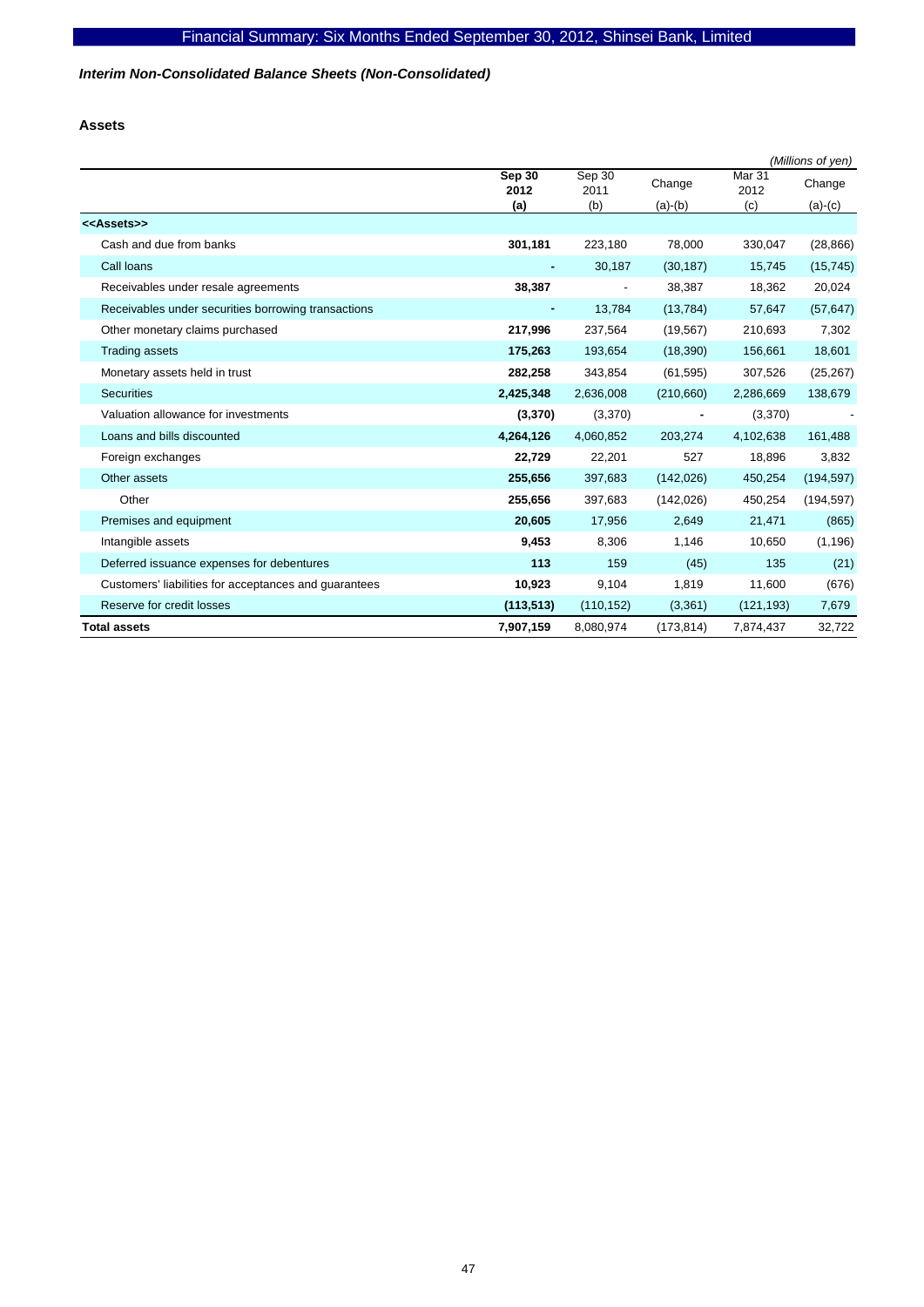# **Liabilities and Equity**

|                                                              |                |                |            |                | (Millions of yen) |
|--------------------------------------------------------------|----------------|----------------|------------|----------------|-------------------|
|                                                              | Sep 30<br>2012 | Sep 30<br>2011 | Change     | Mar 31<br>2012 | Change            |
|                                                              | (a)            | (b)            | $(a)-(b)$  | (c)            | $(a)-(c)$         |
| < <liabilities>&gt;</liabilities>                            |                |                |            |                |                   |
| Deposits                                                     | 5,192,904      | 5,641,687      | (448, 782) | 5,610,134      | (417, 229)        |
| Negotiable certificates of deposit                           | 316,436        | 152,986        | 163,450    | 178,084        | 138,352           |
| <b>Debentures</b>                                            | 280,324        | 315,890        | (35, 565)  | 296,839        | (16, 514)         |
| Call money                                                   | 230,077        | 140,229        | 89,847     | 210,163        | 19,913            |
| Payables under securities lending transactions               | 106,803        | 178,987        | (72, 184)  | 91,805         | 14,997            |
| <b>Trading liabilities</b>                                   | 128,633        | 155,221        | (26, 587)  | 127,697        | 936               |
| Borrowed money                                               | 489,978        | 315,428        | 174,549    | 245,728        | 244,249           |
| Foreign exchanges                                            | 178            | 179            | (1)        | 184            | (6)               |
| Corporate bonds                                              | 206,352        | 208,185        | (1,833)    | 212,235        | (5,882)           |
| Other liabilities                                            | 281,510        | 329,798        | (48, 288)  | 240,790        | 40,719            |
| Income taxes payable                                         | 311            | 307            | 3          | 369            | (58)              |
| Lease obligations                                            | 1              | $\overline{2}$ | (1)        | $\overline{2}$ | (0)               |
| Asset retirement obligations                                 | 6,955          | 4,109          | 2,845      | 6,751          | 203               |
| Other                                                        | 274,242        | 325,379        | (51, 136)  | 233,666        | 40,576            |
| Accrued employees' bonuses                                   | 1,745          | 1,922          | (176)      | 3,728          | (1,982)           |
| Deferred tax liabilities                                     | 2,227          | 2,299          | (71)       | 1,265          | 962               |
| Acceptances and guarantees                                   | 10,923         | 9,104          | 1,819      | 11,600         | (676)             |
| <b>Total liabilities</b>                                     | 7,248,097      | 7,451,922      | (203, 825) | 7,230,258      | 17,839            |
| < <equity>&gt;</equity>                                      |                |                |            |                |                   |
| Shareholders' equity:                                        |                |                |            |                |                   |
| Common stock                                                 | 512,204        | 512,204        |            | 512,204        |                   |
| Capital surplus                                              | 79,465         | 79,465         |            | 79,465         |                   |
| Additional paid-in capital                                   | 79,465         | 79,465         |            | 79,465         |                   |
| Retained earnings                                            | 142,266        | 119,910        | 22,356     | 129,221        | 13,045            |
| Legal reserve                                                | 12,097         | 11,566         | 530        | 11,566         | 530               |
| Other retained earnings                                      | 130,169        | 108,344        | 21,825     | 117,654        | 12,515            |
| Unappropriated retained earnings                             | 130,169        | 108,344        | 21,825     | 117,654        | 12,515            |
| Treasury stock, at cost                                      | (72, 558)      | (72, 558)      |            | (72, 558)      |                   |
| Total shareholders' equity                                   | 661,378        | 639,022        | 22,356     | 648,332        | 13,045            |
| Net unrealized gain (loss) and translation adjustments       |                |                |            |                |                   |
| Unrealized gain (loss) on available-for-sale securities      | (1, 324)       | (6,935)        | 5,611      | (1,031)        | (292)             |
| Deferred gain (loss) on derivatives under hedge accounting   | (2, 293)       | (4, 393)       | 2,099      | (4, 476)       | 2,183             |
| Total net unrealized gain (loss) and translation adjustments | (3,617)        | (11, 328)      | 7,711      | (5,508)        | 1,890             |
| Stock acquisition rights                                     | 1,301          | 1,357          | (56)       | 1,354          | (53)              |
| <b>Total equity</b>                                          | 659,062        | 629,051        | 30,010     | 644,178        | 14,883            |
| <b>Total liabilities and equity</b>                          | 7,907,159      | 8.080.974      | (173, 814) | 7,874,437      | 32.722            |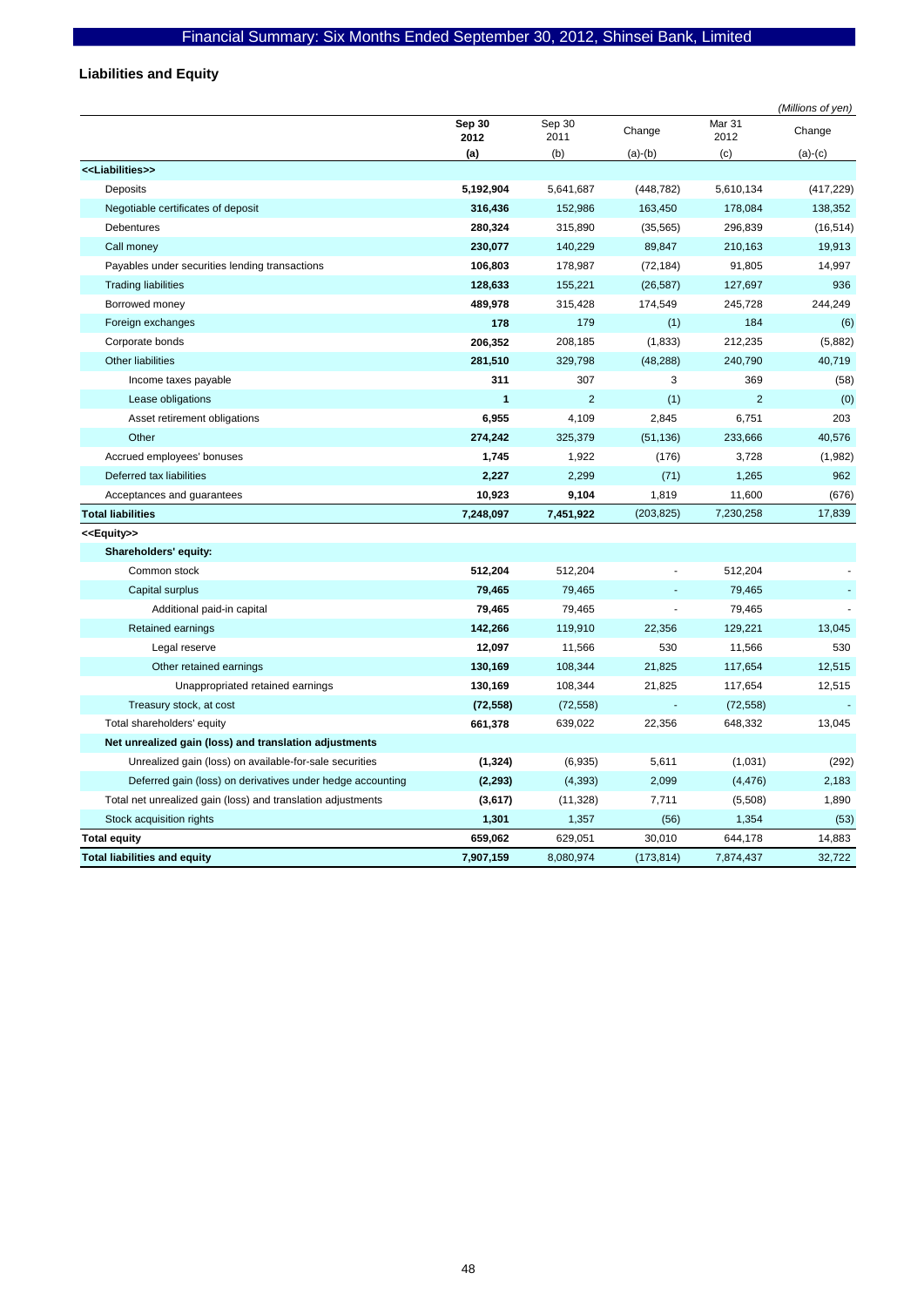### *Interim Non-Consolidated Statements of Operations (Non-Consolidated)*

|                                        |                        |                        |           |         | (Millions of yen, except percentages) |
|----------------------------------------|------------------------|------------------------|-----------|---------|---------------------------------------|
|                                        | 1HFY2012<br>(6 months) | 1HFY2011<br>(6 months) | Change    |         | FY2011<br>(12 months)                 |
|                                        |                        |                        | Amount    | %       |                                       |
| <b>Ordinary income</b>                 | 82,823                 | 86,376                 | (3, 552)  | (4.1)   | 175,252                               |
| Interest income                        | 51,680                 | 49,978                 | 1,702     | 3.4     | 109,976                               |
| Interest on loans and bills discounted | 32,721                 | 32,092                 | 628       | 2.0     | 63,986                                |
| Interest and dividends on securities   | 17,634                 | 16,056                 | 1,578     | 9.8     | 42,800                                |
| Other interest income                  | 1,325                  | 1,829                  | (504)     | (27.6)  | 3,189                                 |
| Fees and commissions income            | 7,756                  | 7,830                  | (73)      | (0.9)   | 15,447                                |
| Trading income                         | 10,373                 | 9,617                  | 755       | 7.9     | 16,697                                |
| Other business income                  | 4,581                  | 2,768                  | 1,813     | 65.5    | 4,521                                 |
| Other ordinary income                  | 8,430                  | 16,181                 | (7, 751)  | (47.9)  | 28,610                                |
| <b>Ordinary expenses</b>               | 67,161                 | 78,024                 | (10, 862) | (13.9)  | 157,132                               |
| Interest expenses                      | 17,844                 | 21,868                 | (4,023)   | (18.4)  | 42,078                                |
| Interest on deposits                   | 11,660                 | 14,976                 | (3,315)   | (22.1)  | 28,682                                |
| Interest on corporate bonds            | 4,011                  | 4,247                  | (236)     | (5.6)   | 8,613                                 |
| Other interest expenses                | 2,172                  | 2,643                  | (471)     | (17.8)  | 4,783                                 |
| Fees and commissions expenses          | 5,363                  | 4,863                  | 500       | 10.3    | 9,673                                 |
| <b>Trading losses</b>                  | 1,846                  | 2,915                  | (1,068)   | (36.6)  | 3,209                                 |
| Other business expenses                | 3,326                  | 9,939                  | (6,613)   | (66.5)  | 11,447                                |
| General and administrative expenses    | 34,339                 | 28,572                 | 5,767     | 20.2    | 65,101                                |
| Other ordinary expenses                | 4,441                  | 9,865                  | (5, 424)  | (55.0)  | 25,621                                |
| <b>Ordinary profit</b>                 | 15,661                 | 8,351                  | 7,310     | 87.5    | 18,119                                |
| Extraordinary gains                    | 43                     | 59                     | (16)      | (27.1)  | 72                                    |
| <b>Extraordinary losses</b>            | 583                    | 1,427                  | (844)     | (59.1)  | 1,949                                 |
| Income before income taxes             | 15,122                 | 6,983                  | 8,138     | 116.5   | 16,243                                |
| Income taxes (benefit):                |                        |                        |           |         |                                       |
| Income taxes (benefit) - current       | (120)                  | 379                    | (500)     | (131.9) | 163                                   |
| Income taxes (benefit) - deferred      | (456)                  | 2,019                  | (2, 476)  | (122.6) | 2,185                                 |
| Total income taxes (benefit)           | (577)                  | 2,399                  | (2, 977)  | (124.1) | 2,348                                 |
| <b>Net income</b>                      | 15,699                 | 4,584                  | 11,115    | 242.5   | 13,894                                |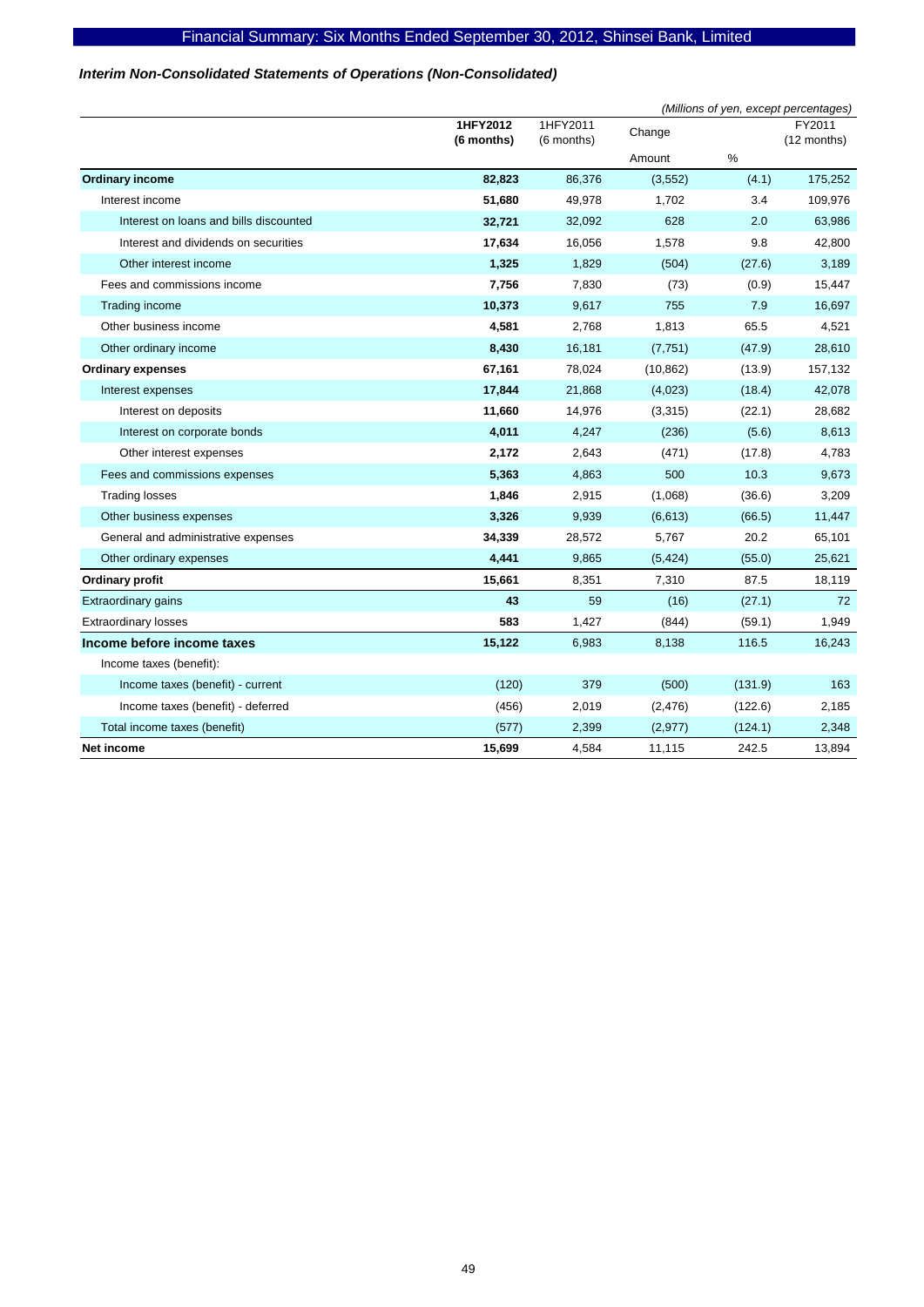### *Interim Non-Consolidated Statements of Changes in Equity (Non-Consolidated)*

|                                    |            |            | (Millions of yen) |
|------------------------------------|------------|------------|-------------------|
|                                    | 1HFY2012   | 1HFY2011   | FY2011            |
|                                    | (6 months) | (6 months) | (12 months)       |
| Shareholders' equity               |            |            |                   |
| Common stock:                      |            |            |                   |
| Balance at beginning of the period | 512,204    | 512,204    | 512,204           |
| Changes during the period          |            |            |                   |
| Total changes during the period    |            |            |                   |
| Balance at end of the period       | 512,204    | 512,204    | 512,204           |
| Capital surplus:                   |            |            |                   |
| Additional paid-in capital:        |            |            |                   |
| Balance at beginning of the period | 79,465     | 79,465     | 79,465            |
| Changes during the period          |            |            |                   |
| Total changes during the period    |            |            |                   |
| Balance at end of the period       | 79,465     | 79,465     | 79,465            |
| Total capital surplus:             |            |            |                   |
| Balance at beginning of the period | 79,465     | 79,465     | 79,465            |
| Changes during the period          |            |            |                   |
| Total changes during the period    |            |            |                   |
| Balance at end of the period       | 79,465     | 79,465     | 79,465            |
| Retained earnings:                 |            |            |                   |
| Legal reserve:                     |            |            |                   |
| Balance at beginning of the period | 11,566     | 11,035     | 11,035            |
| Changes during the period          |            |            |                   |
| Dividends from surplus             | 530        | 530        | 530               |
| Total changes during the period    | 530        | 530        | 530               |
| Balance at end of the period       | 12,097     | 11,566     | 11,566            |
| Other retained earnings:           |            |            |                   |
| Unappropriated retained earnings:  |            |            |                   |
| Balance at beginning of the period | 117,654    | 106,944    | 106,944           |
| Changes during the period          |            |            |                   |
| Dividends from surplus             | (3, 184)   | (3, 184)   | (3, 184)          |
| Net income                         | 15,699     | 4,584      | 13,894            |
| Total changes during the period    | 12,515     | 1,399      | 10,710            |
| Balance at end of the period       | 130,169    | 108,344    | 117,654           |
| Total retained earnings:           |            |            |                   |
| Balance at beginning of the period | 129,221    | 117,980    | 117,980           |
| Changes during the period          |            |            |                   |
| Dividends from surplus             | (2,653)    | (2,653)    | (2,653)           |
| Net income                         | 15,699     | 4,584      | 13,894            |
| Total changes during the period    | 13,045     | 1,930      | 11,240            |
| Balance at end of the period       | 142,266    | 119,910    | 129,221           |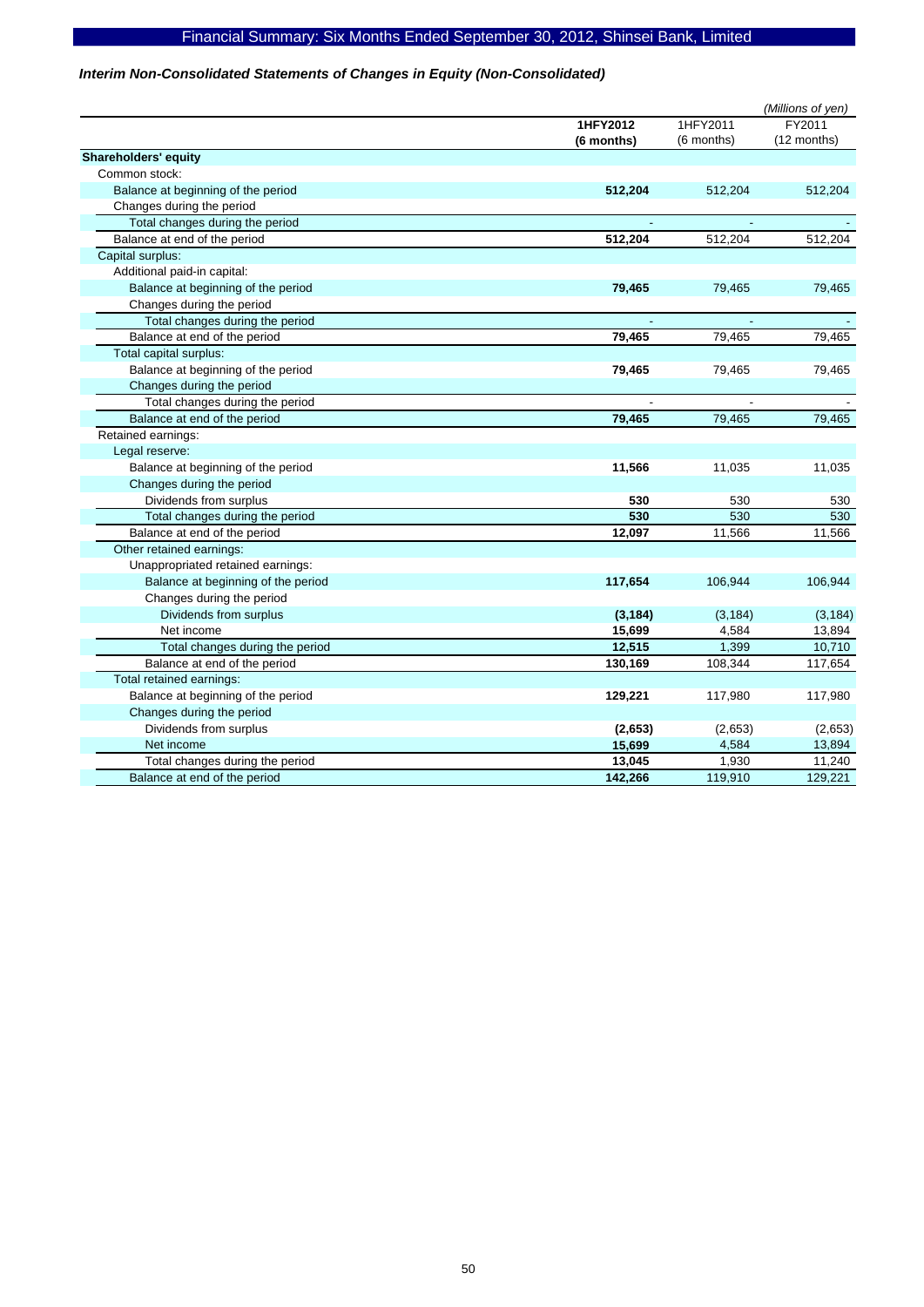|                                                               |            | (Millions of yen) |             |  |
|---------------------------------------------------------------|------------|-------------------|-------------|--|
|                                                               | 1HFY2012   | 1HFY2011          | FY2011      |  |
|                                                               | (6 months) | (6 months)        | (12 months) |  |
| Treasury stock, at cost:                                      |            |                   |             |  |
| Balance at beginning of the period                            | (72, 558)  | (72, 558)         | (72, 558)   |  |
| Changes during the period                                     |            |                   |             |  |
| Total changes during the period                               |            |                   |             |  |
| Balance at end of the period                                  | (72, 558)  | (72, 558)         | (72, 558)   |  |
| Total shareholders' equity:                                   |            |                   |             |  |
| Balance at beginning of the period                            | 648,332    | 637,091           | 637,091     |  |
| Changes during the period                                     |            |                   |             |  |
| Dividends from surplus                                        | (2,653)    | (2,653)           | (2,653)     |  |
| Net income                                                    | 15,699     | 4,584             | 13,894      |  |
| Total changes during the period                               | 13,045     | 1,930             | 11,240      |  |
| Balance at end of the period                                  | 661,378    | 639,022           | 648,332     |  |
| Net unrealized gain (loss) and translation adjustments        |            |                   |             |  |
| Unrealized gain (loss) on available-for-sale securities:      |            |                   |             |  |
| Balance at beginning of the period                            | (1,031)    | (15, 346)         | (15, 346)   |  |
| Changes during the period                                     |            |                   |             |  |
| Net changes during the period excluding shareholders' equity  | (292)      | 8,410             | 14,314      |  |
| Total changes during the period                               | (292)      | 8,410             | 14,314      |  |
| Balance at end of the period                                  | (1, 324)   | (6,935)           | (1,031)     |  |
| Deferred gain (loss) on derivatives under hedge accounting:   |            |                   |             |  |
| Balance at beginning of the period                            | (4, 476)   | (4, 452)          | (4, 452)    |  |
| Changes during the period                                     |            |                   |             |  |
| Net changes during the period excluding shareholders' equity  | 2,183      | 59                | (24)        |  |
| Total changes during the period                               | 2,183      | 59                | (24)        |  |
| Balance at end of the period                                  | (2, 293)   | (4, 393)          | (4, 476)    |  |
| Total net unrealized gain (loss) and translation adjustments: |            |                   |             |  |
| Balance at beginning of the period                            | (5,508)    | (19, 799)         | (19, 799)   |  |
| Changes during the period                                     |            |                   |             |  |
| Net changes during the period excluding shareholders' equity  | 1,890      | 8,470             | 14,290      |  |
| Total changes during the period                               | 1,890      | 8,470             | 14,290      |  |
| Balance at end of the period                                  | (3,617)    | (11, 328)         | (5,508)     |  |
| <b>Stock acquisition rights</b>                               |            |                   |             |  |
| Balance at beginning of the period                            | 1,354      | 1,413             | 1,413       |  |
| Changes during the period                                     |            |                   |             |  |
| Net changes during the period excluding shareholders' equity  | (53)       | (55)              | (58)        |  |
| Total changes during the period                               | (53)       | (55)              | (58)        |  |
| Balance at end of the period                                  | 1,301      | 1,357             | 1,354       |  |
| <b>Total equity</b>                                           |            |                   |             |  |
| Balance at beginning of the period                            | 644,178    | 618,705           | 618,705     |  |
| Changes during the period                                     |            |                   |             |  |
| Dividends from surplus                                        | (2,653)    | (2,653)           | (2,653)     |  |
| Net income                                                    | 15,699     | 4,584             | 13,894      |  |
| Net changes during the period excluding shareholders' equity  | 1,837      | 8,415             | 14,232      |  |
| Total changes during the period                               | 14,883     | 10,345            | 25,473      |  |
| Balance at end of the period                                  | 659,062    | 629,051           | 644,178     |  |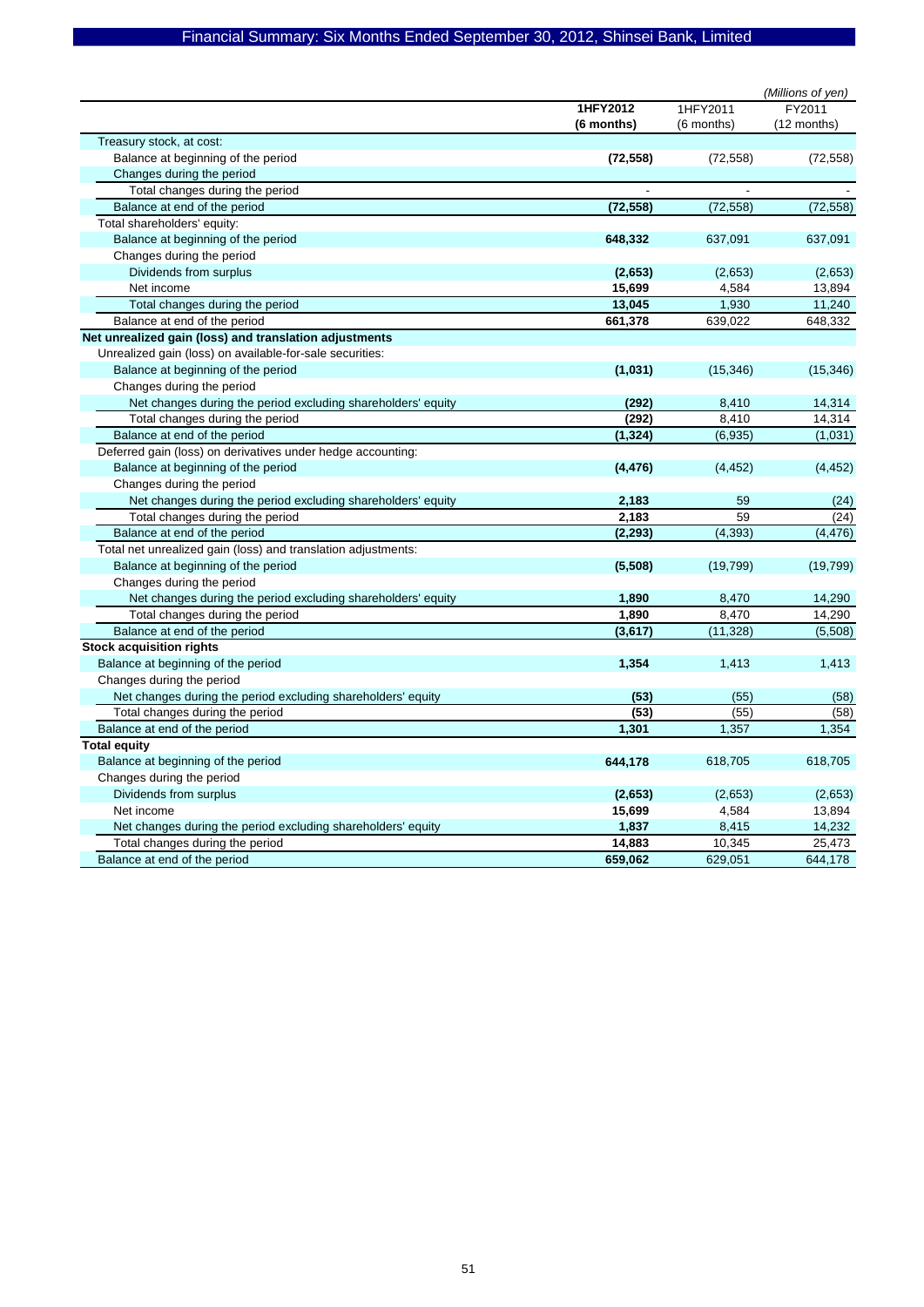### **Section 3. Earnings Forecast -Table 46- (Consolidated and Non-Consolidated)**

|                            |                           | (Billions of yen) |  |  |
|----------------------------|---------------------------|-------------------|--|--|
| (Consolidated)             | <b>Fiscal year ending</b> | Fiscal year ended |  |  |
|                            | <b>March 2013</b>         | March 2012        |  |  |
|                            | (FY2012)                  | (FY2011)          |  |  |
|                            | Forecast                  | Actual            |  |  |
| Ordinary profit            | 56.0                      | 16.7              |  |  |
| Net income                 | 51.0                      | 6.4               |  |  |
| Cash basis net income *    | 60.0                      | 16.0              |  |  |
|                            |                           |                   |  |  |
| (Non-Consolidated)         | <b>Fiscal year ending</b> | Fiscal year ended |  |  |
|                            | <b>March 2013</b>         | <b>March 2012</b> |  |  |
|                            | (FY2012)                  | (FY2011)          |  |  |
|                            | Forecast                  | Actual            |  |  |
| <b>Net Business Profit</b> | 35.0                      | 32.1              |  |  |
| Net income                 | 22.0                      | 13.8              |  |  |

Above forecasts are based on current assumptions of future events and trends, which may be incorrect.

Actual results may differ materially from those in the statements as a result of various factors.

Dividends (per share in yen):

In consideration of interim period financial results and the outlook going forward, the full-year forecast has been maintained at ¥51.0 billion for consolidated reported basis net income, ¥22.0 billion for non-consolidated net income and an annual dividend payment of ¥1 per share of common stock, unchanged from the forecast originally announced on May 8, 2012. In addition, consolidated ordinary profit for the full-year is forecast at ¥56.0 billion.

Common stock **1.00** 1.00

\*Cash-basis figures are calculated by excluding amortization of goodwill and other intangible assets, net of tax benefit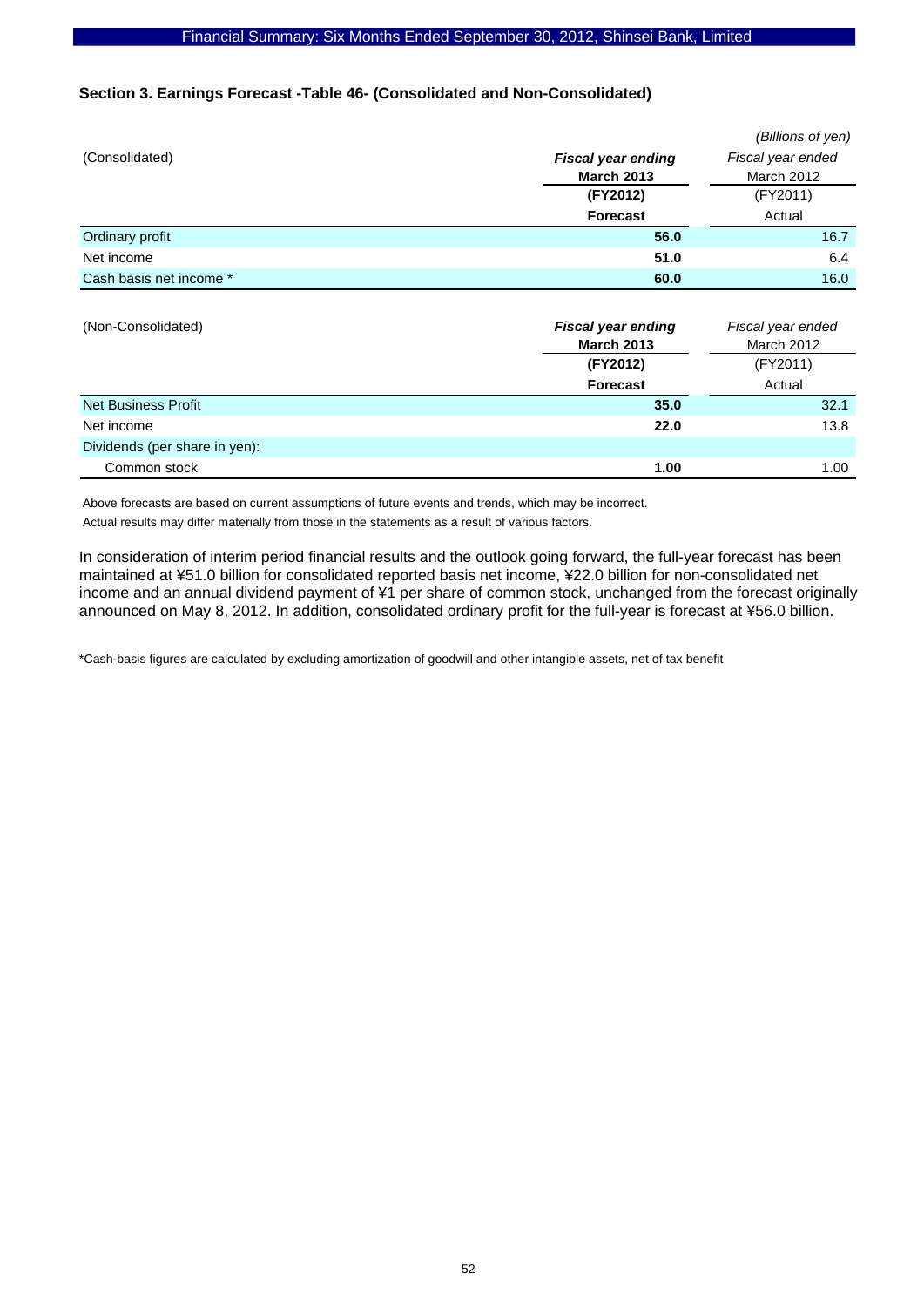### **Section 4. Exposure to Securitized Products and Related Investments (Non-Consolidated)**

# *Balance of Securitized Products (Breakdown by Region and Type of Securities) -Table 47- (Non-Consolidated)*  (1)

|                                                |                                                                               |                |                |                          |                        |                        |                     |                          | (Billions of yen)        |
|------------------------------------------------|-------------------------------------------------------------------------------|----------------|----------------|--------------------------|------------------------|------------------------|---------------------|--------------------------|--------------------------|
|                                                | <b>Credit Ratings</b><br>of Securities <sup>(2)</sup><br>(September 30, 2012) |                |                |                          | Sept 30<br>2012<br>(a) | Sept 30<br>2011<br>(b) | Change<br>$(a)-(b)$ | March 31<br>2012<br>(c)  | Change<br>$(a)-(c)$      |
|                                                | AAA                                                                           | AA             | A or<br>lower  | N/A                      |                        |                        |                     |                          |                          |
| <b>RMBS</b>                                    | 15%                                                                           | 0%             | 2%             | 83%                      | 34.8                   | 38.9                   | (4.1)               | 36.3                     | (1.5)                    |
| Japan                                          | 15%                                                                           | 0%             | 2%             | 83%                      | 34.8                   | 38.9                   | (4.1)               | 36.3                     | (1.5)                    |
| <b>U.S.</b>                                    | L.                                                                            |                | L,             | L                        | $0.0^{(4)}$            | 0.0                    | 0.0                 | 0.0                      | 0.0                      |
| Europe                                         |                                                                               |                |                |                          | $\overline{a}$         | $\overline{a}$         |                     |                          | $\overline{\phantom{a}}$ |
| Other                                          | $\blacksquare$                                                                |                | ÷,             | L,                       | $\blacksquare$         | $\blacksquare$         | ÷,                  | $\overline{\phantom{a}}$ | $\blacksquare$           |
| <b>CMBS</b>                                    | ÷,                                                                            |                |                | $\Box$                   | $0.0^{(4)}$            | 0.0                    | 0.0                 | 0.0                      | 0.0                      |
| Japan                                          | ä,                                                                            | L              | L,             | ä,                       | 0.0                    | 0.0                    | 0.0                 | 0.0                      | 0.0                      |
| U.S.                                           | ÷,                                                                            |                | L              | $\overline{a}$           | $\overline{a}$         | $\blacksquare$         |                     | $\overline{a}$           | $\blacksquare$           |
| Europe                                         | ÷                                                                             | ÷.             | L              | L.                       | $\blacksquare$         | 0.0                    | (0.0)               | $\blacksquare$           | $\blacksquare$           |
| Other                                          | $\sim$                                                                        | $\overline{a}$ | $\mathbf{r}$   | $\overline{a}$           | $\blacksquare$         | 0.0                    | (0.0)               | 0.0                      | 0.0                      |
| CLO                                            | 13%                                                                           | 86%            | 0%             | 1%                       | 38.9                   | 38.6                   | 0.2                 | 41.6                     | (2.6)                    |
| Japan                                          | $\overline{a}$                                                                | $\overline{a}$ | $\mathbb{Z}$   | $\overline{a}$           | $\overline{a}$         | $\overline{a}$         | $\overline{a}$      | $\overline{a}$           | $\overline{\phantom{a}}$ |
| U.S.                                           | 17%                                                                           | 82%            | 0%             | 1%                       | 30.1                   | 29.3                   | 0.7                 | 31.7                     | (1.6)                    |
| Europe                                         | 0%                                                                            | 100%           | 0%             | 0%                       | 8.8                    | 9.3                    | (0.4)               | 9.8                      | (0.9)                    |
| Other                                          | ÷,                                                                            |                | L.             | ÷.                       | $\blacksquare$         | 0.0                    | (0.0)               | Ξ                        | $\blacksquare$           |
| <b>ABS CDO (Resecuritized Products)</b>        | $\overline{\phantom{a}}$                                                      | $\overline{a}$ | $\overline{a}$ | $\overline{\phantom{a}}$ | $\blacksquare$         | $\blacksquare$         | $\blacksquare$      | $\blacksquare$           | $\blacksquare$           |
| Japan                                          | ÷.                                                                            |                |                | L.                       | $\overline{a}$         | ä,                     |                     |                          |                          |
| U.S.                                           | $\overline{a}$                                                                |                |                | $\overline{a}$           | $\blacksquare$         | $\overline{a}$         | $\overline{a}$      | $\blacksquare$           | $\overline{\phantom{a}}$ |
| Europe                                         |                                                                               |                |                |                          |                        | ٠                      |                     |                          |                          |
| Other                                          | $\overline{a}$                                                                | $\overline{a}$ | ÷,             | Ĭ.                       | $\blacksquare$         | $\overline{a}$         | $\overline{a}$      | $\overline{a}$           | $\overline{a}$           |
| <b>Total</b>                                   | 14%                                                                           | 45%            | 1%             | 40%                      | 73.7                   | 77.6                   | (3.8)               | 77.9                     | (4.2)                    |
| Japan                                          | 15%                                                                           | 0%             | 2%             | 83%                      | 34.8                   | 38.9                   | (4.1)               | 36.3                     | (1.5)                    |
| U.S.                                           | 17%                                                                           | 82%            | 0%             | 1%                       | 30.1                   | 29.3                   | 0.7                 | 31.7                     | (1.6)                    |
| Europe                                         | 0%                                                                            | 100%           | $0\%$          | 0%                       | 8.8                    | 9.3                    | (0.4)               | 9.8                      | (0.9)                    |
| Other                                          | ÷.                                                                            |                | $\overline{a}$ | ÷                        | $\overline{a}$         | 0.0                    | (0.0)               | $\sim$                   | 0.0                      |
|                                                |                                                                               |                |                |                          |                        |                        |                     |                          |                          |
| <b>Securities</b>                              |                                                                               |                |                |                          | 38.9                   | 39.7                   | (0.8)               | 41.6                     | (2.6)                    |
| <b>RMBS</b>                                    |                                                                               |                |                |                          | $0.0^{(4)}$            | 1.0                    | (1.0)               | 0.0                      | $0.0\,$                  |
| <b>CMBS</b>                                    |                                                                               |                |                |                          | ä,                     | 0.0                    | (0.0)               | 0.0                      | 0.0                      |
| CLO                                            |                                                                               |                |                |                          | 38.9                   | 38.6                   | 0.2                 | 41.6                     | (2.6)                    |
| ABS CDO                                        |                                                                               |                |                |                          |                        | ä,                     | L,                  | Ξ                        | $\sim$                   |
| Other monetary claims purchased <sup>(3)</sup> |                                                                               |                |                |                          | 34.8                   | 37.8                   | (3.0)               | 36.3                     | (1.5)                    |
| RMBS (Japan)                                   |                                                                               |                |                |                          | 34.8                   | 37.8                   | (3.0)               | 36.3                     | (1.5)                    |
| CMBS (Japan)                                   |                                                                               |                |                |                          | $0.0^{(4)}$            | 0.0                    | 0.0                 | 0.0                      | 0.0                      |
| CLO (Japan)                                    |                                                                               |                |                |                          | ÷                      | ä,                     |                     |                          | $\blacksquare$           |
| ABS CDO (Japan)                                |                                                                               |                |                |                          |                        | $\overline{a}$         | ÷.                  | $\overline{a}$           |                          |
| <b>Total</b>                                   |                                                                               |                |                |                          | 73.7                   | 77.6                   | (3.8)               | 77.9                     | (4.2)                    |

(1) The amount is the outstanding balance, after mark-downs and other comprehensive income (OCI) adjustments, at the end of each period. This table excludes securitized products backed by consumer loans, credit card loans, and other similar exposure to individuals.

(2) Based on ratings by S&P or ratings equivalent to S&P ratings matrix as of September 30, 2012. The "N/A" rating for Japanese RMBS represents senior portions of other monetary claims purchased for the purpose of warehousing for future securitization.

(3) Includes Japanese RMBS recorded as monetary assets held in trust of \5.1 billion as at September 30, 2012.

(4) Residual value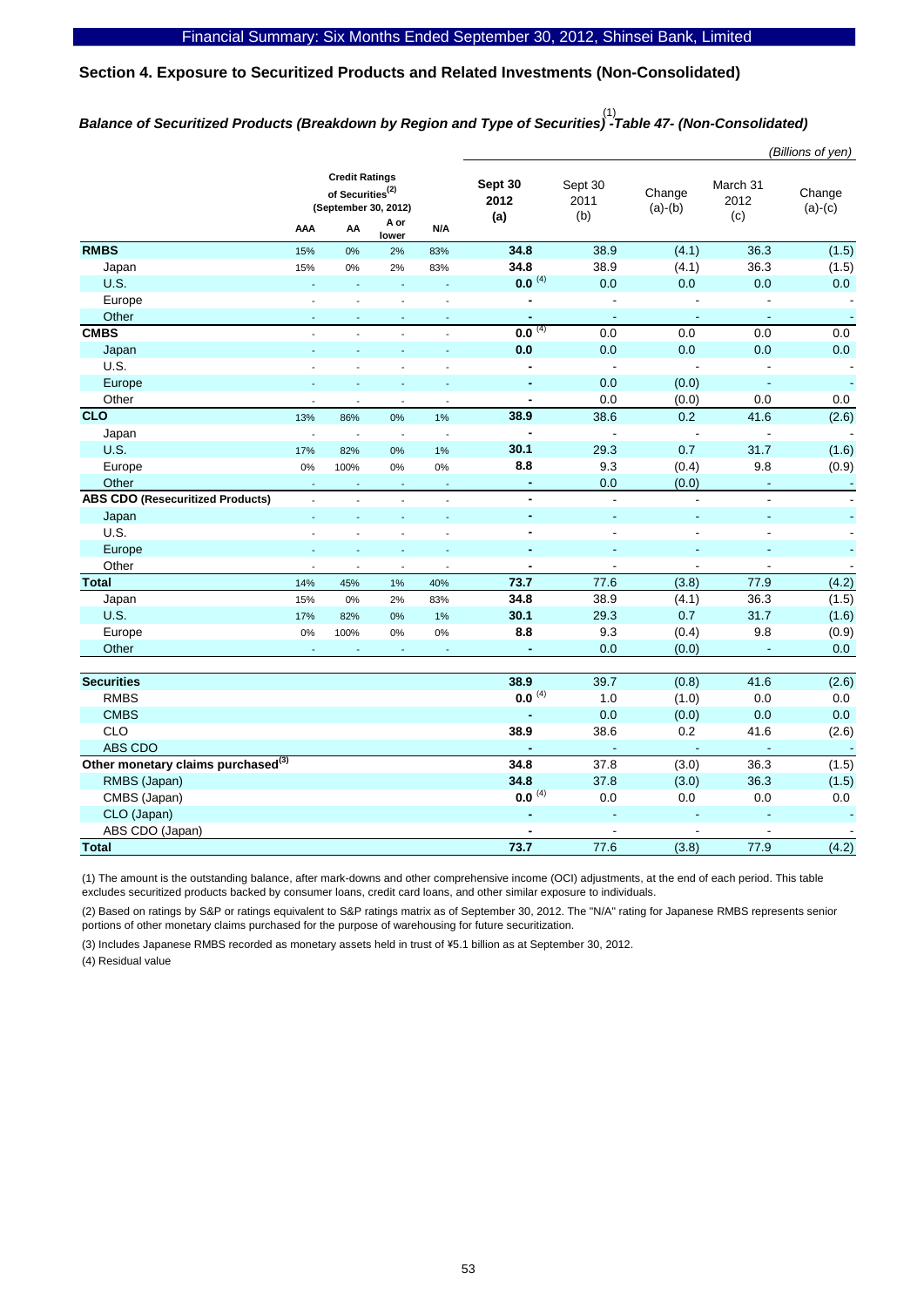Securitized Products, Recorded under "Securities" and "Other Monetary Claims Purchased" and OCI<sup>(1)</sup>-Table 48-*(Non-Consolidated)* 

|                                                                           | (Billions of yen, except percentages)          |                            |                                     |                                              |  |  |  |
|---------------------------------------------------------------------------|------------------------------------------------|----------------------------|-------------------------------------|----------------------------------------------|--|--|--|
| <b>Securities</b>                                                         | As of September 30, 2012                       |                            |                                     |                                              |  |  |  |
|                                                                           | Balance before<br>Mark-to-Market<br>Evaluation | Market Value or<br>Balance | Unrealized<br>Gains/Losses<br>(OCI) | Price Increase<br>(Decrease) Ratio<br>$(\%)$ |  |  |  |
| <b>Trading Securities</b>                                                 |                                                | 0.4                        |                                     |                                              |  |  |  |
| RMBS (U.S.)                                                               |                                                | $0.0^{(3)}$                |                                     |                                              |  |  |  |
| $CLO$ (U.S.)                                                              |                                                | 0.4                        |                                     |                                              |  |  |  |
| Securities Being Held to Maturity with<br>Readily Determinable Fair Value |                                                | 38.5                       |                                     |                                              |  |  |  |
| $CLO$ (U.S.)                                                              |                                                | 29.6                       |                                     |                                              |  |  |  |
| CLO (Europe)                                                              |                                                | 8.8                        |                                     |                                              |  |  |  |
| Securities Available for Sale                                             | 0.0                                            | $0.0^{(3)}$                | 0.0                                 | 0.0                                          |  |  |  |
| Other                                                                     | 0.0                                            | 0.0                        | 0.0                                 | 0.0                                          |  |  |  |
| <b>Foreign Securities</b>                                                 | 0.0                                            | 0.0                        | 0.0                                 | 0.0                                          |  |  |  |
| Foreign Currency Denominated Foreign<br>Corporate and Government Bonds    | 0.0                                            | 0.0                        | 0.0                                 | 0.0                                          |  |  |  |
| <b>CLO</b>                                                                | 0.0                                            | 0.0                        | 0.0                                 | 0.0                                          |  |  |  |
| U.S.                                                                      | 0.0                                            | 0.0                        | 0.0                                 | 0.0                                          |  |  |  |
| Securities                                                                |                                                | 38.9                       |                                     |                                              |  |  |  |
| <b>RMBS</b>                                                               |                                                | $0.0^{(3)}$                |                                     |                                              |  |  |  |
| <b>CLO</b>                                                                |                                                | 38.9                       |                                     |                                              |  |  |  |

|                                                |                                                                              |                          |                                     | (Billions of yen, except percentages)      |  |  |  |
|------------------------------------------------|------------------------------------------------------------------------------|--------------------------|-------------------------------------|--------------------------------------------|--|--|--|
| Other Monetary Claims Purchased <sup>(2)</sup> |                                                                              | As of September 30, 2012 |                                     |                                            |  |  |  |
|                                                | Balance before<br>Market Value or<br>Mark-to-Market<br>Balance<br>Evaluation |                          | Unrealized<br>Gains/Losses<br>(OCI) | Price Increase<br>(Decrease) Ratio<br>(% ) |  |  |  |
| <b>Trading Purposes</b>                        |                                                                              | 7.9                      |                                     |                                            |  |  |  |
| RMBS (Japan) <sup>(2)</sup>                    |                                                                              | 7.9                      |                                     |                                            |  |  |  |
| <b>Others</b>                                  | 26.8                                                                         | 26.9                     | 0.0                                 | 0.2                                        |  |  |  |
| RMBS (Japan)                                   | 26.8                                                                         | 26.9                     | 0.0                                 | 0.2                                        |  |  |  |
| CMBS (Japan)                                   | 0.0                                                                          | $0.0^{(3)}$              | 0.0                                 | 0.0                                        |  |  |  |
| Total                                          |                                                                              | 34.8                     |                                     |                                            |  |  |  |
| RMBS (Japan)                                   |                                                                              | 34.8                     |                                     |                                            |  |  |  |
| CMBS (Japan)                                   |                                                                              | $0.0^{(3)}$              |                                     |                                            |  |  |  |

| RMBS, CMBS, CLO, ABS CDO Total  | 73.7 |  |
|---------------------------------|------|--|
| <b>Securities</b>               | 38.9 |  |
| Other Monetary Claims Purchased | 34.8 |  |

(1) This table excludes securitized products backed by consumer loans, credit card loans, and other similar exposure to individuals.

(2) Includes Japanese RMBS recorded as monetary assets held in trust of \5.1 billion as at September 30, 2012.

(3) Residual value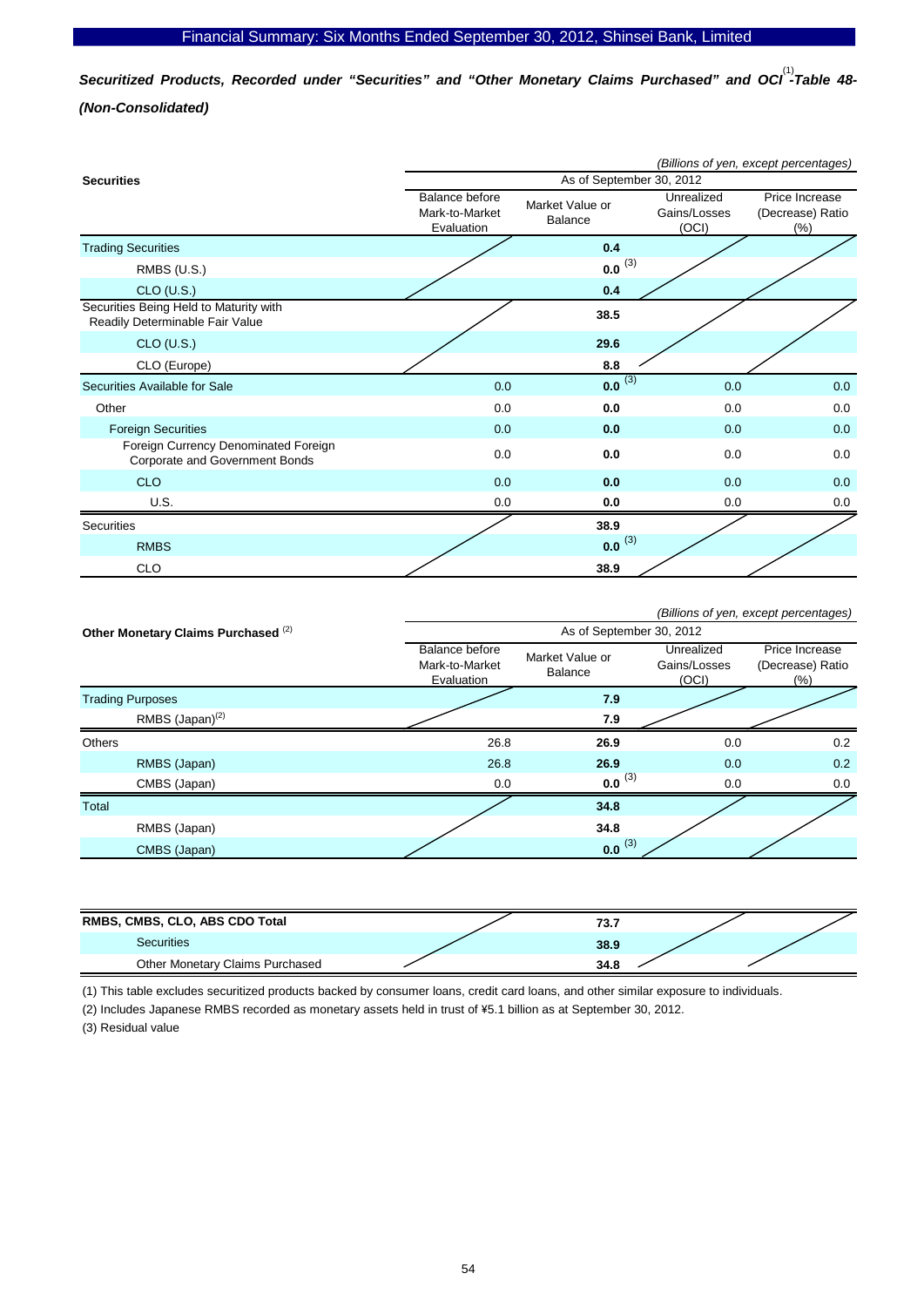### *LBO, Monoline, SIV, ABCP, CDS -Table 49- (Non-Consolidated)*

|                |                                |                        |                          |                     |                         | (Billions of yen)   |
|----------------|--------------------------------|------------------------|--------------------------|---------------------|-------------------------|---------------------|
|                |                                | Sept 30<br>2012<br>(a) | Sept 30<br>2011<br>(b)   | Change<br>$(a)-(b)$ | March 31<br>2012<br>(c) | Change<br>$(a)-(c)$ |
| $LBO^{(1)(3)}$ |                                | 183.9                  | 199.0                    | (15.1)              | 198.1                   | (14.2)              |
|                | Japan                          | 182.0 $(2)$            | 195.9                    | (13.9)              | 195.8                   | (13.8)              |
|                | U.S.                           | 1.5                    | 1.8                      | (0.3)               | 1.7                     | (0.2)               |
|                | Europe                         | ٠                      | $\overline{\phantom{a}}$ | $\blacksquare$      | $\blacksquare$          |                     |
|                | Other                          | 0.5                    | 1.2                      | (0.7)               | 0.4                     | 0.1                 |
|                |                                |                        |                          |                     |                         |                     |
|                | (Breakdown by Industry Sector) |                        |                          |                     |                         |                     |
|                | Manufacturing                  | 10.9%                  |                          |                     |                         |                     |
|                | Information and communications | 1.1%                   |                          |                     |                         |                     |
|                | Wholesale and retail           | 8.2%                   |                          |                     |                         |                     |
|                | Finance and Insurance          | 18.4%                  |                          |                     |                         |                     |
|                | Services                       | 61.4%                  |                          |                     |                         |                     |
|                | Total                          | 100.0%                 |                          |                     |                         |                     |

(1) The amount includes unfunded commitment line.

(2) As of September 30, 2012, unfunded commitment line (only domestic) is \3.8 billion.

(3) This table includes deals made through foreign SPCs, but classification is by risk location.

#### **Monoline, SIV, ABCP**

We have no exposure to Monoline, SIV, ABCP.

### **Credit Default Swaps (CDS)(1)**

|             |                  |                                                                                            |                     |                      |        |                     |                      | (Billions of yen)      |
|-------------|------------------|--------------------------------------------------------------------------------------------|---------------------|----------------------|--------|---------------------|----------------------|------------------------|
|             |                  | As of September 30, 2012                                                                   |                     |                      |        |                     |                      | 1HFY2012<br>(6 months) |
|             |                  | Netted Nominal Amount and Fair Value <sup>(2)</sup><br>Fair Value<br><b>Nominal Amount</b> |                     |                      |        |                     | Realized             |                        |
|             |                  |                                                                                            |                     | Nominal              |        | Fair Value          | Profits              |                        |
|             | Protection (buy) | Protection<br>(sell)                                                                       | Protection<br>(buy) | Protection<br>(sell) | Amount | Protection<br>(buy) | Protection<br>(sell) | (Losses)               |
| Total       | 554.3            | 584.9                                                                                      | 4.2                 | (4.4)                | 504.4  | 3.7                 | (3.7)                | 1.1                    |
| Japan       | 474.7            | 503.9                                                                                      | 4.9                 | (4.9)                | 431.7  | 4.5                 | (4.2)                | 1.2                    |
| <b>U.S.</b> | 33.9             | 33.5                                                                                       | (0.2)               | 0.1                  | 31.4   | (0.2)               | 0.1                  | (0.0)                  |
| Europe      | 25.0             | 23.8                                                                                       | (0.1)               | (0.0)                | 22.4   | (0.1)               | 0.1                  | (0.0)                  |
| Other       | 20.6             | 23.5                                                                                       | (0.2)               | 0.2                  | 18.6   | (0.2)               | 0.2                  | 0.0                    |

(1) Represents transactions under both banking book and trading book. The above table is based on provisional financial and operational data at the time of the financial results announcement and may differ slightly from the final data.

(2) Transactions which are netted with buy and sell.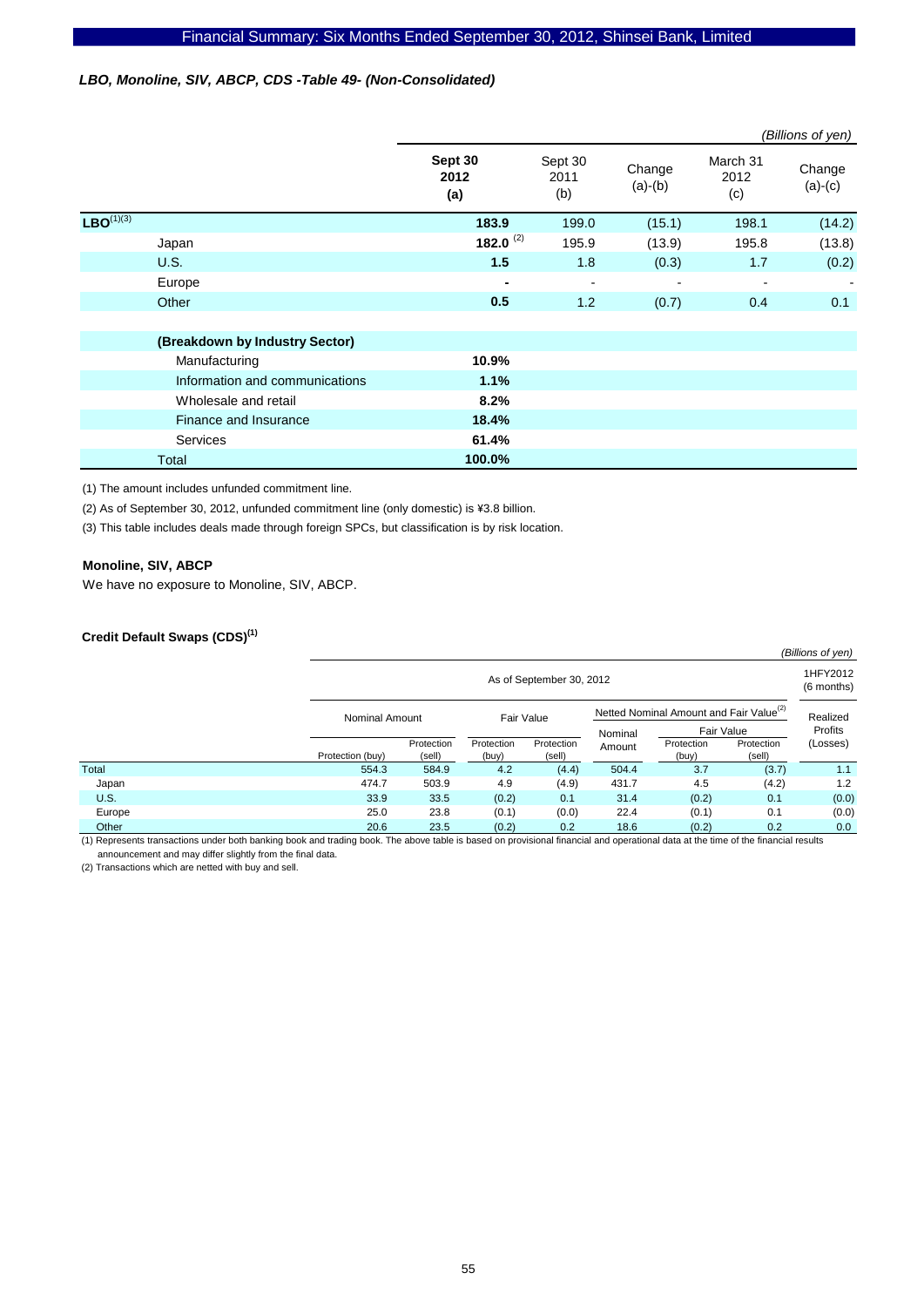*Definitions -Table 50-* 

| <b>Names</b>                                | Definitions                                                                                                                                                                                                                                                                                                                                                                                                    |
|---------------------------------------------|----------------------------------------------------------------------------------------------------------------------------------------------------------------------------------------------------------------------------------------------------------------------------------------------------------------------------------------------------------------------------------------------------------------|
| <b>RMBS</b>                                 | Residential mortgage-backed securities and other related assets, including beneficial<br>interests backed by mortgage loans.<br>Recorded in "trading securities," "securities available-for-sale" and "other monetary claims."                                                                                                                                                                                 |
| <b>CMBS</b>                                 | Commercial mortgage-backed securities.<br>Recorded in "securities available-for-sale" and "other monetary claims." We have no U.S.<br>CMBS exposure.                                                                                                                                                                                                                                                           |
| <b>CLO</b>                                  | Collateralized loan obligations (CLO) mainly backed by LBO debt, corporate loans and high-<br>yield securities.<br>Recorded in "trading securities," "securities being held to maturity with readily determinable<br>fair value," and "securities available-for-sale."                                                                                                                                         |
| <b>ABS CDO</b><br>(Re-securitized Products) | CDO backed by asset-backed securities (ABS) such as RMBS.<br>Recorded in "securities available-for-sale" and "other monetary claims."<br>We have no exposure to Monoline.                                                                                                                                                                                                                                      |
| <b>LBO</b>                                  | Loans for leveraged buyout for acquisition finance including refinancing of past acquisitions.                                                                                                                                                                                                                                                                                                                 |
| <b>Monoline</b>                             | Monolines are insurance companies that insure against the risk of a bond or other security<br>defaulting. We have no exposure to Monoline.                                                                                                                                                                                                                                                                     |
| <b>SIV</b>                                  | A structured investment vehicle (SIV) is a fund which borrows money by issuing short-term<br>securities at low interest rates, then lends that money by buying long-term securities (such as<br>securitization products) at higher interest rates, making a profit for investors from the<br>difference. We have no exposure to SIVs.                                                                          |
| <b>ABCP</b>                                 | An asset-backed commercial paper (ABCP) conduit is a limited-purpose entity that issues CP<br>to finance the purchase of assets or to make loans. Some asset types include receivables<br>generated from trade, credit card, auto loan, auto, and equipment leasing obligors, as well as<br>collateralized loan obligations (CLOs) and collateralized bond obligations (CBOs). We have<br>no exposure to ABCP. |
| <b>CDS</b>                                  | Credit default swap is a type of derivative in which the buyer receives credit protection by<br>making periodic payments to a counterparty and the seller provides credit protection by giving<br>the promise of a payoff if a third-party defaults.                                                                                                                                                           |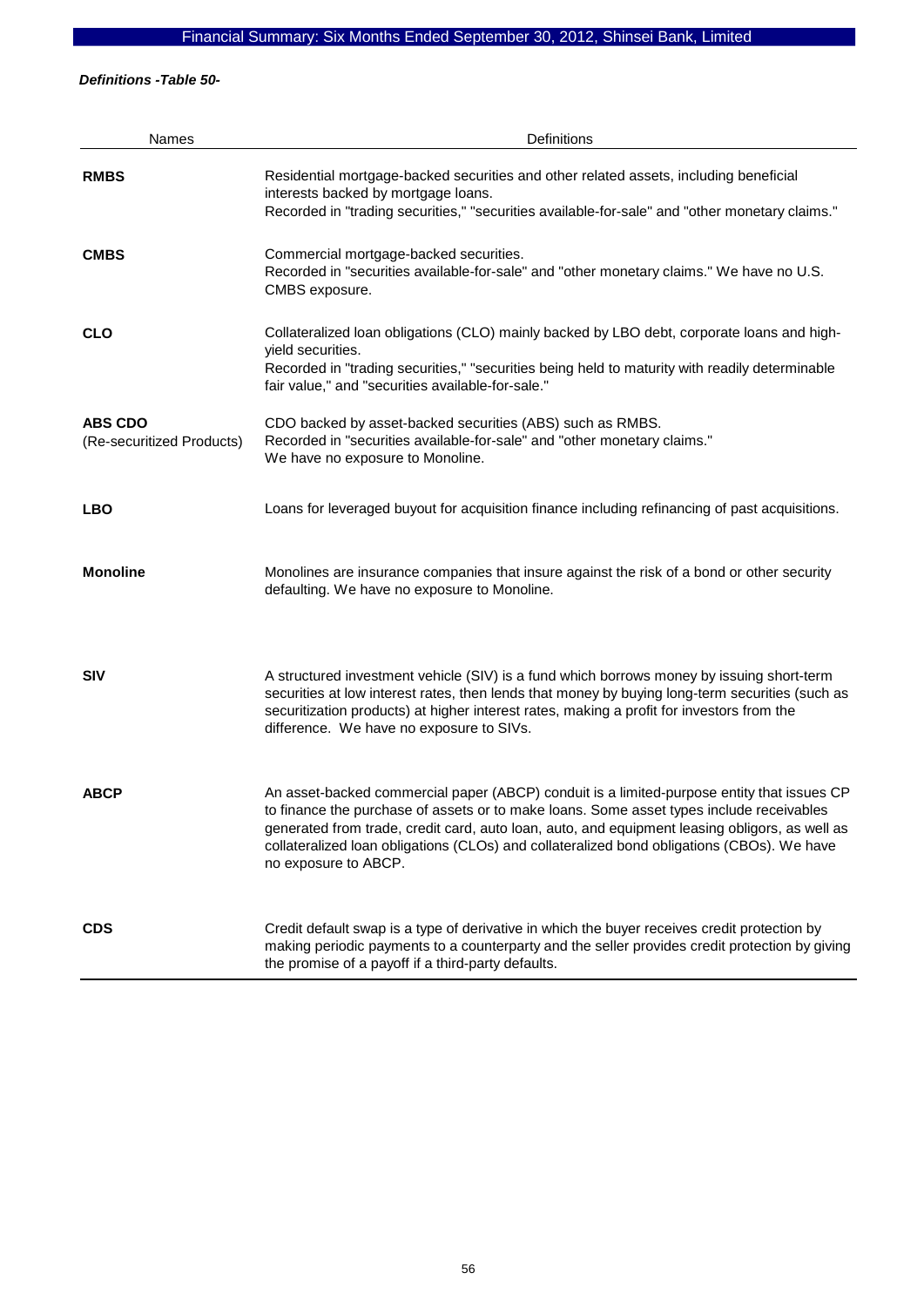### *(Reference 1) BOJ Press Club Format*

#### 1. Ratio of non-performing claims classified under the Financial Revitalization Law (%)

| $\alpha$ . Addy of non-penoming claims classified under the Financial Revitalization Law<br>\ /0 / |              |              |              |              |              |              |  |
|----------------------------------------------------------------------------------------------------|--------------|--------------|--------------|--------------|--------------|--------------|--|
|                                                                                                    | Mar 31, 2007 | Sep 30, 2007 | Mar 31, 2008 | Sep 30, 2008 | Mar 31, 2009 | Sep 30, 2009 |  |
| Non-consolidated                                                                                   | 0.53         | 0.82         | 0.95         | 0.90         | 2.51         | 3.41         |  |
| Consolidated                                                                                       | 08. ا        | 1.23         | 1.69         | 2.36         | 4.43         | 5.33         |  |
|                                                                                                    | Mar 31, 2010 | Sep 30, 2010 | Mar 31, 2011 | Sep 30, 2011 | Mar 31, 2012 | Sep 30, 2012 |  |
| Non-consolidated                                                                                   | 6.70         | 6.52         | 6.78         | 5.96         | 6.66         | 6.16         |  |
| Consolidated                                                                                       | 7.991        | 8.50         | 8.73         | 8.10         | 8.45         | 7.44         |  |

2. Equity holdings

| (1) Equity held (Non-consolidated) | (Billions of yen) |                      |                     |
|------------------------------------|-------------------|----------------------|---------------------|
|                                    | Book value        |                      | Net unrealized gain |
|                                    |                   | Subsidiaries' shares | (loss)              |
| <b>I1HFY2011</b>                   | 391.7             | 375.5                | 0.2                 |
| FY2011                             | 396.3             | 375.7                | 4.3                 |
| <b>I1HFY2012</b>                   | 392.6             | 375.7                | 1.6                 |

| (2) Impairment (Non-consolidated) | (Billions of yen) |
|-----------------------------------|-------------------|
|-----------------------------------|-------------------|

|          | Equity related profits<br>and losses |                   |
|----------|--------------------------------------|-------------------|
|          | (net of three accounts)              | Impairment amount |
| 1HFY2011 | 1.8                                  | 5.2               |
| FY2011   | 1.5                                  |                   |
| 1HFY2012 |                                      |                   |

\* Other extraordinary losses for 1HFY2011 contains ¥0.1 billion in mark-down of subsidiaries' equity.<br>\*\* Other extraordinary losses for EX2011 contains ¥0.1 billion in mark-down of subsidiaries' equity.

Other extraordinary losses for FY2011 contains ¥0.1 billion in mark-down of subsidiaries' equity.

\*\*\* Other extraordinary losses for 1HFY2012 do not contain mark-down of subsidiaries' equity.

(3) Break-even level of profit and loss of equities held (domestic) (theoretical figure) (Non-consolidated) Nikkei Stock Average | approximately ¥7,500

| <b>INDIANAL PROPERTY</b> | a                 |
|--------------------------|-------------------|
| <b>TOPIX</b>             | approximately 600 |
|                          |                   |

3. Loans to SMEs (% shows changes from the previous period) *(Billions of yen)*

|              |         |          | Ratio to           |
|--------------|---------|----------|--------------------|
|              | Results | % Change | total loan balance |
| Sep 30, 2011 | 2.514.3 | 5.10%    | 62.87%             |
| Mar 31, 2012 | 2.624.9 | 4.40%    | 65.20%             |
| Sep 30, 2012 | 2.706.3 | 3.10%    | 64.58%             |

Small- and medium-sized enterprises in this table refer to companies with ¥300 million or less in capital (¥100 million for wholesale and ¥50 million for retail and services) as well as companies or individuals with 300 employees or fewer (100 for wholesale and services and 50 for retail).

\*\* Revitalization Law (actual net increase/decrease excluding impact loan) Achieved actual results of +  $425.2$  billion for FY2011 compared to the plan of +  $41.0$  billion.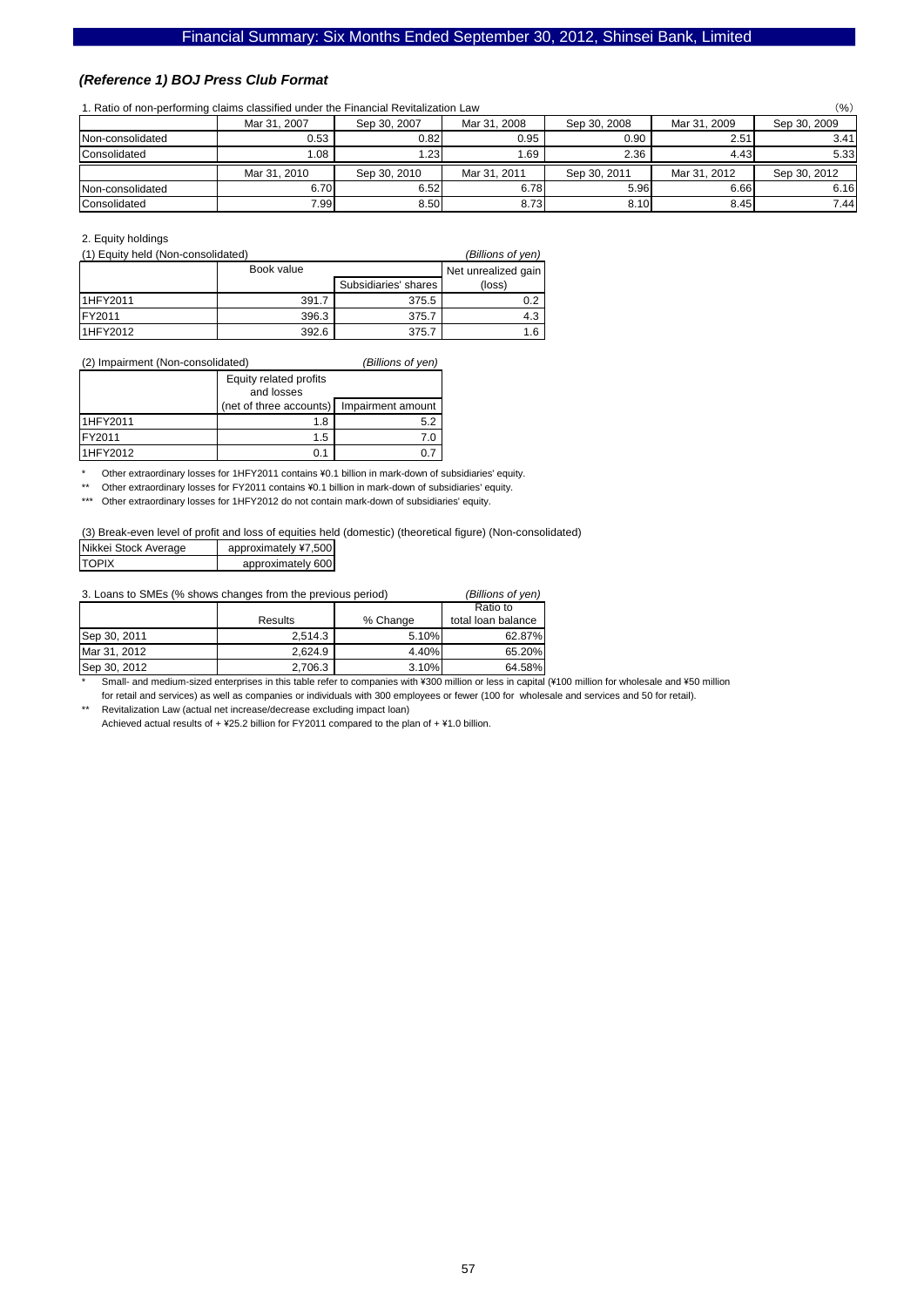4. Sales performance of investment trusts and insurance

| a. Investment trust sales performance and commission | (Billions of yen)                                                                 |                   |                   |
|------------------------------------------------------|-----------------------------------------------------------------------------------|-------------------|-------------------|
|                                                      | Handling commission<br>for sales of investment Revenue from sales Amount of sales |                   |                   |
|                                                      | trusts                                                                            | during the period | during the period |
| 1HFY2011                                             | 2.0                                                                               | 0.9               | 36.4              |
| FY2011                                               | 3.5                                                                               | 1.4               | 56.9              |
| 1HFY2012                                             | 1.4                                                                               | 0.5               | 22.8              |

| b. Insurance sales performance and commission | (Billions of ven)                                      |     |                   |
|-----------------------------------------------|--------------------------------------------------------|-----|-------------------|
|                                               | Handling commission Revenue from sales Amount of sales |     |                   |
|                                               | for sales of insurance during the period               |     | during the period |
| 1HFY2011                                      | 0.2                                                    | 0.2 |                   |
| FY2011                                        | 0.7                                                    | 0.7 | 28.2              |
| 1HFY2012                                      | 0.5                                                    | 0.5 | 25.7              |

5. Measures in Response to the Act concerning Temporary Measures to Facilitate Financing for SMEs, etc.

(Accumulated data from December 4, 2009 to September 30, 2012)

*(Number, Millions of yen)* # Amount # Amount # Amount 752 274,546 175 259,364 577 15,182 Execution 554 259,132 156 248,197 398 10,934 Refusal 82 | 9,550 | 10 | 7,874 | 72 | 1,675 Under Exam 34 | 663 | 0 | 0 | 34 | 663 Withdrawal 82 5,201 9 3,293 73 1,907 Amount Request SME Mortgage Total

*(Billions of yen)*

Balance of claims related to execution of above requests as of September 30, 2012

SME loans are not guaranteed by the Credit Guarantee Association or other organizations.

\*\* "Refusal" as at September 30, 2012 includes four loans for a total of \2,916 million which were at one point counted as "Deemed Refusal" but executed by September-end. (Execution amount was \2,888 million due to the partial principal reduction.) "Refusal" of the Mortgage as at September 30, 2012 includes 53 loans for a total of \1,222 million which were counted as "Deemed Refusal" as we could not contact the obligor within three months after the request was filed.

\*\*\* The "Under Evaluation" of the Mortgage as at September 30, 2012 includes 26 loans for a total of ¥410 million "Deemed Refusal" includes 27 loans for a total of \686 million which were executed with changes to terms and conditions by September-end.

143,601

on which changes to terms and conditions have been agreed and which are scheduled for execution.

6. Great East Japan Earthquake related (% shows changes from the previous period) (Non-consolidated)

|                                                                                                      | Amount | % Change<br>v. Mar 2011 |
|------------------------------------------------------------------------------------------------------|--------|-------------------------|
| Loans to the companies located in Miyagi, Iwate and Fukushima<br>Prefecture as of September 30, 2012 |        | $(19.62)\%$             |

\* Companies whose head office is located in any of the three prefectures above.

\*\* Aside from the above, real estate non-recourse loans for properties located in the three prefectures total ¥11.5 billion as of September 30, 2012